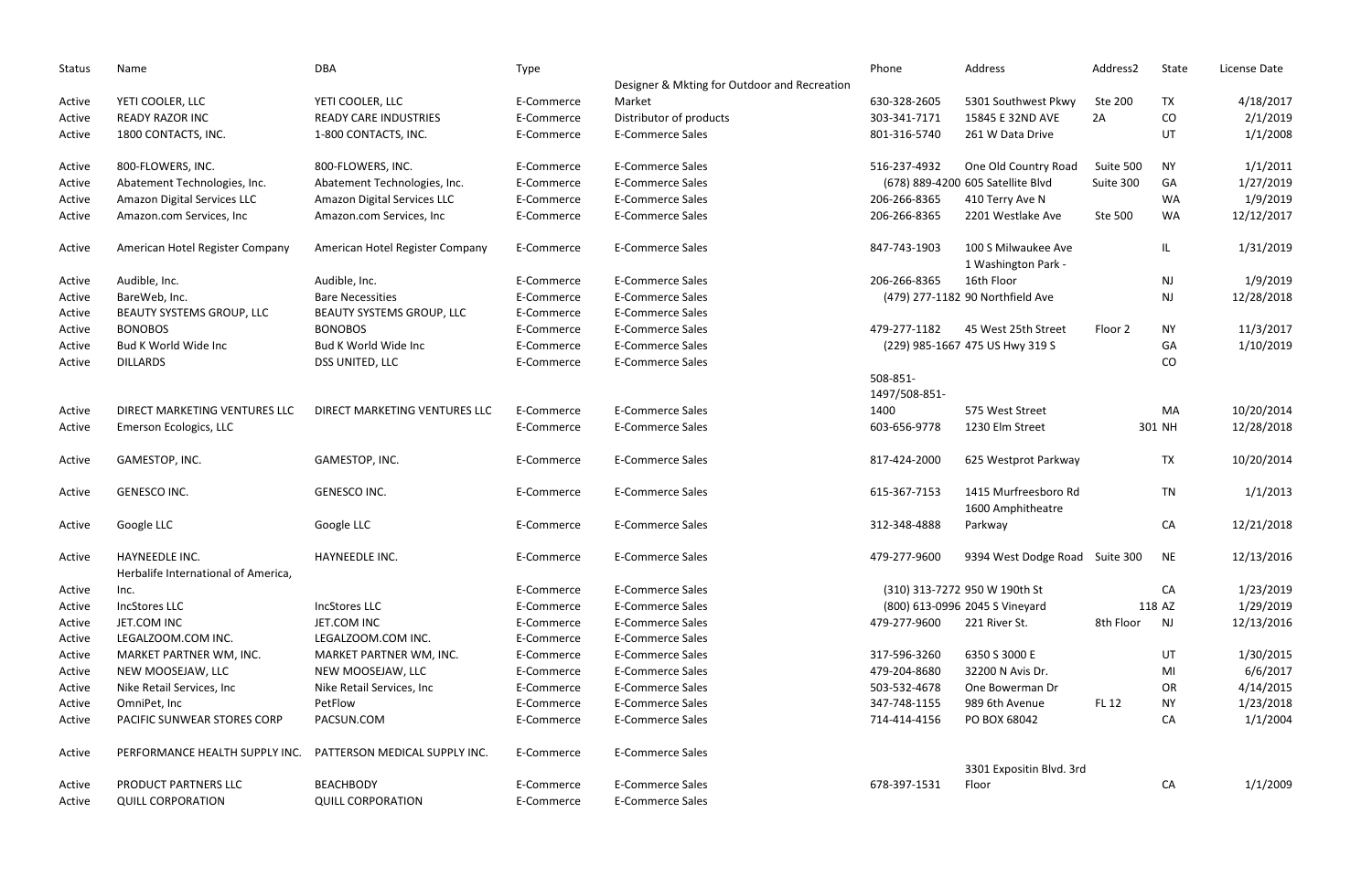| Active | Send Out Cards, LLC                                  | Send Out Cards                                                    | E-Commerce                     | <b>E-Commerce Sales</b>             | 801-463-3800              | 1825 W Research Way                             |           | UT        | 5/3/2018   |
|--------|------------------------------------------------------|-------------------------------------------------------------------|--------------------------------|-------------------------------------|---------------------------|-------------------------------------------------|-----------|-----------|------------|
| Active | SHOEBUY.COM INC                                      | SHOEBUY.COM INC                                                   | E-Commerce                     | <b>E-Commerce Sales</b>             | 479-277-1182              | One Constitution Warf                           | Suite 200 | MA        | 11/3/2017  |
| Active |                                                      | SIMON AND SCHUSTER DIGITAL SALES SIMON AND SCHUSTER DIGITAL SALES | E-Commerce                     | <b>E-Commerce Sales</b>             | 973-656-6000              | 1639 Route 10 East                              | Suite 200 | <b>NJ</b> | 4/2/2015   |
| Active | SIMPLY FRAMED LLC                                    | SIMPLY FRAMED LLC                                                 | E-Commerce                     | <b>E-Commerce Sales</b>             | 305-932-0414              | 400 Tomahawk Dr                                 |           | OH        | 6/16/2015  |
| Active | STUDIO COMO, INC.                                    | STUDIO COMO, INC.                                                 | E-Commerce                     | <b>E-Commerce Sales</b>             |                           |                                                 |           |           |            |
| Active | UNIVERA, INC.                                        | UNIVERA, INC.<br>UNIVERSAL TEA COMPANY - STASH                    | E-Commerce                     | <b>E-Commerce Sales</b>             | 360-486-7500              | 3005 First Ave                                  |           | WA        | 1/1/2012   |
| Active | UNIVERSAL TEA COMPANY                                | <b>TEA COMPANY</b>                                                | E-Commerce                     | <b>E-Commerce Sales</b>             | 800-547-1514              | 16655 Sw 72nd Ave<br>5400 Broken Sound Blvd     | Ste 200   | OR        | 11/23/2015 |
| Active | Vitacost.com Inc                                     | Vitacost.com                                                      | E-Commerce                     | <b>E-Commerce Sales</b>             | (615) 232-9800 NW         |                                                 |           | FL.       | 7/10/2015  |
| Active | VUDU, INC.                                           | VUDU, INC.                                                        | E-Commerce                     | <b>E-Commerce Sales</b>             | 479-204-3896              | 702 SW 8th Street                               |           | AR        | 1/1/2012   |
| Active | WALMART.COM                                          | WALMART.COM                                                       | E-Commerce                     | <b>E-Commerce Sales</b>             | 479-204-3896              | 702 SW 8th ST MS 0555<br>1230 Elm Street, Suite |           | AR        | 12/12/2017 |
| Active | Wellevate LLC                                        |                                                                   | E-Commerce                     | <b>E-Commerce Sales</b>             | 603-656-9778              | 301<br>5121 Slyline Village                     |           | <b>NH</b> | 12/21/2018 |
| Active | RentU.com LLC                                        | RentU.com LLC                                                     | E-Commerce                     | Retail Audio/Book/Software Services | 785-380-7311              | Loop S<br>1 Infinite Loop M/S 104-              | Ste 220   | OR        | 6/3/2014   |
| Active | APPLE INC.                                           | APPLE INC.                                                        | E-Commerce                     | <b>Retail Sales</b>                 | 512-674-7310              | 2TX                                             |           | CA        | 6/29/2015  |
| Active | BESTBUY.COM, LLC                                     | BESTBUY.COM, LLC                                                  | E-Commerce                     | <b>Retail Sales</b>                 |                           |                                                 |           |           |            |
| Active | <b>CRATE AND BARREL</b>                              | <b>CRATE AND BARREL</b>                                           | E-Commerce                     | <b>Retail Sales</b>                 | 847-239-6228              | 1250 Techny Road                                |           | IL.       | 1/1/2011   |
| Active | CROCS RETAIL, INC.<br>DIRECT CHECKS UNLIMITED SALES, | CROCS RETAIL, INC.<br>DIRECT CHECKS UNLIMITED SALES,              | E-Commerce                     | <b>Retail Sales</b>                 |                           |                                                 |           |           |            |
| Active | INC.                                                 | INC.                                                              | E-Commerce                     | <b>Retail Sales</b>                 |                           | (651) 490-8538 3680 VICTORIA ST N               |           | MN        |            |
| Active | J C Penney Corporation, Inc                          | J C Penney Corporation, Inc                                       | E-Commerce                     | <b>Retail Sales</b>                 | 801-350-2535              | P.O. Box 45057 MS 835                           |           | UT        | 2/1/2019   |
| Active | LimeLife USA LLC                                     | LimeLife By Alcone                                                | E-Commerce                     | <b>Retail Sales</b>                 | (646) 968-8069            | 545 49th Avenue<br>2500 W Executive             |           | ΝY        | 1/29/2019  |
| Active |                                                      | NATURES SUNSHINE PRODUCTS, INC. NATURES SUNSHINE PRODUCTS, INC.   | E-Commerce                     | <b>Retail Sales</b>                 | 801-341-7913<br>Stephanie | Parkway #100                                    |           | UT        | 1/1/2011   |
| Active | Overstock.com, Inc.                                  |                                                                   | E-Commerce                     | <b>Retail Sales</b>                 | Muirhead                  | 799 W Coliseum Way                              |           | UT        | 8/30/2018  |
| Active | <b>RESTORATION HARDWARE</b>                          | <b>RESTORATION HARDWARE</b>                                       | E-Commerce                     | <b>Retail Sales</b>                 | 415-945-4503              | 15 Koch Rd. Ste K<br>4600 Olson Memorial        |           | CA        | 1/1/2009   |
| Active | ROOM & BOARD                                         | ROOM & BOARD                                                      | E-Commerce                     | <b>Retail Sales</b>                 | 612-629-2323              | Hwy                                             |           | MN        | 1/1/2005   |
| Active | <b>WILDTREE HERBS INC</b>                            | <b>WILDTREE HERBS INC</b><br><b>CLARKS MARKET INC. - SNOWMASS</b> | E-Commerce<br>Food/Drug/Liquor | Wholesale                           | 401-732-1968              | 15 Wellington Rd                                |           | RI        | 5/4/2015   |
| Active | <b>CLARKS MARKET INC.</b>                            | <b>GROCERY</b>                                                    | Stores<br>Food/Drug/Liquor     | <b>Grocery Store</b>                | 970-366-6761              | 0016 Kearns Road<br>90 Carriage Way Unit        |           | CO        | 3/21/2014  |
| Active | <b>CLARKS MARKET INC.</b>                            | <b>CLARKS EXPRESS</b>                                             | Stores<br>Food/Drug/Liquor     | <b>Grocery Store</b>                | 970-303-6761              | $3109(28-1)$                                    |           | CO        | 3/7/2014   |
| Active | GRAIN, INC.- Village Liquors                         | GRAIN, INC.                                                       | Stores                         | Restaurant                          |                           |                                                 |           |           |            |
|        | <b>WESTIN SNOWMASS CONFERENCE</b>                    | <b>WESTIN SNOWMASS CONF</b>                                       | Food/Drug/Liquor               |                                     |                           |                                                 |           |           |            |
| Active | <b>CENTER AND BANQUETS</b>                           | CTR/BQTS/OTHER                                                    | Stores                         | Restaurant                          |                           |                                                 |           |           | 6/30/2011  |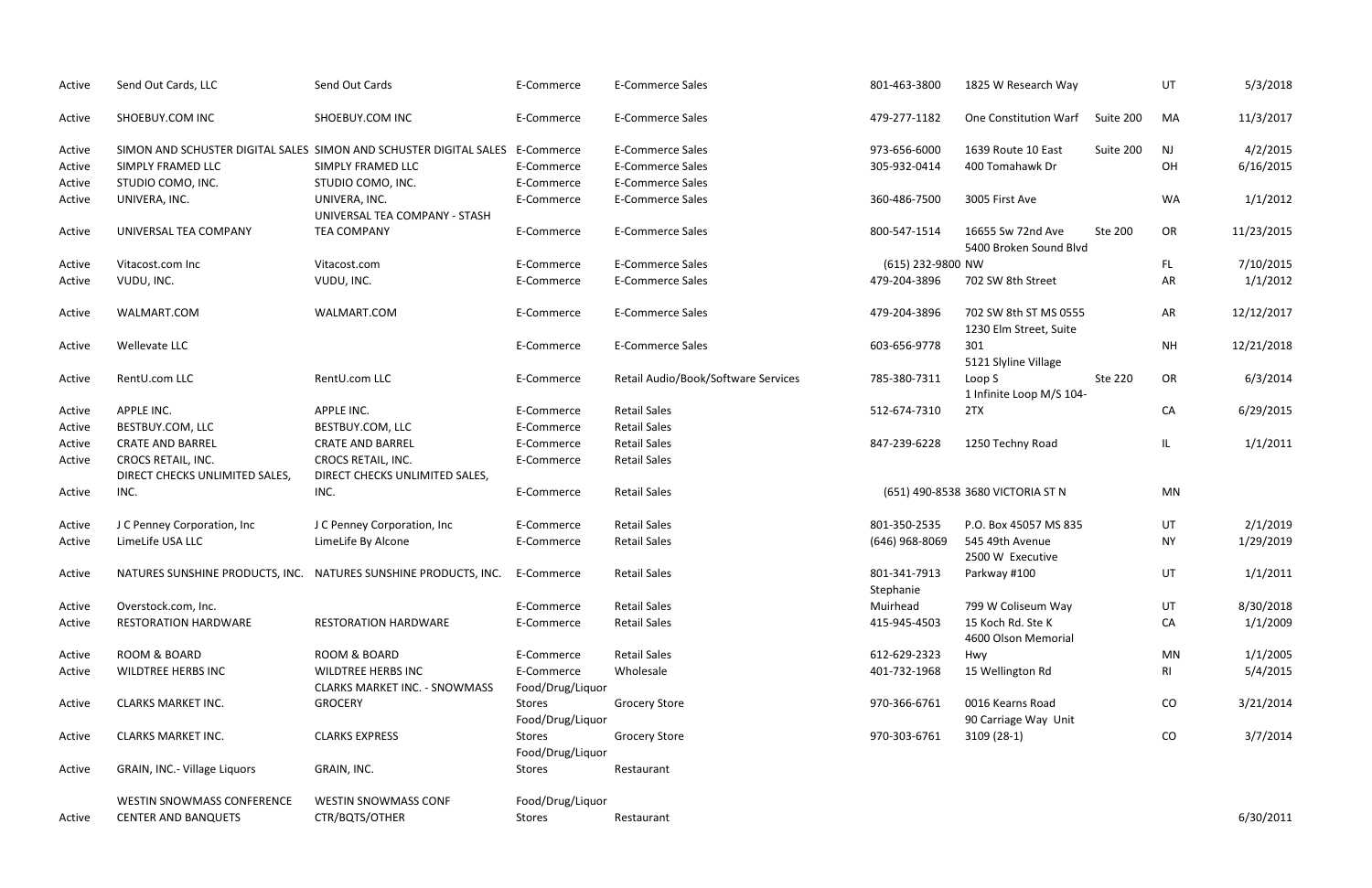|                  |                                                               |                                                     | Food/Drug/Liquor                               |                                                                 |                                |                                                              |                      |           |            |
|------------------|---------------------------------------------------------------|-----------------------------------------------------|------------------------------------------------|-----------------------------------------------------------------|--------------------------------|--------------------------------------------------------------|----------------------|-----------|------------|
| Active           | <b>SUNDANCE DRUG &amp; LIQUOR</b>                             | <b>SUNDANCE LIQUOR &amp; GIFTS</b>                  | Stores<br>Food/Drug/Liquor                     | Retail Liquor Store                                             | 970-274-6171                   | 16 Kearns Rd. #101<br><b>Gateway Building Suite</b>          |                      | CO        | 10/10/1994 |
| Active           | VILLAGE LIQUORS OF SNOWMASS                                   | DALY BOTTLE                                         | Stores<br>Food/Drug/Liquor                     | Retail Liquor Store                                             | 970-618-7809                   | 215                                                          |                      | CO        | 10/14/2001 |
| Active           | SCHWANS HOME SERVICE, INC.                                    | SCHWANS HOME SERVICE, INC.                          | Stores                                         | <b>Retail Sales</b>                                             | 507-537-8848                   | 115 West College Drive                                       |                      | <b>MN</b> | 1/1/2007   |
| Active           | HERITAGE FOOD SERVICE GROUP                                   | HERITAGE FOOD SERVICE GROUP                         | Food/Drug/Liquor<br>Stores<br>Food/Drug/Liquor | Seller of replacement parts for commercial<br>kitchen equipment | 800-458-5593                   | 5130 Executive Blvd                                          |                      | IN        | 2/17/2016  |
| Active           | Aspen Amusement Services Inc                                  | <b>Aspen Amusement Service</b>                      | Stores<br>Food/Drug/Liquor                     | <b>Vending Machines</b>                                         | 970-618-5127                   | 101 Fox Prowl                                                |                      | CO        | 1/1/2004   |
| Active           | ROCKY MOUNTAIN VENDING                                        | <b>KEITH DAVIS</b>                                  | Stores<br>Food/Drug/Liquor                     | <b>Vending Machines</b>                                         | 970-379-9273                   | 610 23rd Street                                              |                      | CO        | 1/1/2013   |
| Active           | <b>ASSOC FOOD STORES</b>                                      | <b>ASSOC FOOD STORES</b>                            | Stores<br>Food/Drug/Liquor                     | Wholesale                                                       | 801-978-8515                   | 1850 West 2530 North                                         |                      | UT        | 1/1/2003   |
| Active           | CENTRAL DISTRIBUTING, INC.                                    | CENTRAL DISTRIBUTING, INC.                          | Stores<br>Food/Drug/Liquor                     | Wholesale                                                       | 970-243-0024                   | 3244 F 1/2 Road                                              |                      | CO        | 1/1/2003   |
| Active           | SHAMROCK FOODS COMPANY, INC                                   | SHAMROCK FOODS COMPANY, INC.                        | Stores<br>Food/Drug/Liquor                     | Wholesale                                                       | 602-508-5856<br>845-356-8390 x | 5199 Ivy Street                                              |                      | CO        | 1/1/2002   |
| Active           | SYSCO USA, INC.                                               | SYSCO FOOD SERVICES OF DENVER                       | Stores<br>Food/Drug/Liquor                     | Wholesale                                                       | 122                            | 5000 Beeler Street                                           |                      | CO        | 1/1/2013   |
| Active           | <b>U.S. FOODSERVICE</b>                                       | <b>U.S. FOODSERVICE</b>                             | Stores                                         | Wholesale                                                       | 480-766-5896                   | 66 Whitetail Dr.<br>11400 Tomahawk Creek                     |                      | CO        | 1/1/2009   |
| Active           | ARATANA THERAPEUTICS, INC.                                    | ARATANA THERAPEUTICS, INC.                          | <b>General Retail</b>                          | <b>Animal Services</b>                                          | 913-3531031                    | Pkwy                                                         |                      | KS.       | 4/18/2017  |
| Active           | <b>ANDERSON RANCH</b>                                         | <b>ANDERSON RANCH</b>                               | <b>General Retail</b>                          | Arts Center                                                     | 970-923-3181                   | 5263 Owl Creek Road                                          |                      | CO        | 3/5/2002   |
| Active           | Alchemy Concert Systems LLC                                   |                                                     | <b>General Retail</b>                          | <b>Audio Visual Services</b>                                    | 970-510-5432                   | 2100 Dolores Way                                             |                      | CO        | 6/8/2018   |
|                  |                                                               |                                                     |                                                |                                                                 |                                |                                                              | 100 Elbert<br>Ln, 40 |           |            |
| Active           | AUDIO VISUAL SERVICES GROUP, INC. PRESENTATION SERVICES #1769 |                                                     | <b>General Retail</b>                          | <b>Audio Visual Services</b>                                    | 847-222-9800                   | 130 WOOD                                                     | Elbert Ln            | CO        | 12/1/2013  |
| Active           | Broken Window Music, LLC                                      |                                                     | <b>General Retail</b>                          | <b>Audio Visual Services</b>                                    |                                | (970) 309-9789 0467 Snowmass Club Cr.<br>35 Lower Woodbridge |                      | 28 CO     | 8/28/2018  |
| Active           | <b>GENIUS INTEGRATED AUDIO VIDEO</b>                          | <b>GENIUS INTEGRATED AUDIO VIDEO</b>                | <b>General Retail</b>                          | <b>Audio Visual Services</b>                                    | 719-293-5525                   | Rd. #148                                                     |                      | CO        | 9/6/2016   |
| Active           | <b>MUZAK LLC</b>                                              | <b>MUZAK LLC</b>                                    | <b>General Retail</b>                          | <b>Audio Visual Services</b>                                    | 980-430-2206                   | 3318 Lakemont Blvd.<br>218 E VALLEY RD SUITE                 |                      | SC        | 1/1/2008   |
| Active           | CAMPBELL AUDIO VIDEO                                          | CAMPBELL AUDIO VIDEO<br>WEST UNIFIED COMMUNICATIONS | <b>General Retail</b>                          | Audio/Book/Software Services                                    |                                | 100<br>11808 Miracle Hills                                   |                      | CO        |            |
| Active           | INTERCALL, INC.                                               | SERVICES, INC.                                      | <b>General Retail</b>                          | Audio/Book/Software Services                                    | 1-334-768-7284                 | <b>Drive</b>                                                 |                      | <b>NE</b> | 9/15/2014  |
| Active           | LDI Operations, LLC                                           | LDI Operations, LLC                                 | <b>General Retail</b>                          | Audio/Book/Software Services                                    | 215-521-8523                   | 2001 Market Street                                           | 5th Floor            | PA        | 7/3/2017   |
| Active           | PENGUIN RANDOM HOUSE LLC                                      | PENGUIN RANDOM HOUSE LLC                            | <b>General Retail</b>                          | Audio/Book/Software Services                                    | 212-782-1138                   | 1745 Broadway                                                |                      | NΥ        | 2/3/2017   |
| Active           | Quest Software Inc                                            | Quest Software Inc                                  | <b>General Retail</b>                          | Audio/Book/Software Services                                    | 949-754-8000                   | 4 Polaris Way                                                |                      | CA        | 1/1/2003   |
| Active           | RETAIL INFORMATION SYSTEMS                                    | RIS COLORADO, LLC                                   | <b>General Retail</b>                          | Audio/Book/Software Services                                    | 281-558-5910                   | 2555 Westhollow Dr.                                          |                      | <b>TX</b> | 8/18/2014  |
| Active<br>Active | UP TO DATE - LDI OPERATIONS LLC<br><b>MUNIRevs Testing</b>    | UP TO DATE - LDI OPERATIONS LLC                     | <b>General Retail</b><br><b>General Retail</b> | Audio/Book/Software Services<br>Backflow                        | 215-521-8523                   | 230 3rd Ave<br>testing                                       |                      | MA        | 3/25/2015  |
| Active           | TAI PING CARPETS AMERICAS, INC.                               | TAI PING CARPETS AMERICAS, INC.                     | <b>General Retail</b>                          | <b>Carpet/Flooring Services</b>                                 | 470-313-6601                   | 128 E George St                                              |                      | GA        | 1/1/2012   |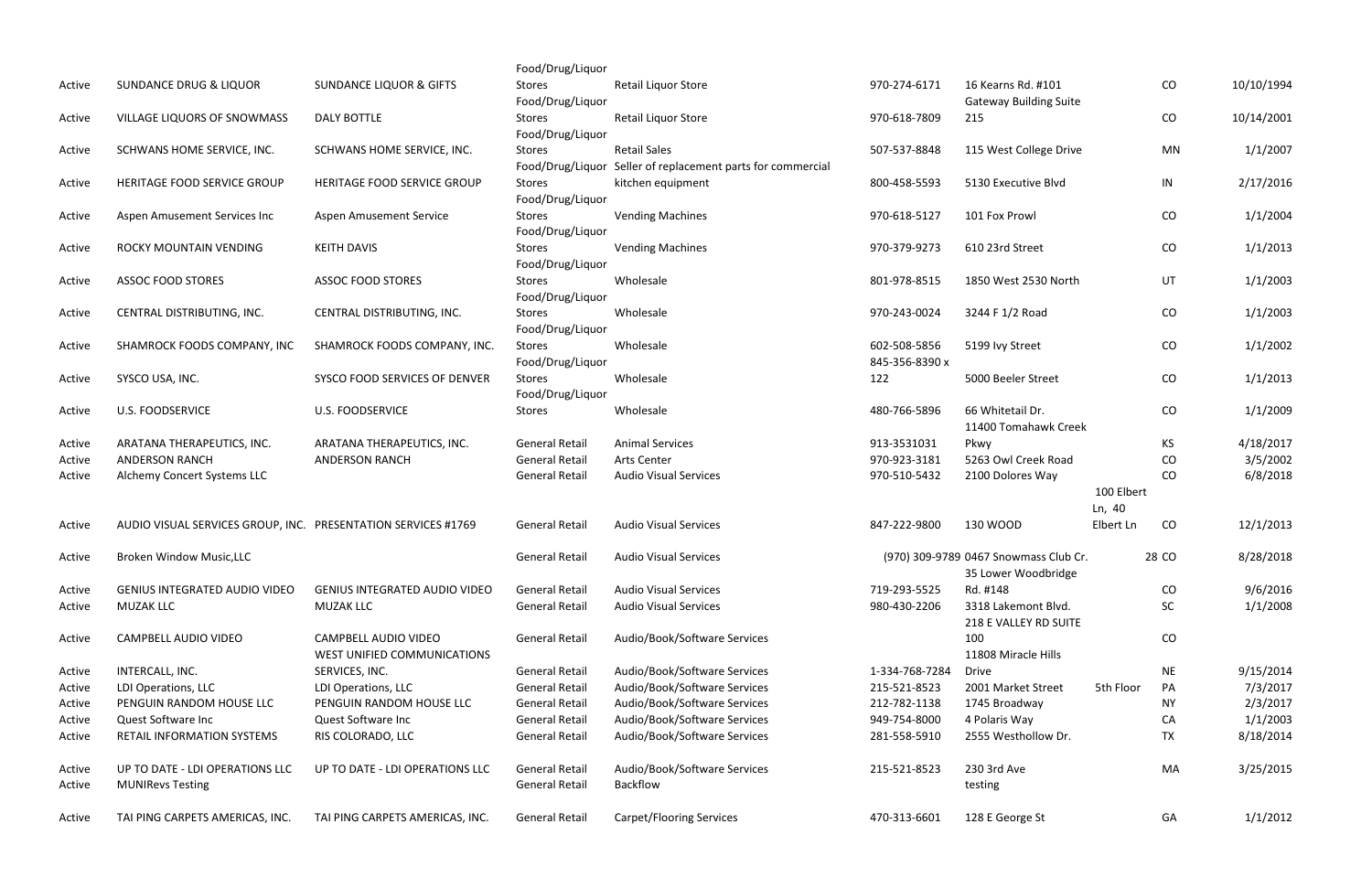| ALL STATE FIRE PROTECTION<br>ALL STATE FIRE PROTECTION<br><b>General Retail</b><br>(720) 520-5650 107 Central Ave<br>CO<br><b>Contractor Services</b><br>Active<br><b>General Retail</b><br>35591 Rainleaf Ct.<br>7/19/2017<br>ARENA PRODUCTS AND SERVICES LLC<br>ARENA PRODUCTS AND SERVICES LLC<br><b>Contractor Services</b><br>720-480-1941<br>CO<br>Active<br>1/1/2008<br>KATZSON BROTHERS, INC.<br><b>General Retail</b><br>1-303-893-1704<br>960 Vallejo Street<br>Active<br>KATZSON BROTHERS, INC.<br>Contractor-Subcontractor<br>CO<br><b>General Retail</b><br>CO<br>3/21/2016<br>UP FRONT GLASS, INC.<br>UP FRONT GLASS, INC.<br>Contractor-Subcontractor<br>62 County Road 113<br>Active<br>5/1/2017<br>DZ REMODELING LLC<br>DZ REMODELING LLC<br><b>General Retail</b><br>Contractor-Repair/Remodel<br>46107 Highway 6<br>CO<br>Active<br><b>General Retail</b><br>Ste 800<br>GA<br>ELAVON, INC.<br>ELAVON, INC.<br>Data Processing<br>678-731-5630<br>2 Concourse Pkwy<br>Active<br>303-623-1143<br><b>General Retail</b><br>x1045<br>5610 Ward Road<br>#200<br><b>ELECTRONIC CALCULATORS</b><br>ELECTRONIC CALCULATORS - BEC<br>Data Processing<br>CO<br>Active<br><b>General Retail</b><br>336-547-5305<br>NC<br>1/1/2002<br>GILBARCO, INC.<br>GILBARCO, INC.<br>Data Processing<br>7300 W Friendly Ave.<br>Active<br><b>General Retail</b><br>Delivery Service- Food<br>OPENTABLE, INC.<br>OPENTABLE, INC.<br>Active<br>CO<br><b>REDDYICE</b><br><b>General Retail</b><br>Delivery Service- Food<br><b>REDDYICE</b><br>214-272-4204<br>1646 Hwy 6 & 50<br>Active<br>SNOWMASS VILLAGE DENTAL /<br>SNOWMASS VILLAGE DENTAL /<br>25 Lower Woodbridge<br>CO<br><b>KARINA REDKO DDS</b><br><b>General Retail</b><br><b>KARINA REDKO DDS</b><br>Dental<br>Road #200<br>Active<br>CO<br>PATTERSON DENTAL SUPPLY, INC.<br>PATTERSON DENTAL SUPPLY, INC.<br><b>General Retail</b><br>Dental Supplies & Equipment Retailer<br>303-393-1081<br>6840 S Quentin Street<br>Ste 120<br>Active<br>BENCO DENTAL SUPPLY CO<br><b>General Retail</b><br>Dental Supplies & Equipment Retailer<br>800-462-3626<br>295 CenterPoint Blvd.<br>PA<br>PRODUCT PARTNERS LLC<br>Active<br>715 W Main Street-<br>Forum Phi Interiors<br><b>General Retail</b><br>CO<br>9/5/2018<br>Design/Interior Decorating<br>(970) 618-8499 Suite 204<br>Active<br>1/1/2004<br><b>General Retail</b><br><b>Direct Sales</b><br>214-461-7800<br>TX<br>ADVOCARE INTERNATIONAL, L.P.<br>ADVOCARE INTERNATIONAL, L.PL<br>2801 Summit Ave<br>Active<br><b>General Retail</b><br><b>Direct Sales</b><br>288 Martin Street<br>Suite 205<br><b>WA</b><br>10/5/2015<br>ALPHAY INTERNATIONAL, INC.<br>ALPHAY INTERNATIONAL, INC.<br>855-257-4295<br>Active<br>21750 Arnold Center<br><b>General Retail</b><br><b>Direct Sales</b><br>310-638-3333<br>CA<br>CABI, LLC<br>CABI, LLC<br>Road<br>Active<br><b>General Retail</b><br><b>Direct Sales</b><br>801-437-7924<br>389 South 1300 West<br>UT<br>DOTERRA INTERNATIONAL<br>DOTERRA INTERNATIONAL<br>Active<br>HY CITE CORPORATION<br>HY CITE CORPORATION<br><b>General Retail</b><br>608-273-3373<br>333 HOLTZMAN ROAD<br>WI<br><b>Direct Sales</b><br>Active<br>9145 E Pima Center<br>11/1/2016<br>PLEXUS WORLDWIDE, LLC<br>PLEXUS WORLDWIDE, LLC<br><b>General Retail</b><br><b>Direct Sales</b><br>480-434-6276<br>Active<br>AZ<br>Pkwy<br><b>SCENTSY INC.</b><br>877-895-4160<br>1/1/2010<br>SCENTSY INC.<br><b>General Retail</b><br>2701 E Pine Ave.<br><b>Direct Sales</b><br>ID<br>Active<br>SHAKLEE U.S. LLC<br>SHAKLEE U.S. LLC<br>4747 Willow Road<br>1/1/2010<br><b>General Retail</b><br><b>Direct Sales</b><br>925-924-2539<br>CA<br>Active<br>VECTOR MARKETING CORP.<br>VECTOR MARKETING CORP.<br><b>General Retail</b><br>716-373-6141<br>1/1/2003<br><b>Direct Sales</b><br>1116 E State Street<br>ΝY<br>Active<br>269-923-8029<br>2000 N M-63<br>1/1/1999<br>WHIRLPOOL CORPORATION<br>WHIRLPOOL CORPORATION<br><b>General Retail</b><br><b>Direct Sales</b><br>MI<br>Active<br><b>General Retail</b><br>Distributor of products<br>1/1/2013<br>HENRY SCHEIN, INC.<br>631-843-5500<br>135 Duryea Road<br>Active<br>HENRY SCHEIN, INC.<br>NY.<br>1/1/2009<br>L.N. CURTIS & SONS<br>L.N. CURTIS & SONS<br><b>General Retail</b><br>Distributor of products<br>510-839-5111<br>1800 Peralta Street<br>CA<br>Active<br>MOUNTAIN BEVERAGE CO., LLC<br><b>General Retail</b><br>Distributor of products<br>1/1/2008<br>MOUNTAIN BEVERAGE COMPANY<br>970-418-1075<br>712 Spring Buck Road<br>$\rm CO$<br>Active<br><b>MOUNTAIN DRAFT</b><br><b>MOUNTAIN DRAFT</b><br><b>General Retail</b><br>Distributor of products<br>970-846-1026<br>72 Vail Circle<br>CO<br>Active<br>Distributor of products<br>525 Harbour Place Drive<br>SID TOOL CO. INC.<br>SID TOOL CO. INC.<br><b>General Retail</b><br>516-812-1210<br><b>NC</b><br>Active<br>N22W23685 Ridgeview<br><b>General Retail</b><br>262-523-6624<br>7/2/2014<br>THE BOELTER COMPANIES, INC.<br><b>BOELTER, LLC</b><br>Distributor of products<br>Pkwy W<br>WI<br>Active<br><b>ECO ELECTRIC</b><br><b>General Retail</b><br>5/19/2017<br><b>ECO ELECTRIC</b><br>Electrical<br>130 SWISS LANE<br>CO<br>Active<br>SECURITAS ELECTRONIC SECURITY<br>SECURITAS ELECTRONIC SECURITY INC. General Retail<br>2 Campus Drive<br>INC.<br>Electrical<br>NJ<br>Active<br>COLORADO CUSTOM LIFT, INC.<br>COLORADO CUSTOM LIFT, INC.<br>Elevator Repair/Sales<br>416 29 Road<br><b>General Retail</b><br>CO<br>Active | Active | GOLDEN ASPEN LEAF, INC. | GOLDEN ASPEN LEAF, INC. | <b>General Retail</b> | Catering | 719-387-9028 | 455 Main Street | CO | 12/20/2017 |
|-----------------------------------------------------------------------------------------------------------------------------------------------------------------------------------------------------------------------------------------------------------------------------------------------------------------------------------------------------------------------------------------------------------------------------------------------------------------------------------------------------------------------------------------------------------------------------------------------------------------------------------------------------------------------------------------------------------------------------------------------------------------------------------------------------------------------------------------------------------------------------------------------------------------------------------------------------------------------------------------------------------------------------------------------------------------------------------------------------------------------------------------------------------------------------------------------------------------------------------------------------------------------------------------------------------------------------------------------------------------------------------------------------------------------------------------------------------------------------------------------------------------------------------------------------------------------------------------------------------------------------------------------------------------------------------------------------------------------------------------------------------------------------------------------------------------------------------------------------------------------------------------------------------------------------------------------------------------------------------------------------------------------------------------------------------------------------------------------------------------------------------------------------------------------------------------------------------------------------------------------------------------------------------------------------------------------------------------------------------------------------------------------------------------------------------------------------------------------------------------------------------------------------------------------------------------------------------------------------------------------------------------------------------------------------------------------------------------------------------------------------------------------------------------------------------------------------------------------------------------------------------------------------------------------------------------------------------------------------------------------------------------------------------------------------------------------------------------------------------------------------------------------------------------------------------------------------------------------------------------------------------------------------------------------------------------------------------------------------------------------------------------------------------------------------------------------------------------------------------------------------------------------------------------------------------------------------------------------------------------------------------------------------------------------------------------------------------------------------------------------------------------------------------------------------------------------------------------------------------------------------------------------------------------------------------------------------------------------------------------------------------------------------------------------------------------------------------------------------------------------------------------------------------------------------------------------------------------------------------------------------------------------------------------------------------------------------------------------------------------------------------------------------------------------------------------------------------------------------------------------------------------------------------------------------------------------------------------------------------------------------------------------------------------------------------------------------------------------------------------------------------------------------------------------------------------------------------------------------------------------------------------------------------------------------------------------------------------------------------------------------------------------------------------------------------------------------------------------------------------------------------------------------------------------------------------------------------------------------------------------------------------------------------------------------------------------------------------------------------------------------------------------------------------------------------------------------------------------------------------|--------|-------------------------|-------------------------|-----------------------|----------|--------------|-----------------|----|------------|
|                                                                                                                                                                                                                                                                                                                                                                                                                                                                                                                                                                                                                                                                                                                                                                                                                                                                                                                                                                                                                                                                                                                                                                                                                                                                                                                                                                                                                                                                                                                                                                                                                                                                                                                                                                                                                                                                                                                                                                                                                                                                                                                                                                                                                                                                                                                                                                                                                                                                                                                                                                                                                                                                                                                                                                                                                                                                                                                                                                                                                                                                                                                                                                                                                                                                                                                                                                                                                                                                                                                                                                                                                                                                                                                                                                                                                                                                                                                                                                                                                                                                                                                                                                                                                                                                                                                                                                                                                                                                                                                                                                                                                                                                                                                                                                                                                                                                                                                                                                                                                                                                                                                                                                                                                                                                                                                                                                                                                                                                                         |        |                         |                         |                       |          |              |                 |    |            |
|                                                                                                                                                                                                                                                                                                                                                                                                                                                                                                                                                                                                                                                                                                                                                                                                                                                                                                                                                                                                                                                                                                                                                                                                                                                                                                                                                                                                                                                                                                                                                                                                                                                                                                                                                                                                                                                                                                                                                                                                                                                                                                                                                                                                                                                                                                                                                                                                                                                                                                                                                                                                                                                                                                                                                                                                                                                                                                                                                                                                                                                                                                                                                                                                                                                                                                                                                                                                                                                                                                                                                                                                                                                                                                                                                                                                                                                                                                                                                                                                                                                                                                                                                                                                                                                                                                                                                                                                                                                                                                                                                                                                                                                                                                                                                                                                                                                                                                                                                                                                                                                                                                                                                                                                                                                                                                                                                                                                                                                                                         |        |                         |                         |                       |          |              |                 |    |            |
|                                                                                                                                                                                                                                                                                                                                                                                                                                                                                                                                                                                                                                                                                                                                                                                                                                                                                                                                                                                                                                                                                                                                                                                                                                                                                                                                                                                                                                                                                                                                                                                                                                                                                                                                                                                                                                                                                                                                                                                                                                                                                                                                                                                                                                                                                                                                                                                                                                                                                                                                                                                                                                                                                                                                                                                                                                                                                                                                                                                                                                                                                                                                                                                                                                                                                                                                                                                                                                                                                                                                                                                                                                                                                                                                                                                                                                                                                                                                                                                                                                                                                                                                                                                                                                                                                                                                                                                                                                                                                                                                                                                                                                                                                                                                                                                                                                                                                                                                                                                                                                                                                                                                                                                                                                                                                                                                                                                                                                                                                         |        |                         |                         |                       |          |              |                 |    |            |
|                                                                                                                                                                                                                                                                                                                                                                                                                                                                                                                                                                                                                                                                                                                                                                                                                                                                                                                                                                                                                                                                                                                                                                                                                                                                                                                                                                                                                                                                                                                                                                                                                                                                                                                                                                                                                                                                                                                                                                                                                                                                                                                                                                                                                                                                                                                                                                                                                                                                                                                                                                                                                                                                                                                                                                                                                                                                                                                                                                                                                                                                                                                                                                                                                                                                                                                                                                                                                                                                                                                                                                                                                                                                                                                                                                                                                                                                                                                                                                                                                                                                                                                                                                                                                                                                                                                                                                                                                                                                                                                                                                                                                                                                                                                                                                                                                                                                                                                                                                                                                                                                                                                                                                                                                                                                                                                                                                                                                                                                                         |        |                         |                         |                       |          |              |                 |    |            |
|                                                                                                                                                                                                                                                                                                                                                                                                                                                                                                                                                                                                                                                                                                                                                                                                                                                                                                                                                                                                                                                                                                                                                                                                                                                                                                                                                                                                                                                                                                                                                                                                                                                                                                                                                                                                                                                                                                                                                                                                                                                                                                                                                                                                                                                                                                                                                                                                                                                                                                                                                                                                                                                                                                                                                                                                                                                                                                                                                                                                                                                                                                                                                                                                                                                                                                                                                                                                                                                                                                                                                                                                                                                                                                                                                                                                                                                                                                                                                                                                                                                                                                                                                                                                                                                                                                                                                                                                                                                                                                                                                                                                                                                                                                                                                                                                                                                                                                                                                                                                                                                                                                                                                                                                                                                                                                                                                                                                                                                                                         |        |                         |                         |                       |          |              |                 |    |            |
|                                                                                                                                                                                                                                                                                                                                                                                                                                                                                                                                                                                                                                                                                                                                                                                                                                                                                                                                                                                                                                                                                                                                                                                                                                                                                                                                                                                                                                                                                                                                                                                                                                                                                                                                                                                                                                                                                                                                                                                                                                                                                                                                                                                                                                                                                                                                                                                                                                                                                                                                                                                                                                                                                                                                                                                                                                                                                                                                                                                                                                                                                                                                                                                                                                                                                                                                                                                                                                                                                                                                                                                                                                                                                                                                                                                                                                                                                                                                                                                                                                                                                                                                                                                                                                                                                                                                                                                                                                                                                                                                                                                                                                                                                                                                                                                                                                                                                                                                                                                                                                                                                                                                                                                                                                                                                                                                                                                                                                                                                         |        |                         |                         |                       |          |              |                 |    |            |
|                                                                                                                                                                                                                                                                                                                                                                                                                                                                                                                                                                                                                                                                                                                                                                                                                                                                                                                                                                                                                                                                                                                                                                                                                                                                                                                                                                                                                                                                                                                                                                                                                                                                                                                                                                                                                                                                                                                                                                                                                                                                                                                                                                                                                                                                                                                                                                                                                                                                                                                                                                                                                                                                                                                                                                                                                                                                                                                                                                                                                                                                                                                                                                                                                                                                                                                                                                                                                                                                                                                                                                                                                                                                                                                                                                                                                                                                                                                                                                                                                                                                                                                                                                                                                                                                                                                                                                                                                                                                                                                                                                                                                                                                                                                                                                                                                                                                                                                                                                                                                                                                                                                                                                                                                                                                                                                                                                                                                                                                                         |        |                         |                         |                       |          |              |                 |    | 1/1/2008   |
|                                                                                                                                                                                                                                                                                                                                                                                                                                                                                                                                                                                                                                                                                                                                                                                                                                                                                                                                                                                                                                                                                                                                                                                                                                                                                                                                                                                                                                                                                                                                                                                                                                                                                                                                                                                                                                                                                                                                                                                                                                                                                                                                                                                                                                                                                                                                                                                                                                                                                                                                                                                                                                                                                                                                                                                                                                                                                                                                                                                                                                                                                                                                                                                                                                                                                                                                                                                                                                                                                                                                                                                                                                                                                                                                                                                                                                                                                                                                                                                                                                                                                                                                                                                                                                                                                                                                                                                                                                                                                                                                                                                                                                                                                                                                                                                                                                                                                                                                                                                                                                                                                                                                                                                                                                                                                                                                                                                                                                                                                         |        |                         |                         |                       |          |              |                 |    | 3/26/2018  |
|                                                                                                                                                                                                                                                                                                                                                                                                                                                                                                                                                                                                                                                                                                                                                                                                                                                                                                                                                                                                                                                                                                                                                                                                                                                                                                                                                                                                                                                                                                                                                                                                                                                                                                                                                                                                                                                                                                                                                                                                                                                                                                                                                                                                                                                                                                                                                                                                                                                                                                                                                                                                                                                                                                                                                                                                                                                                                                                                                                                                                                                                                                                                                                                                                                                                                                                                                                                                                                                                                                                                                                                                                                                                                                                                                                                                                                                                                                                                                                                                                                                                                                                                                                                                                                                                                                                                                                                                                                                                                                                                                                                                                                                                                                                                                                                                                                                                                                                                                                                                                                                                                                                                                                                                                                                                                                                                                                                                                                                                                         |        |                         |                         |                       |          |              |                 |    |            |
|                                                                                                                                                                                                                                                                                                                                                                                                                                                                                                                                                                                                                                                                                                                                                                                                                                                                                                                                                                                                                                                                                                                                                                                                                                                                                                                                                                                                                                                                                                                                                                                                                                                                                                                                                                                                                                                                                                                                                                                                                                                                                                                                                                                                                                                                                                                                                                                                                                                                                                                                                                                                                                                                                                                                                                                                                                                                                                                                                                                                                                                                                                                                                                                                                                                                                                                                                                                                                                                                                                                                                                                                                                                                                                                                                                                                                                                                                                                                                                                                                                                                                                                                                                                                                                                                                                                                                                                                                                                                                                                                                                                                                                                                                                                                                                                                                                                                                                                                                                                                                                                                                                                                                                                                                                                                                                                                                                                                                                                                                         |        |                         |                         |                       |          |              |                 |    |            |
|                                                                                                                                                                                                                                                                                                                                                                                                                                                                                                                                                                                                                                                                                                                                                                                                                                                                                                                                                                                                                                                                                                                                                                                                                                                                                                                                                                                                                                                                                                                                                                                                                                                                                                                                                                                                                                                                                                                                                                                                                                                                                                                                                                                                                                                                                                                                                                                                                                                                                                                                                                                                                                                                                                                                                                                                                                                                                                                                                                                                                                                                                                                                                                                                                                                                                                                                                                                                                                                                                                                                                                                                                                                                                                                                                                                                                                                                                                                                                                                                                                                                                                                                                                                                                                                                                                                                                                                                                                                                                                                                                                                                                                                                                                                                                                                                                                                                                                                                                                                                                                                                                                                                                                                                                                                                                                                                                                                                                                                                                         |        |                         |                         |                       |          |              |                 |    | 1/1/2013   |
|                                                                                                                                                                                                                                                                                                                                                                                                                                                                                                                                                                                                                                                                                                                                                                                                                                                                                                                                                                                                                                                                                                                                                                                                                                                                                                                                                                                                                                                                                                                                                                                                                                                                                                                                                                                                                                                                                                                                                                                                                                                                                                                                                                                                                                                                                                                                                                                                                                                                                                                                                                                                                                                                                                                                                                                                                                                                                                                                                                                                                                                                                                                                                                                                                                                                                                                                                                                                                                                                                                                                                                                                                                                                                                                                                                                                                                                                                                                                                                                                                                                                                                                                                                                                                                                                                                                                                                                                                                                                                                                                                                                                                                                                                                                                                                                                                                                                                                                                                                                                                                                                                                                                                                                                                                                                                                                                                                                                                                                                                         |        |                         |                         |                       |          |              |                 |    |            |
|                                                                                                                                                                                                                                                                                                                                                                                                                                                                                                                                                                                                                                                                                                                                                                                                                                                                                                                                                                                                                                                                                                                                                                                                                                                                                                                                                                                                                                                                                                                                                                                                                                                                                                                                                                                                                                                                                                                                                                                                                                                                                                                                                                                                                                                                                                                                                                                                                                                                                                                                                                                                                                                                                                                                                                                                                                                                                                                                                                                                                                                                                                                                                                                                                                                                                                                                                                                                                                                                                                                                                                                                                                                                                                                                                                                                                                                                                                                                                                                                                                                                                                                                                                                                                                                                                                                                                                                                                                                                                                                                                                                                                                                                                                                                                                                                                                                                                                                                                                                                                                                                                                                                                                                                                                                                                                                                                                                                                                                                                         |        |                         |                         |                       |          |              |                 |    | 1/1/2003   |
|                                                                                                                                                                                                                                                                                                                                                                                                                                                                                                                                                                                                                                                                                                                                                                                                                                                                                                                                                                                                                                                                                                                                                                                                                                                                                                                                                                                                                                                                                                                                                                                                                                                                                                                                                                                                                                                                                                                                                                                                                                                                                                                                                                                                                                                                                                                                                                                                                                                                                                                                                                                                                                                                                                                                                                                                                                                                                                                                                                                                                                                                                                                                                                                                                                                                                                                                                                                                                                                                                                                                                                                                                                                                                                                                                                                                                                                                                                                                                                                                                                                                                                                                                                                                                                                                                                                                                                                                                                                                                                                                                                                                                                                                                                                                                                                                                                                                                                                                                                                                                                                                                                                                                                                                                                                                                                                                                                                                                                                                                         |        |                         |                         |                       |          |              |                 |    | 1/1/2001   |
|                                                                                                                                                                                                                                                                                                                                                                                                                                                                                                                                                                                                                                                                                                                                                                                                                                                                                                                                                                                                                                                                                                                                                                                                                                                                                                                                                                                                                                                                                                                                                                                                                                                                                                                                                                                                                                                                                                                                                                                                                                                                                                                                                                                                                                                                                                                                                                                                                                                                                                                                                                                                                                                                                                                                                                                                                                                                                                                                                                                                                                                                                                                                                                                                                                                                                                                                                                                                                                                                                                                                                                                                                                                                                                                                                                                                                                                                                                                                                                                                                                                                                                                                                                                                                                                                                                                                                                                                                                                                                                                                                                                                                                                                                                                                                                                                                                                                                                                                                                                                                                                                                                                                                                                                                                                                                                                                                                                                                                                                                         |        |                         |                         |                       |          |              |                 |    | 6/13/2017  |
|                                                                                                                                                                                                                                                                                                                                                                                                                                                                                                                                                                                                                                                                                                                                                                                                                                                                                                                                                                                                                                                                                                                                                                                                                                                                                                                                                                                                                                                                                                                                                                                                                                                                                                                                                                                                                                                                                                                                                                                                                                                                                                                                                                                                                                                                                                                                                                                                                                                                                                                                                                                                                                                                                                                                                                                                                                                                                                                                                                                                                                                                                                                                                                                                                                                                                                                                                                                                                                                                                                                                                                                                                                                                                                                                                                                                                                                                                                                                                                                                                                                                                                                                                                                                                                                                                                                                                                                                                                                                                                                                                                                                                                                                                                                                                                                                                                                                                                                                                                                                                                                                                                                                                                                                                                                                                                                                                                                                                                                                                         |        |                         |                         |                       |          |              |                 |    |            |
|                                                                                                                                                                                                                                                                                                                                                                                                                                                                                                                                                                                                                                                                                                                                                                                                                                                                                                                                                                                                                                                                                                                                                                                                                                                                                                                                                                                                                                                                                                                                                                                                                                                                                                                                                                                                                                                                                                                                                                                                                                                                                                                                                                                                                                                                                                                                                                                                                                                                                                                                                                                                                                                                                                                                                                                                                                                                                                                                                                                                                                                                                                                                                                                                                                                                                                                                                                                                                                                                                                                                                                                                                                                                                                                                                                                                                                                                                                                                                                                                                                                                                                                                                                                                                                                                                                                                                                                                                                                                                                                                                                                                                                                                                                                                                                                                                                                                                                                                                                                                                                                                                                                                                                                                                                                                                                                                                                                                                                                                                         |        |                         |                         |                       |          |              |                 |    |            |
|                                                                                                                                                                                                                                                                                                                                                                                                                                                                                                                                                                                                                                                                                                                                                                                                                                                                                                                                                                                                                                                                                                                                                                                                                                                                                                                                                                                                                                                                                                                                                                                                                                                                                                                                                                                                                                                                                                                                                                                                                                                                                                                                                                                                                                                                                                                                                                                                                                                                                                                                                                                                                                                                                                                                                                                                                                                                                                                                                                                                                                                                                                                                                                                                                                                                                                                                                                                                                                                                                                                                                                                                                                                                                                                                                                                                                                                                                                                                                                                                                                                                                                                                                                                                                                                                                                                                                                                                                                                                                                                                                                                                                                                                                                                                                                                                                                                                                                                                                                                                                                                                                                                                                                                                                                                                                                                                                                                                                                                                                         |        |                         |                         |                       |          |              |                 |    |            |
|                                                                                                                                                                                                                                                                                                                                                                                                                                                                                                                                                                                                                                                                                                                                                                                                                                                                                                                                                                                                                                                                                                                                                                                                                                                                                                                                                                                                                                                                                                                                                                                                                                                                                                                                                                                                                                                                                                                                                                                                                                                                                                                                                                                                                                                                                                                                                                                                                                                                                                                                                                                                                                                                                                                                                                                                                                                                                                                                                                                                                                                                                                                                                                                                                                                                                                                                                                                                                                                                                                                                                                                                                                                                                                                                                                                                                                                                                                                                                                                                                                                                                                                                                                                                                                                                                                                                                                                                                                                                                                                                                                                                                                                                                                                                                                                                                                                                                                                                                                                                                                                                                                                                                                                                                                                                                                                                                                                                                                                                                         |        |                         |                         |                       |          |              |                 |    |            |
|                                                                                                                                                                                                                                                                                                                                                                                                                                                                                                                                                                                                                                                                                                                                                                                                                                                                                                                                                                                                                                                                                                                                                                                                                                                                                                                                                                                                                                                                                                                                                                                                                                                                                                                                                                                                                                                                                                                                                                                                                                                                                                                                                                                                                                                                                                                                                                                                                                                                                                                                                                                                                                                                                                                                                                                                                                                                                                                                                                                                                                                                                                                                                                                                                                                                                                                                                                                                                                                                                                                                                                                                                                                                                                                                                                                                                                                                                                                                                                                                                                                                                                                                                                                                                                                                                                                                                                                                                                                                                                                                                                                                                                                                                                                                                                                                                                                                                                                                                                                                                                                                                                                                                                                                                                                                                                                                                                                                                                                                                         |        |                         |                         |                       |          |              |                 |    | 1/1/2012   |
|                                                                                                                                                                                                                                                                                                                                                                                                                                                                                                                                                                                                                                                                                                                                                                                                                                                                                                                                                                                                                                                                                                                                                                                                                                                                                                                                                                                                                                                                                                                                                                                                                                                                                                                                                                                                                                                                                                                                                                                                                                                                                                                                                                                                                                                                                                                                                                                                                                                                                                                                                                                                                                                                                                                                                                                                                                                                                                                                                                                                                                                                                                                                                                                                                                                                                                                                                                                                                                                                                                                                                                                                                                                                                                                                                                                                                                                                                                                                                                                                                                                                                                                                                                                                                                                                                                                                                                                                                                                                                                                                                                                                                                                                                                                                                                                                                                                                                                                                                                                                                                                                                                                                                                                                                                                                                                                                                                                                                                                                                         |        |                         |                         |                       |          |              |                 |    | 6/24/2015  |
|                                                                                                                                                                                                                                                                                                                                                                                                                                                                                                                                                                                                                                                                                                                                                                                                                                                                                                                                                                                                                                                                                                                                                                                                                                                                                                                                                                                                                                                                                                                                                                                                                                                                                                                                                                                                                                                                                                                                                                                                                                                                                                                                                                                                                                                                                                                                                                                                                                                                                                                                                                                                                                                                                                                                                                                                                                                                                                                                                                                                                                                                                                                                                                                                                                                                                                                                                                                                                                                                                                                                                                                                                                                                                                                                                                                                                                                                                                                                                                                                                                                                                                                                                                                                                                                                                                                                                                                                                                                                                                                                                                                                                                                                                                                                                                                                                                                                                                                                                                                                                                                                                                                                                                                                                                                                                                                                                                                                                                                                                         |        |                         |                         |                       |          |              |                 |    | 6/6/2007   |
|                                                                                                                                                                                                                                                                                                                                                                                                                                                                                                                                                                                                                                                                                                                                                                                                                                                                                                                                                                                                                                                                                                                                                                                                                                                                                                                                                                                                                                                                                                                                                                                                                                                                                                                                                                                                                                                                                                                                                                                                                                                                                                                                                                                                                                                                                                                                                                                                                                                                                                                                                                                                                                                                                                                                                                                                                                                                                                                                                                                                                                                                                                                                                                                                                                                                                                                                                                                                                                                                                                                                                                                                                                                                                                                                                                                                                                                                                                                                                                                                                                                                                                                                                                                                                                                                                                                                                                                                                                                                                                                                                                                                                                                                                                                                                                                                                                                                                                                                                                                                                                                                                                                                                                                                                                                                                                                                                                                                                                                                                         |        |                         |                         |                       |          |              |                 |    |            |
|                                                                                                                                                                                                                                                                                                                                                                                                                                                                                                                                                                                                                                                                                                                                                                                                                                                                                                                                                                                                                                                                                                                                                                                                                                                                                                                                                                                                                                                                                                                                                                                                                                                                                                                                                                                                                                                                                                                                                                                                                                                                                                                                                                                                                                                                                                                                                                                                                                                                                                                                                                                                                                                                                                                                                                                                                                                                                                                                                                                                                                                                                                                                                                                                                                                                                                                                                                                                                                                                                                                                                                                                                                                                                                                                                                                                                                                                                                                                                                                                                                                                                                                                                                                                                                                                                                                                                                                                                                                                                                                                                                                                                                                                                                                                                                                                                                                                                                                                                                                                                                                                                                                                                                                                                                                                                                                                                                                                                                                                                         |        |                         |                         |                       |          |              |                 |    |            |
|                                                                                                                                                                                                                                                                                                                                                                                                                                                                                                                                                                                                                                                                                                                                                                                                                                                                                                                                                                                                                                                                                                                                                                                                                                                                                                                                                                                                                                                                                                                                                                                                                                                                                                                                                                                                                                                                                                                                                                                                                                                                                                                                                                                                                                                                                                                                                                                                                                                                                                                                                                                                                                                                                                                                                                                                                                                                                                                                                                                                                                                                                                                                                                                                                                                                                                                                                                                                                                                                                                                                                                                                                                                                                                                                                                                                                                                                                                                                                                                                                                                                                                                                                                                                                                                                                                                                                                                                                                                                                                                                                                                                                                                                                                                                                                                                                                                                                                                                                                                                                                                                                                                                                                                                                                                                                                                                                                                                                                                                                         |        |                         |                         |                       |          |              |                 |    |            |
|                                                                                                                                                                                                                                                                                                                                                                                                                                                                                                                                                                                                                                                                                                                                                                                                                                                                                                                                                                                                                                                                                                                                                                                                                                                                                                                                                                                                                                                                                                                                                                                                                                                                                                                                                                                                                                                                                                                                                                                                                                                                                                                                                                                                                                                                                                                                                                                                                                                                                                                                                                                                                                                                                                                                                                                                                                                                                                                                                                                                                                                                                                                                                                                                                                                                                                                                                                                                                                                                                                                                                                                                                                                                                                                                                                                                                                                                                                                                                                                                                                                                                                                                                                                                                                                                                                                                                                                                                                                                                                                                                                                                                                                                                                                                                                                                                                                                                                                                                                                                                                                                                                                                                                                                                                                                                                                                                                                                                                                                                         |        |                         |                         |                       |          |              |                 |    |            |
|                                                                                                                                                                                                                                                                                                                                                                                                                                                                                                                                                                                                                                                                                                                                                                                                                                                                                                                                                                                                                                                                                                                                                                                                                                                                                                                                                                                                                                                                                                                                                                                                                                                                                                                                                                                                                                                                                                                                                                                                                                                                                                                                                                                                                                                                                                                                                                                                                                                                                                                                                                                                                                                                                                                                                                                                                                                                                                                                                                                                                                                                                                                                                                                                                                                                                                                                                                                                                                                                                                                                                                                                                                                                                                                                                                                                                                                                                                                                                                                                                                                                                                                                                                                                                                                                                                                                                                                                                                                                                                                                                                                                                                                                                                                                                                                                                                                                                                                                                                                                                                                                                                                                                                                                                                                                                                                                                                                                                                                                                         |        |                         |                         |                       |          |              |                 |    |            |
|                                                                                                                                                                                                                                                                                                                                                                                                                                                                                                                                                                                                                                                                                                                                                                                                                                                                                                                                                                                                                                                                                                                                                                                                                                                                                                                                                                                                                                                                                                                                                                                                                                                                                                                                                                                                                                                                                                                                                                                                                                                                                                                                                                                                                                                                                                                                                                                                                                                                                                                                                                                                                                                                                                                                                                                                                                                                                                                                                                                                                                                                                                                                                                                                                                                                                                                                                                                                                                                                                                                                                                                                                                                                                                                                                                                                                                                                                                                                                                                                                                                                                                                                                                                                                                                                                                                                                                                                                                                                                                                                                                                                                                                                                                                                                                                                                                                                                                                                                                                                                                                                                                                                                                                                                                                                                                                                                                                                                                                                                         |        |                         |                         |                       |          |              |                 |    |            |
|                                                                                                                                                                                                                                                                                                                                                                                                                                                                                                                                                                                                                                                                                                                                                                                                                                                                                                                                                                                                                                                                                                                                                                                                                                                                                                                                                                                                                                                                                                                                                                                                                                                                                                                                                                                                                                                                                                                                                                                                                                                                                                                                                                                                                                                                                                                                                                                                                                                                                                                                                                                                                                                                                                                                                                                                                                                                                                                                                                                                                                                                                                                                                                                                                                                                                                                                                                                                                                                                                                                                                                                                                                                                                                                                                                                                                                                                                                                                                                                                                                                                                                                                                                                                                                                                                                                                                                                                                                                                                                                                                                                                                                                                                                                                                                                                                                                                                                                                                                                                                                                                                                                                                                                                                                                                                                                                                                                                                                                                                         |        |                         |                         |                       |          |              |                 |    |            |
|                                                                                                                                                                                                                                                                                                                                                                                                                                                                                                                                                                                                                                                                                                                                                                                                                                                                                                                                                                                                                                                                                                                                                                                                                                                                                                                                                                                                                                                                                                                                                                                                                                                                                                                                                                                                                                                                                                                                                                                                                                                                                                                                                                                                                                                                                                                                                                                                                                                                                                                                                                                                                                                                                                                                                                                                                                                                                                                                                                                                                                                                                                                                                                                                                                                                                                                                                                                                                                                                                                                                                                                                                                                                                                                                                                                                                                                                                                                                                                                                                                                                                                                                                                                                                                                                                                                                                                                                                                                                                                                                                                                                                                                                                                                                                                                                                                                                                                                                                                                                                                                                                                                                                                                                                                                                                                                                                                                                                                                                                         |        |                         |                         |                       |          |              |                 |    |            |
|                                                                                                                                                                                                                                                                                                                                                                                                                                                                                                                                                                                                                                                                                                                                                                                                                                                                                                                                                                                                                                                                                                                                                                                                                                                                                                                                                                                                                                                                                                                                                                                                                                                                                                                                                                                                                                                                                                                                                                                                                                                                                                                                                                                                                                                                                                                                                                                                                                                                                                                                                                                                                                                                                                                                                                                                                                                                                                                                                                                                                                                                                                                                                                                                                                                                                                                                                                                                                                                                                                                                                                                                                                                                                                                                                                                                                                                                                                                                                                                                                                                                                                                                                                                                                                                                                                                                                                                                                                                                                                                                                                                                                                                                                                                                                                                                                                                                                                                                                                                                                                                                                                                                                                                                                                                                                                                                                                                                                                                                                         |        |                         |                         |                       |          |              |                 |    | 1/1/2011   |
|                                                                                                                                                                                                                                                                                                                                                                                                                                                                                                                                                                                                                                                                                                                                                                                                                                                                                                                                                                                                                                                                                                                                                                                                                                                                                                                                                                                                                                                                                                                                                                                                                                                                                                                                                                                                                                                                                                                                                                                                                                                                                                                                                                                                                                                                                                                                                                                                                                                                                                                                                                                                                                                                                                                                                                                                                                                                                                                                                                                                                                                                                                                                                                                                                                                                                                                                                                                                                                                                                                                                                                                                                                                                                                                                                                                                                                                                                                                                                                                                                                                                                                                                                                                                                                                                                                                                                                                                                                                                                                                                                                                                                                                                                                                                                                                                                                                                                                                                                                                                                                                                                                                                                                                                                                                                                                                                                                                                                                                                                         |        |                         |                         |                       |          |              |                 |    | 10/3/2016  |
|                                                                                                                                                                                                                                                                                                                                                                                                                                                                                                                                                                                                                                                                                                                                                                                                                                                                                                                                                                                                                                                                                                                                                                                                                                                                                                                                                                                                                                                                                                                                                                                                                                                                                                                                                                                                                                                                                                                                                                                                                                                                                                                                                                                                                                                                                                                                                                                                                                                                                                                                                                                                                                                                                                                                                                                                                                                                                                                                                                                                                                                                                                                                                                                                                                                                                                                                                                                                                                                                                                                                                                                                                                                                                                                                                                                                                                                                                                                                                                                                                                                                                                                                                                                                                                                                                                                                                                                                                                                                                                                                                                                                                                                                                                                                                                                                                                                                                                                                                                                                                                                                                                                                                                                                                                                                                                                                                                                                                                                                                         |        |                         |                         |                       |          |              |                 |    |            |
|                                                                                                                                                                                                                                                                                                                                                                                                                                                                                                                                                                                                                                                                                                                                                                                                                                                                                                                                                                                                                                                                                                                                                                                                                                                                                                                                                                                                                                                                                                                                                                                                                                                                                                                                                                                                                                                                                                                                                                                                                                                                                                                                                                                                                                                                                                                                                                                                                                                                                                                                                                                                                                                                                                                                                                                                                                                                                                                                                                                                                                                                                                                                                                                                                                                                                                                                                                                                                                                                                                                                                                                                                                                                                                                                                                                                                                                                                                                                                                                                                                                                                                                                                                                                                                                                                                                                                                                                                                                                                                                                                                                                                                                                                                                                                                                                                                                                                                                                                                                                                                                                                                                                                                                                                                                                                                                                                                                                                                                                                         |        |                         |                         |                       |          |              |                 |    |            |
|                                                                                                                                                                                                                                                                                                                                                                                                                                                                                                                                                                                                                                                                                                                                                                                                                                                                                                                                                                                                                                                                                                                                                                                                                                                                                                                                                                                                                                                                                                                                                                                                                                                                                                                                                                                                                                                                                                                                                                                                                                                                                                                                                                                                                                                                                                                                                                                                                                                                                                                                                                                                                                                                                                                                                                                                                                                                                                                                                                                                                                                                                                                                                                                                                                                                                                                                                                                                                                                                                                                                                                                                                                                                                                                                                                                                                                                                                                                                                                                                                                                                                                                                                                                                                                                                                                                                                                                                                                                                                                                                                                                                                                                                                                                                                                                                                                                                                                                                                                                                                                                                                                                                                                                                                                                                                                                                                                                                                                                                                         |        |                         |                         |                       |          |              |                 |    |            |
|                                                                                                                                                                                                                                                                                                                                                                                                                                                                                                                                                                                                                                                                                                                                                                                                                                                                                                                                                                                                                                                                                                                                                                                                                                                                                                                                                                                                                                                                                                                                                                                                                                                                                                                                                                                                                                                                                                                                                                                                                                                                                                                                                                                                                                                                                                                                                                                                                                                                                                                                                                                                                                                                                                                                                                                                                                                                                                                                                                                                                                                                                                                                                                                                                                                                                                                                                                                                                                                                                                                                                                                                                                                                                                                                                                                                                                                                                                                                                                                                                                                                                                                                                                                                                                                                                                                                                                                                                                                                                                                                                                                                                                                                                                                                                                                                                                                                                                                                                                                                                                                                                                                                                                                                                                                                                                                                                                                                                                                                                         |        |                         |                         |                       |          |              |                 |    | 1/8/2016   |
|                                                                                                                                                                                                                                                                                                                                                                                                                                                                                                                                                                                                                                                                                                                                                                                                                                                                                                                                                                                                                                                                                                                                                                                                                                                                                                                                                                                                                                                                                                                                                                                                                                                                                                                                                                                                                                                                                                                                                                                                                                                                                                                                                                                                                                                                                                                                                                                                                                                                                                                                                                                                                                                                                                                                                                                                                                                                                                                                                                                                                                                                                                                                                                                                                                                                                                                                                                                                                                                                                                                                                                                                                                                                                                                                                                                                                                                                                                                                                                                                                                                                                                                                                                                                                                                                                                                                                                                                                                                                                                                                                                                                                                                                                                                                                                                                                                                                                                                                                                                                                                                                                                                                                                                                                                                                                                                                                                                                                                                                                         |        |                         |                         |                       |          |              |                 |    | 1/1/2010   |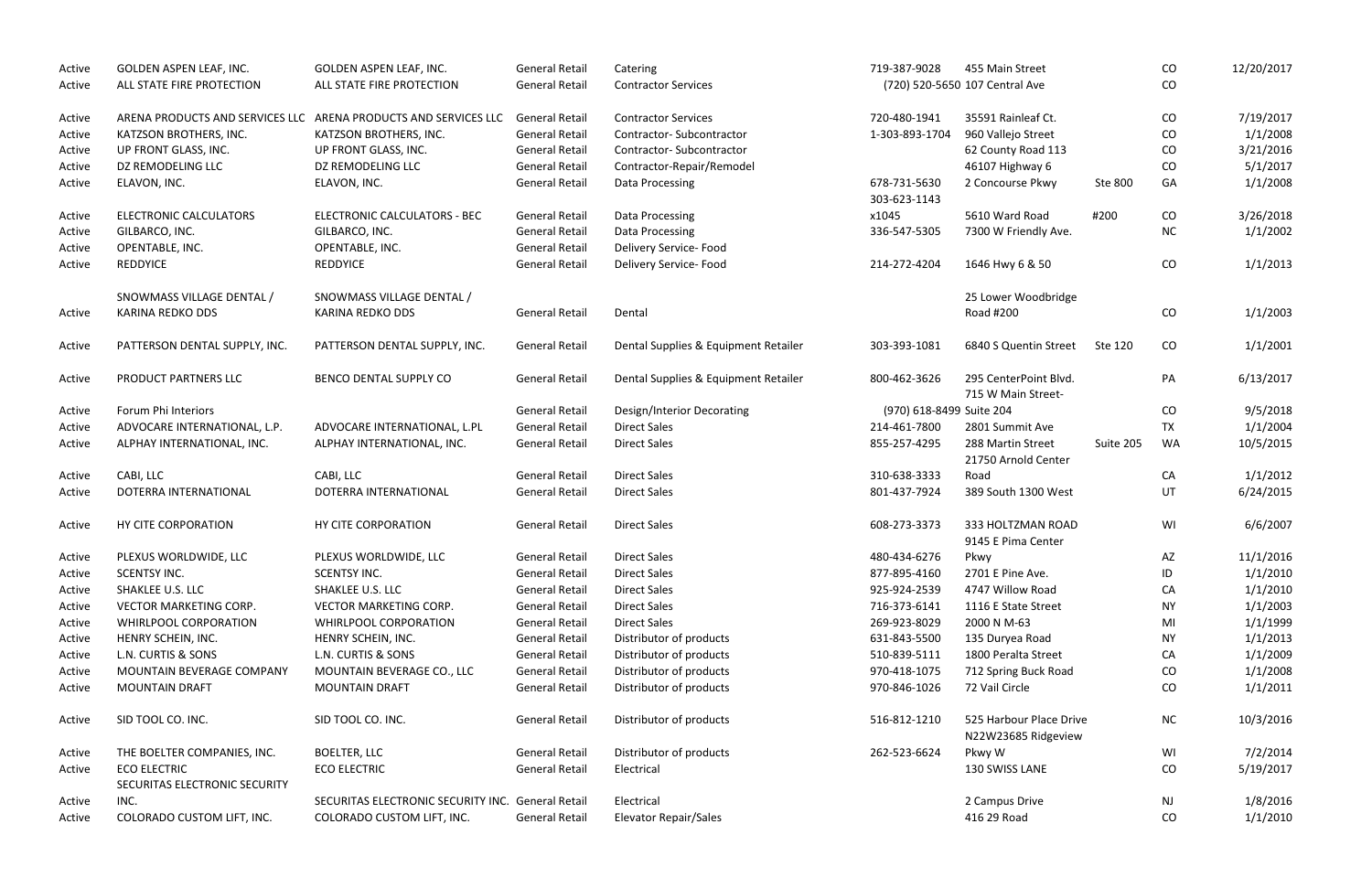| Active | SMARTPAK                                              | SMARTPAK                                                            | <b>General Retail</b> | <b>Equine Supplies</b>                                                       | 774-773-1137                    | 30 Worcester Road<br>2018 Powers Ferry Rd,   |         | MA        | 10/31/2017 |
|--------|-------------------------------------------------------|---------------------------------------------------------------------|-----------------------|------------------------------------------------------------------------------|---------------------------------|----------------------------------------------|---------|-----------|------------|
| Active | EIS Inc.                                              |                                                                     | <b>General Retail</b> | <b>Equipment and Supplies</b>                                                | 678-255-3790                    | Ste 500                                      |         | GA        | 10/2/2018  |
| Active | <b>High Country Crossfit</b>                          | <i>iOmounts</i>                                                     | <b>General Retail</b> | <b>Equipment and Supplies</b>                                                | (970) 274-9206 35 Park Ave      |                                              |         | CO        | 12/17/2018 |
| Active | <b>CUMMINS INC.</b>                                   | <b>CUMMINS INC.</b>                                                 | <b>General Retail</b> | <b>Equipment Sales/Service</b>                                               | 812-377-3382                    | 500 Jackson Street                           | MC60113 | IN        | 12/15/2016 |
| Active | MARTIN RAY LAUNDRY SYST                               | MARTIN RAY LAUNDRY SYSTEMS INC                                      | <b>General Retail</b> | <b>Equipment Sales/Service</b>                                               | 720-359-8000                    | 2050 W 9th Ave.                              |         | CO        | 6/27/2017  |
| Active | SOUDER CORPORATION<br>JOHNSON CONTROLS FIRE           | MOUNTAIN PARKING EQUIPMENT<br>JOHNSON CONTROLS FIRE                 | <b>General Retail</b> | <b>Equipment Sales/Service</b>                                               |                                 |                                              |         |           |            |
| Active | PROTECTION LP                                         | PROTECTION LP                                                       | <b>General Retail</b> | <b>Fire Protection</b>                                                       |                                 | 1-800-565-5400  14200 E Exposition Ave       |         | CO        | 1/1/2014   |
| Active | TRI COUNTY FIRE PROTECTION, INC.                      | TRI COUNTY FIRE PROTECTION                                          | <b>General Retail</b> | <b>Fire Protection</b>                                                       | 970-625-4533                    | 3159 Baron Lane                              |         | CO        | 1/1/2006   |
| Active | PHOENIX FIRE SYSTEMS, INC.                            | PHOENIX FIRE SYSTEMS, INC.                                          | <b>General Retail</b> | Fire Sprinkler                                                               | 303-715-9300                    | 12650 E Briarwood Ave #205                   |         | CO        | 8/1/2016   |
| Active | WILDFLOWERS                                           | <b>WILDFLOWERS</b>                                                  | <b>General Retail</b> | Florist                                                                      | 970-923-4562                    | 100 Elbert lane                              |         | CO        | 1/1/1994   |
| Active | SNOWMASS J & M CONOCO                                 | SNOWMASS J & M CORP                                                 | <b>General Retail</b> | <b>Gas Service Station</b>                                                   | 970-923-3346                    | 4929 Brush Creek Road                        |         | CO        | 1/1/2003   |
| Active | SOPRIS GLASS INC                                      | SOPRIS GLASS INC                                                    | <b>General Retail</b> | Glass & Glazing                                                              | 970-963-8603                    | 898 HWY 133                                  | $103-B$ | CO        | 5/23/2018  |
| Active | HAKWOOD INC.                                          | HAKWOOD INC.                                                        | <b>General Retail</b> | Hardwood Flooring                                                            | 630-219-3388                    | 2244 95th St.                                | Ste 200 | IL        | 12/30/2016 |
|        | <b>MAJOR HEATING &amp; AIR</b>                        | MAJOR HEATING & AIR CONDITIONING                                    |                       |                                                                              |                                 |                                              |         |           |            |
| Active | <b>CONDITIONING INC</b>                               | <b>INC</b>                                                          | <b>General Retail</b> | <b>HVAC Contractor</b>                                                       |                                 | 6285 West 48th Ave                           |         | CO        | 5/21/2014  |
| Active | NU SKIN INTNL INC.                                    | NU SKIN INTNL INC.                                                  | <b>General Retail</b> | Independent Distributors                                                     | 801-345-6400                    | 75 W Center Street                           |         | UT        | 1/1/2006   |
| Active | C2 IMAGING LLC<br><b>AMERIGAS PROPANE PARTS &amp;</b> | C2 IMAGING LLC                                                      | <b>General Retail</b> | Indoor Outdoor Promotional Signage                                           | 646-557-6385<br>610-337-7000 ex | 274 Filmore Ave East                         |         | MN        | 4/7/2015   |
| Active | <b>SERVICE</b>                                        | AMERIGAS PROPANE PARTS & SERVICE General Retail                     |                       | <b>Installation Services</b>                                                 | 1001                            | 888 Highway 133                              |         | CO        | 3/21/2016  |
| Active | ALCHEMY DESIGN STUDIO, INC.                           | ALCHEMY DESIGN STUDIO, INC.                                         | <b>General Retail</b> | <b>Interior Design</b>                                                       | 828-255-5110                    | 60 Biltmore Ave.<br>25 Lower Woodbridge      | Ste 250 | <b>NC</b> | 12/30/2016 |
| Active | ALPINE DESIGN PARTNERS LLC                            | ALPINE DESIGN PARTNERS LLC                                          | <b>General Retail</b> | <b>Interior Design</b>                                                       | 970-379-9954                    | Road                                         |         | CO        | 5/29/2014  |
| Active | <b>BARBARA GLASS, INC.</b>                            | BARBARA GLASS, INC.                                                 | <b>General Retail</b> | <b>Interior Design</b>                                                       | 970-309-4196                    | 402 E AABC                                   |         | CO        | 1/11/2017  |
| Active | <b>BILL POSS AND ASSOCIATES</b>                       | <b>BILL POSS AND ASSOCIATES</b>                                     | <b>General Retail</b> | <b>Interior Design</b>                                                       | 970-925-4755                    | 605 E Main Street                            |         | CO        | 1/1/2013   |
| Active | DELLA AND ZELLA INTERIORS                             | DELLA AND ZELLA INTERIORS                                           | <b>General Retail</b> | <b>Interior Design</b>                                                       | 970-618-8686                    | PO BOX 3950<br>855 Carriage Way Leaf         |         | CO        | 1/1/2013   |
| Active | <b>INTERIOR SURROUNDINGS</b>                          | <b>INTERIOR SURROUNDINGS</b>                                        | <b>General Retail</b> | <b>Interior Design</b>                                                       | 303-514-9463                    | 103                                          |         | CO        | 1/1/2002   |
| Active |                                                       | KAREN WHITE INTERIOR DESIGN, INC. KAREN WHITE INTERIOR DESIGN, INC. | <b>General Retail</b> | <b>Interior Design</b>                                                       | 970-927-3036                    | 227 Midland Ave #15A<br>0105 Edwards Village |         | CO        | 11/11/2014 |
| Active | Laureen Hopkins Interior Design Inc.                  |                                                                     | <b>General Retail</b> | <b>Interior Design</b>                                                       | 970-926-8462                    | Blvd, Bldg D                                 | Ste.206 | CO        | 11/16/2018 |
| Active | <b>MOUNTAIN RESORT INTERIORS</b>                      | <b>MOUNTAIN RESORT INTERIORS</b>                                    | <b>General Retail</b> | <b>Interior Design</b>                                                       | 970-274-0242                    | 300 B AABC                                   |         | CO        | 5/14/2015  |
| Active | SHERRI SPYKERMAN INTERIORS                            | SHERRI SPYKERMAN INTERIORS                                          | <b>General Retail</b> | <b>Interior Design</b>                                                       | 970-927-4140                    | 433 Meadow Court                             |         | CO        |            |
| Active | SNOWMASS DESIGNS, INC./LCR & A                        | LCR & ASSOC.                                                        | <b>General Retail</b> | <b>Interior Design</b>                                                       | 970-923-0193                    | 366 Meadow Road                              |         | CO        | 1/1/2001   |
| Active | <b>WORTH INTERIORS</b>                                | <b>WORTH INTERIORS</b>                                              | <b>General Retail</b> | Interior Design & Construction<br>Interior Plant Sales, Maintenance, Holiday | 970-949-9794                    | 30 Benchmark Rd                              | Ste 103 | CO        | 4/7/2015   |
| Active | Mountain Greenery Plantscapes Inc.                    |                                                                     | <b>General Retail</b> | Decorating                                                                   |                                 | (970) 927-1003 185 Southside Drive           |         | CO        | 10/3/2018  |
| Active | DECYPHER TECHNOLOGIES INC.                            | DECYPHER TECHNOLOGIES INC.                                          | <b>General Retail</b> | IT Equipment, Software, and Services                                         | 970-236-8589                    | 1317 Grand Ave<br>25 Lower Woodbridge        |         | 200 CO    | 6/9/2017   |
| Active | <b>CMZ LLC</b>                                        | CMZ LLC                                                             | <b>General Retail</b> | Landscape Construction                                                       | 970-379-6071                    | Rd                                           |         | CO        | 10/26/2016 |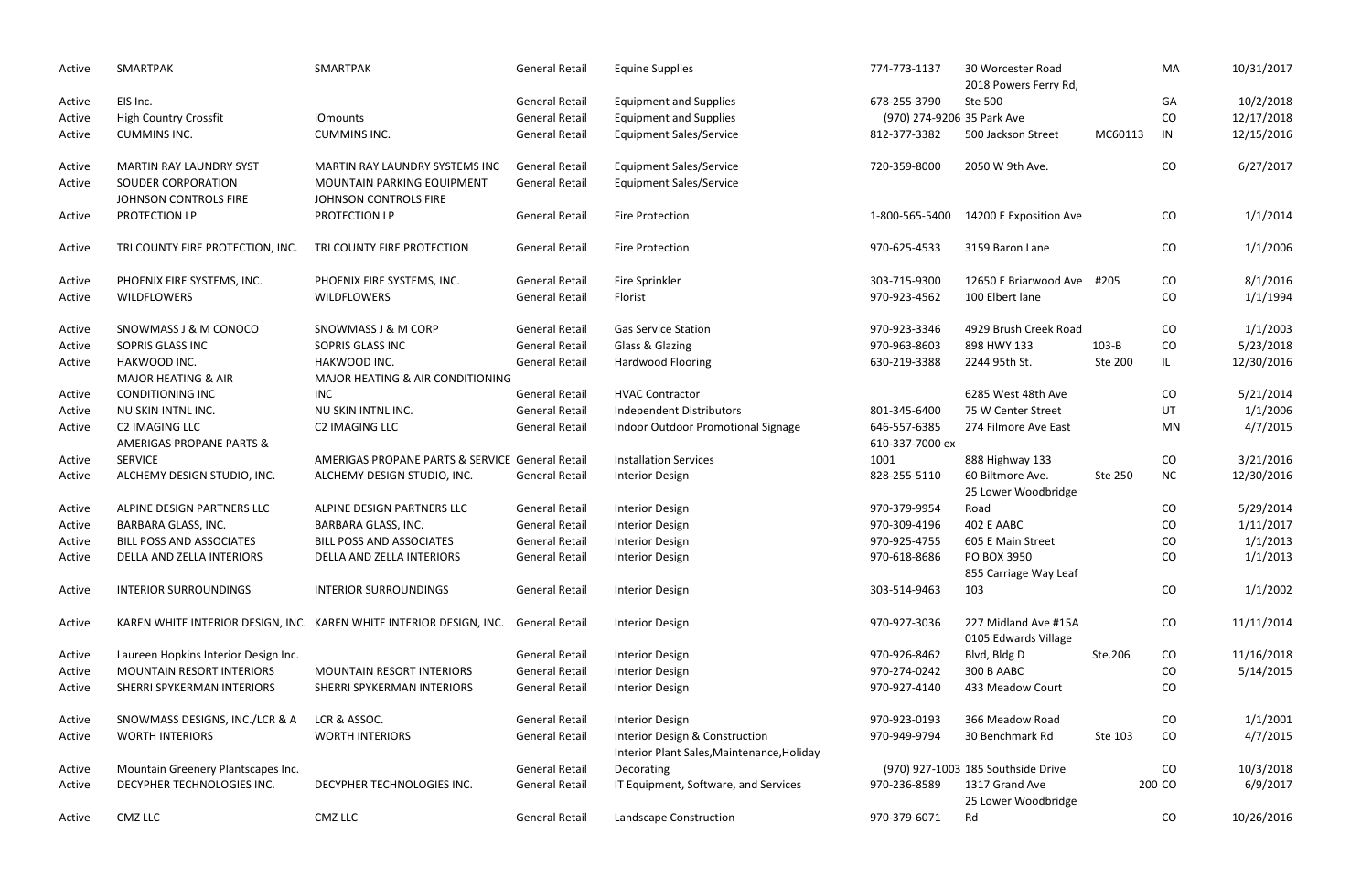|        | DOWN TO EARTH LANDSCAPES &                          | <b>DOWN TO EARTH LANDSCAPES &amp;</b>                                                                                                             |                       |                                                                            |                             |                                           |                 |           |            |
|--------|-----------------------------------------------------|---------------------------------------------------------------------------------------------------------------------------------------------------|-----------------------|----------------------------------------------------------------------------|-----------------------------|-------------------------------------------|-----------------|-----------|------------|
| Active | <b>CONSTRUCTION</b>                                 | <b>CONSTRUCTION</b>                                                                                                                               | <b>General Retail</b> | Landscape Construction                                                     |                             | 17946 Old Hwy 82                          |                 | CO        | 1/1/2011   |
| Active | Thomson Landscaping Creations, Inc                  | Thomson Landscaping Creations, Inc                                                                                                                | <b>General Retail</b> | Landscape Construction                                                     | 970-309-7610                | 164 Goose                                 |                 | CO        | 12/11/2017 |
|        |                                                     | ALPINE LAWN AND GARDEN SERVICES ALPINE LAWN AND GARDEN SERVICES                                                                                   |                       |                                                                            |                             |                                           |                 |           |            |
| Active | LLC                                                 | <b>LLC</b>                                                                                                                                        | <b>General Retail</b> | Landscaping                                                                | 970-948-3880                | 148 Cheyenne Ave                          |                 | CO        |            |
|        | Good Earth Landscaping &                            | Good Earth Landscaping &                                                                                                                          |                       |                                                                            |                             |                                           |                 |           |            |
| Active | Maintenance                                         | Maintenance                                                                                                                                       | <b>General Retail</b> | Landscaping                                                                | 970-963-5900                | P.O. Box 9103                             |                 | CO        | 6/27/2018  |
| Active | MC LANDSCAPE & SNOWPLOW<br>SNOWHITE LINEN & UNIFORM | MC LANDSCAPE & SNOWPLOW                                                                                                                           | <b>General Retail</b> | Landscaping                                                                | 970-948-0005                | 202 Stallion Circle                       |                 | CO        | 1/1/2007   |
| Active | <b>RENTAL</b>                                       | SNO-WHITE LINEN & UNIFORM RENT                                                                                                                    | <b>General Retail</b> | Laundry Service & Supplies                                                 | 719-634-2866                | 110 S 25th Street                         |                 | CO        | 1/1/1999   |
| Active |                                                     | CONSUMER SAFETY TECHNOLOGY LLC CONSUMER SAFETY TECHNOLOGY LLC General Retail<br>DE LAGE LADEN FINANCIAL SERVICES DE LAGE LADEN FINANCIAL SERVICES |                       | Leasing                                                                    | 515-564-2006                | 11035 Aurora Ave<br>1111 Old Eagle School |                 | IA        | 11/14/2017 |
| Active | <b>INC</b>                                          | <b>INC</b>                                                                                                                                        | <b>General Retail</b> | Leasing                                                                    | 610-386-5000                | Road                                      |                 | PA        | 11/23/2015 |
| Active | SFE 2, LLC                                          | SFE 2, LLC                                                                                                                                        | <b>General Retail</b> | Leasing                                                                    | 913-315-5770                | 6200 Sprint Parkway                       | 2BTTX           | <b>KS</b> | 8/1/2016   |
| Active | WHEELS INC.                                         | WHEELS INC.                                                                                                                                       | <b>General Retail</b> | Leasing                                                                    | 847-699-7000                | 666 Garland Place<br>PMB#325 1338 Grand   |                 | IL.       | 1/1/2002   |
| Active | ASPEN LOCKSMITH LLC                                 | TRI COUNTY LOCKSMITH SERVICE LLC                                                                                                                  | <b>General Retail</b> | Locksmith                                                                  | 970-319-4842                | Ave.                                      |                 | CO        | 1/1/2012   |
| Active | <b>ASPEN VALLEY INTEGRATION</b>                     | ASPEN VALLEY INTEGRATION                                                                                                                          | <b>General Retail</b> | Low-Voltage A/V, Telephones, Control                                       |                             | 155 Coyote Circle                         |                 | CO        | 1/12/2018  |
| Active | WesTech LLC                                         | WesTech LLC                                                                                                                                       | <b>General Retail</b> | Low-Voltage A/V, Telephones, Control                                       | 970-618-4603                | 1937 Acacia Ave                           |                 | CO        | 11/23/2015 |
| Active | <b>HARDWARE RESOURCES</b>                           | <b>HARDWARE RESOURCES</b>                                                                                                                         | <b>General Retail</b> | Manufacture-delivery into Snowmass Village                                 | 318-212-0515                | 4319Mariena Street                        |                 | LA        | 7/24/2015  |
| Active | SOUTHWESTERN PETROLEUM                              | SOUTHWESTERN PETROLEUM                                                                                                                            | <b>General Retail</b> | Manufacturer                                                               | 817-348-7248                | 534 North Main Street                     |                 | <b>TX</b> | 1/1/2008   |
| Active | Sun Mountain                                        | Sun Mountain, Inc.                                                                                                                                | <b>General Retail</b> | Manufacturer                                                               | 970-532-2105                | 140 Commerce Road                         |                 | CO        | 12/27/2017 |
|        |                                                     |                                                                                                                                                   |                       | Manufacturer and distributor of outdoor                                    |                             |                                           |                 |           |            |
| Active | TROPITONE FURNITURE CO, INC.                        | TROPITONE FURNITURE CO, INC.                                                                                                                      | <b>General Retail</b> | furniture<br>Manufacturer and Sales of Pharmacuetical                      | 949-829-5016                | 5 Marconi                                 |                 | CA        | 8/25/2016  |
| Active | <b>Abbott Laboratories</b>                          | <b>Abbott Laboratories</b>                                                                                                                        | <b>General Retail</b> | Products                                                                   | 224-667-4812                | 100 Abbott Park Rd.                       |                 | IL.       | 2/8/2016   |
| Active | Fieldtrip Inc                                       | Fieldtrip Inc                                                                                                                                     | <b>General Retail</b> | Marketing                                                                  | 561-676-7299                | 16 Kearns Rd                              |                 | 301 CO    | 8/30/2018  |
|        |                                                     |                                                                                                                                                   |                       | Marketing Serv. for annual planned giving print                            |                             | 25 Lower Woodbridge                       |                 |           |            |
| Active | <b>MYERS ROBERTS COLLECTIVE</b>                     | <b>MYERS ROBERTS COLLECTIVE</b>                                                                                                                   | <b>General Retail</b> | materials, web hosting<br>Marketing/Sales of medical/clinical skincare and | 970-439-5919                | Rd.                                       | Suite 103       | CO        | 4/22/2014  |
| Active | Rodan and Fields                                    | RODAN & FIELDS DERMATOLOGISTS                                                                                                                     | <b>General Retail</b> | related products                                                           | 415-696-7714                | 60 Spear Street                           |                 | CA        | 6/23/2016  |
| Active | DESIGN MECHANICAL, INC.                             | DESIGN MECHANICAL, INC.<br>TOWN MECHANICAL SYSTEMS - TOLIN                                                                                        | <b>General Retail</b> | Mechanical                                                                 | 303-434-2413                | 168 CTC Blvd #D                           |                 | CO        | 10/3/2003  |
| Active | <b>Tolin Mechanical Systems</b>                     | MECHANICAL                                                                                                                                        | <b>General Retail</b> | Mechanical                                                                 | 303-455-2825                | 12005 E 45th Ave<br>309 Snowmass Village  |                 | CO        | 1/1/2013   |
| Active | <b>CHALLENGE ASPEN</b>                              | <b>CHALLENGE ASPEN</b>                                                                                                                            | <b>General Retail</b> | Non-Profit                                                                 | (970) 923-0578 Mall, B 6639 |                                           | <b>Unit 309</b> | CO        | 1/1/1999   |
|        |                                                     |                                                                                                                                                   |                       |                                                                            |                             | #1 Snowmass Village                       |                 |           |            |
| Active | <b>BISON ADVENTURES, LLC</b>                        | BLAZING ADVENTURES, LLC                                                                                                                           | <b>General Retail</b> | <b>Outdoor Sport Activities</b>                                            | 970-319-1228                | Mall                                      |                 | CO        | 1/5/2017   |
| Active | ESCO                                                | ESCO MOUNTAIN INC.                                                                                                                                | <b>General Retail</b> | Plumbing/Heating/Mechanical/HVAC/Solar                                     | 970-283-0333                | 1996 1-70 Frontage Rd                     |                 | CO        | 1/1/2009   |
| Active | Hajoca Corp                                         | Hajoca Corp                                                                                                                                       | <b>General Retail</b> | Plumbing/Heating/Mechanical/HVAC/Solar                                     | 610-649-1430                | 2001 Jushua Road                          |                 | PA        | 1/1/2012   |
| Active | SOLIGENT DISTRIBUTION                               | SOLIGENT DISTRIBUTION                                                                                                                             | <b>General Retail</b> | Plumbing/Heating/Mechanical/HVAC/Solar                                     |                             | 707-992-3100 ext 1400 N Mcdowell Blvd     | Ste 201         | CA        | 8/11/2015  |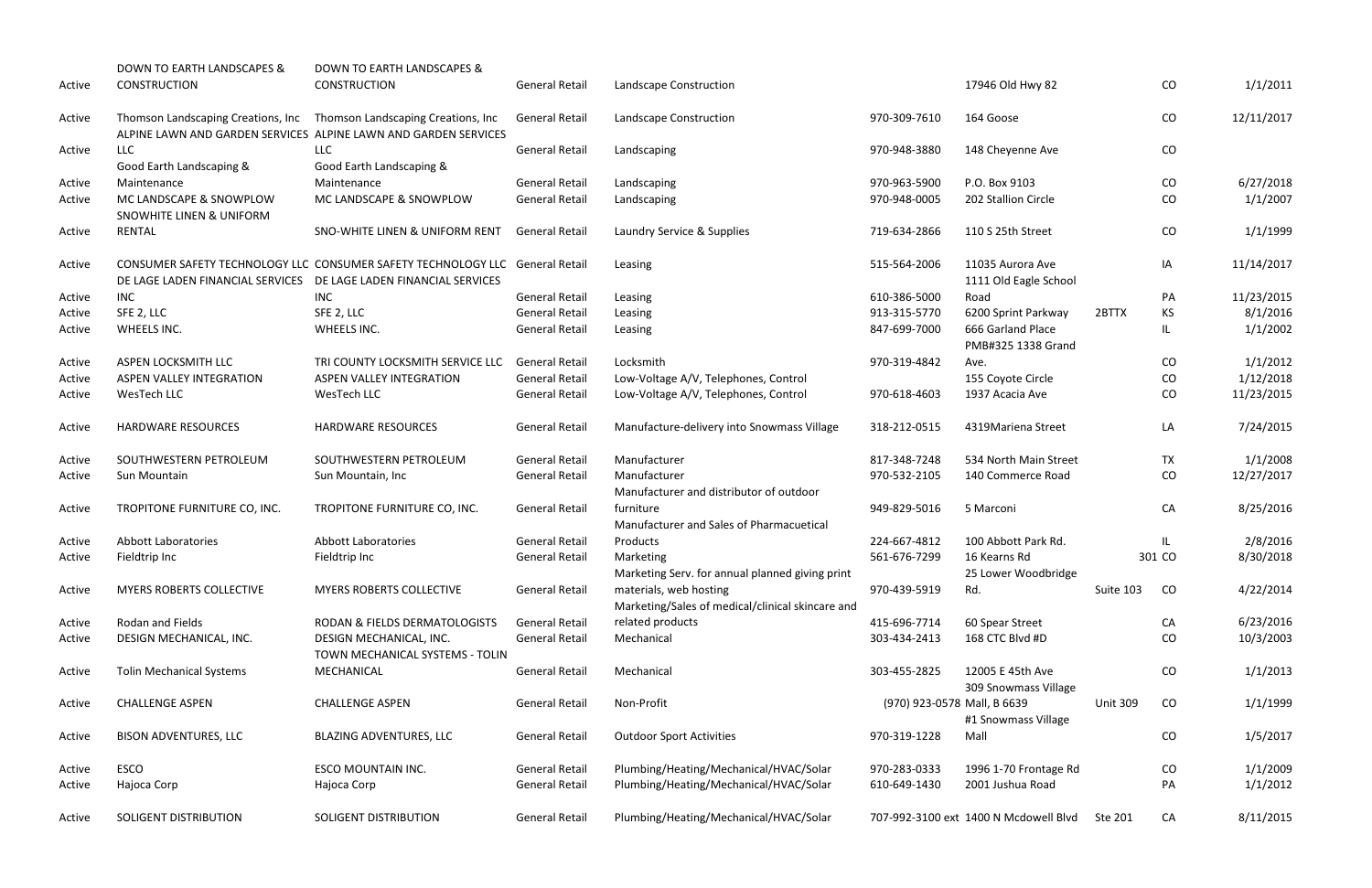| Active | <b>Colorado Poolscapes</b>                                 | Colorado Poolscapes Inc.                                          | <b>General Retail</b> | Pool and Spas                                                                     | 970-379-0472 | 5308 County Road 154                           |         | CO   | 1/1/2010   |
|--------|------------------------------------------------------------|-------------------------------------------------------------------|-----------------------|-----------------------------------------------------------------------------------|--------------|------------------------------------------------|---------|------|------------|
| Active | HIGH MARK POOL & SPA LLC                                   | HIGH MARK POOL & SPA LLC                                          | <b>General Retail</b> | Pool and Spas                                                                     | 970-319-6358 | 723 Storm King Circle                          |         | CO   | 7/10/2015  |
| Active | <b>ASPEN AIRE LTD</b>                                      | <b>ASPEN AIRE LTD</b>                                             | <b>General Retail</b> | <b>Products and Supplies</b>                                                      |              | 285 Stagecoach Dr                              |         | CO   | 10/31/2017 |
| Active | AUDIO EDGE INC.                                            | AUDIO EDGE INC.                                                   | <b>General Retail</b> | <b>Products and Supplies</b>                                                      |              |                                                |         |      |            |
| Active | A.D. APPLIANCE REPAIR                                      | A.D. APPLIANCE REPAIR                                             | <b>General Retail</b> | <b>Professional Services</b>                                                      |              | 137 S Golden Dr.                               |         | CO   | 4/25/2017  |
| Active | ADT, LLC                                                   | ADT, LLC                                                          | <b>General Retail</b> | <b>Professional Services</b>                                                      | 561-226-3437 | 452 Sable Blvd                                 | Unit G  | CO   | 5/27/2014  |
| Active | ALL TEMP SERVICES, INC.                                    | ALL TEMP SERVICES, INC.                                           | <b>General Retail</b> | <b>Professional Services</b>                                                      |              |                                                |         |      |            |
| Active | <b>ALLDATA</b>                                             | ALLDATA, LLC                                                      | <b>General Retail</b> | <b>Professional Services</b>                                                      | 901-495-8813 | 9650 W Taron                                   |         | CA   | 1/1/2011   |
| Active | Alpine Photos, LLC                                         | Alpine Photos, LLC                                                | <b>General Retail</b> | <b>Professional Services</b>                                                      | 917-579-9572 | PO BOX 5534                                    |         | CO   | 9/19/2017  |
| Active | American Business Forms, Inc                               | <b>American Solutions for Business</b>                            | <b>General Retail</b> | <b>Professional Services</b>                                                      | 800-862-3690 | 31 E Minnesota                                 |         | MN   | 1/1/2013   |
|        |                                                            |                                                                   |                       |                                                                                   |              | 5 Concourse PKWY NE                            |         |      |            |
| Active | ARKADIN, INC.                                              | ARKADIN, INC.                                                     | <b>General Retail</b> | <b>Professional Services</b>                                                      | 678-606-9937 | 1600                                           |         | GA   | 3/25/2014  |
| Active | AUTO CHLOR SYSTEM OF DENVER                                | AUTO CHLOR SYSTEM OF DENVER                                       | <b>General Retail</b> | <b>Professional Services</b>                                                      | 303-477-9881 | 5650 Pecos Street                              |         | CO   | 1/1/2011   |
| Active | <b>BECKER ARENA PRODUCTS</b>                               | <b>BECKER ARENA PRODUCTS</b>                                      | <b>General Retail</b> | <b>Professional Services</b>                                                      | 952-890-2690 | 720 Innovation Drive                           |         | MN   | 1/1/2010   |
| Active | CDW GOVERNMENT LLC                                         | <b>CDW GOVERNMENT LLC</b>                                         | <b>General Retail</b> | <b>Professional Services</b>                                                      | 847-419-6311 | 200 N Milwaukee Ave.                           |         | IL.  | 1/1/2012   |
| Active | <b>Comcast Business Class Security, LLC</b>                | <b>Comcast Business SmartOffice</b>                               | <b>General Retail</b> | <b>Professional Services</b>                                                      | 215-286-7557 | 1701 JFK Blvd                                  |         | PA   | 4/23/2014  |
|        | EAST WEST PARTNERS INC. - VICEROY                          |                                                                   |                       |                                                                                   |              |                                                |         |      |            |
| Active | SPA AND WELLNESS                                           | <b>VICEROY SPA AND WELLNESS</b>                                   | <b>General Retail</b> | <b>Professional Services</b>                                                      |              |                                                |         |      | 1/20/2017  |
| Active | Easy Ice LLC                                               | Easy Ice LLC                                                      | <b>General Retail</b> | <b>Professional Services</b>                                                      |              | (906) 273-2310 925 W. Washginton St. Suite 100 |         | MI   | 5/8/2018   |
| Active | <b>GRAN FARNUM PRINTING</b>                                | <b>GRAN FARNUM PRINTING</b>                                       | <b>General Retail</b> | <b>Professional Services</b>                                                      | 970-945-9605 | 1526 Grand Ave                                 |         | CO   | 1/1/2011   |
| Active | HRB DIGITAL, LLC                                           | HRB DIGITAL, LLC                                                  | <b>General Retail</b> | <b>Professional Services</b>                                                      | 816-854-3000 | PO BOX 10344                                   |         | MO   | 1/1/2010   |
| Active | Maverick B, LLC                                            | Alux Salon                                                        | <b>General Retail</b> | <b>Professional Services</b>                                                      | 612-590-2663 | 126 Elbert Lane<br>25 Lower Woodbridge         |         | CO   | 1/2/2018   |
| Active | <b>NAMASTACI LLC</b>                                       | DALY OM YOGA                                                      | <b>General Retail</b> | <b>Professional Services</b>                                                      |              | Road                                           |         | CO   | 1/1/2012   |
| Active | ORKIN, LLC                                                 | ORKIN, LLC                                                        | <b>General Retail</b> | <b>Professional Services</b>                                                      | 404-888-2000 | 2170 Piedmont Rd NE<br>500 Snowmass Club       |         | GA   | 2/24/2017  |
| Active | PICTURE IN PARADISE                                        | PICTURE IN PARADISE                                               | <b>General Retail</b> | <b>Professional Services</b>                                                      | 970-618-7848 | Circle #19                                     |         | CO   | 2/12/2016  |
| Active | PROGUARD PROTECTION SERV INC.                              | PROGUARD PROTECTION SERV INC.<br>Rentokil North America, Inc. dba | <b>General Retail</b> | <b>Professional Services</b>                                                      | 970-379-9811 | 0076 Sunset Drive                              | Unit A  | CO   | 1/1/2005   |
| Active | Rentokil North America, Inc                                | Presto-X                                                          | <b>General Retail</b> | <b>Professional Services</b>                                                      | 800-488-9495 | 445 Bryant Street                              | Suite 2 | CO   | 1/1/2013   |
| Active | SHARP SHOOTER IMAGING                                      | SHARP SHOOTER IMAGING                                             | <b>General Retail</b> | <b>Professional Services</b>                                                      | 303-962-2315 | 67 Wlbert Lane #DE-32                          |         | CO   | 1/1/2007   |
|        | THE GLASS GURU OF GLENWOOD                                 | THE GLASS GURU OF GLENWOOD                                        |                       |                                                                                   |              | 38100 River Frontage                           |         |      |            |
| Active | <b>SPRINGS</b>                                             | <b>SPRINGS</b>                                                    | <b>General Retail</b> | <b>Professional Services</b>                                                      | 970-456-6832 | Rd                                             |         | CO   | 12/4/2013  |
|        | THYSSENKRUPP ELEVATOR                                      | <b>THYSSENKRUPP ELEVATOR</b>                                      |                       |                                                                                   |              |                                                |         |      |            |
| Active | CORPORATION                                                | CORPORATION                                                       | <b>General Retail</b> | <b>Professional Services</b>                                                      |              | 695 Lindbergh Dr                               | Unit E  | CO   | 1/1/2012   |
| Active | Redtail Services L.L.C.                                    | Redtail Services L.L.C.                                           | <b>General Retail</b> | Property Mangement/Maint-No Rentals<br>Provider of legal, financial, professional | 970-948-9702 | 0051 Assay Hill Ct.                            |         | 2 CO | 6/5/2018   |
| Active | Thomson Reuters (Markets) LLC<br>ASPEN SKIING COMPANY - BB | Thomson Reuters (Markets) LLC                                     | <b>General Retail</b> | publishing & services                                                             | 651-848-2242 | 22 Thomson Place                               |         | MA   | 1/1/2002   |
|        | BEARS/CAMP SNOWMASS/4 MTN                                  | BB BEARS/CAMP SNOWMASS/4 MTN                                      |                       |                                                                                   |              |                                                |         |      |            |
| Active | KIDS                                                       | <b>KIDS</b>                                                       | <b>General Retail</b> | Rental/Sales                                                                      | 970-300-7164 | 120 Carriage Way                               |         | CO   | 1/1/2006   |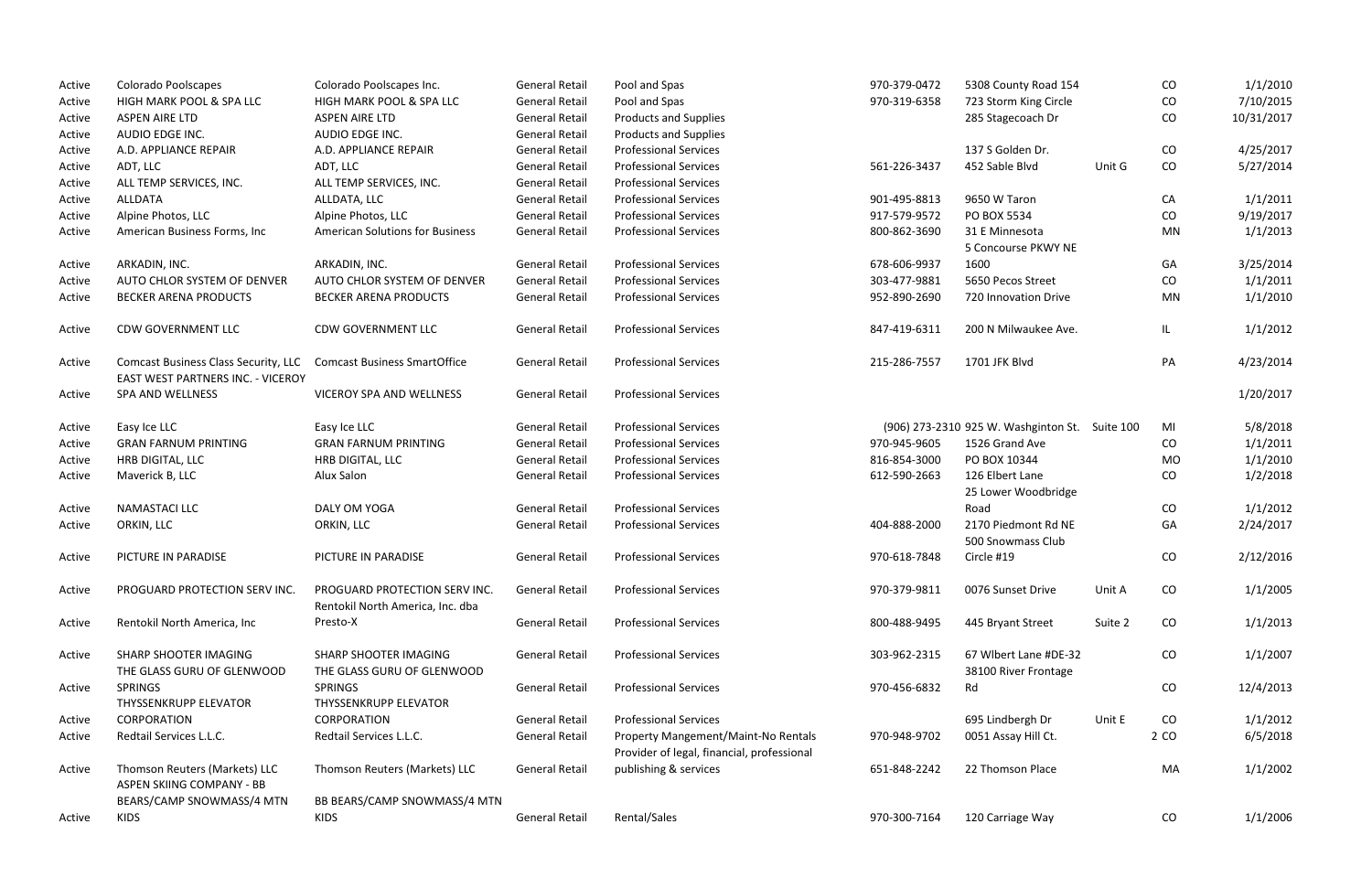| Active | <b>BETHEL PARTY RENTAL</b>                                   | <b>BETHEL PARTY RENTAL</b>                                                      | <b>General Retail</b> | Rental/Sales           | 970-947-9700         | 5447 County Road 154                   |           | CO        | 1/1/2006   |
|--------|--------------------------------------------------------------|---------------------------------------------------------------------------------|-----------------------|------------------------|----------------------|----------------------------------------|-----------|-----------|------------|
| Active |                                                              | Fanatics Retail Group Fulfillment, LLC. Fanatics Retail Group Fulfillment, LLC. | <b>General Retail</b> | Rental/Sales           |                      | (904) 271-4608 8100 Nations Way        |           | FL.       | 12/7/2018  |
| Active | H&E EQUIPMENT SERVICES, INC.                                 | H&E EQUIPMENT SERVICES, INC.                                                    | <b>General Retail</b> | Rental/Sales           | 225-298-5200         | 7500 Pecue Lane                        |           | LA        | 1/1/2009   |
| Active | NETFLIX, INC                                                 | NETFLIX, INC                                                                    | <b>General Retail</b> | Rental/Sales           | 408-540-2017         | 100 Winchester Circle                  |           | CA        |            |
| Active | REDDARC WELDERRENTALS, INC.                                  | RED-D-ARC WELDERRENTALS, INC.                                                   | <b>General Retail</b> | Rental/Sales           | 303-373-1847         | 4675 Joliet Street                     |           | CO        | 1/1/2007   |
| Active | <b>STAY TUNED SKI RENTALS</b>                                | <b>STAY TUNED SKI RENTALS</b>                                                   | <b>General Retail</b> | Rental/Sales           | 970-274-8042         | 202 Stallion Circle                    |           | CO        | 1/1/2010   |
| Active | ECOLAB INC.                                                  | ECOLAB INC.                                                                     | <b>General Retail</b> | Rentals/Service        |                      | 1 EcoLab Place                         |           | MN        | 1/1/2008   |
| Active | MAX & LIVIE INC                                              | MAX & LIVIE INC                                                                 | <b>General Retail</b> | Rentals/Service        |                      | (303) 862-6149 14600 E 35th Pl         |           | CO        | 8/7/2017   |
|        |                                                              |                                                                                 |                       |                        |                      | 4929 CASTLE CREEK                      |           |           |            |
| Active | <b>MOUNTAIN BABY GEAR</b>                                    | <b>MOUNTAIN BABY GEAR</b>                                                       | <b>General Retail</b> | Rentals/Service        | 970-920-6565         | <b>ROAD</b>                            |           | CO        | 1/1/2003   |
| Active | PREMIER PARTY RENTAL                                         | PREMIER PARTY RENTAL                                                            | <b>General Retail</b> | Rentals/Service        | 970-963-8368         | 0062 County Road 113                   | Bldg B1   | CO        | 1/1/2010   |
| Active | SUNBELT RENTALS, INC.                                        | SUNBELT RENTALS, INC.<br>American Appliance, Great Plains                       | <b>General Retail</b> | Rentals/Service        |                      |                                        |           |           |            |
| Active | American Appliance Group Inc.<br>ASPEN/SNOWMASS APPLIANCE    | <b>Appliance Parts</b>                                                          | <b>General Retail</b> | <b>Repair Services</b> |                      | (303) 633-5510 13100 West 43rd Drive   |           | CO        | 11/13/2018 |
| Active | <b>TECHN</b>                                                 | ASPEN/SNOWMASS APPLIANCE TECHN General Retail                                   |                       | <b>Repair Services</b> | 970-925-0367         | 143 Aspen Village                      |           | CO        | 1/1/2002   |
| Active | LIAISON HOME AUTOMATION                                      | LIAISON HOME AUTOMATION                                                         | <b>General Retail</b> | Resale                 |                      | (217) 668-8108 288 E. North Park St.   |           | IL.       | 11/18/2016 |
| Active | 81615 INC.                                                   | 81615 INC.                                                                      | <b>General Retail</b> | <b>Retail Sales</b>    | 970-319-7333         | 45 Village Mall<br>780 Nottingham Road | Suite 104 | CO        | 1/1/2011   |
| Active | ALPINE APPLIANCE CENTER                                      | ALPINE APPLIANCE CENTER                                                         | <b>General Retail</b> | <b>Retail Sales</b>    | 970-949-1199         | #D                                     |           | CO        | 5/29/2014  |
| Active | Altitude Collection, LLC.                                    |                                                                                 | <b>General Retail</b> | <b>Retail Sales</b>    | 479-277-1182         | 45 West 25th Street                    | 5th Floor | <b>NY</b> | 6/22/2018  |
| Active | AMERICAN FURNITURE WAREHOUSE                                 | AMERICAN FURNITURE WAREHOUSE                                                    | <b>General Retail</b> | <b>Retail Sales</b>    | 720-873-8651         | 8820 American Way                      |           | CO        | 1/1/2003   |
| Active | AMJR ENTERPRISES INC                                         | AMJR ENTERPRISES INC                                                            | <b>General Retail</b> | <b>Retail Sales</b>    | 970-319-8660         | 90 Sunlight Dr.<br>8401 Park Meadows   |           | CO        | 2/16/2017  |
| Active | <b>ARHAUS FURNITURE</b>                                      | <b>ARHAUS FURNITURE</b>                                                         | <b>General Retail</b> | <b>Retail Sales</b>    | 303-799-3901         | Center Dr                              |           | CO        | 1/1/2005   |
| Active | ASPEN MAINTENANCE SUPPLY, LLC<br>ASPEN SKIING COMPANY - Four | ASPEN MAINTENANCE SUPPLY, LLC                                                   | <b>General Retail</b> | <b>Retail Sales</b>    | 970-927-4764         | PO BOX 3347                            |           | CO        | 12/1/2016  |
| Active | <b>Mountain Kids</b>                                         | <b>FOUR MOUNTAIN KIDS</b>                                                       | <b>General Retail</b> | <b>Retail Sales</b>    |                      |                                        |           | AL        |            |
| Active | <b>Baxter Healthcare Corporation</b>                         | <b>Baxter Healthcare Corporation</b>                                            | <b>General Retail</b> | <b>Retail Sales</b>    |                      | 1 Baxter Parkway<br>7601 Penn Avenue   |           | IL.       | 3/14/2018  |
| Active | Best Buy Stores, LP                                          | Best Buy Stores, LP                                                             | <b>General Retail</b> | <b>Retail Sales</b>    | (612) 291-5337 South |                                        |           | MN        | 1/1/2014   |
| Active | CANNON STRUCTURES, INC.                                      | Trestlewood                                                                     | <b>General Retail</b> | <b>Retail Sales</b>    |                      | (801) 443-4002 933 Frontage Rd.        |           | ID        | 7/19/2018  |
| Active | Capital Affiliated, LLC                                      | CAPITAL AFFILIATED, LLC                                                         | <b>General Retail</b> | <b>Retail Sales</b>    |                      | 2845 Chipeta Avenue                    |           | CO        | 1/19/2017  |
| Active | <b>Colorado Springs</b>                                      | <b>Access Products Inc</b>                                                      | <b>General Retail</b> | <b>Retail Sales</b>    |                      | (719) 591-9660 4192 Center Park Dr     |           | CO        | 7/9/2018   |
| Active | Crystal River Spas Inc                                       | Crystal River Spas                                                              | <b>General Retail</b> | <b>Retail Sales</b>    | 970-963-2100         | 1197 Main St                           |           | CO        | 12/3/2018  |
| Active | DATA SALES CO. INC.                                          | DATA SALES CO. INC.                                                             | <b>General Retail</b> | <b>Retail Sales</b>    | 952-890-8838         | 3450 W Burnsville PKY                  |           | MN        | 1/1/2012   |
| Active | DELL MARKETING, L.P.                                         | DELL MARKETING, L.P.                                                            | <b>General Retail</b> | <b>Retail Sales</b>    | 512-723-6144         | One Dell Way                           |           | <b>TX</b> | 1/1/2013   |
| Active | DELUXE SMALL BUSINESS SALES, INC.                            | DELUXE SMALL BUSINESS SALES, INC.                                               | <b>General Retail</b> | <b>Retail Sales</b>    | 651-490-8103         | 3680 Victoria Street N.                |           | MN        | 1/1/2005   |
| Active | DENTSPLY IH INC.                                             | DENTSPLY IH INC.                                                                | <b>General Retail</b> | <b>Retail Sales</b>    | 717-849-4691         | 590 Lincoln Street                     |           | MA        | 4/1/2014   |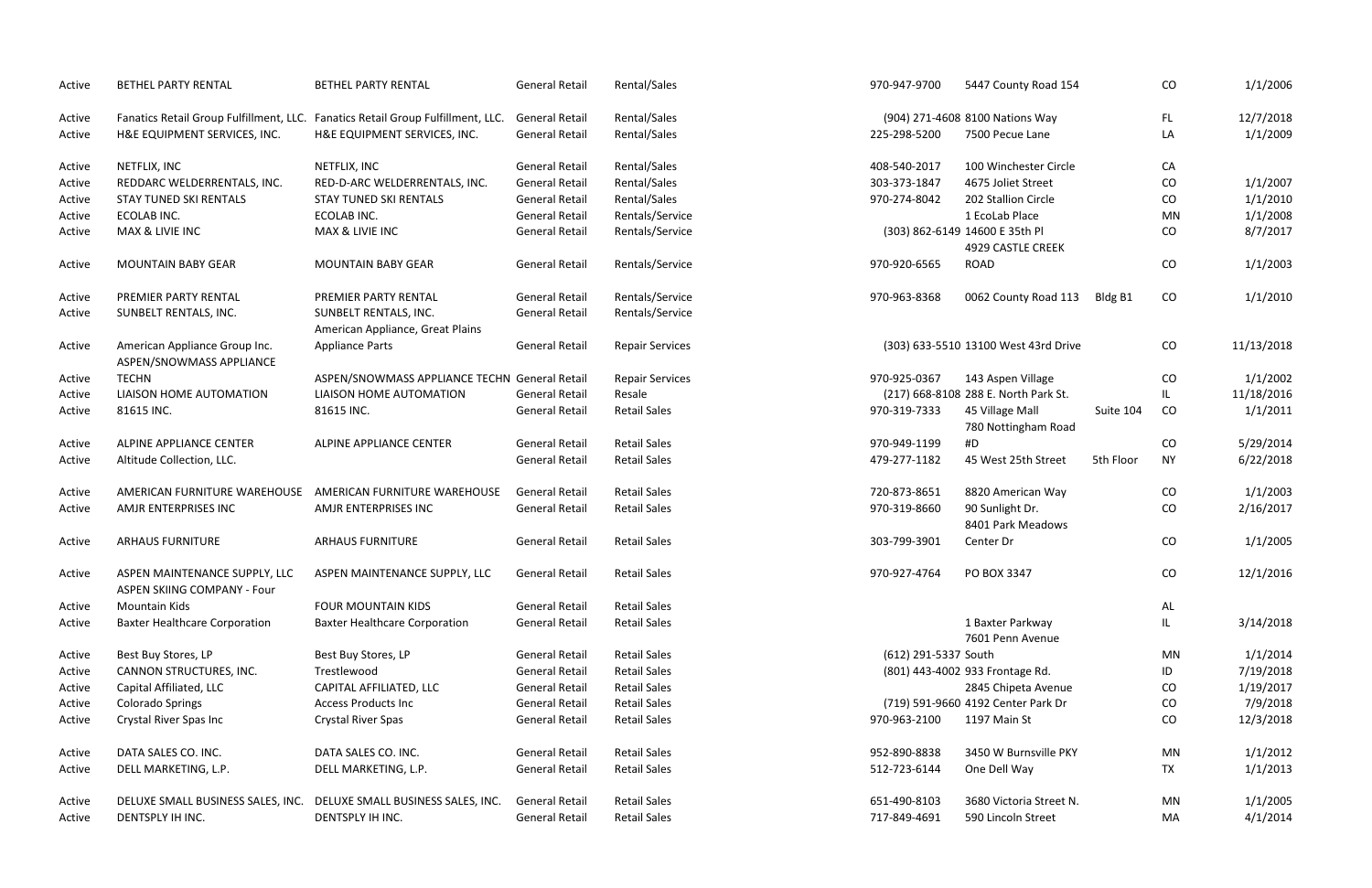|        |                                                                | FORMERLY THP CAPSTAR ACQUISITION |                       |                     |                     | 2100 S 35 Frontage Rd.                       |                |           |            |
|--------|----------------------------------------------------------------|----------------------------------|-----------------------|---------------------|---------------------|----------------------------------------------|----------------|-----------|------------|
| Active | DMX, INC.                                                      | CORP.                            | <b>General Retail</b> | <b>Retail Sales</b> |                     | Ste 200                                      |                | <b>TX</b> | 1/1/2003   |
| Active | <b>DSS UNITER LLC</b>                                          | <b>DILLARDS</b>                  | <b>General Retail</b> | <b>Retail Sales</b> |                     | (501) 376-5957 1600 CANTRELL ROAD            |                | AR        | 1/18/2019  |
| Active | <b>DYSON DIRECT</b>                                            | <b>DYSON DIRECT</b>              | <b>General Retail</b> | <b>Retail Sales</b> | 312-469-5950        | 1330 West Fulton Street 5th Floor            |                | IL        | 1/1/2013   |
| Active | EAGLE GLASS & MIRROR INC.<br>EAST WEST PARTNERS INC. - VICEROY | EAGLE GLASS & MIRROR INC.        | <b>General Retail</b> | <b>Retail Sales</b> |                     |                                              |                |           |            |
| Active | <b>RETAIL</b>                                                  | VICEROY MISCELLANEOUS RETAIL     | <b>General Retail</b> | <b>Retail Sales</b> |                     |                                              |                |           | 1/27/2017  |
| Active | EDWARD DON & COMPANY                                           | <b>EDWARD DON &amp; COMPANY</b>  | <b>General Retail</b> | <b>Retail Sales</b> |                     |                                              |                |           |            |
|        |                                                                |                                  |                       |                     |                     | 212 Snowmass Village                         |                |           |            |
| Active | <b>ENJAY BOUTIQUE LLC</b>                                      | <b>ENJAY BOUTIQUE LLC</b>        | <b>General Retail</b> | <b>Retail Sales</b> |                     | Mall                                         |                | CO        | 1/1/2013   |
| Active | Fizzy Love Jewelry                                             | Fizzy Love Jewelry               | <b>General Retail</b> | <b>Retail Sales</b> |                     | (970) 987-4012 1108 Sprucewood Lane          |                | CO        | 7/9/2018   |
| Active | GALLS, LLC                                                     | GALLS, LLC                       | <b>General Retail</b> | <b>Retail Sales</b> | 970-456-5532        | 170 Stallion Circle                          |                | CO        | 9/8/2015   |
| Active | <b>GREATCALL INC.</b>                                          | <b>JITTERBUG</b>                 | <b>General Retail</b> | <b>Retail Sales</b> |                     |                                              |                |           |            |
| Active | Hollyann, LLC                                                  | Hollyann                         | <b>General Retail</b> | <b>Retail Sales</b> | 970-279-5726        | 49 Wood Rd                                   |                | CO        | 11/13/2018 |
|        |                                                                |                                  |                       |                     |                     | 2455 Paces Ferry Road                        |                |           |            |
| Active | HOME DEPOT USA INC                                             | HOME DEPOT USA INC               | <b>General Retail</b> | <b>Retail Sales</b> | 770-433-8211 ext NW |                                              |                | GA        | 1/1/2002   |
| Active | IKEA U.S RETAIL LLC                                            | <b>IKEA U.S RETAIL LLC</b>       | <b>General Retail</b> | <b>Retail Sales</b> | 610-834-0180        | 420 ALAN WOOD ROAD                           |                | PA        | 10/10/2018 |
| Active | INTERNTAIONAL CORDAGE EAST LTD                                 | INTERNTAIONAL CORDAGE EAST LTD   | <b>General Retail</b> | <b>Retail Sales</b> | 860-531-1071        | 226 Upton Road                               |                | <b>CT</b> | 10/31/2017 |
| Active | <b>ISAGENIX INTERNATIONAL</b>                                  | <b>ISAGENIX INTERNATIONAL</b>    | <b>General Retail</b> | <b>Retail Sales</b> | 480-636-5680        | 155 E Rivulon Blvd<br>12700 Park Central Dr. |                | AZ        | 1/1/2007   |
| Active | J. HILBURN, INC.                                               | J. HILBURN, INC.                 | <b>General Retail</b> | <b>Retail Sales</b> | 214-631-2601        | Ste 2000<br>161 Ave. of the                  |                | <b>TX</b> | 2/8/2016   |
| Active | JAND INC.                                                      | JAND INC.                        | <b>General Retail</b> | <b>Retail Sales</b> | 646-795-2889        | Americas                                     | 6th Floor      | <b>NY</b> | 4/22/2016  |
| Active | JM Bullion, Inc.                                               | N/A                              | <b>General Retail</b> | <b>Retail Sales</b> | 800-276-6508        | 11700 Preston Rd.                            | Ste. 660153 TX |           | 11/5/2018  |
| Active | <b>LEONARD SPORTS LLC</b>                                      | BLACK TIE SKI RENTALS OF ASPEN   | <b>General Retail</b> | <b>Retail Sales</b> |                     | (970) 925-8544 209 AABC Suite G              | Ste G          | CO        | 9/20/2016  |
| Active | LOCAL COLOR OF SNOWMASS                                        | LOCAL COLOR OF SNOWMASS          | <b>General Retail</b> | <b>Retail Sales</b> | 923-6058            | <b>Snowmass Village Mall</b>                 |                | CO        | 1/1/1994   |
| Active | LOWES HIW, INC.                                                | LOWES HIW, INC.                  | <b>General Retail</b> | <b>Retail Sales</b> | 704-757-8299        | 1000 Lowes Boulevard                         |                | NC        | 8/27/2014  |
| Active | M & W Investments, Inc.                                        | The Fireplace Company            | <b>General Retail</b> | <b>Retail Sales</b> | 970-963-3598        | 935 Cowen Dr.                                |                | CO        | 8/31/2017  |
| Active | MARY KAY COSMETICS, INC.                                       | MARY KAY COSMETICS/ATT GLOBAL    | <b>General Retail</b> | <b>Retail Sales</b> | 972-687-6300        | 16251 Dallas Parkway                         |                | <b>TX</b> | 1/1/2003   |
| Active | <b>MF ATHLETIC</b>                                             | MFAC, LLC                        | <b>General Retail</b> | <b>Retail Sales</b> | 401-942-9363        | 1600 Division Rd.                            |                | RI.       | 1/1/2013   |
| Active | <b>NCR CORPORATION</b>                                         | <b>NCR CORPORATION</b>           | <b>General Retail</b> | <b>Retail Sales</b> | 678 808-7795        | 864 Spring Street NW<br>3005 Rocky Mountain  | 3rd Floor      | GA        | 1/8/2016   |
| Active | Nutrien Ag Solutions, Inc.                                     | Nutrien Ag Solutions, Inc.       | <b>General Retail</b> | <b>Retail Sales</b> | 970-685-3300        | Ave.                                         | Snowmass       | CO        | 12/5/2014  |
| Active | OBOS ENTERPRISES, LLC                                          | SNOWMASS T-SHIRT COMPANY         | <b>General Retail</b> | <b>Retail Sales</b> | 970-366-1306        | 14 Gateway Bldg                              | Mall           | CO        | 1/1/2001   |
| Active | OBOS ENTERPRISES, LLC                                          | SNOWMASS TRADING COMPANY         | <b>General Retail</b> | <b>Retail Sales</b> | 970-926-9300        | 45 Snowmass Mall                             |                | CO        | 1/1/2004   |
| Active | <b>OFFICE DEPOT</b>                                            | OFFICE DEPOT INC.                | <b>General Retail</b> | <b>Retail Sales</b> | 303-907-1475        | 4600 Havana Street                           |                | CO        | 1/1/2002   |
|        |                                                                |                                  |                       |                     |                     |                                              |                |           |            |
| Active | OFFICEMAX NORTH AMERICA, INC.                                  | OFFICEMAX NORTH AMERICA, INC.    | <b>General Retail</b> | <b>Retail Sales</b> | 561-438-8706        | 6600 N Military Trail                        |                | FL.       | 8/14/2015  |
| Active | OOMA INC.                                                      | OOMA INC.                        | <b>General Retail</b> | <b>Retail Sales</b> |                     |                                              |                |           |            |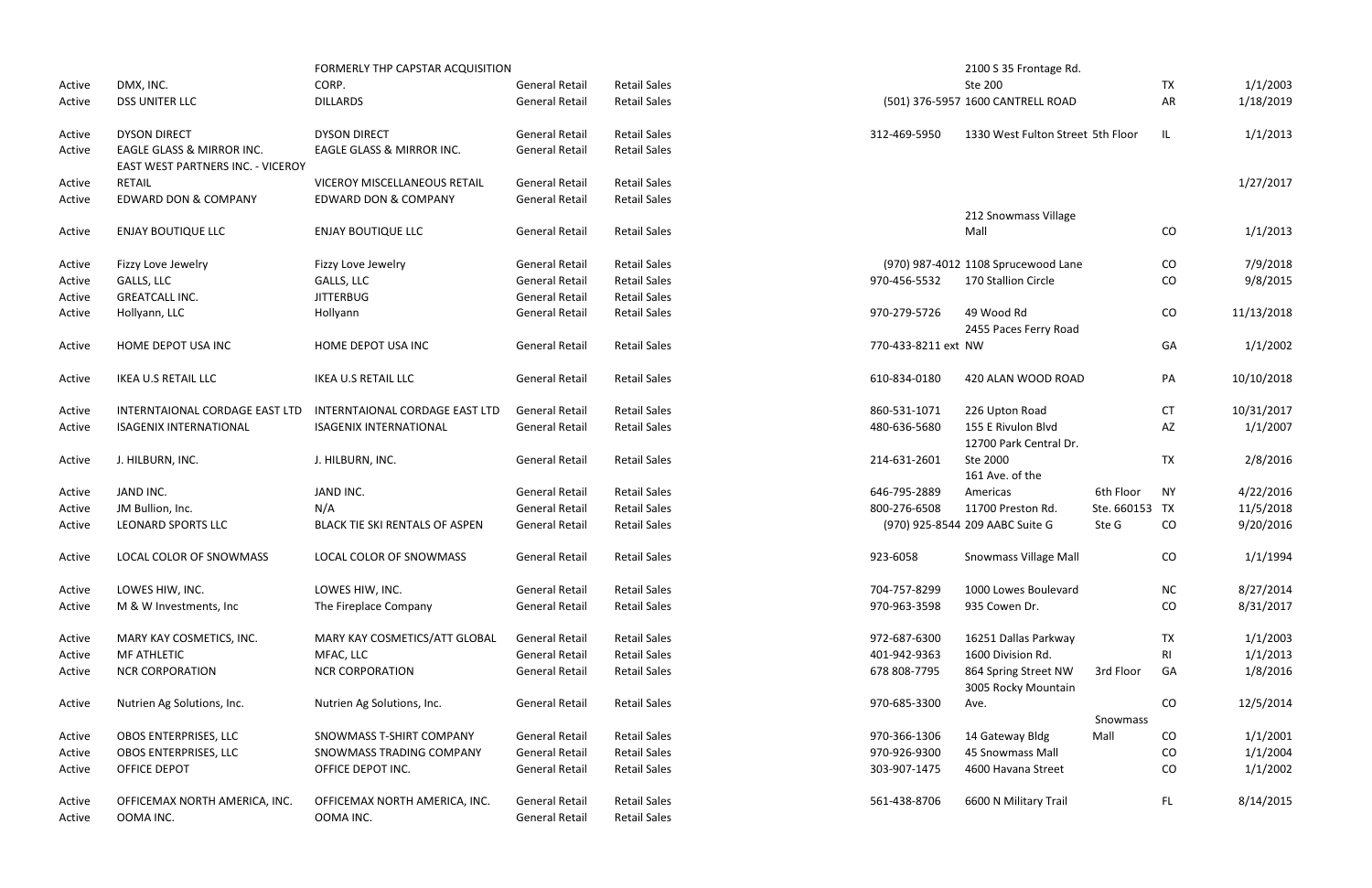| <b>TX</b><br>6/28/2016<br><b>General Retail</b><br><b>Retail Sales</b><br>318-429-7581<br>Ste 200<br>ORTHOACCEL TECHNOLOGIES, INC.<br>ORTHOACCEL TECHNOLOGIES, INC.<br>Active<br>CO<br>9/7/2017<br>OUTDOOR VOICES, INC.<br>OUTDOOR VOICES, INC.<br><b>General Retail</b><br><b>Retail Sales</b><br>203-913-2774<br>625 E Hyman Ave.<br>Active<br>PANDORA ECOMM LLC<br>PANDORA ECOMM LLC<br><b>General Retail</b><br><b>Retail Sales</b><br>630-445-6815<br>250 W Pratt Street<br>MD<br>4/5/2017<br>Active<br>5310 Cypress Center<br>1/1/2002<br>PITNEY BOWES, INC.<br><b>General Retail</b><br><b>Retail Sales</b><br>813-639-1110<br><b>Drive</b><br>Suite 110<br>FL.<br>PITNEY BOWES, INC.<br>Active<br>1/1/2006<br><b>General Retail</b><br><b>Retail Sales</b><br>513-697-5996<br>161 Commerce Blvd.<br>OH<br>PURE ROMANCE PARTIES, INC.<br>PURE ROMANCE PARTIES, INC.<br>Active<br>9/18/2018<br>Reichley and White Llc<br>Aspen Kettle Corn<br><b>General Retail</b><br><b>Retail Sales</b><br>970-309-2660<br>20 Easy St.<br>CO<br>Active<br>3537 Grd<br>1/1/2002<br><b>RESPOND FIRST AID</b><br><b>RESPOND FIRST AID</b><br><b>General Retail</b><br><b>Retail Sales</b><br>970-242-7660<br>CO<br>Active<br>110 Benner Circle<br>7/11/2018<br><b>Restek Corporation</b><br><b>General Retail</b><br><b>Retail Sales</b><br>800-356-1688<br>PA<br>Active<br><b>Retail Sales</b><br>RETAIL TIMBERS CLUB @ SNOWMASS RETAIL TIMBERS CLUB @ SNOWMASS General Retail<br>Active<br>820 Gears Road STE<br>RICOH USA, INC.<br><b>General Retail</b><br><b>Retail Sales</b><br>TX<br>RICOH USA, INC.<br>610-854-1838<br>1209A<br>Active<br><b>Retail Sales</b><br>SAFELITE FULFILLMENT INC.<br>SAFELITE FULFILLMENT INC.<br><b>General Retail</b><br>Active<br>CO<br>1/1/1999<br>Sandys Office Supply<br>Sandys Office Supply<br><b>General Retail</b><br><b>Retail Sales</b><br>970-925-1620<br>630 East Hyman<br>Active<br>SELECT COMFORT RETAIL<br>SELECT COMFORT RETAIL<br>1/1/2011<br><b>CORPORATION</b><br><b>General Retail</b><br><b>Retail Sales</b><br>1001 3rd Ave S<br>CORPORATION<br>MN<br>Active<br>1/1/2008<br>SIERRA PACIFIC WINDOWS<br>SIERRA PACIFIC WINDOWS<br><b>General Retail</b><br><b>Retail Sales</b><br>530-527-9620<br>PO BOX 8489<br>CA<br>Active<br><b>Retail Sales</b><br>CO<br>12/15/2015<br>SIERRAS DESIGNS<br>SIERRAS DESIGNS<br><b>General Retail</b><br>970-309-9554<br>135 Aspen Village<br>Active<br>skiandsea.com<br><b>General Retail</b><br><b>Retail Sales</b><br>(303) 749-5216 1445 West Tufts Avenu<br>CO<br>1/16/2019<br>skiandsea.com<br>Active<br>Snowmass<br>1/1/2001<br><b>SNO KNITS</b><br><b>SNO KNITS</b><br><b>General Retail</b><br><b>Retail Sales</b><br>Mall<br>CO<br>Bldg 54<br>Active<br>STELLA & DOT LLC<br><b>General Retail</b><br><b>Retail Sales</b><br>STELLA & DOT LLC<br>Active<br>202 Snowmass Village<br>Mall<br>1/1/1994<br><b>General Retail</b><br><b>Retail Sales</b><br>CO<br><b>SUNGLASS PANACHE</b><br><b>SUNGLASS PANACHE</b><br>970-923-5886<br>Active<br>1/1/1999<br><b>SUREFOOT</b><br><b>SUREFOOT</b><br><b>General Retail</b><br><b>Retail Sales</b><br>45 Gateway Center<br>CO<br>970-306-5481<br>Active<br>1955 West Grove<br>UT<br>1/1/2007<br><b>General Retail</b><br><b>Retail Sales</b><br>801-341-7226<br>Suite 100<br>SYNERGY WORLDWIDE, INC.<br>SYNERGY WORLDWIDE, INC.<br>Parkway<br>Active<br>1/1/2006<br>SYSCO GUEST SUPPLY, LLC<br>SYSCO GUEST SUPPLY, LLC<br><b>General Retail</b><br><b>Retail Sales</b><br>609-514-9696<br>4301 US HWY One<br>Active<br>NJ<br>12/12/2018<br>Tec Laboratories Inc<br>Tec Laboratories Inc<br><b>General Retail</b><br><b>Retail Sales</b><br>(541) 918-4132 7100 Tec Labs Way SW<br>OR<br>Active<br><b>TN</b><br>THE JUICE PLUS COMPANY LLC<br>THE JUICE PLUS COMPANY LLC<br><b>General Retail</b><br><b>Retail Sales</b><br>901-850-2864<br><b>140 CRESCENT DRIVE</b><br>Active<br>THE PAMPERED CHEF, LTD.<br><b>General Retail</b><br><b>Retail Sales</b><br>630-261-8900<br>140 N. Swift Road<br>3/25/2014<br>THE PAMPERED CHEF, LTD.<br>Active<br>IL.<br>1/8/2015<br><b>TISCHLER AND SOHN</b><br><b>TISCHLER AND SOHN</b><br><b>General Retail</b><br><b>Retail Sales</b><br>203-890-9032<br>6 Suburban Ave.<br>CT<br>Active<br>TUPPERWARE US, INC<br>TUPPERWARE US, INC<br><b>General Retail</b><br><b>Retail Sales</b><br>Active<br><b>TWO GEMS</b><br><b>General Retail</b><br><b>Retail Sales</b><br>(818) 985-7200 14646 GREENLEAF ST<br>CA<br>2/15/2019<br><b>TWO GEMS</b><br>Active<br>1/1/2013<br><b>UNITED COMPANIES</b><br><b>Retail Sales</b><br>3794 County Road 109<br>CO<br>UNITED COMPANIES - OLD CASTLE SW General Retail<br>970-243-4900<br>Active<br>1/1/2012<br><b>General Retail</b><br><b>Retail Sales</b><br>303-680-1100<br>7076 S Revere Parkway<br>UNITED REPROGRAPHIC SUPPLY INC.<br>UNITED REPROGRAPHIC SUPPLY INC.<br>CO<br>Active<br><b>General Retail</b><br><b>Retail Sales</b><br>(972) 538-4206 1221 S. Belt Line Rd<br>Suite 500<br>CO<br>Varidesk NS 2.0<br>Varidesk NS 2.0<br>Active<br><b>Retail Sales</b><br>WOLTERSKLUWER HEALTH INC.<br>WOLTERSKLUWER HEALTH INC.<br><b>General Retail</b><br>Active<br>Wood Source, Inc.<br>Wood Source, Inc.<br><b>General Retail</b><br><b>Retail Sales</b><br>303-297-8310<br>8321 Steele Street<br>2/5/2019<br>CO<br>Active<br>1/1/2011<br><b>XEROX CORPORATION</b><br><b>XEROX CORPORATION</b><br><b>General Retail</b><br><b>Retail Sales</b><br>214-841-8487<br><b>Tax Department</b><br>ΝY<br>Active<br>XSSENTIALS, LLC<br>XSSENTIALS, LLC<br><b>Retail Sales</b><br>AABC Unit 109<br>1/1/2011<br><b>General Retail</b><br>CO<br>Active |  |  |  | 6575 West Loop Sout |  |  |
|-------------------------------------------------------------------------------------------------------------------------------------------------------------------------------------------------------------------------------------------------------------------------------------------------------------------------------------------------------------------------------------------------------------------------------------------------------------------------------------------------------------------------------------------------------------------------------------------------------------------------------------------------------------------------------------------------------------------------------------------------------------------------------------------------------------------------------------------------------------------------------------------------------------------------------------------------------------------------------------------------------------------------------------------------------------------------------------------------------------------------------------------------------------------------------------------------------------------------------------------------------------------------------------------------------------------------------------------------------------------------------------------------------------------------------------------------------------------------------------------------------------------------------------------------------------------------------------------------------------------------------------------------------------------------------------------------------------------------------------------------------------------------------------------------------------------------------------------------------------------------------------------------------------------------------------------------------------------------------------------------------------------------------------------------------------------------------------------------------------------------------------------------------------------------------------------------------------------------------------------------------------------------------------------------------------------------------------------------------------------------------------------------------------------------------------------------------------------------------------------------------------------------------------------------------------------------------------------------------------------------------------------------------------------------------------------------------------------------------------------------------------------------------------------------------------------------------------------------------------------------------------------------------------------------------------------------------------------------------------------------------------------------------------------------------------------------------------------------------------------------------------------------------------------------------------------------------------------------------------------------------------------------------------------------------------------------------------------------------------------------------------------------------------------------------------------------------------------------------------------------------------------------------------------------------------------------------------------------------------------------------------------------------------------------------------------------------------------------------------------------------------------------------------------------------------------------------------------------------------------------------------------------------------------------------------------------------------------------------------------------------------------------------------------------------------------------------------------------------------------------------------------------------------------------------------------------------------------------------------------------------------------------------------------------------------------------------------------------------------------------------------------------------------------------------------------------------------------------------------------------------------------------------------------------------------------------------------------------------------------------------------------------------------------------------------------------------------------------------------------------------------------------------------------------------------------------------------------------------------------------------------------------------------------------------------------------------------------------------------------------------------------------------------------------------------------------------------------------------------------------------------------------------------------------------------------------------------------------------------------------------------------------------------------------------------------------------------------------------------------------------------------------------------------------------------------------------------------------------------------------------------------------------------------------------------------------------------------------------------------------------------------------------------|--|--|--|---------------------|--|--|
|                                                                                                                                                                                                                                                                                                                                                                                                                                                                                                                                                                                                                                                                                                                                                                                                                                                                                                                                                                                                                                                                                                                                                                                                                                                                                                                                                                                                                                                                                                                                                                                                                                                                                                                                                                                                                                                                                                                                                                                                                                                                                                                                                                                                                                                                                                                                                                                                                                                                                                                                                                                                                                                                                                                                                                                                                                                                                                                                                                                                                                                                                                                                                                                                                                                                                                                                                                                                                                                                                                                                                                                                                                                                                                                                                                                                                                                                                                                                                                                                                                                                                                                                                                                                                                                                                                                                                                                                                                                                                                                                                                                                                                                                                                                                                                                                                                                                                                                                                                                                                                                                                                                                                                                                                                                                                                                                                                                                                                                                                                                                                                                                                                                             |  |  |  |                     |  |  |
|                                                                                                                                                                                                                                                                                                                                                                                                                                                                                                                                                                                                                                                                                                                                                                                                                                                                                                                                                                                                                                                                                                                                                                                                                                                                                                                                                                                                                                                                                                                                                                                                                                                                                                                                                                                                                                                                                                                                                                                                                                                                                                                                                                                                                                                                                                                                                                                                                                                                                                                                                                                                                                                                                                                                                                                                                                                                                                                                                                                                                                                                                                                                                                                                                                                                                                                                                                                                                                                                                                                                                                                                                                                                                                                                                                                                                                                                                                                                                                                                                                                                                                                                                                                                                                                                                                                                                                                                                                                                                                                                                                                                                                                                                                                                                                                                                                                                                                                                                                                                                                                                                                                                                                                                                                                                                                                                                                                                                                                                                                                                                                                                                                                             |  |  |  |                     |  |  |
|                                                                                                                                                                                                                                                                                                                                                                                                                                                                                                                                                                                                                                                                                                                                                                                                                                                                                                                                                                                                                                                                                                                                                                                                                                                                                                                                                                                                                                                                                                                                                                                                                                                                                                                                                                                                                                                                                                                                                                                                                                                                                                                                                                                                                                                                                                                                                                                                                                                                                                                                                                                                                                                                                                                                                                                                                                                                                                                                                                                                                                                                                                                                                                                                                                                                                                                                                                                                                                                                                                                                                                                                                                                                                                                                                                                                                                                                                                                                                                                                                                                                                                                                                                                                                                                                                                                                                                                                                                                                                                                                                                                                                                                                                                                                                                                                                                                                                                                                                                                                                                                                                                                                                                                                                                                                                                                                                                                                                                                                                                                                                                                                                                                             |  |  |  |                     |  |  |
|                                                                                                                                                                                                                                                                                                                                                                                                                                                                                                                                                                                                                                                                                                                                                                                                                                                                                                                                                                                                                                                                                                                                                                                                                                                                                                                                                                                                                                                                                                                                                                                                                                                                                                                                                                                                                                                                                                                                                                                                                                                                                                                                                                                                                                                                                                                                                                                                                                                                                                                                                                                                                                                                                                                                                                                                                                                                                                                                                                                                                                                                                                                                                                                                                                                                                                                                                                                                                                                                                                                                                                                                                                                                                                                                                                                                                                                                                                                                                                                                                                                                                                                                                                                                                                                                                                                                                                                                                                                                                                                                                                                                                                                                                                                                                                                                                                                                                                                                                                                                                                                                                                                                                                                                                                                                                                                                                                                                                                                                                                                                                                                                                                                             |  |  |  |                     |  |  |
|                                                                                                                                                                                                                                                                                                                                                                                                                                                                                                                                                                                                                                                                                                                                                                                                                                                                                                                                                                                                                                                                                                                                                                                                                                                                                                                                                                                                                                                                                                                                                                                                                                                                                                                                                                                                                                                                                                                                                                                                                                                                                                                                                                                                                                                                                                                                                                                                                                                                                                                                                                                                                                                                                                                                                                                                                                                                                                                                                                                                                                                                                                                                                                                                                                                                                                                                                                                                                                                                                                                                                                                                                                                                                                                                                                                                                                                                                                                                                                                                                                                                                                                                                                                                                                                                                                                                                                                                                                                                                                                                                                                                                                                                                                                                                                                                                                                                                                                                                                                                                                                                                                                                                                                                                                                                                                                                                                                                                                                                                                                                                                                                                                                             |  |  |  |                     |  |  |
|                                                                                                                                                                                                                                                                                                                                                                                                                                                                                                                                                                                                                                                                                                                                                                                                                                                                                                                                                                                                                                                                                                                                                                                                                                                                                                                                                                                                                                                                                                                                                                                                                                                                                                                                                                                                                                                                                                                                                                                                                                                                                                                                                                                                                                                                                                                                                                                                                                                                                                                                                                                                                                                                                                                                                                                                                                                                                                                                                                                                                                                                                                                                                                                                                                                                                                                                                                                                                                                                                                                                                                                                                                                                                                                                                                                                                                                                                                                                                                                                                                                                                                                                                                                                                                                                                                                                                                                                                                                                                                                                                                                                                                                                                                                                                                                                                                                                                                                                                                                                                                                                                                                                                                                                                                                                                                                                                                                                                                                                                                                                                                                                                                                             |  |  |  |                     |  |  |
|                                                                                                                                                                                                                                                                                                                                                                                                                                                                                                                                                                                                                                                                                                                                                                                                                                                                                                                                                                                                                                                                                                                                                                                                                                                                                                                                                                                                                                                                                                                                                                                                                                                                                                                                                                                                                                                                                                                                                                                                                                                                                                                                                                                                                                                                                                                                                                                                                                                                                                                                                                                                                                                                                                                                                                                                                                                                                                                                                                                                                                                                                                                                                                                                                                                                                                                                                                                                                                                                                                                                                                                                                                                                                                                                                                                                                                                                                                                                                                                                                                                                                                                                                                                                                                                                                                                                                                                                                                                                                                                                                                                                                                                                                                                                                                                                                                                                                                                                                                                                                                                                                                                                                                                                                                                                                                                                                                                                                                                                                                                                                                                                                                                             |  |  |  |                     |  |  |
|                                                                                                                                                                                                                                                                                                                                                                                                                                                                                                                                                                                                                                                                                                                                                                                                                                                                                                                                                                                                                                                                                                                                                                                                                                                                                                                                                                                                                                                                                                                                                                                                                                                                                                                                                                                                                                                                                                                                                                                                                                                                                                                                                                                                                                                                                                                                                                                                                                                                                                                                                                                                                                                                                                                                                                                                                                                                                                                                                                                                                                                                                                                                                                                                                                                                                                                                                                                                                                                                                                                                                                                                                                                                                                                                                                                                                                                                                                                                                                                                                                                                                                                                                                                                                                                                                                                                                                                                                                                                                                                                                                                                                                                                                                                                                                                                                                                                                                                                                                                                                                                                                                                                                                                                                                                                                                                                                                                                                                                                                                                                                                                                                                                             |  |  |  |                     |  |  |
|                                                                                                                                                                                                                                                                                                                                                                                                                                                                                                                                                                                                                                                                                                                                                                                                                                                                                                                                                                                                                                                                                                                                                                                                                                                                                                                                                                                                                                                                                                                                                                                                                                                                                                                                                                                                                                                                                                                                                                                                                                                                                                                                                                                                                                                                                                                                                                                                                                                                                                                                                                                                                                                                                                                                                                                                                                                                                                                                                                                                                                                                                                                                                                                                                                                                                                                                                                                                                                                                                                                                                                                                                                                                                                                                                                                                                                                                                                                                                                                                                                                                                                                                                                                                                                                                                                                                                                                                                                                                                                                                                                                                                                                                                                                                                                                                                                                                                                                                                                                                                                                                                                                                                                                                                                                                                                                                                                                                                                                                                                                                                                                                                                                             |  |  |  |                     |  |  |
|                                                                                                                                                                                                                                                                                                                                                                                                                                                                                                                                                                                                                                                                                                                                                                                                                                                                                                                                                                                                                                                                                                                                                                                                                                                                                                                                                                                                                                                                                                                                                                                                                                                                                                                                                                                                                                                                                                                                                                                                                                                                                                                                                                                                                                                                                                                                                                                                                                                                                                                                                                                                                                                                                                                                                                                                                                                                                                                                                                                                                                                                                                                                                                                                                                                                                                                                                                                                                                                                                                                                                                                                                                                                                                                                                                                                                                                                                                                                                                                                                                                                                                                                                                                                                                                                                                                                                                                                                                                                                                                                                                                                                                                                                                                                                                                                                                                                                                                                                                                                                                                                                                                                                                                                                                                                                                                                                                                                                                                                                                                                                                                                                                                             |  |  |  |                     |  |  |
|                                                                                                                                                                                                                                                                                                                                                                                                                                                                                                                                                                                                                                                                                                                                                                                                                                                                                                                                                                                                                                                                                                                                                                                                                                                                                                                                                                                                                                                                                                                                                                                                                                                                                                                                                                                                                                                                                                                                                                                                                                                                                                                                                                                                                                                                                                                                                                                                                                                                                                                                                                                                                                                                                                                                                                                                                                                                                                                                                                                                                                                                                                                                                                                                                                                                                                                                                                                                                                                                                                                                                                                                                                                                                                                                                                                                                                                                                                                                                                                                                                                                                                                                                                                                                                                                                                                                                                                                                                                                                                                                                                                                                                                                                                                                                                                                                                                                                                                                                                                                                                                                                                                                                                                                                                                                                                                                                                                                                                                                                                                                                                                                                                                             |  |  |  |                     |  |  |
|                                                                                                                                                                                                                                                                                                                                                                                                                                                                                                                                                                                                                                                                                                                                                                                                                                                                                                                                                                                                                                                                                                                                                                                                                                                                                                                                                                                                                                                                                                                                                                                                                                                                                                                                                                                                                                                                                                                                                                                                                                                                                                                                                                                                                                                                                                                                                                                                                                                                                                                                                                                                                                                                                                                                                                                                                                                                                                                                                                                                                                                                                                                                                                                                                                                                                                                                                                                                                                                                                                                                                                                                                                                                                                                                                                                                                                                                                                                                                                                                                                                                                                                                                                                                                                                                                                                                                                                                                                                                                                                                                                                                                                                                                                                                                                                                                                                                                                                                                                                                                                                                                                                                                                                                                                                                                                                                                                                                                                                                                                                                                                                                                                                             |  |  |  |                     |  |  |
|                                                                                                                                                                                                                                                                                                                                                                                                                                                                                                                                                                                                                                                                                                                                                                                                                                                                                                                                                                                                                                                                                                                                                                                                                                                                                                                                                                                                                                                                                                                                                                                                                                                                                                                                                                                                                                                                                                                                                                                                                                                                                                                                                                                                                                                                                                                                                                                                                                                                                                                                                                                                                                                                                                                                                                                                                                                                                                                                                                                                                                                                                                                                                                                                                                                                                                                                                                                                                                                                                                                                                                                                                                                                                                                                                                                                                                                                                                                                                                                                                                                                                                                                                                                                                                                                                                                                                                                                                                                                                                                                                                                                                                                                                                                                                                                                                                                                                                                                                                                                                                                                                                                                                                                                                                                                                                                                                                                                                                                                                                                                                                                                                                                             |  |  |  |                     |  |  |
|                                                                                                                                                                                                                                                                                                                                                                                                                                                                                                                                                                                                                                                                                                                                                                                                                                                                                                                                                                                                                                                                                                                                                                                                                                                                                                                                                                                                                                                                                                                                                                                                                                                                                                                                                                                                                                                                                                                                                                                                                                                                                                                                                                                                                                                                                                                                                                                                                                                                                                                                                                                                                                                                                                                                                                                                                                                                                                                                                                                                                                                                                                                                                                                                                                                                                                                                                                                                                                                                                                                                                                                                                                                                                                                                                                                                                                                                                                                                                                                                                                                                                                                                                                                                                                                                                                                                                                                                                                                                                                                                                                                                                                                                                                                                                                                                                                                                                                                                                                                                                                                                                                                                                                                                                                                                                                                                                                                                                                                                                                                                                                                                                                                             |  |  |  |                     |  |  |
|                                                                                                                                                                                                                                                                                                                                                                                                                                                                                                                                                                                                                                                                                                                                                                                                                                                                                                                                                                                                                                                                                                                                                                                                                                                                                                                                                                                                                                                                                                                                                                                                                                                                                                                                                                                                                                                                                                                                                                                                                                                                                                                                                                                                                                                                                                                                                                                                                                                                                                                                                                                                                                                                                                                                                                                                                                                                                                                                                                                                                                                                                                                                                                                                                                                                                                                                                                                                                                                                                                                                                                                                                                                                                                                                                                                                                                                                                                                                                                                                                                                                                                                                                                                                                                                                                                                                                                                                                                                                                                                                                                                                                                                                                                                                                                                                                                                                                                                                                                                                                                                                                                                                                                                                                                                                                                                                                                                                                                                                                                                                                                                                                                                             |  |  |  |                     |  |  |
|                                                                                                                                                                                                                                                                                                                                                                                                                                                                                                                                                                                                                                                                                                                                                                                                                                                                                                                                                                                                                                                                                                                                                                                                                                                                                                                                                                                                                                                                                                                                                                                                                                                                                                                                                                                                                                                                                                                                                                                                                                                                                                                                                                                                                                                                                                                                                                                                                                                                                                                                                                                                                                                                                                                                                                                                                                                                                                                                                                                                                                                                                                                                                                                                                                                                                                                                                                                                                                                                                                                                                                                                                                                                                                                                                                                                                                                                                                                                                                                                                                                                                                                                                                                                                                                                                                                                                                                                                                                                                                                                                                                                                                                                                                                                                                                                                                                                                                                                                                                                                                                                                                                                                                                                                                                                                                                                                                                                                                                                                                                                                                                                                                                             |  |  |  |                     |  |  |
|                                                                                                                                                                                                                                                                                                                                                                                                                                                                                                                                                                                                                                                                                                                                                                                                                                                                                                                                                                                                                                                                                                                                                                                                                                                                                                                                                                                                                                                                                                                                                                                                                                                                                                                                                                                                                                                                                                                                                                                                                                                                                                                                                                                                                                                                                                                                                                                                                                                                                                                                                                                                                                                                                                                                                                                                                                                                                                                                                                                                                                                                                                                                                                                                                                                                                                                                                                                                                                                                                                                                                                                                                                                                                                                                                                                                                                                                                                                                                                                                                                                                                                                                                                                                                                                                                                                                                                                                                                                                                                                                                                                                                                                                                                                                                                                                                                                                                                                                                                                                                                                                                                                                                                                                                                                                                                                                                                                                                                                                                                                                                                                                                                                             |  |  |  |                     |  |  |
|                                                                                                                                                                                                                                                                                                                                                                                                                                                                                                                                                                                                                                                                                                                                                                                                                                                                                                                                                                                                                                                                                                                                                                                                                                                                                                                                                                                                                                                                                                                                                                                                                                                                                                                                                                                                                                                                                                                                                                                                                                                                                                                                                                                                                                                                                                                                                                                                                                                                                                                                                                                                                                                                                                                                                                                                                                                                                                                                                                                                                                                                                                                                                                                                                                                                                                                                                                                                                                                                                                                                                                                                                                                                                                                                                                                                                                                                                                                                                                                                                                                                                                                                                                                                                                                                                                                                                                                                                                                                                                                                                                                                                                                                                                                                                                                                                                                                                                                                                                                                                                                                                                                                                                                                                                                                                                                                                                                                                                                                                                                                                                                                                                                             |  |  |  |                     |  |  |
|                                                                                                                                                                                                                                                                                                                                                                                                                                                                                                                                                                                                                                                                                                                                                                                                                                                                                                                                                                                                                                                                                                                                                                                                                                                                                                                                                                                                                                                                                                                                                                                                                                                                                                                                                                                                                                                                                                                                                                                                                                                                                                                                                                                                                                                                                                                                                                                                                                                                                                                                                                                                                                                                                                                                                                                                                                                                                                                                                                                                                                                                                                                                                                                                                                                                                                                                                                                                                                                                                                                                                                                                                                                                                                                                                                                                                                                                                                                                                                                                                                                                                                                                                                                                                                                                                                                                                                                                                                                                                                                                                                                                                                                                                                                                                                                                                                                                                                                                                                                                                                                                                                                                                                                                                                                                                                                                                                                                                                                                                                                                                                                                                                                             |  |  |  |                     |  |  |
|                                                                                                                                                                                                                                                                                                                                                                                                                                                                                                                                                                                                                                                                                                                                                                                                                                                                                                                                                                                                                                                                                                                                                                                                                                                                                                                                                                                                                                                                                                                                                                                                                                                                                                                                                                                                                                                                                                                                                                                                                                                                                                                                                                                                                                                                                                                                                                                                                                                                                                                                                                                                                                                                                                                                                                                                                                                                                                                                                                                                                                                                                                                                                                                                                                                                                                                                                                                                                                                                                                                                                                                                                                                                                                                                                                                                                                                                                                                                                                                                                                                                                                                                                                                                                                                                                                                                                                                                                                                                                                                                                                                                                                                                                                                                                                                                                                                                                                                                                                                                                                                                                                                                                                                                                                                                                                                                                                                                                                                                                                                                                                                                                                                             |  |  |  |                     |  |  |
|                                                                                                                                                                                                                                                                                                                                                                                                                                                                                                                                                                                                                                                                                                                                                                                                                                                                                                                                                                                                                                                                                                                                                                                                                                                                                                                                                                                                                                                                                                                                                                                                                                                                                                                                                                                                                                                                                                                                                                                                                                                                                                                                                                                                                                                                                                                                                                                                                                                                                                                                                                                                                                                                                                                                                                                                                                                                                                                                                                                                                                                                                                                                                                                                                                                                                                                                                                                                                                                                                                                                                                                                                                                                                                                                                                                                                                                                                                                                                                                                                                                                                                                                                                                                                                                                                                                                                                                                                                                                                                                                                                                                                                                                                                                                                                                                                                                                                                                                                                                                                                                                                                                                                                                                                                                                                                                                                                                                                                                                                                                                                                                                                                                             |  |  |  |                     |  |  |
|                                                                                                                                                                                                                                                                                                                                                                                                                                                                                                                                                                                                                                                                                                                                                                                                                                                                                                                                                                                                                                                                                                                                                                                                                                                                                                                                                                                                                                                                                                                                                                                                                                                                                                                                                                                                                                                                                                                                                                                                                                                                                                                                                                                                                                                                                                                                                                                                                                                                                                                                                                                                                                                                                                                                                                                                                                                                                                                                                                                                                                                                                                                                                                                                                                                                                                                                                                                                                                                                                                                                                                                                                                                                                                                                                                                                                                                                                                                                                                                                                                                                                                                                                                                                                                                                                                                                                                                                                                                                                                                                                                                                                                                                                                                                                                                                                                                                                                                                                                                                                                                                                                                                                                                                                                                                                                                                                                                                                                                                                                                                                                                                                                                             |  |  |  |                     |  |  |
|                                                                                                                                                                                                                                                                                                                                                                                                                                                                                                                                                                                                                                                                                                                                                                                                                                                                                                                                                                                                                                                                                                                                                                                                                                                                                                                                                                                                                                                                                                                                                                                                                                                                                                                                                                                                                                                                                                                                                                                                                                                                                                                                                                                                                                                                                                                                                                                                                                                                                                                                                                                                                                                                                                                                                                                                                                                                                                                                                                                                                                                                                                                                                                                                                                                                                                                                                                                                                                                                                                                                                                                                                                                                                                                                                                                                                                                                                                                                                                                                                                                                                                                                                                                                                                                                                                                                                                                                                                                                                                                                                                                                                                                                                                                                                                                                                                                                                                                                                                                                                                                                                                                                                                                                                                                                                                                                                                                                                                                                                                                                                                                                                                                             |  |  |  |                     |  |  |
|                                                                                                                                                                                                                                                                                                                                                                                                                                                                                                                                                                                                                                                                                                                                                                                                                                                                                                                                                                                                                                                                                                                                                                                                                                                                                                                                                                                                                                                                                                                                                                                                                                                                                                                                                                                                                                                                                                                                                                                                                                                                                                                                                                                                                                                                                                                                                                                                                                                                                                                                                                                                                                                                                                                                                                                                                                                                                                                                                                                                                                                                                                                                                                                                                                                                                                                                                                                                                                                                                                                                                                                                                                                                                                                                                                                                                                                                                                                                                                                                                                                                                                                                                                                                                                                                                                                                                                                                                                                                                                                                                                                                                                                                                                                                                                                                                                                                                                                                                                                                                                                                                                                                                                                                                                                                                                                                                                                                                                                                                                                                                                                                                                                             |  |  |  |                     |  |  |
|                                                                                                                                                                                                                                                                                                                                                                                                                                                                                                                                                                                                                                                                                                                                                                                                                                                                                                                                                                                                                                                                                                                                                                                                                                                                                                                                                                                                                                                                                                                                                                                                                                                                                                                                                                                                                                                                                                                                                                                                                                                                                                                                                                                                                                                                                                                                                                                                                                                                                                                                                                                                                                                                                                                                                                                                                                                                                                                                                                                                                                                                                                                                                                                                                                                                                                                                                                                                                                                                                                                                                                                                                                                                                                                                                                                                                                                                                                                                                                                                                                                                                                                                                                                                                                                                                                                                                                                                                                                                                                                                                                                                                                                                                                                                                                                                                                                                                                                                                                                                                                                                                                                                                                                                                                                                                                                                                                                                                                                                                                                                                                                                                                                             |  |  |  |                     |  |  |
|                                                                                                                                                                                                                                                                                                                                                                                                                                                                                                                                                                                                                                                                                                                                                                                                                                                                                                                                                                                                                                                                                                                                                                                                                                                                                                                                                                                                                                                                                                                                                                                                                                                                                                                                                                                                                                                                                                                                                                                                                                                                                                                                                                                                                                                                                                                                                                                                                                                                                                                                                                                                                                                                                                                                                                                                                                                                                                                                                                                                                                                                                                                                                                                                                                                                                                                                                                                                                                                                                                                                                                                                                                                                                                                                                                                                                                                                                                                                                                                                                                                                                                                                                                                                                                                                                                                                                                                                                                                                                                                                                                                                                                                                                                                                                                                                                                                                                                                                                                                                                                                                                                                                                                                                                                                                                                                                                                                                                                                                                                                                                                                                                                                             |  |  |  |                     |  |  |
|                                                                                                                                                                                                                                                                                                                                                                                                                                                                                                                                                                                                                                                                                                                                                                                                                                                                                                                                                                                                                                                                                                                                                                                                                                                                                                                                                                                                                                                                                                                                                                                                                                                                                                                                                                                                                                                                                                                                                                                                                                                                                                                                                                                                                                                                                                                                                                                                                                                                                                                                                                                                                                                                                                                                                                                                                                                                                                                                                                                                                                                                                                                                                                                                                                                                                                                                                                                                                                                                                                                                                                                                                                                                                                                                                                                                                                                                                                                                                                                                                                                                                                                                                                                                                                                                                                                                                                                                                                                                                                                                                                                                                                                                                                                                                                                                                                                                                                                                                                                                                                                                                                                                                                                                                                                                                                                                                                                                                                                                                                                                                                                                                                                             |  |  |  |                     |  |  |
|                                                                                                                                                                                                                                                                                                                                                                                                                                                                                                                                                                                                                                                                                                                                                                                                                                                                                                                                                                                                                                                                                                                                                                                                                                                                                                                                                                                                                                                                                                                                                                                                                                                                                                                                                                                                                                                                                                                                                                                                                                                                                                                                                                                                                                                                                                                                                                                                                                                                                                                                                                                                                                                                                                                                                                                                                                                                                                                                                                                                                                                                                                                                                                                                                                                                                                                                                                                                                                                                                                                                                                                                                                                                                                                                                                                                                                                                                                                                                                                                                                                                                                                                                                                                                                                                                                                                                                                                                                                                                                                                                                                                                                                                                                                                                                                                                                                                                                                                                                                                                                                                                                                                                                                                                                                                                                                                                                                                                                                                                                                                                                                                                                                             |  |  |  |                     |  |  |
|                                                                                                                                                                                                                                                                                                                                                                                                                                                                                                                                                                                                                                                                                                                                                                                                                                                                                                                                                                                                                                                                                                                                                                                                                                                                                                                                                                                                                                                                                                                                                                                                                                                                                                                                                                                                                                                                                                                                                                                                                                                                                                                                                                                                                                                                                                                                                                                                                                                                                                                                                                                                                                                                                                                                                                                                                                                                                                                                                                                                                                                                                                                                                                                                                                                                                                                                                                                                                                                                                                                                                                                                                                                                                                                                                                                                                                                                                                                                                                                                                                                                                                                                                                                                                                                                                                                                                                                                                                                                                                                                                                                                                                                                                                                                                                                                                                                                                                                                                                                                                                                                                                                                                                                                                                                                                                                                                                                                                                                                                                                                                                                                                                                             |  |  |  |                     |  |  |
|                                                                                                                                                                                                                                                                                                                                                                                                                                                                                                                                                                                                                                                                                                                                                                                                                                                                                                                                                                                                                                                                                                                                                                                                                                                                                                                                                                                                                                                                                                                                                                                                                                                                                                                                                                                                                                                                                                                                                                                                                                                                                                                                                                                                                                                                                                                                                                                                                                                                                                                                                                                                                                                                                                                                                                                                                                                                                                                                                                                                                                                                                                                                                                                                                                                                                                                                                                                                                                                                                                                                                                                                                                                                                                                                                                                                                                                                                                                                                                                                                                                                                                                                                                                                                                                                                                                                                                                                                                                                                                                                                                                                                                                                                                                                                                                                                                                                                                                                                                                                                                                                                                                                                                                                                                                                                                                                                                                                                                                                                                                                                                                                                                                             |  |  |  |                     |  |  |
|                                                                                                                                                                                                                                                                                                                                                                                                                                                                                                                                                                                                                                                                                                                                                                                                                                                                                                                                                                                                                                                                                                                                                                                                                                                                                                                                                                                                                                                                                                                                                                                                                                                                                                                                                                                                                                                                                                                                                                                                                                                                                                                                                                                                                                                                                                                                                                                                                                                                                                                                                                                                                                                                                                                                                                                                                                                                                                                                                                                                                                                                                                                                                                                                                                                                                                                                                                                                                                                                                                                                                                                                                                                                                                                                                                                                                                                                                                                                                                                                                                                                                                                                                                                                                                                                                                                                                                                                                                                                                                                                                                                                                                                                                                                                                                                                                                                                                                                                                                                                                                                                                                                                                                                                                                                                                                                                                                                                                                                                                                                                                                                                                                                             |  |  |  |                     |  |  |
|                                                                                                                                                                                                                                                                                                                                                                                                                                                                                                                                                                                                                                                                                                                                                                                                                                                                                                                                                                                                                                                                                                                                                                                                                                                                                                                                                                                                                                                                                                                                                                                                                                                                                                                                                                                                                                                                                                                                                                                                                                                                                                                                                                                                                                                                                                                                                                                                                                                                                                                                                                                                                                                                                                                                                                                                                                                                                                                                                                                                                                                                                                                                                                                                                                                                                                                                                                                                                                                                                                                                                                                                                                                                                                                                                                                                                                                                                                                                                                                                                                                                                                                                                                                                                                                                                                                                                                                                                                                                                                                                                                                                                                                                                                                                                                                                                                                                                                                                                                                                                                                                                                                                                                                                                                                                                                                                                                                                                                                                                                                                                                                                                                                             |  |  |  |                     |  |  |
|                                                                                                                                                                                                                                                                                                                                                                                                                                                                                                                                                                                                                                                                                                                                                                                                                                                                                                                                                                                                                                                                                                                                                                                                                                                                                                                                                                                                                                                                                                                                                                                                                                                                                                                                                                                                                                                                                                                                                                                                                                                                                                                                                                                                                                                                                                                                                                                                                                                                                                                                                                                                                                                                                                                                                                                                                                                                                                                                                                                                                                                                                                                                                                                                                                                                                                                                                                                                                                                                                                                                                                                                                                                                                                                                                                                                                                                                                                                                                                                                                                                                                                                                                                                                                                                                                                                                                                                                                                                                                                                                                                                                                                                                                                                                                                                                                                                                                                                                                                                                                                                                                                                                                                                                                                                                                                                                                                                                                                                                                                                                                                                                                                                             |  |  |  |                     |  |  |
|                                                                                                                                                                                                                                                                                                                                                                                                                                                                                                                                                                                                                                                                                                                                                                                                                                                                                                                                                                                                                                                                                                                                                                                                                                                                                                                                                                                                                                                                                                                                                                                                                                                                                                                                                                                                                                                                                                                                                                                                                                                                                                                                                                                                                                                                                                                                                                                                                                                                                                                                                                                                                                                                                                                                                                                                                                                                                                                                                                                                                                                                                                                                                                                                                                                                                                                                                                                                                                                                                                                                                                                                                                                                                                                                                                                                                                                                                                                                                                                                                                                                                                                                                                                                                                                                                                                                                                                                                                                                                                                                                                                                                                                                                                                                                                                                                                                                                                                                                                                                                                                                                                                                                                                                                                                                                                                                                                                                                                                                                                                                                                                                                                                             |  |  |  |                     |  |  |
|                                                                                                                                                                                                                                                                                                                                                                                                                                                                                                                                                                                                                                                                                                                                                                                                                                                                                                                                                                                                                                                                                                                                                                                                                                                                                                                                                                                                                                                                                                                                                                                                                                                                                                                                                                                                                                                                                                                                                                                                                                                                                                                                                                                                                                                                                                                                                                                                                                                                                                                                                                                                                                                                                                                                                                                                                                                                                                                                                                                                                                                                                                                                                                                                                                                                                                                                                                                                                                                                                                                                                                                                                                                                                                                                                                                                                                                                                                                                                                                                                                                                                                                                                                                                                                                                                                                                                                                                                                                                                                                                                                                                                                                                                                                                                                                                                                                                                                                                                                                                                                                                                                                                                                                                                                                                                                                                                                                                                                                                                                                                                                                                                                                             |  |  |  |                     |  |  |
|                                                                                                                                                                                                                                                                                                                                                                                                                                                                                                                                                                                                                                                                                                                                                                                                                                                                                                                                                                                                                                                                                                                                                                                                                                                                                                                                                                                                                                                                                                                                                                                                                                                                                                                                                                                                                                                                                                                                                                                                                                                                                                                                                                                                                                                                                                                                                                                                                                                                                                                                                                                                                                                                                                                                                                                                                                                                                                                                                                                                                                                                                                                                                                                                                                                                                                                                                                                                                                                                                                                                                                                                                                                                                                                                                                                                                                                                                                                                                                                                                                                                                                                                                                                                                                                                                                                                                                                                                                                                                                                                                                                                                                                                                                                                                                                                                                                                                                                                                                                                                                                                                                                                                                                                                                                                                                                                                                                                                                                                                                                                                                                                                                                             |  |  |  |                     |  |  |
|                                                                                                                                                                                                                                                                                                                                                                                                                                                                                                                                                                                                                                                                                                                                                                                                                                                                                                                                                                                                                                                                                                                                                                                                                                                                                                                                                                                                                                                                                                                                                                                                                                                                                                                                                                                                                                                                                                                                                                                                                                                                                                                                                                                                                                                                                                                                                                                                                                                                                                                                                                                                                                                                                                                                                                                                                                                                                                                                                                                                                                                                                                                                                                                                                                                                                                                                                                                                                                                                                                                                                                                                                                                                                                                                                                                                                                                                                                                                                                                                                                                                                                                                                                                                                                                                                                                                                                                                                                                                                                                                                                                                                                                                                                                                                                                                                                                                                                                                                                                                                                                                                                                                                                                                                                                                                                                                                                                                                                                                                                                                                                                                                                                             |  |  |  |                     |  |  |
|                                                                                                                                                                                                                                                                                                                                                                                                                                                                                                                                                                                                                                                                                                                                                                                                                                                                                                                                                                                                                                                                                                                                                                                                                                                                                                                                                                                                                                                                                                                                                                                                                                                                                                                                                                                                                                                                                                                                                                                                                                                                                                                                                                                                                                                                                                                                                                                                                                                                                                                                                                                                                                                                                                                                                                                                                                                                                                                                                                                                                                                                                                                                                                                                                                                                                                                                                                                                                                                                                                                                                                                                                                                                                                                                                                                                                                                                                                                                                                                                                                                                                                                                                                                                                                                                                                                                                                                                                                                                                                                                                                                                                                                                                                                                                                                                                                                                                                                                                                                                                                                                                                                                                                                                                                                                                                                                                                                                                                                                                                                                                                                                                                                             |  |  |  |                     |  |  |
|                                                                                                                                                                                                                                                                                                                                                                                                                                                                                                                                                                                                                                                                                                                                                                                                                                                                                                                                                                                                                                                                                                                                                                                                                                                                                                                                                                                                                                                                                                                                                                                                                                                                                                                                                                                                                                                                                                                                                                                                                                                                                                                                                                                                                                                                                                                                                                                                                                                                                                                                                                                                                                                                                                                                                                                                                                                                                                                                                                                                                                                                                                                                                                                                                                                                                                                                                                                                                                                                                                                                                                                                                                                                                                                                                                                                                                                                                                                                                                                                                                                                                                                                                                                                                                                                                                                                                                                                                                                                                                                                                                                                                                                                                                                                                                                                                                                                                                                                                                                                                                                                                                                                                                                                                                                                                                                                                                                                                                                                                                                                                                                                                                                             |  |  |  |                     |  |  |
|                                                                                                                                                                                                                                                                                                                                                                                                                                                                                                                                                                                                                                                                                                                                                                                                                                                                                                                                                                                                                                                                                                                                                                                                                                                                                                                                                                                                                                                                                                                                                                                                                                                                                                                                                                                                                                                                                                                                                                                                                                                                                                                                                                                                                                                                                                                                                                                                                                                                                                                                                                                                                                                                                                                                                                                                                                                                                                                                                                                                                                                                                                                                                                                                                                                                                                                                                                                                                                                                                                                                                                                                                                                                                                                                                                                                                                                                                                                                                                                                                                                                                                                                                                                                                                                                                                                                                                                                                                                                                                                                                                                                                                                                                                                                                                                                                                                                                                                                                                                                                                                                                                                                                                                                                                                                                                                                                                                                                                                                                                                                                                                                                                                             |  |  |  |                     |  |  |
|                                                                                                                                                                                                                                                                                                                                                                                                                                                                                                                                                                                                                                                                                                                                                                                                                                                                                                                                                                                                                                                                                                                                                                                                                                                                                                                                                                                                                                                                                                                                                                                                                                                                                                                                                                                                                                                                                                                                                                                                                                                                                                                                                                                                                                                                                                                                                                                                                                                                                                                                                                                                                                                                                                                                                                                                                                                                                                                                                                                                                                                                                                                                                                                                                                                                                                                                                                                                                                                                                                                                                                                                                                                                                                                                                                                                                                                                                                                                                                                                                                                                                                                                                                                                                                                                                                                                                                                                                                                                                                                                                                                                                                                                                                                                                                                                                                                                                                                                                                                                                                                                                                                                                                                                                                                                                                                                                                                                                                                                                                                                                                                                                                                             |  |  |  |                     |  |  |
|                                                                                                                                                                                                                                                                                                                                                                                                                                                                                                                                                                                                                                                                                                                                                                                                                                                                                                                                                                                                                                                                                                                                                                                                                                                                                                                                                                                                                                                                                                                                                                                                                                                                                                                                                                                                                                                                                                                                                                                                                                                                                                                                                                                                                                                                                                                                                                                                                                                                                                                                                                                                                                                                                                                                                                                                                                                                                                                                                                                                                                                                                                                                                                                                                                                                                                                                                                                                                                                                                                                                                                                                                                                                                                                                                                                                                                                                                                                                                                                                                                                                                                                                                                                                                                                                                                                                                                                                                                                                                                                                                                                                                                                                                                                                                                                                                                                                                                                                                                                                                                                                                                                                                                                                                                                                                                                                                                                                                                                                                                                                                                                                                                                             |  |  |  |                     |  |  |
|                                                                                                                                                                                                                                                                                                                                                                                                                                                                                                                                                                                                                                                                                                                                                                                                                                                                                                                                                                                                                                                                                                                                                                                                                                                                                                                                                                                                                                                                                                                                                                                                                                                                                                                                                                                                                                                                                                                                                                                                                                                                                                                                                                                                                                                                                                                                                                                                                                                                                                                                                                                                                                                                                                                                                                                                                                                                                                                                                                                                                                                                                                                                                                                                                                                                                                                                                                                                                                                                                                                                                                                                                                                                                                                                                                                                                                                                                                                                                                                                                                                                                                                                                                                                                                                                                                                                                                                                                                                                                                                                                                                                                                                                                                                                                                                                                                                                                                                                                                                                                                                                                                                                                                                                                                                                                                                                                                                                                                                                                                                                                                                                                                                             |  |  |  |                     |  |  |
|                                                                                                                                                                                                                                                                                                                                                                                                                                                                                                                                                                                                                                                                                                                                                                                                                                                                                                                                                                                                                                                                                                                                                                                                                                                                                                                                                                                                                                                                                                                                                                                                                                                                                                                                                                                                                                                                                                                                                                                                                                                                                                                                                                                                                                                                                                                                                                                                                                                                                                                                                                                                                                                                                                                                                                                                                                                                                                                                                                                                                                                                                                                                                                                                                                                                                                                                                                                                                                                                                                                                                                                                                                                                                                                                                                                                                                                                                                                                                                                                                                                                                                                                                                                                                                                                                                                                                                                                                                                                                                                                                                                                                                                                                                                                                                                                                                                                                                                                                                                                                                                                                                                                                                                                                                                                                                                                                                                                                                                                                                                                                                                                                                                             |  |  |  |                     |  |  |
|                                                                                                                                                                                                                                                                                                                                                                                                                                                                                                                                                                                                                                                                                                                                                                                                                                                                                                                                                                                                                                                                                                                                                                                                                                                                                                                                                                                                                                                                                                                                                                                                                                                                                                                                                                                                                                                                                                                                                                                                                                                                                                                                                                                                                                                                                                                                                                                                                                                                                                                                                                                                                                                                                                                                                                                                                                                                                                                                                                                                                                                                                                                                                                                                                                                                                                                                                                                                                                                                                                                                                                                                                                                                                                                                                                                                                                                                                                                                                                                                                                                                                                                                                                                                                                                                                                                                                                                                                                                                                                                                                                                                                                                                                                                                                                                                                                                                                                                                                                                                                                                                                                                                                                                                                                                                                                                                                                                                                                                                                                                                                                                                                                                             |  |  |  |                     |  |  |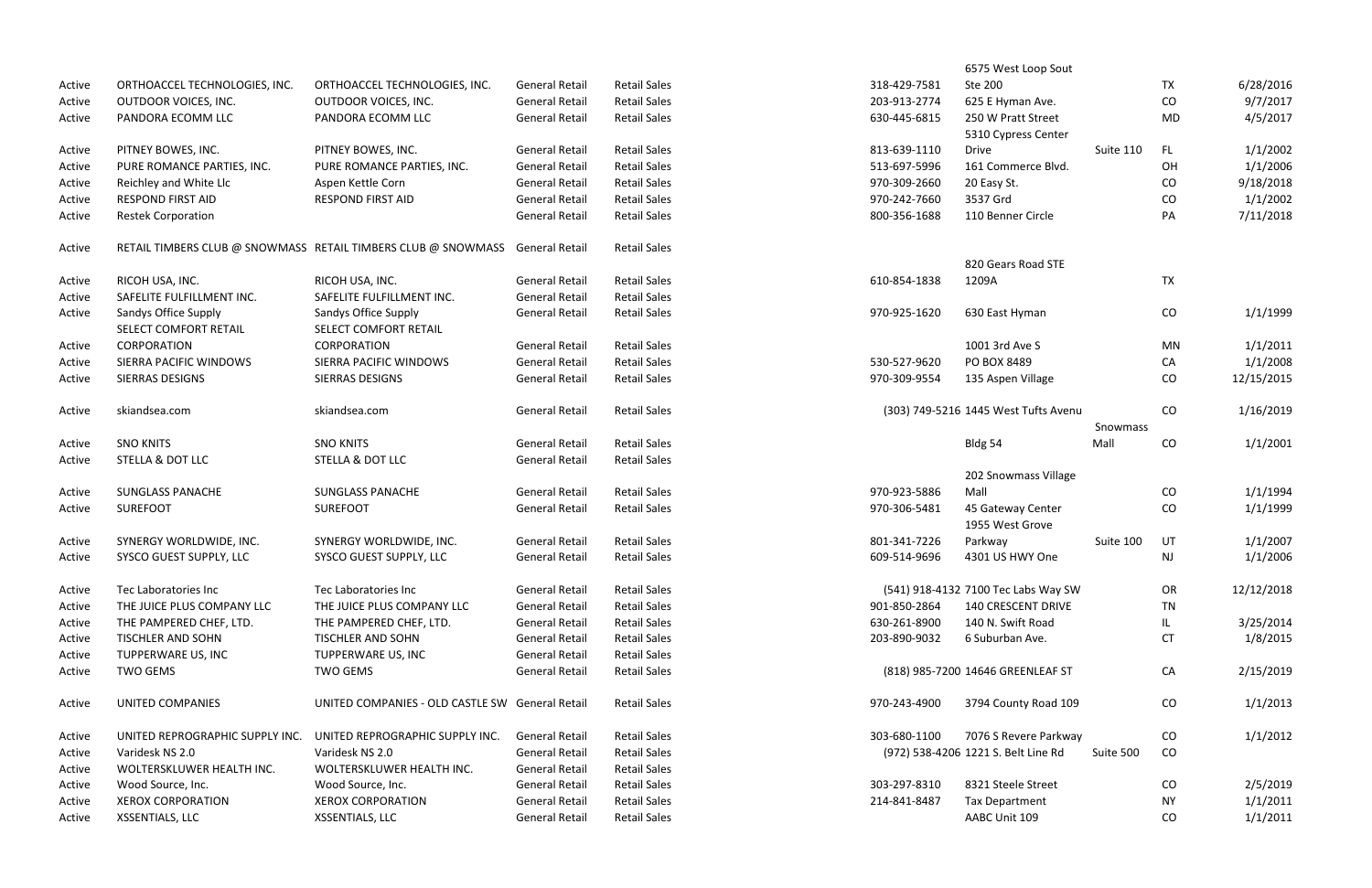|        |                                                                         |                                                   |                       |                                                   |                         | 10201 South Main                           |           |               |            |
|--------|-------------------------------------------------------------------------|---------------------------------------------------|-----------------------|---------------------------------------------------|-------------------------|--------------------------------------------|-----------|---------------|------------|
| Active | YOTES- THE MATTRESS FIRM                                                | THE MATTRESS FIRM                                 | <b>General Retail</b> | <b>Retail Sales</b>                               | 346-718-5464            | Street                                     |           | <b>TX</b>     | 8/22/2014  |
|        |                                                                         |                                                   |                       | Retail sales of First Aid, Safety and Fire        |                         | 3716 N Eagle Mounain                       |           |               |            |
| Active | PERSONNEL SAFETY ENTERPRISES                                            | PERSONNEL SAFETY ENTERPRISES                      | <b>General Retail</b> | Suppression Supplies and Service                  | 928-526-3130            | Dr.                                        |           | AZ            | 2/24/2017  |
| Active | AVENDRA REPLENISHMENT LLC                                               | AVENDRA REPLENISHMENT LLC                         | <b>General Retail</b> | Retail Sales of Tangible Business Property        |                         | (301) 825-0500 540 Gaither Road            |           | <b>MD</b>     | 8/25/2016  |
|        |                                                                         |                                                   |                       |                                                   |                         | 13000 Automobile Blvd,                     |           |               |            |
| Active | Perma-Liner Industries, LLC                                             |                                                   | <b>General Retail</b> | <b>Retail Sales of Tangible Business Property</b> | 727-507-9749            | Ste. 300                                   |           | FL.           | 8/23/2018  |
| Active | <b>Cochlear Americas</b>                                                |                                                   | <b>General Retail</b> | Sales & Service                                   |                         | (303) 264-2137 13059 E Peakview Ave        |           | CO            | 1/8/2019   |
| Active | <b>CUMMINS-ALLISON CORPORATION</b>                                      | <b>CUMMINS-ALLISON CORPORATION</b>                | <b>General Retail</b> | Sales & Service                                   |                         | 852 Feehanville Drive                      |           | IL.           | 1/1/2013   |
| Active | <b>DESIGN 2B FIT</b>                                                    | <b>DESIGN 2B FIT</b>                              | <b>General Retail</b> | Sales & Service                                   | 970-379-9062            | 379 Stallion Circle                        |           | CO            | 1/1/2004   |
| Active | Full Circle Aspen LLC                                                   | FULL CIRCLE MASSAGE                               | <b>General Retail</b> | Sales & Service                                   | 970-379-3858            | 400 Wood Road<br>120 Albany St., Tower II, |           | CO            | 11/13/2015 |
| Active | SKIDATA INC.                                                            | SKIDATA INC.                                      | <b>General Retail</b> | Sales & Service                                   | (908) 332-0631 Ste. 750 |                                            | Suite 5   | <b>NJ</b>     | 2/14/2017  |
|        |                                                                         |                                                   |                       |                                                   | 605-988-                |                                            |           |               |            |
|        |                                                                         |                                                   |                       |                                                   | 2108/605-988-           | 3900 W Innovations                         |           |               |            |
| Active | Sonifi Solutions Inc.                                                   | LODGENET INTERACTIVE CORP.                        | <b>General Retail</b> | Sales & Service                                   | 1000                    | Street                                     |           | SD            | 1/1/2003   |
| Active | TING INC.                                                               | TING INC.                                         | <b>General Retail</b> | Sales & Service                                   |                         |                                            |           |               |            |
| Active | ZIPPYTECH INC.                                                          | ZIPPYTECH INC.                                    | <b>General Retail</b> | Sales & Service                                   |                         | 954 E 2nd Ave.                             |           | CO            | 1/1/2009   |
| Active | Security Install Solutions Inc.                                         |                                                   | <b>General Retail</b> | <b>Security Systems</b>                           | 303-325-5987            | 3091 S. Jamaica Ct                         |           | 150 CO        | 5/10/2018  |
| Active | INREACH INC. C/O AVALARA, INC.<br>Aspen School for the Deaf and Hard of | INREACH INC. C/O AVALARA, INC.                    | <b>General Retail</b> | Service                                           | 207-846-7104            | 1200 E 151st Street                        |           | KS            | 4/26/2016  |
| Active | Hearing                                                                 | ASPEN CAMP SCHOOL FOR THE DEAF                    | <b>General Retail</b> | Special Event Vendor License                      |                         | <b>PO BOX 305</b>                          |           | CO            |            |
|        |                                                                         |                                                   |                       |                                                   |                         | 1100 Avenue of the                         |           |               |            |
| Active | HBO Digital Services, Inc.                                              | <b>HBO</b>                                        | <b>General Retail</b> | Streaming TV Programming and movies               |                         | Americas                                   |           | <b>NY</b>     | 4/22/2016  |
| Active | ANIXTER, INC.                                                           | ANIXTER, INC.                                     | <b>General Retail</b> | Telecommunications                                | 224-521-8000            | 2301 Patriot BLVD.                         |           | IL.           | 1/1/2009   |
| Active | AVAYA Inc.                                                              | AVAYA Inc.                                        | <b>General Retail</b> | Telecommunications                                |                         | (866) 441-8538 350 Mount Kemble Ave.       |           | $\mathsf{NJ}$ | 1/1/2010   |
|        |                                                                         |                                                   |                       |                                                   | 800-252-1691            | 4009 Distribution Dr.                      |           |               |            |
| Active | <b>Bearcom Communications Inc.</b>                                      | <b>BEAR COMMUNICATIONS INC.</b>                   | <b>General Retail</b> | Telecommunications                                | x77                     | #200                                       |           | <b>TX</b>     | 4/2/2015   |
| Active | CONVERGEONE INC.<br>GOOGLE NORTH AMERICA INC. C/O                       | CONVERGEONE INC.<br>GOOGLE NORTH AMERICA INC. C/O | <b>General Retail</b> | Telecommunications                                | 651-796-6577            | 3344 Highway 149<br>1600 AMPHITHEATRE      |           | MN            | 1/1/2013   |
| Active | AVALARA INC.                                                            | AVALARA INC.                                      | <b>General Retail</b> | Telecommunications                                | (407) 260-1011 PKWY     |                                            |           | CA            | 1/14/2016  |
| Active | JIVE COMMUNICATIONS, INC.                                               | JIVE COMMUNICATIONS, INC.                         | <b>General Retail</b> | Telecommunications                                |                         | (407) 260-1011 1275 W 1600 N               |           | 100 UT        | 10/29/2018 |
| Active | LEVEL 3 COMMUNICATIONS LLC                                              | LEVEL 3 COMMUNICATIONS LLC                        | <b>General Retail</b> | Telecommunications                                | 720-888-1627            | 700 W Mineral<br>6200 Sprint Parkway       |           | CO            | 12/4/2015  |
| Active | <b>NEXTEL SYSTEMS LLC</b>                                               | NEXTEL SYSTEMS LLC                                | <b>General Retail</b> | Telecommunications                                | 913-315-5800            | 2BTTX<br>10050 Crosstown Circle            |           | ΚS            | 12/16/2015 |
| Active | NextiraOne, LLC                                                         | <b>NEXTIRA ONE, LLC</b>                           | <b>General Retail</b> | Telecommunications                                |                         | #600                                       |           | MN            | 1/1/2006   |
| Active | 8x8, INC.                                                               | 8x8, INC.                                         | <b>General Retail</b> | Unknown / Not Assigned                            |                         |                                            |           |               |            |
| Active | ACCESS ONE, INC.                                                        | ACCESS ONE, INC.                                  | <b>General Retail</b> | Unknown / Not Assigned                            |                         | (407) 260-1011 242 Rangeline Road          |           | FL.           |            |
| Active | ARBONNE INTERNATIONAL                                                   | ARBONNE INTERNATIONAL, INC.                       | <b>General Retail</b> | Unknown / Not Assigned                            |                         |                                            |           |               |            |
| Active | ASEA LLC                                                                | ASEA LLC<br><b>COINMACH CORP - CSC</b>            | <b>General Retail</b> | Unknown / Not Assigned                            | 801-928-2100            | 6550 Millrock Drive                        | Suite 100 | UT            | 1/31/2017  |
| Active | <b>COINMACH CORP</b>                                                    | <b>SERVICEWORKS</b>                               | <b>General Retail</b> | Unknown / Not Assigned                            |                         |                                            |           |               |            |
|        |                                                                         |                                                   |                       |                                                   |                         |                                            |           |               |            |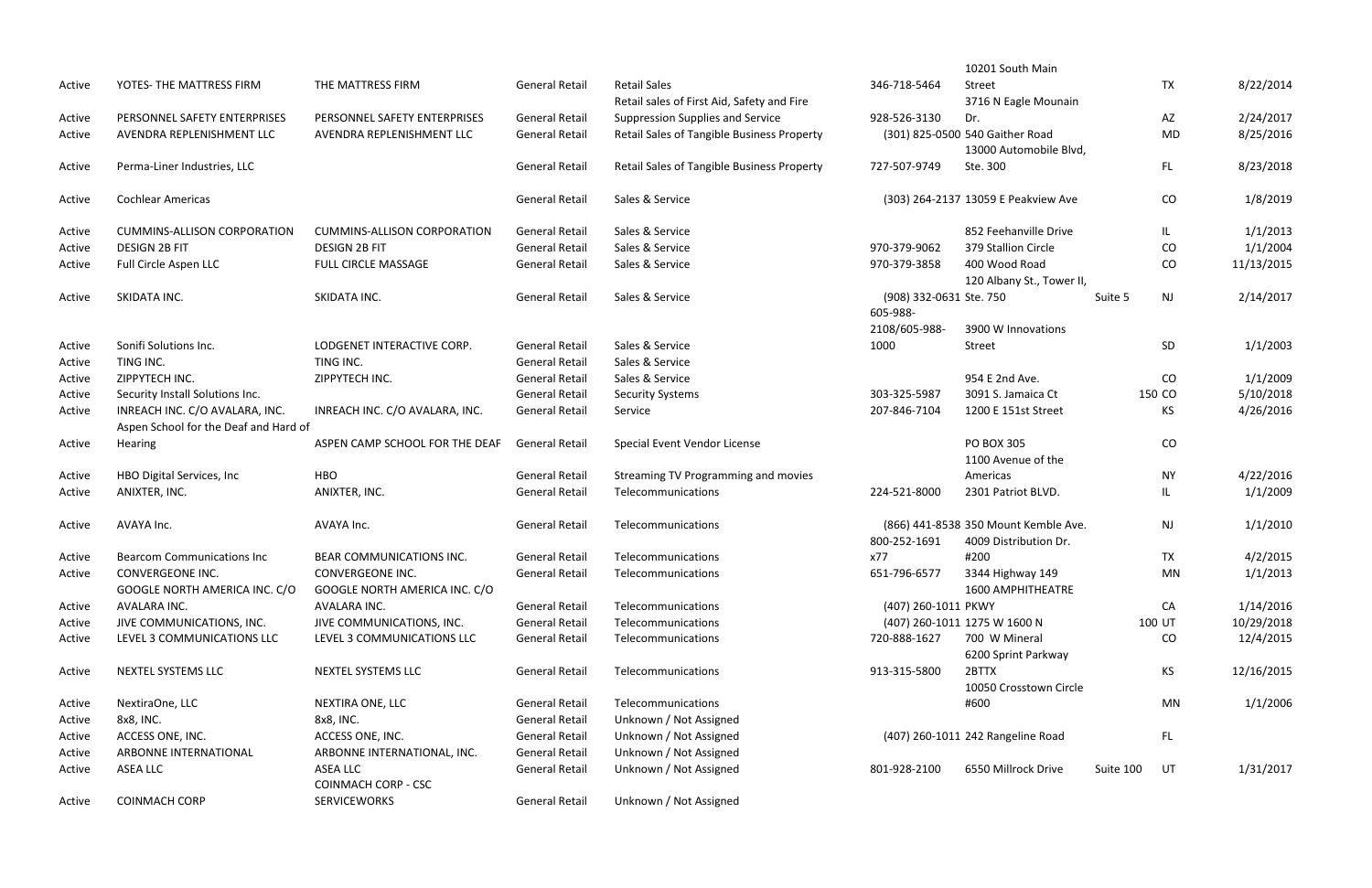| Active | <b>CUSTOM MECHANICAL SERVICES LLC</b> | <b>CUSTOM MECHANICAL SERVICES LLC</b>                                                | <b>General Retail</b> | Unknown / Not Assigned     |                            | 112 Easy Street                   |               | CO        | 9/18/2017  |
|--------|---------------------------------------|--------------------------------------------------------------------------------------|-----------------------|----------------------------|----------------------------|-----------------------------------|---------------|-----------|------------|
| Active | ECLECTIC HIVE INC.                    | ECLECTIC HIVE INC.                                                                   | <b>General Retail</b> | Unknown / Not Assigned     | 303-482-5777               | 999 Tejon Street                  |               | CO        | 9/25/2014  |
| Active | INSIGHT DIRECT USA, INC.              | INSIGHT DIRECT USA, INC.                                                             | <b>General Retail</b> | Unknown / Not Assigned     |                            |                                   |               |           |            |
|        |                                       |                                                                                      |                       |                            |                            |                                   |               |           |            |
| Active | <b>JANUS ET CIR</b>                   | <b>JANUS ET CIR</b>                                                                  | <b>General Retail</b> | Unknown / Not Assigned     |                            | 12310 Greenstone Ave              |               | CA        | 1/1/2010   |
|        | MDM COMMERCIAL ENTERPRISES,           | MDM COMMERCIAL ENTERPRISES,                                                          |                       |                            |                            |                                   |               |           |            |
| Active | INC.                                  | INC.                                                                                 | <b>General Retail</b> | Unknown / Not Assigned     |                            |                                   |               |           |            |
| Active | NEWAYS USA INC - MODERE               | NEWAYS USA INC - MODERE                                                              | <b>General Retail</b> | Unknown / Not Assigned     |                            |                                   |               |           |            |
|        |                                       |                                                                                      |                       |                            |                            | 2 CORPORATE PARK STE              |               |           |            |
| Active | <b>NIKKEN INC</b>                     | <b>NIKKEN INC</b>                                                                    | <b>General Retail</b> | Unknown / Not Assigned     |                            | 200                               |               | CA        |            |
|        |                                       |                                                                                      |                       |                            |                            |                                   |               |           |            |
| Active |                                       | RED WING BRANDS OF AMERICA INC. RED WING BRANDS OF AMERICA INC.                      | <b>General Retail</b> | Unknown / Not Assigned     |                            |                                   |               |           |            |
|        |                                       |                                                                                      |                       |                            |                            | 222 Chastain Meadows              |               |           |            |
| Active | SOTF, LLC                             | SOTF, LLC                                                                            | <b>General Retail</b> | Unknown / Not Assigned     |                            | Ct. Suite 200                     |               | GA        | 3/15/2016  |
|        | STAPLES CONTRACT & COMMERCIAL,        | STAPLES CONTRACT & COMMERCIAL,                                                       |                       |                            |                            |                                   |               |           |            |
| Active | INC.                                  | INC.                                                                                 | <b>General Retail</b> | Unknown / Not Assigned     |                            |                                   |               |           |            |
| Active | THE LIMU COMPANY                      | THE LIMU COMPANY                                                                     | <b>General Retail</b> | Unknown / Not Assigned     |                            |                                   |               |           |            |
| Active | WWRD US, LLC                          | WWRD US, LLC                                                                         | <b>General Retail</b> | Unknown / Not Assigned     |                            |                                   |               |           |            |
|        |                                       |                                                                                      |                       |                            |                            |                                   |               |           |            |
| Active | CONUNDRUM TECHNOLOGIES, INC.          | CONUNDRUM TECHNOLOGIES, INC.                                                         | <b>General Retail</b> | <b>Utilities</b>           | 720-289-4329               | 910 Nottingham Road               |               | CO        | 9/13/2016  |
| Active | ALL PETS MOBILE VET, INC.             | ALL PETS MOBILE VET, INC.                                                            | <b>General Retail</b> | <b>Veterinary Services</b> |                            | 329 Faas Ranch Rd                 |               | CO        | 1/1/2012   |
| Active |                                       | ROARING FORK VETERINARY SERVICES ROARING FORK VETERINARY SERVICES General Retail     |                       | <b>Veterinary Services</b> | (970) 925-4447 53 Rodeo Rd |                                   |               | CO        | 1/1/2011   |
|        | <b>Butler Animal Health Holding</b>   |                                                                                      |                       |                            |                            |                                   |               |           |            |
| Active | Company LLC                           | Henry Schein Animal Health                                                           | <b>General Retail</b> | <b>Veterinary Supplies</b> | 800-258-2148               | 400 Metro Place North             |               | OH        | 1/1/2005   |
|        | Henry Schein Veterinary Solutions,    |                                                                                      |                       |                            |                            |                                   |               |           |            |
| Active | <b>LLC</b>                            | Henry Schein Veterinary Solutions, LLC General Retail                                |                       | <b>Veterinary Supplies</b> | 614-659-1680               | 304 Ohio Street                   |               | WI        | 8/1/2017   |
| Active | MWI Veterinary Supply Co.             | <b>MWI Animal Health</b>                                                             | <b>General Retail</b> | <b>Veterinary Supplies</b> | 208-955-8930               | 3041 W Pasadena Dr.               |               | ID        | 1/1/2012   |
| Active | BPS DIRECT, LLC                       | <b>BPS DIRECT, LLC</b>                                                               | <b>General Retail</b> | Wholesale                  |                            |                                   |               |           |            |
| Active | <b>BrandLYS</b>                       |                                                                                      | <b>General Retail</b> | Wholesale                  |                            | (970) 923-4100 35 Campground Lane |               | CO        | 1/1/2019   |
|        |                                       |                                                                                      |                       |                            |                            | 1000 East Hanes Mill              |               |           |            |
| Active | <b>CC PRODUCTS LLC</b>                | <b>CC PRODUCTS LLC</b>                                                               | <b>General Retail</b> | Wholesale                  |                            | Road                              |               | <b>NC</b> | 3/8/2017   |
|        |                                       |                                                                                      |                       |                            | 770-740-0050 x             | 1298 Old Alpharetta               |               |           |            |
|        | Ceramic Technics, LLC                 |                                                                                      | <b>General Retail</b> | Wholesale                  | 309                        | Road                              |               | GA        | 11/27/2018 |
| Active | COCA COLA BOTTLING CO - SWIRE         |                                                                                      |                       |                            |                            |                                   |               |           |            |
|        |                                       |                                                                                      |                       |                            |                            |                                   |               |           |            |
| Active | PACIFIC HOLDINGS, INC.                | COCA COLA BOTTLING CO                                                                | <b>General Retail</b> | Wholesale                  |                            |                                   |               |           |            |
| Active | Haier Appliance Parts, LLC            | Haier Appliance Parts, LLC                                                           | <b>General Retail</b> | Wholesale                  | 502-452-3824               | 1251 Port Road                    |               | IN        |            |
| Active |                                       | HAIER US APPLIANCE SOLUTIONS, INC. HAIER US APPLIANCE SOLUTIONS, INC. General Retail |                       | Wholesale                  | 502-452-3824               | <b>Appliance Park</b>             | AP 35-2112 KY |           | 6/23/2016  |
|        |                                       |                                                                                      |                       |                            |                            | 1000 East Hanes Mill              |               |           |            |
| Active | HANESBRANDS, INC.                     | HANESBRANDS, INC.                                                                    | <b>General Retail</b> | Wholesale                  | 336-519-2513               | Road                              | OS-4A         | <b>NC</b> | 10/3/2017  |
|        |                                       |                                                                                      |                       |                            |                            | 15955 La Cantera                  |               |           |            |
| Active | HARLAND CLARKE CORP.                  | Formerly- John H Harland Company                                                     | <b>General Retail</b> | Wholesale                  | 210-694-1479               | Parkway                           |               | <b>TX</b> | 1/1/2003   |
| Active | Ideal Protein of America Inc          | Ideal Protein of America Inc                                                         | <b>General Retail</b> | Wholesale                  | 819-772-4447               | 3135 S R 580                      | Suite 5       | FL.       | 3/21/2016  |
|        |                                       |                                                                                      |                       |                            |                            |                                   |               |           |            |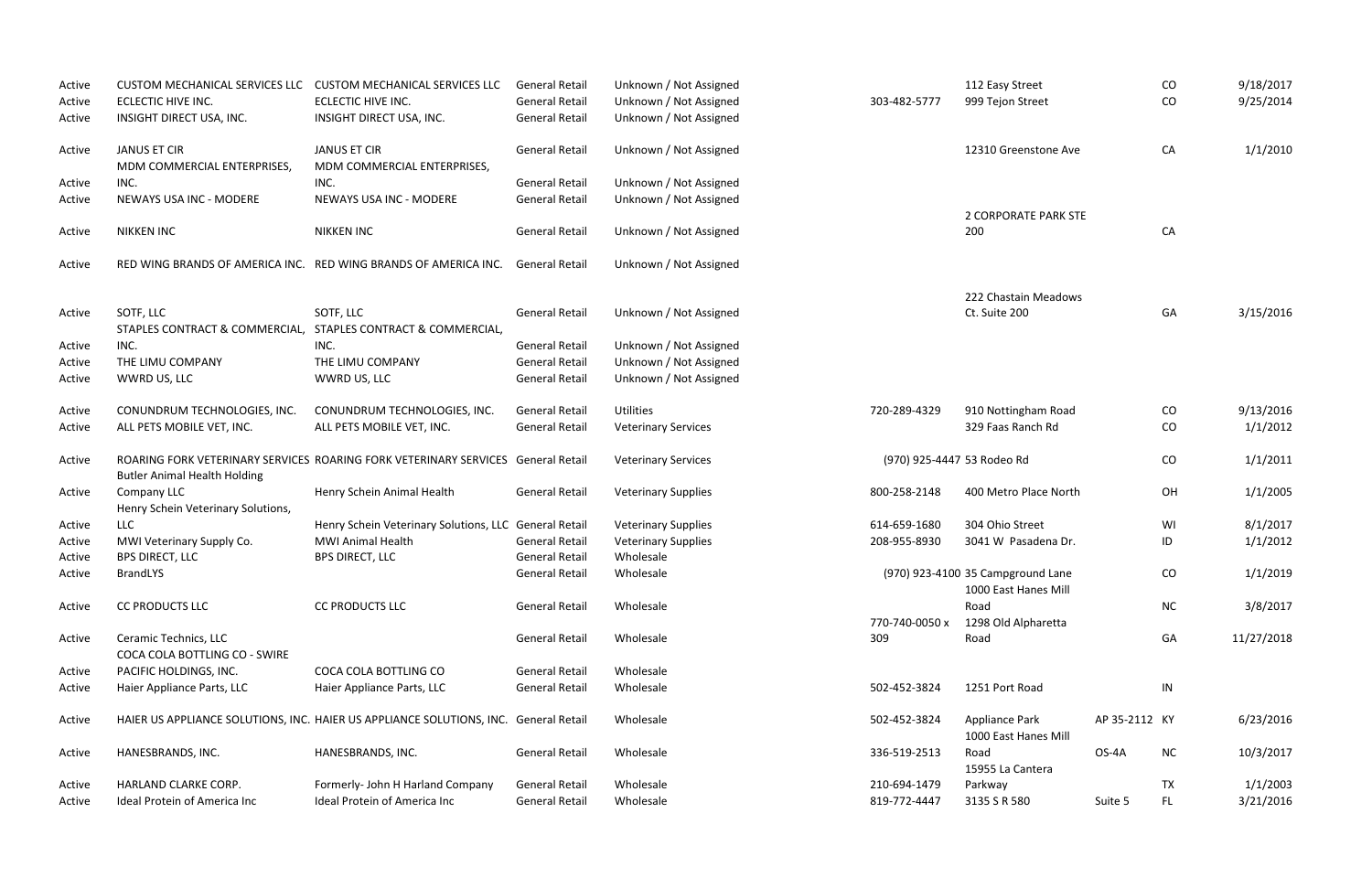| Active | <b>INNOVATIONS IN WALLCOVERINGS</b>                           | INNOVATIONS IN WALLCOVERINGS   | <b>General Retail</b> | Wholesale                                  | 212-807-6300                     | 150 Varick St 9th floor<br>8770 W Bryn Mawr | <b>NY</b> | 1/1/2003   |
|--------|---------------------------------------------------------------|--------------------------------|-----------------------|--------------------------------------------|----------------------------------|---------------------------------------------|-----------|------------|
| Active | LAWSON PRODUCTS, INC.                                         | LAWSON PRODUCTS, INC.          | <b>General Retail</b> | Wholesale                                  | 773-304-5050<br>716-683-1022 ext | Ave.                                        | IL.       | 1/1/2013   |
| Active | LEKI USA INC.                                                 | LEKI USA INC.                  | <b>General Retail</b> | Wholesale                                  | 1005                             | 458 Sonwil Drive                            | <b>NY</b> | 9/15/2015  |
| Active | <b>LOMBARDI BROTHERS MEATS</b>                                | <b>LOMBARDI BROTHERS MEATS</b> | <b>General Retail</b> | Wholesale                                  | 303-458-3878                     | 1926 W Elk Place                            | CO        |            |
| Active | MacArthur Co.                                                 | MacArthur CO.                  | <b>General Retail</b> | Wholesale                                  | 651-659-2211                     | 12825 E 37th Ave.                           | CO        | 1/1/2010   |
| Active | NEWMARKET INTERNATIONAL, INC.                                 | NEWMARKET INTERNATIONAL, INC.  | <b>General Retail</b> | Wholesale                                  |                                  | 75 New Hampshire Ave Suite 300              | <b>NH</b> | 1/1/2010   |
| Active | NORTHERN SAFETY COMPANY INC.                                  | NORTHERN SAFETY COMPANY INC.   | <b>General Retail</b> | Wholesale                                  | 315-793-4900                     | 232 Industrial Park Dr.                     | <b>NY</b> | 1/1/2008   |
| Active | PacVan, Inc                                                   | Pac-Van, Inc                   | <b>General Retail</b> | Wholesale                                  |                                  | 10250 Brighton Road                         | CO        | 1/1/2008   |
| Active | REXEL USA, INC.                                               | REXEL USA, INC.                | <b>General Retail</b> | Wholesale                                  | 972-308-9735                     | 14951 Dallas Parkway                        | <b>TX</b> | 5/1/2015   |
| Active | ULINE INC.                                                    | ULINE INC.                     | <b>General Retail</b> | Wholesale                                  | 262-612-4200                     | 12575 Uline Dr                              | WI        | 11/16/2017 |
| Active | WESTERN PAPER DISTRIBUTORS, INC. CDC JANITORIAL               |                                | <b>General Retail</b> | Wholesale                                  |                                  | 333 South Avenue                            | CO        | 10/27/2016 |
| Active | WW Grainger Inc                                               |                                | <b>General Retail</b> | Wholesale                                  | 608-757-4779                     | 100 Grainger Parkway                        | IL.       | 10/31/2018 |
| Active | Carhartt, Inc.                                                | Carhartt, Inc.                 | <b>General Retail</b> | Wholesale, Retail, Services                | 313-271-8460                     | 5750 Mercury Dr.                            | MI        | 11/16/2018 |
| Active | Global Equipment Company Inc.                                 | Global Industrial              | <b>General Retail</b> | Wholesale, Retail, Services                | 516-608-7625                     | 11 Harbor Park Drive<br>1033 McCarthy       | <b>NY</b> | 1/10/2019  |
| Active | Sonicwall, Inc                                                |                                | <b>General Retail</b> | Wholesale, Retail, Services                | 408962-6355                      | Boulevard                                   | CA        | 7/16/2018  |
| Active | <b>SUPERIOR POOL PRODUCTS</b>                                 | <b>SUPERIOR POOL PRODUCTS</b>  | <b>General Retail</b> | Wholesale, Retail, Services                | 303-629-7665                     | 2505 W 7th Ave                              | CO        | 10/26/2018 |
| Active | ALLTEC SERVICES LLC                                           | ALLTEC SERVICES LLC            | <b>General Retail</b> | Wireless Telecommunication Provider        |                                  |                                             |           |            |
| Active | VONAGE                                                        | VONAGE                         | <b>General Retail</b> | <b>Wireless Telecommunication Provider</b> |                                  | 23 MAIN ST                                  | <b>NJ</b> |            |
| Active | INTERIOR INVESTMENTS, LLC<br>Aspen Skiing Company - Limelight | INTERIOR INVESTMENTS, LLC      | <b>General Retail</b> |                                            | 847-325-1000                     | 550 BOND STREET                             | CO        |            |
| Active | <b>Hotel Snowmass</b>                                         | Limelight Hotel Snowmass       | Lodging               | Lodging                                    |                                  | 65 Wood Road                                | CO        | 3/28/2018  |
| Active | <b>CRESTWOOD CONDOMINIUMS</b>                                 | <b>CRESTWOOD CONDOMINIUMS</b>  | Lodging               | Lodging                                    | 970-618-6368                     | 400 Wood Road                               | CO        | 1/1/2003   |
| Active | LAURELWOOD                                                    | LAURELWOOD                     | Lodging               | Lodging                                    | 870-283-1276                     | 640 Carriage Way                            | CO        | 1/1/2003   |
|        | Paradise Properties of the Roaring                            |                                |                       |                                            |                                  |                                             |           |            |
| Active | Fork Valley                                                   |                                | Lodging               | Lodging                                    | 970-379-5589                     | 600 Carriage Way J14<br>J14                 | CO        | 1/10/2019  |
|        |                                                               | POKOLODI LODGE/RESORT          |                       |                                            |                                  |                                             |           |            |
| Active | RMCS/Pokolodi Lodge                                           | MANAGEME                       | Lodging               | Lodging                                    | 970-379-2465                     | 25 Daly Lane                                | CO        | 1/1/2001   |
| Active | SHADOWBROOK PROPERTY MGMT                                     | SHADOWBROOK PROPERTY MGMT      | Lodging               | Lodging                                    | 970-379-6977                     | 105 Burlingame Lane                         | CO        | 1/1/2003   |
| Active | SNOWMASS CLUB LODGING                                         | SNOWMASS CLUB LODGING          | Lodging               | Lodging                                    |                                  |                                             |           | 3/8/2013   |
| Active | <b>STONEBRIDGE CONDO</b>                                      | STONEBRIDGE CONDO              | Lodging               | Lodging                                    | 970-309-2504                     | 30 Anderson Lane                            | CO        | 1/1/1994   |
| Active | SV Hotel LLC - VICEROY LODGING                                | VICEROY SNOWMASS LODGING       | Lodging               | Lodging                                    | 970-923-8000                     | 130 Wood Road                               | CO        | 12/3/2014  |
| Active | SV INN & CHALET LESSEE LLC                                    | SV INN & CHALET LESSEE LLC     | Lodging               | Lodging                                    | 970-924-6022                     | 115 Daly Lane                               | CO        | 10/31/2017 |
| Active | TIMBERLINE CONDOMINIUMS                                       | TIMBERLINE CONDOMINIUMS        | Lodging               | Lodging                                    | 970*923-4000                     | 690 Carriage Way                            | CO        | 1/1/1994   |
|        | WESTIN SNOWMASS / WILDWOOD                                    | WESTIN SNOWMASS / WILDWOOD     |                       |                                            |                                  |                                             |           |            |
| Active | LODGE<br>WOODRUN V COMMUNITY ASSOC.                           | LODGE                          | Lodging               | Lodging                                    |                                  | <b>BOX 5009</b>                             | CO        | 6/30/2011  |
| Active | <b>INC</b>                                                    | WOODRUN V COMMUNITY ASSOC. IN  | Lodging               | Lodging                                    | 970-309-3476                     | 24 Village Bound Road                       | CO        | 1/1/2002   |
| Active | HENDERSON INVESTMENTS, LLC                                    | JOHN HENDERSON                 | Lodging               | <b>Professional Services</b>               | 303-220-0183                     | PO BOX 3089                                 | CO        | 1/1/2010   |
| Active | <b>MUNIRevs Programmers Testing</b>                           |                                | Lodging               | <b>Professional Services</b>               |                                  |                                             |           |            |
|        |                                                               |                                |                       |                                            |                                  |                                             |           |            |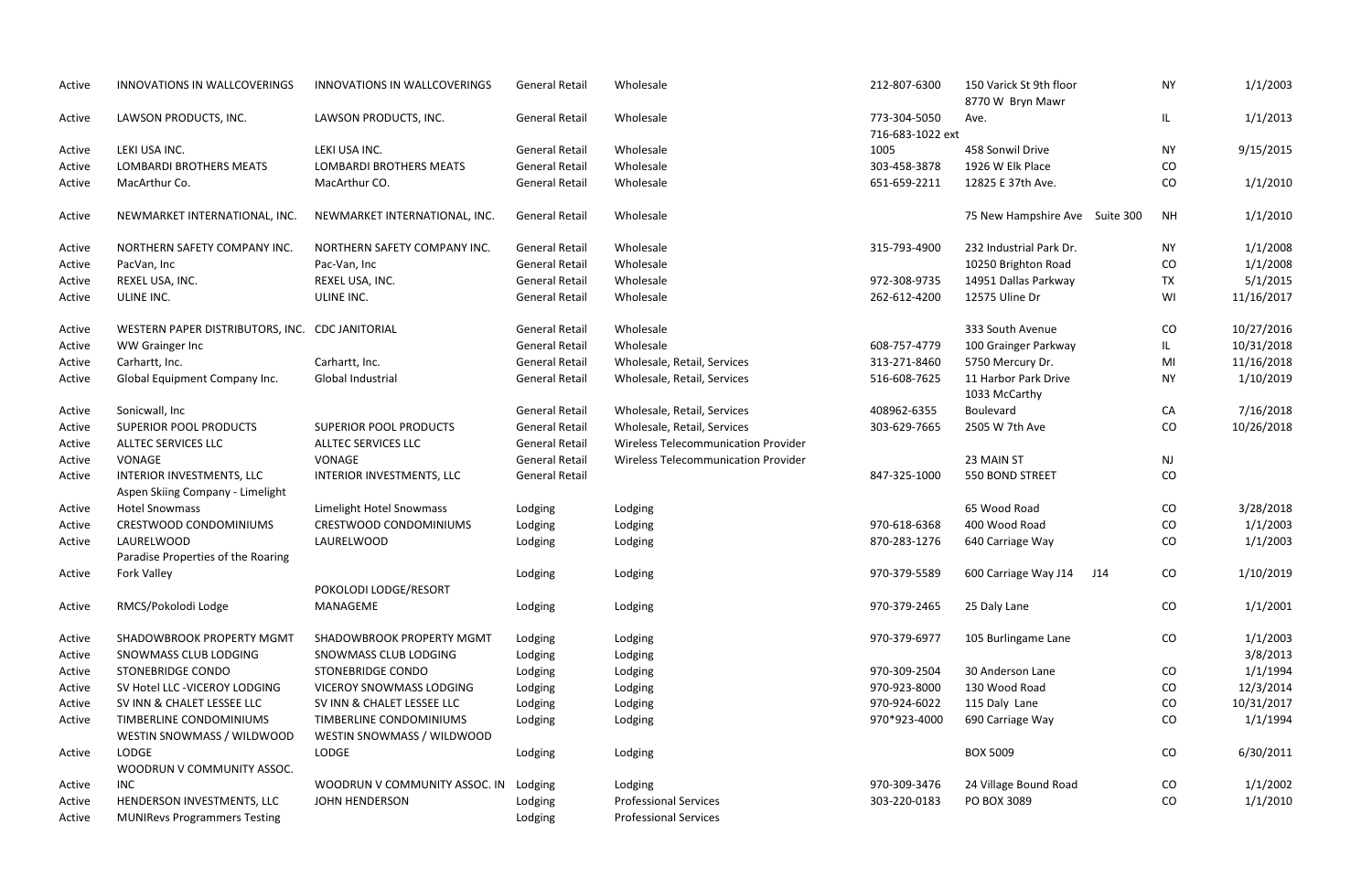| Active           | Aspenwood Condominiums                     |                                                                                 | Lodging            | Property Complex (for LODGINGRevs Review)                                      |              | 600 Carriage Way                     |        | $\rm CO$ |            |
|------------------|--------------------------------------------|---------------------------------------------------------------------------------|--------------------|--------------------------------------------------------------------------------|--------------|--------------------------------------|--------|----------|------------|
| Active           | Assay Hill Lodge                           |                                                                                 | Lodging            | Property Complex (for LODGINGRevs Review)                                      |              | 130 Wood Rd                          |        | CO       |            |
| Active           | Capitol Peak Lodge                         |                                                                                 | Lodging            | Property Complex (for LODGINGRevs Review)                                      |              | 90 Carriage Way                      |        | CO       |            |
| Active           | <b>Chamonix Condominiums</b>               |                                                                                 | Lodging            | Property Complex (for LODGINGRevs Review)                                      |              | 476 Wood Rd                          |        | CO       |            |
| Active           | <b>Dearbrook Townhomes</b>                 |                                                                                 | Lodging            | Property Complex (for LODGINGRevs Review)                                      |              | 381 Twin Ridge Dr                    |        | CO       |            |
| Active           | Hayden Lodge                               |                                                                                 | Lodging            | Property Complex (for LODGINGRevs Review)                                      |              | 120 Carriage Way                     |        | CO       |            |
| Active           | Laurelwood Studios                         |                                                                                 | Lodging            | Property Complex (for LODGINGRevs Review)                                      |              | 640 Carriage Way                     |        | CO       |            |
| Active           | Lichenhearth Condominiums                  |                                                                                 | Lodging            | Property Complex (for LODGINGRevs Review)                                      |              | 150 Carriage Way                     |        | CO       |            |
| Active           | <b>Mountain Chalet</b>                     |                                                                                 | Lodging            | Property Complex (for LODGINGRevs Review)                                      |              | 115 Daly Ln                          |        | CO       |            |
| Active           | <b>Ridge Townhomes</b>                     |                                                                                 | Lodging            | Property Complex (for LODGINGRevs Review)                                      |              | 229 FARAWAY RD                       |        | CO       |            |
| Active           | Shadowbrook                                |                                                                                 | Lodging            | Property Complex (for LODGINGRevs Review)                                      |              | 105 Campground Ln                    |        | CO       |            |
| Active           | Snowmass Club                              |                                                                                 | Lodging            | Property Complex (for LODGINGRevs Review)                                      |              | 239 Snowmass Club<br>Circle          |        | CO       |            |
| Active           | <b>Snowmass Mountain Condominiums</b>      |                                                                                 | Lodging            | Property Complex (for LODGINGRevs Review)                                      |              | 55 UPPER<br><b>WOODBRIDGE RD</b>     |        | CO       |            |
| Active           | <b>Terracehouse Condominiums</b>           |                                                                                 | Lodging            | Property Complex (for LODGINGRevs Review)                                      |              | 65 Campground Ln                     |        | CO       |            |
| Active           | Timberline Condominiums                    |                                                                                 | Lodging            | Property Complex (for LODGINGRevs Review)                                      |              | 690 Carriage Way                     |        | CO       |            |
| Active           | <b>Willows Condominiums</b>                |                                                                                 | Lodging            | Property Complex (for LODGINGRevs Review)                                      |              | 35 Campground Ln                     |        | CO       |            |
| Active           | Woodbridge Condominiums                    |                                                                                 | Lodging            | Property Complex (for LODGINGRevs Review)                                      |              | 35 Upper Woodbridge<br>Rd            |        | CO       |            |
|                  |                                            |                                                                                 |                    |                                                                                |              | 425 Wood Rd                          |        |          |            |
| Active<br>Active | Woodrun Place Condominiums<br>AIRBNB, INC. | AIRBNB, INC.                                                                    | Lodging<br>Lodging | Property Complex (for LODGINGRevs Review)<br><b>Property Management/Rental</b> | 415-685-4821 | 888 Brannan St FL 3                  |        | CO<br>CA | 12/16/2016 |
|                  |                                            |                                                                                 |                    |                                                                                |              |                                      |        |          |            |
| Active           | ALPINE PROPERTY MGMT                       | <b>ALPINE PROPERTY MGMT</b>                                                     | Lodging            | <b>Property Management/Rental</b>                                              | 970-923-5860 | 25 Lower Woodbridge<br>Rd. Suite 104 |        | CO       | 1/1/2001   |
|                  |                                            |                                                                                 |                    |                                                                                |              | 28 Widget Street Suite               |        |          |            |
| Active           | <b>Alpine Valley Services</b>              | <b>Alpine Valley Services</b>                                                   | Lodging            | <b>Property Management/Rental</b>                                              |              | #402                                 |        | CO       | 1/1/2005   |
| Active           | ASPEN ASSOCIATES - REALTY GROUP            | ASPEN ASSOCIATES - REALTY GROUP<br><b>Snowmass Vacations &amp; First Choice</b> | Lodging            | <b>Property Management/Rental</b>                                              | 970-544-5800 | 510 E Hyman Ave                      | Ste 21 | CO       | 1/1/2013   |
| Active           | <b>Aspen Snowmass LLC</b>                  | Management                                                                      | Lodging            | <b>Property Management/Rental</b>                                              |              | (970) 928-4488 16 Kearns Road        |        | CO       | 6/24/2015  |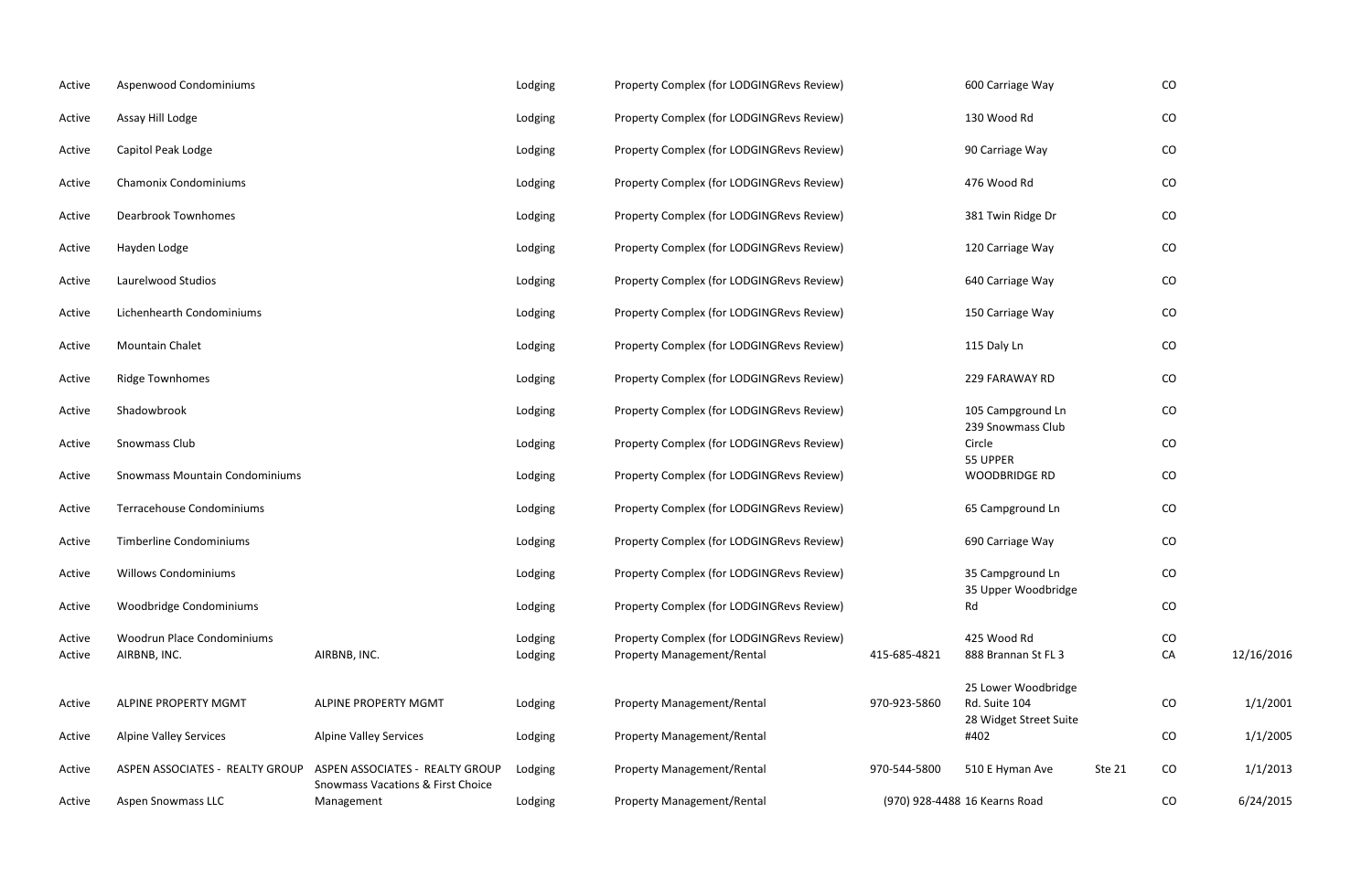|        |                                                             |                                                             |         |                                      |                            |                                                             | Aspen               |       |            |
|--------|-------------------------------------------------------------|-------------------------------------------------------------|---------|--------------------------------------|----------------------------|-------------------------------------------------------------|---------------------|-------|------------|
|        |                                                             |                                                             |         |                                      |                            |                                                             | Snowmass            |       |            |
| Active | Aspen Snowmass Real Estate Llc<br>ASPEN SNOWMASS RENTALS BY | Aspen Snowmass Real Estate                                  | Lodging | <b>Property Management/Rental</b>    |                            | (970) 319-9719 303 1/2 e main st.                           | <b>Real Estate</b>  | CO    | 9/4/2018   |
| Active | <b>OWNER</b>                                                | DONAHOE CONSULTING GROUP, LLC                               | Lodging | <b>Property Management/Rental</b>    |                            | (303) 771-9137 7635 South Willow Way<br>50 Snowmass Village |                     | CO    | 1/1/2005   |
| Active | ASPEN SNOWMASS SOTHEBYS                                     | ASPEN SNOWMASS SOTHEBYS                                     | Lodging | <b>Property Management/Rental</b>    | 970-379-3458               | Mall                                                        |                     | CO    | 1/1/2012   |
| Active | BEST OF 52 LLC                                              | BEST OF 52 LLC                                              | Lodging | <b>Property Management/Rental</b>    | 303-220-0183               | PO BOX 3089                                                 |                     | CO    | 1/11/2011  |
|        |                                                             |                                                             |         |                                      |                            | 35 Lower Woodbridge                                         |                     |       |            |
| Active | <b>Deedlesdeeds</b>                                         | Deedlesdeeds                                                | Lodging | <b>Property Management/Rental</b>    | 970-618-1451               | Rd. Unit 20E                                                |                     | CO    | 2/13/2017  |
|        |                                                             | DESTINATION RESORT - DESTINATION                            |         |                                      |                            |                                                             |                     |       |            |
| Active | <b>DESTINATION RESORT</b>                                   | <b>RESIDENCES SNOWMASS</b>                                  | Lodging | <b>Property Management/Rental</b>    | 947-812-8663               | 300 Carriage Way                                            |                     | CO    | 1/1/1995   |
| Active | Halls Home Management                                       | Halls Home Management, Inc.                                 | Lodging | <b>Property Management/Rental</b>    |                            | 380 Meadow Lane                                             |                     | CO    | 1/1/2013   |
| Active | <b>Hucks Property Management</b>                            | <b>Hucks Property Management</b>                            | Lodging | <b>Property Management/Rental</b>    | 207-329-1055               | 0041 Assay Hill Ct #13                                      |                     | CO    | 1/14/2016  |
| Active | JF Management                                               | JF Management                                               | Lodging | <b>Property Management/Rental</b>    | 970-319-9781               | 185 Stallion Circle                                         |                     | CO    | 10/13/2017 |
| Active | KANTER PROPERTIES, LLC                                      | KANTER PROPERTIES, LLC                                      | Lodging | <b>Property Management/Rental</b>    |                            |                                                             |                     |       |            |
| Active | Lichenhearth #18                                            |                                                             | Lodging | <b>Property Management/Rental</b>    | 303-589-9097               | 150 Carriage Way                                            |                     | 18 CO | 9/6/2018   |
| Active | MIGHTY MOUSE MANAGEMENT                                     | MIGHTY MOUSE MANAGEMENT                                     | Lodging | <b>Property Management/Rental</b>    | 970-309-0153               | 15 Kearns Road                                              |                     | CO    | 1/1/1994   |
| Active | Morse Management LLC                                        | Morse Management<br>MVP Estate Management & Home            | Lodging | <b>Property Management/Rental</b>    | 970-618-0136               | 5115 Owl Creek Road<br>625 E Main St #102b-                 | #29                 | CO    | 10/17/2017 |
| Active | Mountan Valley Properties, LLC                              | Services                                                    | Lodging | <b>Property Management/Rental</b>    | 970-948-6933               | 120                                                         |                     | CO    | 12/30/2016 |
| Active | Portfolio Aspen Properties LLC                              | Engel Volkers Aspen                                         | Lodging | <b>Property Management/Rental</b>    |                            | (970) 319-8537 616 E. Hyman Ave                             |                     | CO    | 8/16/2018  |
| Active | <b>Premier Property Management</b>                          | <b>Premier Property Management</b>                          | Lodging | <b>Property Management/Rental</b>    | 808-264-6723               | 210 AABC                                                    | Unit C              | CO    | 1/1/2013   |
| Active | Rocky Mountain Connections, Inc                             | RMC Aspen, LLC                                              | Lodging | <b>Property Management/Rental</b>    | 970-274-1068               | 202 B AABC                                                  |                     | CO    | 1/1/2013   |
| Active | <b>Sherlock Homes</b>                                       | <b>Sherlock Homes</b>                                       | Lodging | <b>Property Management/Rental</b>    | 970-309-3350               | 23 Bronco Court                                             |                     | CO    | 1/1/2005   |
| Active | Skyline Estate Management Ltd<br>SNOWMASS LODGING COMPANY - | Skyline Estate Management Ltd<br>SNOWMASS LODGING COMPANY - | Lodging | <b>Property Management/Rental</b>    | 970-309-8310               | 218 Stallion Circle                                         |                     | CO    | 1/8/2016   |
| Active | <b>LODGING</b>                                              | WVR COLORADO LLC                                            | Lodging | <b>Property Management/Rental</b>    | 970-923-3232               | 425 Wood Road                                               |                     | CO    | 9/12/2016  |
| Active | Snowonder LLC                                               | Snowonder LLC                                               | Lodging | <b>Property Management/Rental</b>    | 970-948-3965               | 189 Pinon Drive                                             |                     | CO    | 12/11/2017 |
| Active | SV SNOWMASS HOSPITALITY LLC                                 | SV SNOWMASS HOSPITALITY LLC                                 | Lodging | <b>Property Management/Rental</b>    | (970) 924-6022 PO Box 5550 |                                                             |                     | CO    | 1/27/2017  |
| Active | THE ASPEN AGENCY INC.                                       | <b>Aspen Luxury Vacation Rentals</b>                        | Lodging | <b>Property Management/Rental</b>    |                            |                                                             |                     |       |            |
| Active | TMC PROPERTY MANAGEMENT                                     | TMC PROPERTY MANAGEMENT                                     | Lodging | <b>Property Management/Rental</b>    | 917-536-6676               | 425 Wood Rd #15/16                                          |                     | CO    | 2/3/2015   |
| Active | <b>TRUE Home Management Service</b>                         |                                                             | Lodging | <b>Property Management/Rental</b>    |                            | (612) 801-1860 84 carraige way                              | B3220<br>Unit 1028- | CO    | 7/17/2018  |
| Active | <b>TurnKey Vacation Rentals</b>                             | <b>TurnKey Vacation Rentals</b>                             | Lodging | <b>Property Management/Rental</b>    | 303-220-0183               | 625 E Main Street                                           | 188                 | CO    | 1/22/2016  |
| Active | <b>WELCOME HOME PROPERTY</b>                                | HIGH MAINTENANCE INC.                                       | Lodging | <b>Property Management/Rental</b>    |                            | 16 Kearns Rd.                                               | #201A-08            | CO    | 1/1/2001   |
| Active | Yates Rentals                                               |                                                             | Lodging | <b>Property Management/Rental</b>    | 970-948-0935               | 600 carriage way                                            | J18                 | CO    | 12/28/2018 |
| Active | APMGS, Inc.                                                 | AE Management                                               | Lodging | Property Mangement/Maint-No Rentals  | 970-618-7182               | 504 Graceland Dr.                                           |                     | CO    | 12/11/2014 |
| Active | Continental PM, LLC                                         | Continental PM, LLC                                         | Lodging | Property Mangement/Maint-No Rentals  | N/A                        | 90 Rabbit Road                                              |                     | CO    | 12/5/2001  |
| Active | Judi Harris                                                 | <b>Reservation Connection</b>                               | Lodging | Property Mangement/Maint-No Rentals  | 970-925-7646               | 260 Silverlode Drive                                        |                     | CO    | 1/1/2004   |
| Active | Triad Partners Property management Triad Partners           |                                                             | Lodging | Property Mangement/Maint-No Rentals  | 970-379-9135               | 1266 McLaughlin Lane                                        |                     | CO    | 12/3/2015  |
| Active | <b>WILLOW CREEK MGMT SERVICES</b>                           | WILLOW CREEK MGMT SERVICES INC                              | Lodging | Property Mangement/Maint-No Rentals  |                            | 100 Elk Run Drive                                           | Ste 121             | CO    | 1/1/1994   |
| Active | ASPEN SIGNATURE PROPERTIES                                  | ASPEN SIGNATURE PROPERTIES                                  | Lodging | <b>Real Estate Sales and Rentals</b> | 970-544-8001               | 301 E Hopkins Ave                                           | Ste 211             | CO    | 1/1/2005   |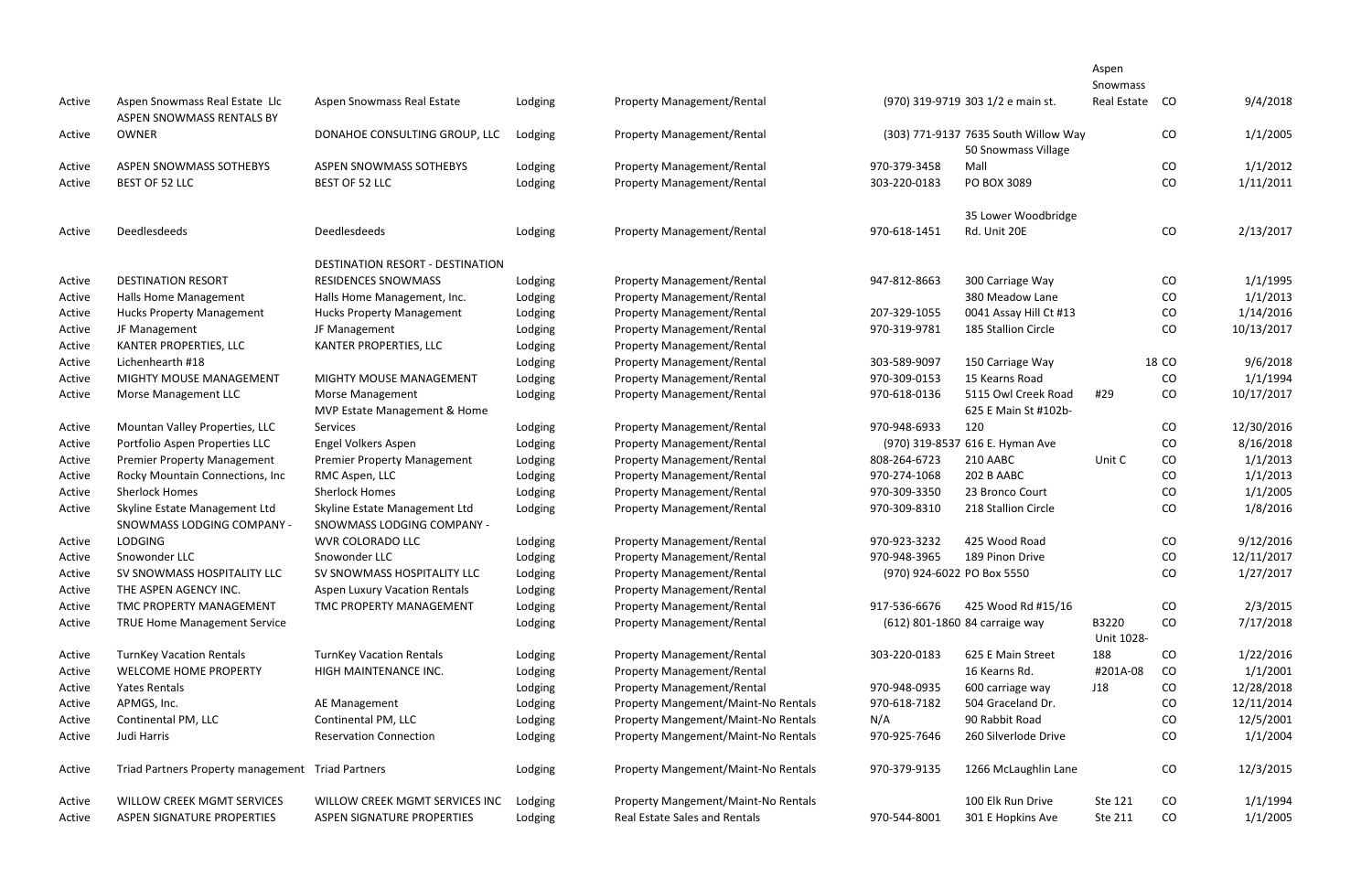| Active | Compass Colorado, LLC<br>DOUGLAS ELLIMAN OF COLORADO                | Compass                                                                           | Lodging | <b>Real Estate Sales and Rentals</b> |                       | (970) 925-6063 117 S Monarch St               |     | CO        | 2/7/2019   |
|--------|---------------------------------------------------------------------|-----------------------------------------------------------------------------------|---------|--------------------------------------|-----------------------|-----------------------------------------------|-----|-----------|------------|
| Active | <b>LLC</b>                                                          | DOUGLAS ELLIMAN OF COLORADO LLC Lodging<br><b>MASON &amp; MORSE REAL ESTATE -</b> |         | <b>Real Estate Sales and Rentals</b> | 631-425-5747          | 300 South Hunter Street                       |     | CO        | 3/3/2015   |
| Active | <b>MASON &amp; MORSE REAL ESTATE</b>                                | <b>COLDWELL BANKER</b>                                                            | Lodging | <b>Real Estate Sales and Rentals</b> | 970-923-7700          | 90 Carriage Way #3110 #3111                   |     | CO        | 10/7/2014  |
| Active | NBCO Inc DBA Aspen Luxury Estates                                   |                                                                                   | Lodging | <b>Real Estate Sales and Rentals</b> | 970 319 6859          | 353 Stallion Circle                           |     | CO        | 1/18/2019  |
| Active | <b>Aspen Luxury Vacation Rentals</b>                                |                                                                                   | Lodging | Rentals/Service                      | 970-618-8290          | 428 S Spring St                               |     | CO        | 9/17/2018  |
| Active | Janice Bird                                                         | Slopeside Property                                                                | Lodging | Rentals/Service                      |                       | (707) 226-2405 0131 Slopeside Lane            |     | CO        | 12/3/2018  |
| Active | Snowmass                                                            |                                                                                   | Lodging | Rentals/Service                      | 941-276-5250          | 26 Stanton Lane                               |     | CO        | 12/17/2018 |
|        |                                                                     |                                                                                   |         |                                      |                       | 239 Snowmass Club                             |     |           |            |
| Active | <b>BVHG-Snowmass LLC</b>                                            | Snowmass Club                                                                     | Lodging | Restaurant                           | (970) 923-5600 Circle |                                               |     | CO        | 11/27/2018 |
| Active | <b>124 TRAIL RIDER LLC</b>                                          |                                                                                   | Lodging | Short-Term Rental                    |                       | (312) 607-4975 124 Trail Rider La<br>35 UPPER |     | CO        | 10/1/2018  |
| Active | HAAS JONATHAN & ANNA KEPE                                           |                                                                                   | Lodging | Short-Term Rental                    |                       | <b>WOODBRIDGE RD</b>                          |     | CO        |            |
| Active | 1079 Sinclair Road- Edward Calkins                                  | 1079 Sinclair Road                                                                | Lodging | Short-Term Rental                    | 239-404-6723          | 1079 Sinclair Road                            |     | CO        | 12/5/2017  |
| Active | 21 Beaver Court                                                     | 21 Beaver Court                                                                   | Lodging | Short-Term Rental                    | 970-923-9282          | 21 Beaver Court                               |     | CO        | 1/12/2018  |
| Active | 29 Hidden Lane LLC                                                  | 29 Hidden Lane LLC                                                                | Lodging | Short-Term Rental                    | 415-310-0158          | 29 Hidden Lane                                |     | <b>CO</b> | 10/24/2014 |
| Active | 313 LLC                                                             |                                                                                   | Lodging | Short-Term Rental                    |                       | 90 CARRIAGE WY                                |     | 3315 CO   |            |
| Active | 383 SINCLAIR, LLC                                                   | KENT SORRELLS - 383 SINCLAIR, LLC                                                 | Lodging | Short-Term Rental                    | 501-377-3444          | 383 SINCLAIR                                  |     | CO        | 7/1/2013   |
| Active | 459 Ridge, LLC                                                      | 459 Ridge, LLC                                                                    | Lodging | Short-Term Rental                    | 305-788-8335          | 459 Ridge Lane                                |     | CO        | 10/2/2018  |
| Active | 914 SINCLAIR ROAD                                                   | 914 SINCLAIR ROAD                                                                 | Lodging | Short-Term Rental                    | 303-902-2696          | 914 Sinclair Road                             |     | CO        | 11/17/2017 |
| Active | ABL, Inc.                                                           | A Better Life Concierge                                                           | Lodging | Short-Term Rental                    |                       | (303) 321-6885 600 Carriage Way               | KA  | CO        | 9/26/2018  |
|        | AMERICAN HOME MORTGAGE                                              |                                                                                   |         |                                      |                       |                                               |     |           |            |
| Active | <b>INVESTMENT TRUST</b>                                             |                                                                                   | Lodging | Short-Term Rental                    |                       | 50 N RIVER RD                                 |     | CO        |            |
| Active | <b>ANDREW KARLINSKI</b>                                             | <b>ANDREW KARLINSKI</b>                                                           | Lodging | Short-Term Rental                    | 303-220-0183          | 179 Saddleback Lane                           |     | CO        | 10/8/2015  |
| Active | APEYA REALTY LLC                                                    | APEYA REALTY LLC                                                                  | Lodging | Short-Term Rental                    | 214-477-4029          | 476 Wood Rd                                   | #30 | CO        | 1/1/2009   |
| Active | Aspen Glow, LLC                                                     | Jennifer Kososki                                                                  | Lodging | Short-Term Rental                    | 303-220-0183          | 121 Oak Ridge Road                            |     | CO        | 6/27/2018  |
| Active | ASPENWOOD K12                                                       | ASPENWOOD K12                                                                     | Lodging | Short-Term Rental                    | 970-379-0283          | Aspenwood                                     |     | CO        | 1/11/2017  |
| Active | Aspenwood L8                                                        | Aspenwood L8                                                                      | Lodging | Short-Term Rental                    | 808-253-8246          | 600 Carriage Way                              |     | CO        | 11/27/2017 |
| Active | <b>BASSETT FAMILY PROPERTIES LTD</b>                                |                                                                                   | Lodging | Short-Term Rental                    |                       | 71 TERRACE DR                                 |     | CO        |            |
| Active | <b>BEALL GST TRUST</b>                                              |                                                                                   | Lodging | Short-Term Rental                    |                       | 1131 FARAWAY RD                               |     | CO        |            |
| Active | <b>Bernard Burger</b>                                               |                                                                                   | Lodging | Short-Term Rental                    |                       | 124 Fox Ln                                    |     | CO        |            |
| Active | <b>BINDER FAMILY TRUST</b>                                          |                                                                                   | Lodging | Short-Term Rental                    |                       | 266 TERRACE DR                                |     | CO        |            |
| Active | <b>BOYD DUSTIN H &amp; CHRISTINA K</b>                              |                                                                                   | Lodging | Short-Term Rental                    |                       | 425 WOOD RD                                   |     | CO        |            |
| Active | <b>Bruce M Guthrie Trust</b><br><b>BUBS FAMILY PARTNERSHIP, LLP</b> |                                                                                   | Lodging | Short-Term Rental                    |                       | 201 EDGEWOOD LN                               |     | CO        |            |
| Active | (ASPENWOOD CONDO)                                                   | BUBS FAMILY PARTNERSHIP, LLP                                                      | Lodging | Short-Term Rental                    | 502-584-9793          | 600 Carriage Way                              |     | CO        | 1/13/2017  |
| Active | BURRUS ASPEN PROPERTIES, L.P.                                       | BURRUS ASPEN PROPERTIES, L.P.                                                     | Lodging | Short-Term Rental                    | 512-914-4700          | 421 Ridge Road                                |     | CO        | 8/26/2015  |
| Active | <b>CAMELOT VACATION RENTALS</b>                                     | <b>CAMELOT VACATION RENTALS</b>                                                   | Lodging | Short-Term Rental                    | 908-303-6850          | 115 Terrace Drive                             |     | CO.       | 8/25/2016  |
| Active | CAROL R. WARD                                                       | CAROL R. WARD                                                                     | Lodging | Short-Term Rental                    | 207-781-7153          | 35 Janss Lane                                 |     | CO        | 1/1/2010   |
| Active | <b>CHAMPLIN DRILLING INC</b>                                        |                                                                                   | Lodging | Short-Term Rental                    |                       | 60 FALL LN                                    |     | CO        |            |
| Active | CMSJ PARTNERS, RLLP                                                 | CMSJ PARTNERS, RLLP                                                               | Lodging | Short-Term Rental                    |                       |                                               |     |           |            |
| Active | <b>CODY TRUSCOTT &amp; LEIGH</b><br>WEATHERWAX                      | <b>CODY TRUSCOTT &amp; LEIGH</b><br>WEATHERWAX                                    | Lodging | Short-Term Rental                    |                       | 281 Lemond Plance                             |     | CO        | 5/3/2016   |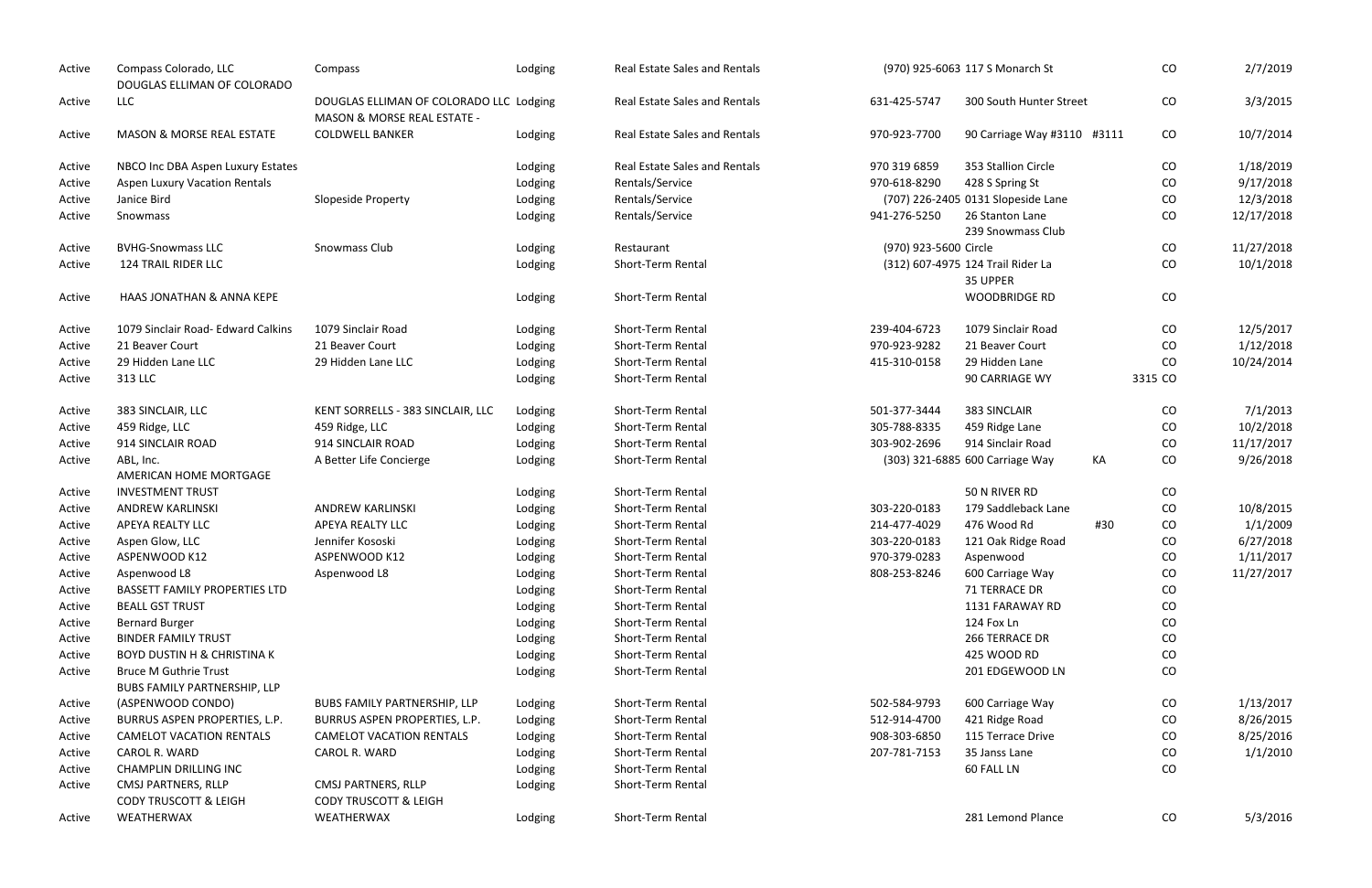| <b>CONNABLE ALFRED BRUCE</b>        | A. Bruce Connable                | Lodging                      | Short-Term Rental                                                                                                                                                              | 970-948-5639      | 3747 Brush Creek Rd                               | Creek Rd                                       | CO    | 10/22/2018                              |
|-------------------------------------|----------------------------------|------------------------------|--------------------------------------------------------------------------------------------------------------------------------------------------------------------------------|-------------------|---------------------------------------------------|------------------------------------------------|-------|-----------------------------------------|
| <b>CYNTHIA &amp; WALTER FLOR</b>    | <b>CYNTHIA &amp; WALTER FLOR</b> | Lodging                      | Short-Term Rental                                                                                                                                                              | 708-275-1225      | Seasons Four #188                                 |                                                | CO    | 12/30/2016                              |
| D2 PLAZA BONITA LLC                 |                                  | Lodging                      | Short-Term Rental                                                                                                                                                              |                   | 4000 BRUSH CREEK RD                               |                                                | 10 CO |                                         |
| DARYL S GELENDER TRUST              | <b>DARYL GELENDER</b>            | Lodging                      | Short-Term Rental                                                                                                                                                              | 303-220-0183      | 756 Faraway Rd.                                   |                                                | CO    | 1/1/2012                                |
| <b>DAVID PENHALE</b>                | <b>DAVID PENHALE</b>             | Lodging                      | Short-Term Rental                                                                                                                                                              |                   | 230 Carriage Way<br>2316 SNOWMASS                 |                                                | CO    | 1/24/2017                               |
| DEERFIELD INVESTMENT LLC            |                                  | Lodging                      | Short-Term Rental                                                                                                                                                              |                   | <b>CREEK</b><br>35 UPPER                          |                                                | CO    |                                         |
| DOYLE MATTHEW D & ROBERTA S R       |                                  | Lodging                      | Short-Term Rental                                                                                                                                                              |                   | <b>WOODBRIDGE RD</b>                              |                                                | CO    |                                         |
| DR. PAUL B. RANKIN                  | DR. PAUL B. RANKIN               | Lodging                      | Short-Term Rental                                                                                                                                                              | 412-221-3102      | 1885 Faraway Rd.                                  |                                                | CO    | 1/1/2008                                |
| FARAWAY PARTNERS, LLC               | FARAWAY PARTNERS, LLC            |                              | Short-Term Rental                                                                                                                                                              |                   |                                                   |                                                |       |                                         |
| <b>FARRELL MARIANNE M</b>           |                                  |                              | Short-Term Rental                                                                                                                                                              |                   | <b>600 CARRIAGE WY</b>                            | $L-6$                                          | CO    |                                         |
| <b>FLANIGAN EDWARD</b>              |                                  | Lodging                      | Short-Term Rental                                                                                                                                                              |                   | <b>43 STARLIT LN</b><br><b>Rental in Snowmass</b> |                                                | CO    |                                         |
|                                     |                                  |                              |                                                                                                                                                                                |                   |                                                   |                                                |       | 3/14/2017                               |
|                                     |                                  |                              |                                                                                                                                                                                |                   |                                                   |                                                |       |                                         |
| <b>G5 Residences LLC</b>            | <b>G5 Residences LLC</b>         |                              | Short-Term Rental                                                                                                                                                              | 303-906-2576      | 230 Carriage Way                                  | G1                                             | CO    | 1/3/2018                                |
| <b>GALLIWEST PARTNERSHIP</b>        | <b>GALLIWEST HOUSE</b>           |                              | Short-Term Rental                                                                                                                                                              | 970.618.7393      | 18 Hidden Lane                                    |                                                | CO    | 9/7/2018                                |
| GBL, LLC.                           | GBL, LLC.                        | Lodging                      | Short-Term Rental                                                                                                                                                              | 561-445-1686      | 2365 NW 46th Street                               |                                                | FL.   | 1/1/2012                                |
|                                     |                                  |                              |                                                                                                                                                                                |                   | 35 Upper Woodbridge                               |                                                |       |                                         |
| <b>GEORGIA LEY</b>                  | <b>GEORGIA LEY</b>               |                              | Short-Term Rental                                                                                                                                                              | 214-908-3586      | Rd. #30C                                          |                                                | CO    | 1/1/2013                                |
| <b>GIDLOW JEFFREY L TRUST</b>       |                                  |                              | Short-Term Rental                                                                                                                                                              |                   | 84 FOREST LN                                      |                                                | CO    |                                         |
| <b>GITLIN MIMI P</b>                |                                  |                              | Short-Term Rental                                                                                                                                                              |                   | 217 BRIDGE LN                                     |                                                | CO    |                                         |
| <b>GMS PARTNERSHIP</b>              | <b>GMS PARTNERSHIP</b>           | Lodging                      | Short-Term Rental                                                                                                                                                              | 970-379-1067      | 409 Terrace Drive<br>35 UPPER                     |                                                | CO    | 1/1/2003                                |
| <b>GORDON JILL</b>                  |                                  | Lodging                      | Short-Term Rental                                                                                                                                                              |                   | <b>WOODBRIDGE RD</b>                              |                                                | CO    |                                         |
| <b>GRIGGS TERRANCE SIDNEY &amp;</b> |                                  |                              | Short-Term Rental                                                                                                                                                              |                   |                                                   |                                                |       | 1/1/2014                                |
| <b>LOUELLEN</b>                     |                                  | Lodging                      | Short-Term Rental                                                                                                                                                              |                   | 90 CARRIAGE WY                                    |                                                | CO    |                                         |
| <b>GURCHICK ANNE</b>                |                                  | Lodging                      | Short-Term Rental                                                                                                                                                              |                   | 28 RIVER BEND RD                                  |                                                | CO    |                                         |
| Gywn Gordon Knowlton                |                                  |                              | Short-Term Rental                                                                                                                                                              |                   | 855 Horse Ranch Dr                                |                                                | CO    |                                         |
| Harrison Private Residence          | Harrison Private Residence       | Lodging                      | Short-Term Rental                                                                                                                                                              | 214-526-5635      | 1084 Wood Road                                    |                                                | CO    | 9/7/2017                                |
| <b>HELDMAN REALTY</b>               | <b>HELDMAN REALTY</b>            | Lodging                      | Short-Term Rental                                                                                                                                                              | 513-218-6414      | 4000 Brush Creek Rd                               | #22                                            | CO    | 1/30/2015                               |
| HFH INC                             | <b>HFH</b>                       | Lodging                      | Short-Term Rental                                                                                                                                                              | 504-858-4644      | 35 Campground Lane                                | Unit 7                                         | CO    | 2/1/2017                                |
| <b>High Country Haus LLC</b>        | <b>High Country Haus LLC</b>     | Lodging                      | Short-Term Rental                                                                                                                                                              |                   | 35 LOWER                                          | Unit 28                                        | CO    | 12/21/2018                              |
| <b>HIRSCH SUSAN</b>                 |                                  | Lodging                      | Short-Term Rental                                                                                                                                                              |                   | <b>WOODBRIDGE RD</b><br>55 UPPER                  |                                                | CO    |                                         |
| <b>HOOPER MARK &amp; MELISSA</b>    |                                  | Lodging                      | Short-Term Rental                                                                                                                                                              |                   | <b>WOODBRIDGE RD</b>                              |                                                | CO    |                                         |
| <b>INTERLUDE 203 LLC</b>            | <b>INTERLUDE 203 LLC</b>         | Lodging                      | Short-Term Rental                                                                                                                                                              | 970-309-4372      | 70 Gallun Lane<br>35 Lower Woodbridge             |                                                | CO    | 1/1/2012                                |
| James Yavor Vall                    |                                  | Lodging                      | Short-Term Rental                                                                                                                                                              | 323-532-2838      | Road                                              |                                                |       | 11/13/2018                              |
| <b>JLC INC</b>                      |                                  | Lodging                      | Short-Term Rental                                                                                                                                                              |                   | 80 VILLAGE BOUND                                  |                                                | 21 CO |                                         |
|                                     | Forza Holdings Colorado, LLC     | Forza Holdings Colorado, LLC | Lodging<br>Lodging<br>Lodging<br>Lodging<br>Lodging<br>Lodging<br>Lodging<br>Lodging<br>GREGORY L ROSENER - JULIE ROSENER GREGORY L ROSENER - JULIE ROSENER Lodging<br>Lodging | Short-Term Rental | 512-799-3538                                      | Village<br>(303) 882-5596 4000 Brush Creek Rd. |       | 3747 Bush<br>CO<br>Units G5 &<br>144 CO |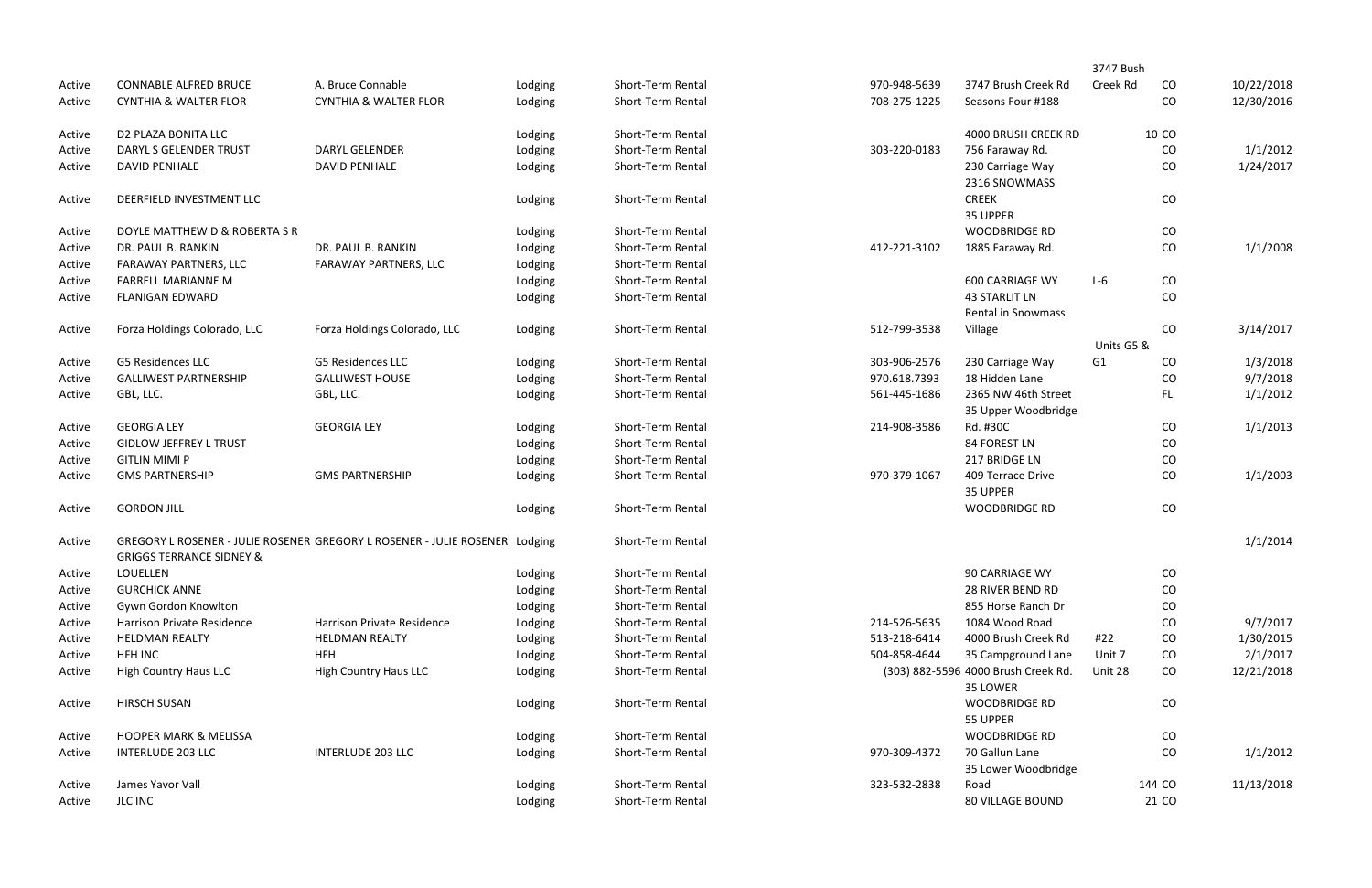|        |                                     |                                             |         |                          |                             | 35 Lower Woodbridge                   |                  |           |            |
|--------|-------------------------------------|---------------------------------------------|---------|--------------------------|-----------------------------|---------------------------------------|------------------|-----------|------------|
| Active | JOHN RUDOLPH                        | <b>JOHN RUDOLPH</b>                         | Lodging | Short-Term Rental        | 303-220-0183                | Road                                  |                  | CO        | 2/27/2017  |
| Active | Joseph Joyner Hospitality           | Joseph Joyner Hospitality                   | Lodging | Short-Term Rental        | 985-778-7269                | 640 Carriage Way                      | #204             | CO        | 11/30/2017 |
| Active | JPF HOLDINGS, LLC                   | CHERYL FOERSTER - JPF HOLDINGS, LLC Lodging |         | Short-Term Rental        | 303-220-0183                | 345 Oak Ridge Rd.                     |                  | CO        | 2/3/2015   |
| Active | K & K VACATION RENTALS              | <b>ITRIP VACATIONS</b>                      | Lodging | Short-Term Rental        | (970) 456-9631 Business Ctr | 210 Aspen Airport                     | Ste E            | CO        | 9/19/2016  |
| Active | KALAMAYA LAW, LLC                   | <b>KALAMAYA LAW</b>                         | Lodging | Short-Term Rental        |                             | (970) 401-3569 99B North Ridge Lane   |                  | CO        | 12/26/2018 |
| Active | Karin J Olsen Campia                | Karin J Olsen Campia                        | Lodging | Short-Term Rental        |                             | (847) 922-7300 99 Forest Lane         |                  | CO        | 5/3/2016   |
| Active | KEE WAY DIN HOUSE, LLC              | KEE WAY DIN HOUSE, LLC                      | Lodging | Short-Term Rental        |                             | (513) 515-1638 1109 Faraway Rd        |                  | CO        | 1/1/2002   |
| Active | <b>Kevin Grant</b>                  |                                             | Lodging | Short-Term Rental        |                             | 120 Carriage Wy                       | <b>Unit 2207</b> | CO        |            |
| Active | <b>LCTD GROUP LLC</b>               |                                             | Lodging | Short-Term Rental        |                             | <b>110 CARRIAGE WY</b>                | <b>Unit 3404</b> | CO        |            |
| Active | <b>LM VENTURES LLC</b>              |                                             | Lodging | <b>Short-Term Rental</b> |                             | 246 Stellar Ln                        |                  | CO        |            |
| Active | Lofino-Units 2201 & 2203            | Lofino-Units 2201 & 2203                    | Lodging | <b>Short-Term Rental</b> | 937-477-5136                | 120 Carriage Way                      |                  | CO        | 1/12/2018  |
| Active | M & M Rentals                       |                                             | Lodging | Short-Term Rental        |                             | (252) 230-1017 3607 Inkberry Circle   |                  | <b>NC</b> | 10/1/2018  |
|        |                                     |                                             |         |                          |                             | 132 and 360 Meadow                    |                  |           |            |
| Active | Madge S Taylor Trust                | Madge S Taylor Trust                        | Lodging | Short-Term Rental        | 540-379-3952                | Ranch Rd                              |                  | CO        | 1/12/2018  |
| Active | Marc & Karen Hollerbach             |                                             | Lodging | <b>Short-Term Rental</b> |                             | 188 Branding Ln<br>150 Snowmass Club  |                  | CO        |            |
| Active | MARK AND SHERRI DURHAM              | MARK AND SHERRI DURHAM                      | Lodging | Short-Term Rental        | 214-219-0456                | Circle #1514<br>855 Carriage Way      |                  | CO        | 4/18/2017  |
| Active | Mary Kathryn Hartigan               | Mary Kathryn Hartigan                       | Lodging | Short-Term Rental        | (303) 220-0183 Summit 203   | <b>204 BURNT MOUNTAIN</b>             |                  | CO        | 2/7/2019   |
| Active | <b>MATMATRIX LLC</b>                |                                             | Lodging | Short-Term Rental        |                             | DR                                    |                  | CO        |            |
| Active | MCDONOUGH PAUL & ELLEN              |                                             | Lodging | Short-Term Rental        | <b>NA</b>                   | 1457 Wood Rd                          |                  | CO        | 10/5/2018  |
| Active | Mike Jenrette                       | Mike Jenrette                               | Lodging | Short-Term Rental        | 970-456-6473                | 35 Upper Woodbridge                   |                  | CO        | 6/29/2017  |
| Active | <b>Mountain Property Management</b> | <b>MPM</b>                                  | Lodging | Short-Term Rental        |                             | (970) 389-0066 383 Branding Way       |                  | CO        | 11/26/2018 |
| Active | Patsy Wesson                        |                                             | Lodging | Short-Term Rental        |                             | 1198 Horse Ranch Dr                   |                  | CO        |            |
| Active | <b>PATTI &amp; GREGORY BEHR</b>     | <b>PATTI &amp; GREGORY BEHR</b>             | Lodging | Short-Term Rental        |                             | 640 Carriage Way                      |                  | CO        | 9/13/2016  |
| Active | <b>PAUSBACK HOUSE</b>               | PAUSBACK HOUSE - 55 TERRACE DR.             | Lodging | Short-Term Rental        | 970-379-1283                | 55 Terrace Drive                      |                  | CO        | 8/25/2016  |
| Active | PINES 41 LLC                        |                                             | Lodging | Short-Term Rental        |                             | (312) 224-3141 651 Pinescrest Drive   |                  | CO        | 11/20/2018 |
| Active | PLUCKER WILLIAM                     |                                             | Lodging | Short-Term Rental        |                             | 84 TERRACE DR                         |                  | CO        |            |
| Active | PUDER FAMILY LP NO 1                | PUDER FAMILY LP NO 1                        | Lodging | Short-Term Rental        | 561-742-9290                | 1000 Two Creeks Drive                 |                  | CO        | 10/31/2018 |
| Active | Rancho Snowmass, LLC                |                                             | Lodging | Short-Term Rental        | 407-949-5570                | 18 Edgewood Lane                      |                  | CO        | 8/23/2018  |
| Active | RE/MAX PREMIER PROPERTIES           | RE/MAX PREMIER PROPERTIES                   | Lodging | Short-Term Rental        | 970-429-8275                | 400 East Main Street                  |                  | CO        | 1/25/2017  |
| Active | Reeves Family Ski Chalet            | Reeves Family Ski Chalet                    | Lodging | Short-Term Rental        | 970-274-4073                | 20 Martingale Lane                    |                  | CO        | 6/20/2017  |
|        | RICHARD GALLI RJG RENTAL            | RICHARD GALLI RJG RENTAL                    |         |                          |                             |                                       |                  |           |            |
| Active | PROPERTIES LLC                      | PROPERTIES LLC                              | Lodging | Short-Term Rental        | 303-220-0183                | 150 Carriage Way                      | Unit 26          | CO        | 8/25/2016  |
|        |                                     | RIGGALL FAMILY TRUST - CRESTWOOD            |         |                          |                             | Crestwood<br><b>Condominiums Unit</b> |                  |           |            |
| Active | <b>RIGGALL FAMILY TRUST</b>         | 1118                                        | Lodging | Short-Term Rental        | -43881-0190 1118            |                                       |                  | CO        | 9/13/2016  |
| Active | <b>ROBERT W OLSON</b>               | <b>ROBERT W OLSON</b>                       | Lodging | Short-Term Rental        | 513-607-1598                | 181 Bridge Lane                       |                  | CO        | 1/24/2017  |
| Active | ROBIN HOOD SNOWMASS LLC             | ROBIN HOOD SNOWMASS LLC                     | Lodging | Short-Term Rental        | 617-216-6672                | 110 Carriage Way                      | <b>Unit 3306</b> | CO        | 3/22/2016  |
|        |                                     |                                             |         |                          |                             |                                       |                  |           |            |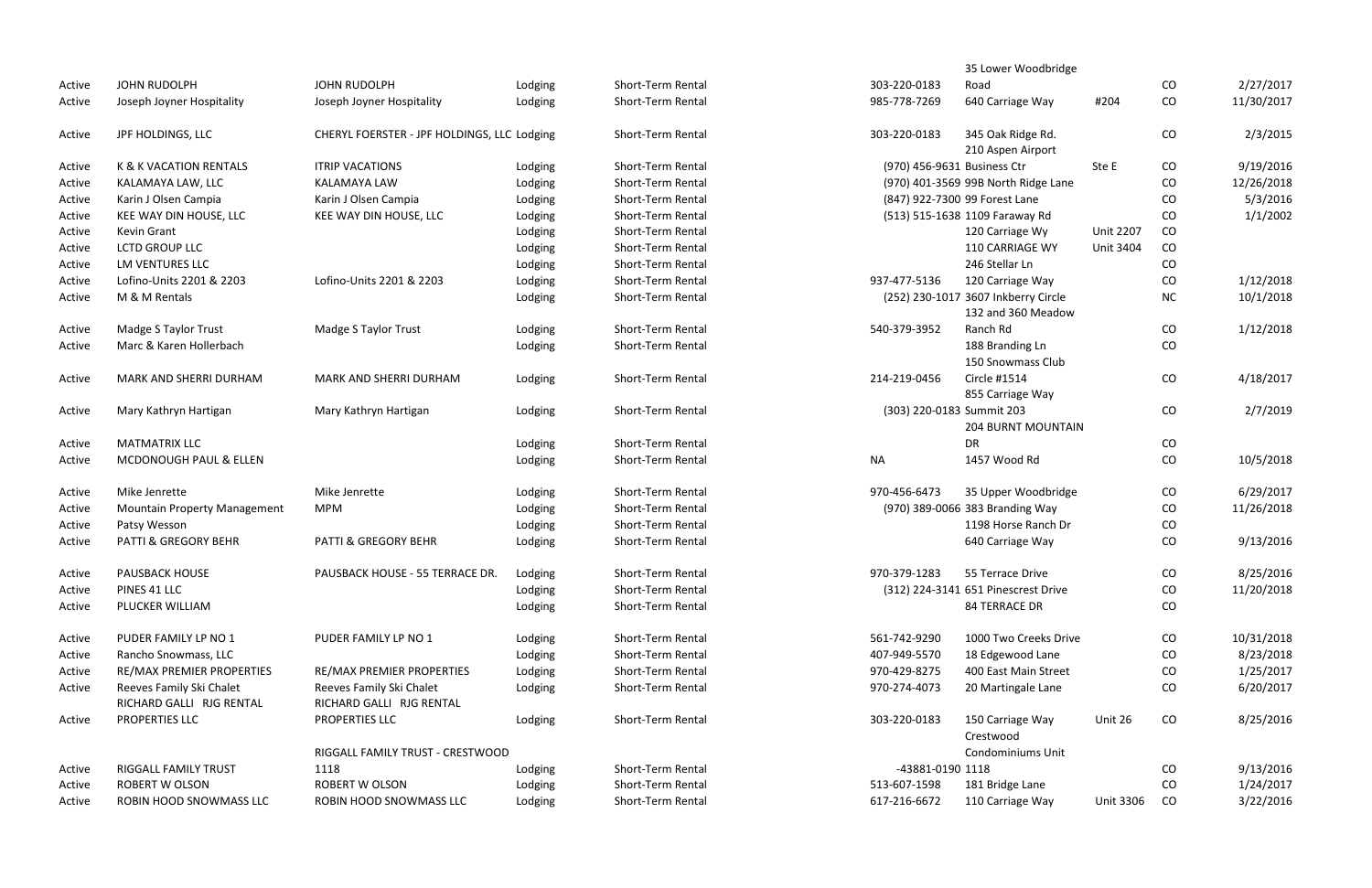|        | ROBYNN GASPAR-Woodbridge Rental-                     |                                         |               |                        |                          | 35 Upper Woodbridge                |                  |          |            |
|--------|------------------------------------------------------|-----------------------------------------|---------------|------------------------|--------------------------|------------------------------------|------------------|----------|------------|
| Active | 21E                                                  | <b>ROBYNN GASPAR</b>                    | Lodging       | Short-Term Rental      | 415-225-2468             | #21E                               |                  | CO       | 12/15/2014 |
| Active | Rose Family Investments, LP                          | Rose Family Investments, LP             | Lodging       | Short-Term Rental      | 901-277-8662             | Snowmass Village                   |                  | CO       | 1/8/2016   |
|        |                                                      |                                         |               |                        |                          | 55 UPPER                           |                  |          |            |
| Active | <b>SAMSEL JAMES KIRK</b>                             |                                         | Lodging       | Short-Term Rental      |                          | <b>WOODBRIDGE RD</b>               |                  | CO       |            |
| Active | <b>SCHOPPERT ROCHELLE J</b>                          |                                         | Lodging       | Short-Term Rental      |                          | 230 CARRIAGE WY                    | G3&4             | CO       |            |
| Active | <b>SCHOPPERT ROCHELLE J</b>                          |                                         | Lodging       | Short-Term Rental      |                          | 230 CARRIAGE WY                    | G7&8             | CO       |            |
|        |                                                      |                                         |               |                        |                          | 35 Lower Woodbridge                |                  |          |            |
| Active | <b>SEASONS FOUR CONDO #139K</b>                      | <b>SEASONS FOUR CONDO #139K</b>         | Lodging       | Short-Term Rental      | 205-563-4423             | Rd. Unit 139K                      |                  | CO       | 6/21/2016  |
|        |                                                      |                                         |               |                        |                          | 35 Lower Woodbridge                |                  |          |            |
| Active | <b>SEASONS FOUR NEFF &amp; STAUFFER</b>              | <b>SEASONS FOUR NEFF &amp; STAUFFER</b> | Lodging       | Short-Term Rental      | 914-374-0595             | Road #169                          |                  | CO       | 12/17/2015 |
| Active | SERENITY SL LLC                                      |                                         | Lodging       | Short-Term Rental      |                          | <b>26 STANTON LN</b>               |                  | CO       |            |
|        |                                                      |                                         |               |                        |                          | 425 Wood Rd. Wood                  |                  |          |            |
| Active | <b>SHOOK FAMILY LLC</b>                              | <b>SHOOK FAMILY LLC</b>                 | Lodging       | Short-Term Rental      | 561-504-2912             | Run Place                          |                  | CO       | 1/1/2013   |
| Active | SJ & JE DEERBROOK REALTY, LLC                        | SJ & JE DEERBROOK REALTY, LLC           | Lodging       | Short-Term Rental      | 502-365-5622             | 0381 Ridge Road                    |                  | CO       | 12/6/2016  |
| Active | <b>SKI COUNTRY CHALET</b>                            | SKI COUNTRY CHALET                      | Lodging       | Short-Term Rental      | 970-306-9282             | 498 Meadow Road                    |                  | CO       | 2/13/2015  |
| Active | SKIBALL CHALET                                       | <b>SKI-BALL CHALET</b>                  | Lodging       | Short-Term Rental      | 970-948-4235             | 11 Meadow Lane                     |                  | CO       | 1/1/2003   |
| Active | <b>SKYRUN ASPEN</b>                                  | <b>SKYRUN ASPEN</b>                     | Lodging       | Short-Term Rental      |                          | 212 Cleveland Street               |                  | CO       | 10/2/2017  |
| Active | SMITH CAROLYN S GIFT TRUST                           |                                         | Lodging       | Short-Term Rental      |                          | 100 ELBERT LN                      |                  | CO       |            |
| Active | <b>SNOKE CHALET</b>                                  | <b>SNOKE CHALET</b>                     | Lodging       | Short-Term Rental      | 330-421-3741             | 154 Terrace Drive                  |                  | CO       | 1/1/2013   |
| Active | <b>Snowmass Concepts LLC</b>                         |                                         | Lodging       | Short-Term Rental      |                          | 360 Wood Rd<br>35 Upper Woodbridge | <b>Unit 101</b>  | CO       |            |
| Active | Snowmass rental                                      | short term rental                       | Lodging       | Short-Term Rental      | (970) 366-2612 Rd        |                                    |                  | CO       | 7/18/2018  |
| Active | <b>ST BAKER PHILIP</b>                               |                                         | Lodging       | Short-Term Rental      |                          | 1450 MESA RD                       |                  | CO       |            |
|        |                                                      |                                         |               |                        |                          | 55 UPPER                           |                  |          |            |
| Active | ST PETE WEST LLC                                     |                                         | Lodging       | Short-Term Rental      |                          | <b>WOODBRIDGE RD</b>               | $L - 4$          | CO       |            |
| Active | St Rogers LLC                                        |                                         | Lodging       | Short-Term Rental      |                          | 120 Carriage Wy                    | <b>Unit 2206</b> | CO       |            |
| Active | STEVENSON BRADLEY J & HEATHER E                      |                                         | Lodging       | Short-Term Rental      |                          | 208 FAIRWAY DR                     |                  | CO       |            |
| Active | <b>STONE HAVEN, LLC</b>                              | STONE HAVEN, LLC                        | Lodging       | Short-Term Rental      | 214-642-3275             | 47 A Valley View                   |                  | CO       | 4/11/2017  |
| Active | STONEBRIDGE RENTAL SERVICES                          | STONEBRIDGE RENTAL SERVICES             | Lodging       | Short-Term Rental      |                          |                                    |                  |          | 1/1/1994   |
| Active | <b>SUSAN &amp; GARY OAKLEY</b>                       | <b>SUSAN &amp; GARY OAKLEY</b>          | Lodging       | Short-Term Rental      |                          | 24 Little Lane                     |                  | CO       | 1/1/2011   |
|        |                                                      |                                         |               |                        |                          | 35 Upper Woodbridge                |                  |          |            |
| Active | SUSAN MUENCHEN RENTAL - AIRBNB SUSAN MUENCHEN RENTAL |                                         | Lodging       | Short-Term Rental      | 970-404-1134             | Rd                                 |                  | $\rm CO$ | 1/7/2015   |
| Active | The Happy Place                                      | The Happy Place                         | Lodging       | Short-Term Rental      | 619-551-5969             | 57 Saddleback Lane                 |                  | CO       | 9/28/2017  |
| Active | THE OVERLOOK AT ASPEN, LLC                           | THE OVERLOOK AT ASPEN, LLC              | Lodging       | Short-Term Rental      | 703-548-5900             | <b>50 LEMOND PLACE</b>             |                  | CO       | 10/23/2014 |
| Active | UTOPIAN LVH, INC.                                    | UTOPIAN LVH, INC.                       | Lodging       | Short-Term Rental      | 435-659-3889             | 13 Stanton Lane                    |                  | CO       | 3/12/2015  |
| Active | VACASA                                               | VACASA                                  | Lodging       | Short-Term Rental      | 208-789-2799             | 121 N 9th Street                   | Ste 302          | ID       | 4/2/2015   |
| Active | WIARD WILL & WHITNEY                                 |                                         | Lodging       | Short-Term Rental      |                          | 229 FARAWAY RD                     |                  | CO       |            |
| Active | WILMETTE PARTNERS, LLC                               | WILMETTE PARTNERS, LLC                  | Lodging       | Short-Term Rental      | 312-310-4133             | 120 Carriage Way                   | <b>Unit 2305</b> | CO       | 1/1/2014   |
| Active | <b>WOODBRIDGE 27CD</b>                               | <b>WOODBRIDGE 27CD</b>                  | Lodging       | Short-Term Rental      |                          |                                    |                  |          | 2/6/2017   |
| Active | ZAJALU LLC                                           | ZAJALU LLC                              | Lodging       | Short-Term Rental      | (917) 294-7438 Ridge Run |                                    | Lot 10           | CO       | 6/15/2016  |
| Active | Zander Family Trust                                  |                                         | Lodging       | Short-Term Rental      |                          | 120 Carriage Wy                    | <b>Unit 2202</b> | CO       |            |
|        |                                                      |                                         |               |                        |                          | 35 Lower Woodbridge                |                  |          |            |
| Active | Pete's Ponies LLC                                    |                                         | Miscellaneous | Accounting/Bookkeeping | (970) 948-8606 Rd        |                                    |                  | 159 CO   | 5/22/2018  |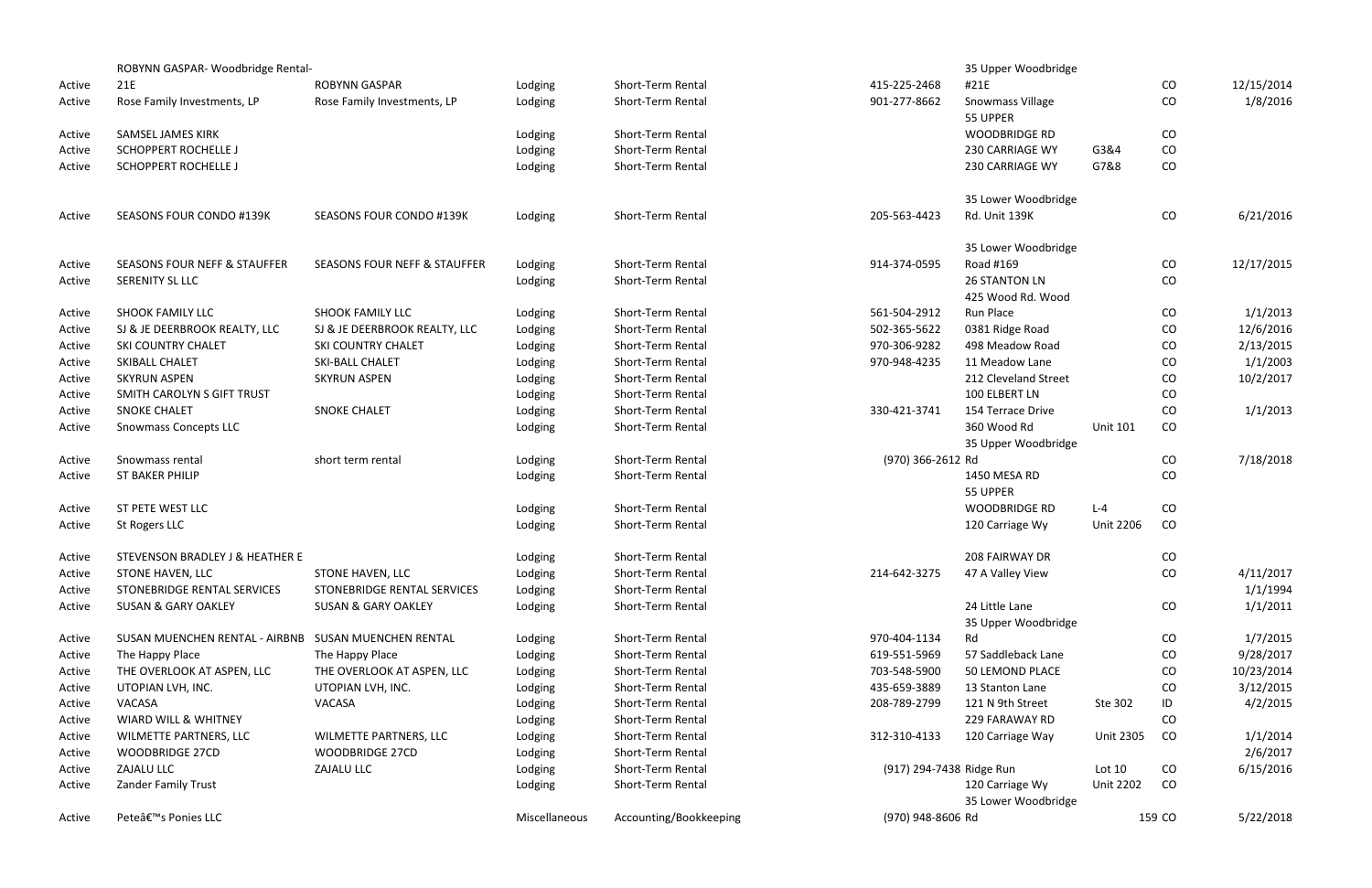| Active | Michael Inghram Electronics<br>Advanced Petroleum Repair Western  | Michael Inghram Electronics      | Miscellaneous | <b>Audio Visual Services</b>            |                             | (970) 274-1020 154 e cathedral ct                            |                | CO            | 8/1/2018   |
|--------|-------------------------------------------------------------------|----------------------------------|---------------|-----------------------------------------|-----------------------------|--------------------------------------------------------------|----------------|---------------|------------|
| Active | Slope LLC                                                         |                                  | Miscellaneous | <b>Building/ Repairs/ Services</b>      |                             | (970) 676-1236 2500 Broadway                                 | Unit B #242 CO |               | 1/15/2019  |
| Active | Handcrafted Carpets, Inc.                                         |                                  | Miscellaneous | <b>Carpet/Flooring Services</b>         |                             | (970) 963-7472 1117 Village Rd                               |                | CO            | 11/29/2018 |
| Active | Karndean International, LLC<br>Aspen Valley Ski & Snowboard Club, | Karndean Designflooring          | Miscellaneous | <b>Carpet/Flooring Services</b>         | 888-266-4343                | 1100 Pontiac Ct.                                             |                | PA            | 5/12/2014  |
| Active | Inc                                                               |                                  | Miscellaneous | <b>Children's Services</b>              | 970-205-5109                | 300 AVSC Dr.                                                 |                | CO            | 4/20/2018  |
| Active | Xerox Financial Services, LLC                                     |                                  | Miscellaneous | <b>Commercial Equipment Leasing</b>     | (585) 423-4371 201 Merrit 7 |                                                              |                | <b>CT</b>     | 6/13/2018  |
| Active | A2Z Roofing LLC                                                   | A2Z Roofing                      | Miscellaneous | <b>Contractor Services</b>              | 970-319-4643                | 677 Ponderosa Drive                                          |                | CO            | 4/17/2018  |
| Active | Triton Enterprises, LLC                                           | Triton Roofing & Solar           | Miscellaneous | <b>Contractor Services</b>              | 719-322-3673                | 5170 N Union Blvd.                                           | #200           | CO            | 5/3/2018   |
| Active | Divide Creek Builders, Inc.                                       | Divide Creek Builders, Inc.      | Miscellaneous | Contractor, Light Commercial            | 970-876-5145                | 1531 County Road 342                                         |                | CO            | 5/18/2018  |
|        | GE Johnson Construction Company,                                  | GE Johnson Construction Company, |               |                                         |                             | 25 North Cascade                                             |                |               |            |
| Active | <b>LLC</b>                                                        | <b>LLC</b>                       | Miscellaneous | Contractor-Repair/Remodel               | 719-473-5321                | Avenue                                                       | Suite 400      | CO            | 1/1/2007   |
| Active | Kristi Munroe Design LLC                                          |                                  | Miscellaneous | Design/Interior Decorating              | 970-379-0813                | 111 AABC<br>7575 Fulton East MC-56-                          |                | CO            | 2/7/2019   |
| Active | <b>AMWAY CORP</b>                                                 | <b>AMWAY CORP</b>                | Miscellaneous | <b>Direct Sales</b>                     | 616-787-8431                | 3T                                                           |                | MI            | 1/1/2001   |
| Active | Taranaki Electric, Inc                                            |                                  | Miscellaneous | Electrical                              | 970-618-9573                | 191 Navajo<br>6435 Colorado                                  |                | CO            | 5/4/2018   |
| Active | <b>BrandSafway Solutions LLC</b>                                  | <b>BrandSafway Solutions LLC</b> | Miscellaneous | <b>Equipment Rentals/Leasing</b>        | (262) 523-6270 Boulevard    |                                                              |                | CO            | 8/24/2018  |
| Active | CANON FINANCIAL SERVICES, INC.                                    | CANON FINANCIAL SERVICES, INC.   | Miscellaneous | <b>Equipment Rentals/Leasing</b>        |                             | (856) 206-1539 158 Gaither Dr                                |                | <b>NJ</b>     | 1/1/2013   |
| Active | LEAF Capital Funding, LLC                                         | LEAF Capital Funding, LLC        | Miscellaneous | <b>Equipment Rentals/Leasing</b>        |                             | (267) 402-4586 2005 Market St<br>300 Commerce Square         | FI 14          | PA            | 1/27/2019  |
| Active | CANON SOLUTIONS AMERICA INC                                       | <b>CANON SOLUTIONS AMERICA</b>   | Miscellaneous | <b>Equipment Sales/Service</b>          | (609) 239-6454 Blvd         |                                                              |                | $\mathsf{NJ}$ | 1/29/2019  |
| Active | <b>Pink Monkey Solutions</b>                                      |                                  | Miscellaneous | Event Design & Event Short-Term Rentals |                             | (303) 731-4050 6709 W. 58th Place                            |                | CO            | 7/16/2018  |
| Active | <b>Hagist Excavation, LLC</b><br>Kubed Fire Suppression (Formerly |                                  | Miscellaneous | Excavation                              | 970-379-9726                | 286 Willow Lane                                              |                | CO            | 5/17/2018  |
| Active | Sprinklers R Us)                                                  | Kubed Fire Suppression           | Miscellaneous | Fire Suppression                        | 970-366-1048                | 19 Lindvig Court                                             |                | CO            | 4/23/2018  |
| Active | The Chimney Doctor, Ltd.                                          |                                  | Miscellaneous | Fireplaces                              |                             | (970) 644-1172 2879 Mesa Ave                                 |                | CO            | 2/19/2019  |
| Active | Alpha Chadyl 1, LLC                                               | dba Mountain Flowers of Aspen    | Miscellaneous | Florist                                 |                             | (970) 475-1060 103 S. Monarch Street<br>38150 River Frontage |                | CO            | 12/11/2018 |
| Active | Roaring Fork Glass, Inc.                                          |                                  | Miscellaneous | Glass & Glazing                         | (970) 947-0000 Road         |                                                              | 2A             | CO            | 2/11/2019  |
| Active | Joe McGuire Design                                                | Joe McGuire Design               | Miscellaneous | <b>Interior Design</b>                  |                             | (303) 898-7769 4593 Broadway St                              | $c-116$        | CO            | 2/15/2019  |
| Active | Ceres Design & Arborscape, LLC                                    | Ceres Landcare                   | Miscellaneous | Landscape Construction                  |                             | 1040 Chambers Ave                                            |                | CO            | 5/2/2014   |
| Active | Land Design 39, LLC                                               | Land Design 39                   | Miscellaneous | Landscape Construction                  | 970-274-2430                | 196 Riverdown Drive                                          |                | CO            | 4/23/2018  |
| Active | ACAR LEASING LIMITED                                              | <b>ACAR LEASING LIMITED</b>      | Miscellaneous | Leasing                                 |                             |                                                              |                |               |            |
| Active | <b>ALLY FINANCIAL</b>                                             | ACCEPTANCE CORP.                 | Miscellaneous | Leasing                                 |                             |                                                              |                |               |            |
| Active | <b>ARI Fleet LT</b>                                               | <b>ARI Fleet LT</b>              | Miscellaneous | Leasing                                 | 856-840-6613                | 4001 Leadenhall                                              |                | <b>NJ</b>     | 4/18/2017  |
| Active | <b>Automotive Rentals</b>                                         | Automotive Rentals, Inc.         | Miscellaneous | Leasing                                 | 856-840-6613                | 4001 Leadenhall<br>300 Chestnut Ridge                        |                | <b>NJ</b>     | 4/18/2017  |
| Active | <b>BMW LEASING CORP</b>                                           | BMW FINANCIAL SERVICES NA INC    | Miscellaneous | Leasing                                 | 201-307-4000                | Road                                                         |                | <b>NJ</b>     | 1/1/2010   |
| Active | CCAP Auto Lease, LTD                                              | <b>CCAP Auto Lease, LTD</b>      | Miscellaneous | Leasing                                 | 972-761-1166                | 1601 Elm Street                                              | Suite 800      | <b>TX</b>     | 1/1/2013   |
| Active | CIT BANK, N.A.                                                    | CIT BANK, N.A.                   | Miscellaneous | Leasing                                 | 904-380-9254                | 888 E Walnut Street                                          |                | CA            | 9/25/2017  |
| Active | <b>CIT FINANCE LLC</b>                                            | <b>CIT FINANCE LLC</b>           | Miscellaneous | Leasing                                 | 904-380-5372                | 1 CIT Drive                                                  |                | <b>NJ</b>     | 4/13/2016  |
| Active | CMF LEASING CO.                                                   | CMF LEASING CO.                  | Miscellaneous | Leasing                                 | 402-271-2801                | 3555 Farnam Street                                           |                | <b>NE</b>     | 1/1/2011   |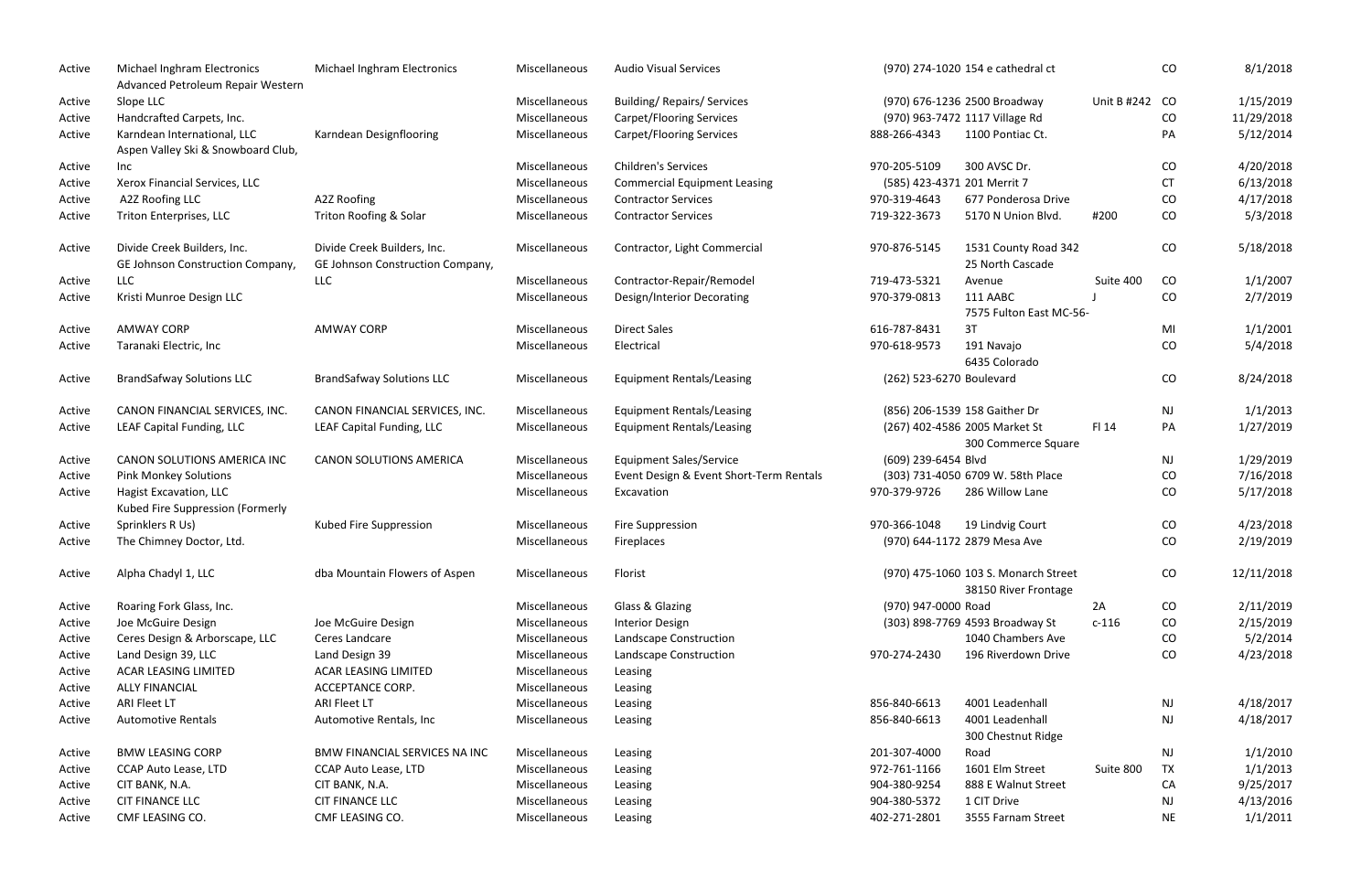|        |                                |                                                                               |               |                                            |                            | 3111 Camino Del Rio                        |                      |           |            |
|--------|--------------------------------|-------------------------------------------------------------------------------|---------------|--------------------------------------------|----------------------------|--------------------------------------------|----------------------|-----------|------------|
| Active | <b>CU LEASING CORP</b>         | <b>CU LEASING CORP</b>                                                        | Miscellaneous | Leasing                                    | 619-516-3900               | North                                      | Ste 203              | CA        | 3/3/2015   |
| Active | <b>DAIMLER TRUST</b>           | <b>DAIMLER TRUST</b>                                                          | Miscellaneous | Leasing                                    | 248-991-6473               | 36455 Corporate Drive                      |                      | MI        | 1/1/2007   |
| Active | <b>ENTERPRISE FM TRUST</b>     | <b>ENTERPRISE FM TRUST</b>                                                    | Miscellaneous | Leasing                                    | 314-274-0800               | 600 Corporate Park Dr                      |                      | <b>MO</b> | 10/9/2009  |
|        | FIFTH THIRD EQUIPMENT FINANCE  | FIFTH THIRD EQUIPMENT FINANCE                                                 |               |                                            |                            |                                            |                      |           |            |
| Active | <b>COMPANY</b>                 | <b>COMPANY</b>                                                                | Miscellaneous | Leasing                                    | 513-534-4258               | 38 Fountain Sq. Plz                        | MD1090R9             | OH        | 1/1/2008   |
| Active | <b>GELCO CORP.</b>             | <b>GELCO CORP.</b>                                                            | Miscellaneous | Leasing                                    | 410-771-2812               | 3 Capital Drive                            |                      | <b>MN</b> | 1/1/2005   |
| Active | <b>GELCO FLEET TRUST</b>       | <b>GELCO FLEET TRUST</b>                                                      | Miscellaneous | Leasing                                    |                            |                                            |                      |           |            |
| Active | <b>GRAYHAWK LEASING LLC</b>    | <b>GRAYHAWK LEASING LLC</b>                                                   | Miscellaneous | Leasing                                    | 972-334-5156               | 1111 Westchester Ave                       |                      | <b>NY</b> |            |
| Active | <b>GREATAMERICAN FINANCIAL</b> | <b>GREATAMERICAN LEASING</b>                                                  | Miscellaneous | Leasing                                    |                            | 625 First Stret<br>7901 Southpark Plaza,   | SE, Ste 800 IA       |           | 1/1/2005   |
| Active | HARBOR CAPITAL LEASING, INC.   | HARBOR CAPITAL LEASING, Inc.                                                  | Miscellaneous | Leasing                                    | 303-268-6560               | Suite 204                                  |                      | CO        | 9/11/2015  |
| Active | <b>HONDA LEASE TRUST</b>       | <b>HONDA LEASE TRUST</b>                                                      | Miscellaneous | Leasing                                    | 310-972-2261               | 20800 Madrona Ave.                         |                      | CA        | 1/1/2008   |
| Active | Hyundai Lease Titling Trust    | Hyundai Lease Titling Trust                                                   | Miscellaneous | Leasing                                    | 949-468-4000               | 3161 Michelson Drive                       | <b>Suite 1900</b>    | CA        | 6/25/2014  |
| Active | Impressions of Aspen, Inc      | Impressions                                                                   | Miscellaneous | Leasing                                    | 970-704-1734               | PO BOX 295                                 |                      | CO        | 1/30/2015  |
| Active | JPMORGAN CHASE BANK, N.A.      | JPMORGAN CHASE BANK, N.A.                                                     | Miscellaneous | Leasing                                    |                            | 1111 Polaris Pkwy<br>2005 Market Street FL | OH1-1086             | OH        |            |
| Active | LEAF Capital Funding, LLC      | LEAF Capital Funding, LLC                                                     | Miscellaneous | Leasing                                    | 215-717-3382               | 14                                         |                      | PA        |            |
| Active | Lease Plan USA LT              | Lease Plan USA LT                                                             | Miscellaneous | Leasing                                    |                            |                                            |                      | CO        |            |
| Active | NISSAN INFINITI LT             | NISSAN INFINITI LT                                                            | Miscellaneous | Leasing                                    |                            | P.O. Box 650214                            |                      | <b>TX</b> | 3/21/2014  |
|        | PITNEY BOWES GLOBAL FINANCE    | PITNEY BOWES GLOBAL FINANCE                                                   |               |                                            |                            |                                            |                      |           |            |
| Active | SERVICES LLC                   | SERVICES LLC                                                                  | Miscellaneous | Leasing                                    |                            |                                            |                      |           |            |
| Active | PNC EQUIPMENT FINANCE          | PNC EQUIPMENT FINANCE                                                         | Miscellaneous | Leasing                                    | 412-762-8991               | 995 Dalton Avenue                          |                      | OH        | 1/1/2013   |
| Active | PORSCHE LEASING, LTD           | PORSCHE LEASING, LTD                                                          | Miscellaneous | Leasing                                    | 770-290-3500               | One Porsche Dr.                            |                      | GA        | 1/1/2009   |
| Active |                                | QLT CONSUMER LEASE SERVICES INC. QLT CONSUMER LEASE SERVICES INC.             | Miscellaneous | Leasing                                    | 630-857-2100               | 3 Wing Drive Suite 100                     |                      | <b>NJ</b> | 1/1/2009   |
| Active | <b>TESLA LEASE TRUST</b>       | <b>TESLA LEASE TRUST</b>                                                      | Miscellaneous | Leasing                                    | 503-219-0683               | 3500 Deer Creek Road<br>6565 Headquarters  |                      | CA        | 12/6/2016  |
| Active | <b>TOYOTA LEASE TRUST</b>      | <b>TOYOTA LEASE TRUST</b>                                                     | Miscellaneous | Leasing                                    | 469-486-5721               | <b>Drive</b>                               | <b>W2-4A</b>         | <b>TX</b> | 1/1/2011   |
| Active | <b>USB Leasing LT</b>          | <b>USB Leasing LT</b>                                                         | Miscellaneous | Leasing                                    | 920-237-6556               | 1850 Osborn Ave.                           |                      | WI        | 1/1/2003   |
| Active | VW CREDIT LEASING LTD          | VW CREDIT LEASING LTD                                                         | Miscellaneous | Leasing                                    | 847-371-4421               | Attn: Tax Dept                             |                      |           | 1/1/2000   |
|        |                                |                                                                               |               |                                            |                            | 1655 Grant Street 5th                      | MAC A0397-           |           |            |
| Active | WELLS FARGO FINANCIAL LEASING  | WELLS FARGO FINANCIAL LEASING                                                 | Miscellaneous | Leasing                                    | 806-767-7477               | Floor                                      | 052                  | CA        |            |
|        |                                | Wells Fargo Vendor Financial Services, Wells Fargo Vendor Financial Services, |               |                                            |                            |                                            |                      |           |            |
| Active | <b>LLC</b>                     | <b>LLC</b>                                                                    | Miscellaneous | Leasing                                    | 806-767-7477               | 800 Walnut Street                          |                      | ΙA        | 1/1/2003   |
| Active | Zions Credit Corp              | Zions Credit Corp                                                             | Miscellaneous | Leasing                                    |                            |                                            |                      |           | 1/1/2009   |
| Active | XEN TECHNOLOGY GROUP, LLC.     | <b>XEN TECHNOLOGY GROUP</b>                                                   | Miscellaneous | Low-Voltage A/V, Telephones, Control       | (970) 510-0064 2550 HWY 82 |                                            | <b>UNIT A-204 CO</b> |           | 2/4/2019   |
|        |                                |                                                                               |               |                                            |                            | 063 Eagle Park East                        |                      |           |            |
| Active | MND America Corp.              |                                                                               | Miscellaneous | Manufacture-delivery into Snowmass Village | 970-328-5330 x5 Drive      |                                            |                      | CO        | 11/20/2018 |
| Active | True Brew Beverage Services    | True Brew Beverage Services                                                   | Miscellaneous | Manufacture-delivery into Snowmass Village | 970-949-5383               | 1411 Enterprise Ct                         |                      | CO        | 1/22/2019  |
| Active | <b>ATCO</b>                    | <b>ATCO</b>                                                                   | Miscellaneous | Manufacturer                               |                            | (303) 470-7558 141 Agate Drive             |                      | CO        | 1/10/2019  |
|        |                                |                                                                               |               |                                            |                            |                                            |                      |           |            |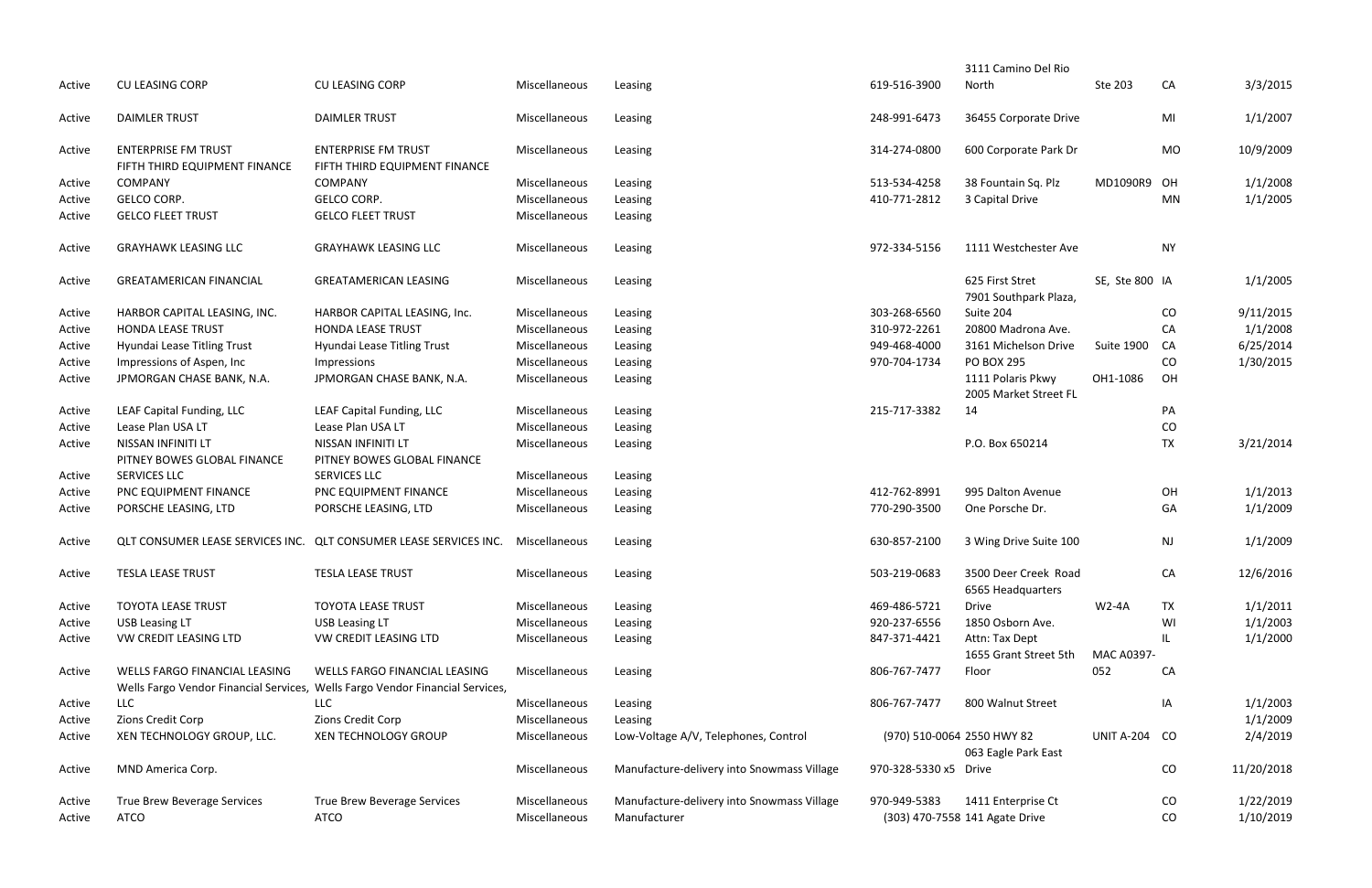| Active | The Nielsen Company<br>The Aspen Triathlon Club                    | The Nielsen Company                               | Miscellaneous | Marketing                                        | 203-563-3106                | 150 N Martingale<br>221 Meadow Ranch      | 4th Floor        | -IL       | 1/1/2009   |
|--------|--------------------------------------------------------------------|---------------------------------------------------|---------------|--------------------------------------------------|-----------------------------|-------------------------------------------|------------------|-----------|------------|
| Active | Incorporated                                                       | The Aspen Triathlon Club                          | Miscellaneous | Non-Profit                                       | (914) 414-7260 Road         |                                           |                  | CO        | 1/8/2019   |
| Active | Aspen Cycling Club                                                 | Aspen Cycling Club                                | Miscellaneous | <b>Outdoor Sport Activities</b>                  | 970-618-8079                | 106 Robinson Road<br>One Dell Way MS RR1- |                  | CO        | 5/1/2018   |
| Active | Dell Financial Svcs. DFSSPV                                        | DFS-SPV, L.P.                                     | Miscellaneous | <b>Professional Services</b>                     | 512-723-6144                | 35<br>300 Chestnut Ridge                  |                  | <b>TX</b> | 2/8/2016   |
| Active | FINANCIAL SERVICE VEHICLE TRST                                     | FINANCIAL SERVICE VEHICLE TRST                    | Miscellaneous | <b>Professional Services</b>                     | 201-307-3662                | Road                                      |                  | NJ        | 1/1/2000   |
| Active | <b>Green Pastures Property Care LLC</b>                            | Green Pastures Property Care LLC                  | Miscellaneous | <b>Professional Services</b>                     | 970-319-5348                | 55 Woodbridge                             |                  | CO        | 7/20/2017  |
| Active | LAKESHORE EQUIPMENT COMPANY                                        | LAKESHORE EQUIPMENT COMPANY                       | Miscellaneous | <b>Professional Services</b>                     |                             |                                           |                  |           |            |
| Active | Mindful In the Mountains, LLC<br>Hollenbach Property Management,   |                                                   | Miscellaneous | <b>Professional Services</b>                     | 970-274-1255                | 408 Castle Ridge                          |                  | CO        | 4/6/2018   |
| Active | <b>LLC</b>                                                         | Hollenbach Property Management, LLC Miscellaneous |               | Property Mangement/Maint-No Rentals              | 970-379-7879                | 1223 Hawkridge Lane                       |                  | CO        | 1/1/2005   |
| Active | DELL EQUIPMENT FUNDING LP                                          | DELL EQUIPMENT FUNDING LP                         | Miscellaneous | Rental/Sales                                     | 512-723-6144                | One Dell Way                              | <b>MS RR1-35</b> | TX        | 1/1/2011   |
| Active | GLOBAL PAYMENTS DIRECT, INC.                                       | GLOBAL PAYMENTS DIRECT, INC.                      | Miscellaneous | Rental/Sales                                     | 770-829-8451                | 10 Glenlake Parkway                       | <b>NE</b>        | GA        | 12/15/2015 |
| Active | Roaring Fork Rentals, Inc.                                         | Roaring Fork Rentals, Inc                         | Miscellaneous | Rental/Sales                                     | 970-625-8550                | 7264 Highway 82<br>12802 Tampa Oaks       |                  | CO        | 11/26/2018 |
| Active | UNITED RENTALS NORTH WEST, INC.                                    | UNITED RENTALS NORTH WEST, INC.                   | Miscellaneous | Rental/Sales                                     | 813-269-6126                | Blvd. #350                                |                  | FL.       | 1/1/2003   |
| Active | ALSCO/American Linen                                               | American Linen; Form: Steiner c                   | Miscellaneous | Rentals/Service                                  | 970-242-6359                | 702 S 9th Street<br>5552 E Washington     |                  | CO        | 1/1/2002   |
| Active | SUNSTATE EQUIPMENT CO LLC                                          | SUNSTATE EQUIPMENT CO LLC                         | Miscellaneous | Rentals/Service                                  | 602-683-2252                | Street<br>10017 Scenic View               |                  | AZ        | 1/1/2010   |
| Active | INNSPIRE, INC.                                                     | INNSPIRE, INC.                                    | Miscellaneous | Retail Audio/Book/Software Services              | 214-912-8649                | Terrace                                   |                  | VA        | 10/31/2017 |
| Active | Applejack Wine & Spirits LLC                                       |                                                   | Miscellaneous | Retail Liquor Store                              |                             | (303) 233-3331 3320 Youngfield St         |                  | CO        | 11/20/2018 |
| Active | <b>Alltel Corporation</b>                                          | Verizon Wireless                                  | Miscellaneous | <b>Retail Sales</b>                              |                             | (630) 857-2290 One Verizon Way            |                  | NJ        | 2/4/2019   |
| Active | Capital Business Systems, Inc.                                     |                                                   | Miscellaneous | <b>Retail Sales</b>                              |                             | (307) 637-6767 7052 Commerce Circle       |                  | 120 WY    | 2/13/2019  |
| Active | DELUXE FINANCIAL SERVICES, INC                                     | DELUXE FINANCIAL SERVICES, INC                    | Miscellaneous | <b>Retail Sales</b>                              | 651-490-8103                | 3680 Victoria Street N.                   |                  | <b>MN</b> | 1/1/2002   |
| Active | DIEBOLD NIXDORF, INCORPORATED                                      | DIEBOLD NIXDORF, INCORPORATED                     | Miscellaneous | <b>Retail Sales</b>                              | 1-330-899-1911              | 5995 Mayfair Rd                           |                  | OH        | 1/1/2003   |
| Active | Purple Innovation, LLC                                             |                                                   | Miscellaneous | <b>Retail Sales</b>                              | 801-756-2600                | 123 E 200 N                               |                  | UT        |            |
| Active | Sakara Life, Inc.                                                  | Sakara Life, Inc.                                 | Miscellaneous | <b>Retail Sales</b>                              |                             | (347) 680-8114 580 Broadway               | Rm 210           | <b>NY</b> | 1/28/2019  |
| Active | <b>Window Solutions</b>                                            | <b>Window Solutions</b>                           | Miscellaneous | <b>Retail Sales</b>                              | (970) 319-9700 121 Grove Ct |                                           |                  | CO        | 1/22/2019  |
| Active | Verizon Connect NWF Inc.                                           | Verizon Connect NWF Inc.                          | Miscellaneous | Sales & Service                                  | 630-857-2290                | 2002 Summit Blvd                          |                  | 1800 GA   | 12/3/2018  |
| Active | Snowmass Village Salon, Inc.                                       | Lions & Nails                                     | Miscellaneous | Salon                                            | (970) 923-6714 497 Faraway  |                                           |                  | CO        | 7/19/2018  |
| Active | Willow H6<br>Iron Mountain Information                             | Willow H6<br>Iron Mountain Information            | Miscellaneous | Short-Term Rental                                |                             | 230 Carraige Way                          |                  | CO        | 6/24/2016  |
| Active | Management LLC                                                     | Management LLC                                    | Miscellaneous | Storage                                          | 610-495-3497                | 1101 Enterprise Drive                     |                  | PA        | 3/1/2017   |
| Active | ACN COMMUNICATIONS SERVICES<br>American Teleconferencing Services, | <b>ACN COMMUNICATIONS SERVICES</b>                | Miscellaneous | Telecommunications                               |                             |                                           |                  |           |            |
| Active | <b>LTD</b>                                                         |                                                   | Miscellaneous | Telecommunications                               |                             | (770) 325-2674 2300 Lakeview Pkwy         | Suite 300        | GA        | 12/28/2018 |
| Active | U.S. BANK NATIONAL ASSOCIATION                                     | U.S. BANK NATIONAL ASSOCIATION                    | Miscellaneous | Third Party Lessor of Tangible Personal Property |                             | (920) 237-5312 800 NICOLLET MALL          |                  | MN        | 1/1/2004   |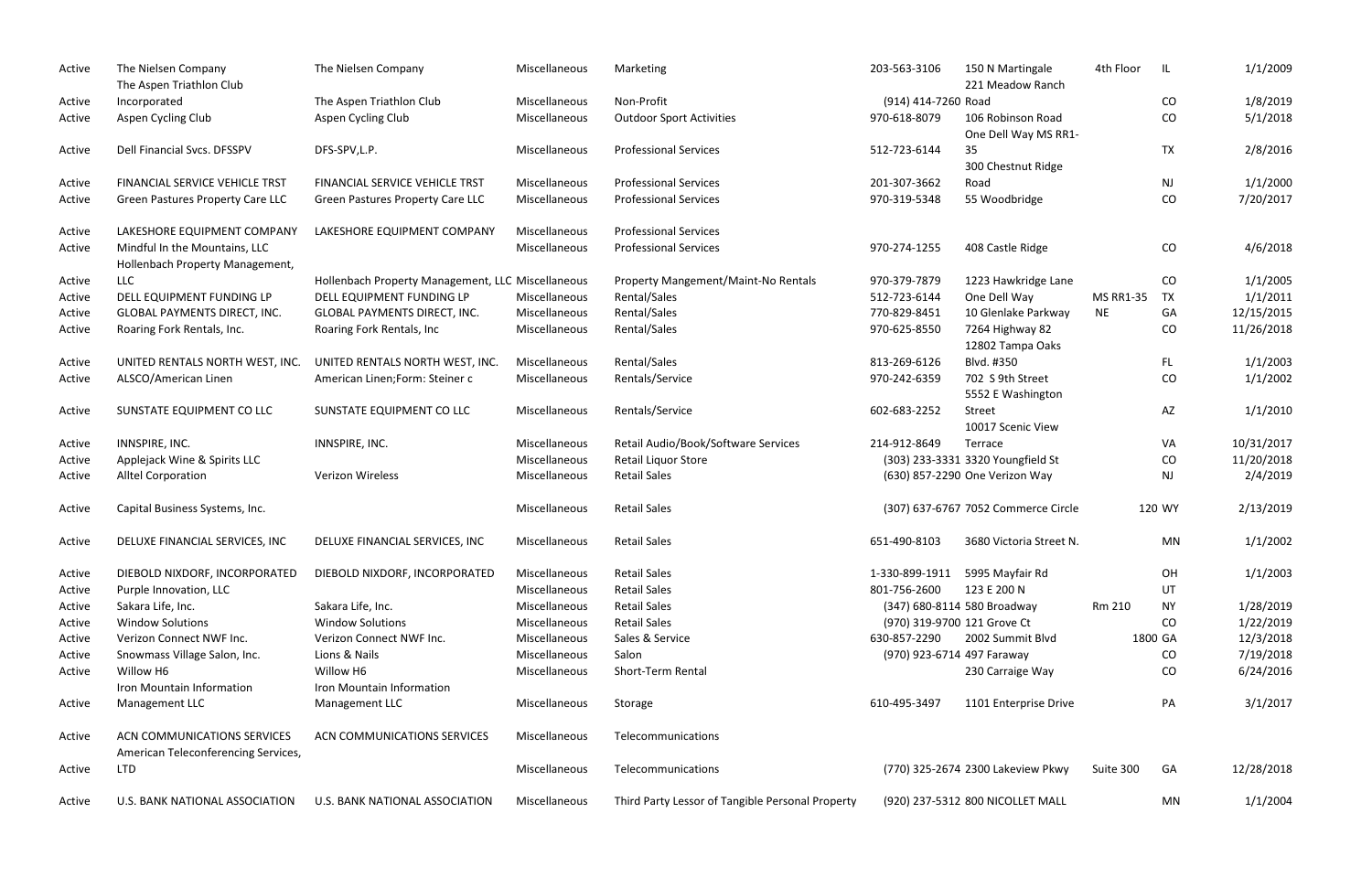|        |                                                                  |                                                               |                                                    |                                            |                              | 825 EAST MIDDLEFIELD                                          |           |           |            |
|--------|------------------------------------------------------------------|---------------------------------------------------------------|----------------------------------------------------|--------------------------------------------|------------------------------|---------------------------------------------------------------|-----------|-----------|------------|
| Active |                                                                  | ACCESSLINE COMMUNICATIONS CORP ACCESSLINE COMMUNICATIONS CORP | Miscellaneous                                      | Unknown / Not Assigned                     | (877) 780-4848 ROAD          |                                                               |           | CA        |            |
| Active | <b>GLOBAL CABLE INC.</b>                                         | <b>GLOBAL CABLE INC.</b>                                      | Miscellaneous                                      | <b>Utilities</b>                           | 303-907-5318                 | 22102 Chippewa Lane<br>8805 Governors Hill                    |           | CO        | 8/30/2017  |
| Active | PNG TELECOMMUNICATIONS, INC                                      | Power Net Global                                              | Miscellaneous                                      | <b>Utilities</b>                           |                              | <b>Drive</b>                                                  | Suite 250 | OH        | 1/1/2001   |
| Active | Alliance Safety Inc                                              | Alliance Safety Inc                                           | Miscellaneous                                      | Wholesale                                  |                              | (303) 388-8766 3500 N WINDSOR DR                              | unit 400  | CO        | 2/15/2019  |
| Active | <b>BOSE CORPORATION</b>                                          | <b>BOSE CORPORATION</b>                                       | Miscellaneous                                      | Wholesale                                  |                              |                                                               |           |           |            |
| Active | <b>InterArchitectural Products</b><br>INTERMOUNTAIN DISTRIBUTION |                                                               | Miscellaneous                                      | Wholesale                                  |                              | (303) 232-5700 209 Kalamath St.                               |           | 11 CO     | 1/16/2019  |
| Active | <b>CENTER INC</b>                                                | 10 Strawberry Street                                          | Miscellaneous                                      | Wholesale                                  |                              | (303) 320-5525 3837 Monaco Parkway~<br>4835 LBJ Freeway Suite |           | CO        | 12/12/2018 |
| Active | <b>Publishing Concepts LP</b>                                    | <b>Publishing Concepts LP</b>                                 | Miscellaneous                                      | Wholesale                                  | (972) 728-3697 1100          |                                                               |           | <b>TX</b> | 12/11/2018 |
| Active | <b>QCD Rocky Mountain LLC</b>                                    | <b>QCD Rocky Mountain LLC</b>                                 | Miscellaneous                                      | Wholesale Distribution Restaurant supplies | 949-247-8069                 | 19754 E. 35th Drive                                           |           | CO        | 12/21/2016 |
| Active | HILTI INC.                                                       | HILTI INC.                                                    | Miscellaneous                                      | Wholesale, Retail, Services                |                              | 5400 S 122nd East Ave                                         |           | OK        | 1/1/2002   |
|        | 4 paws Accounting & Property                                     | 4 Paws Accounting & Property                                  | None Provided /                                    |                                            |                              |                                                               |           |           |            |
| Active | Management                                                       | Management                                                    | <b>Blank</b><br>None Provided /                    | Accounting/Bookkeeping                     | 970-948-5392                 | 27 North Ridge Lane                                           |           | CO        | 1/1/2006   |
| Active | ALI Services DBA Aspen Dog                                       | Aspen Dog                                                     | <b>Blank</b><br>None Provided /                    | <b>Animal Services</b>                     | 570-778-3997                 | 304 Stage Courts                                              |           | CO        | 9/23/2016  |
| Active | Aspen Reef and Aquarium                                          | Aspen Reef and Aquarium                                       | <b>Blank</b><br>None Provided /                    | <b>Animal Services</b>                     | 970-822-7333                 | 623 deerfield drive                                           |           | CO        | 1/25/2019  |
| Active | Barbara Long & Associates Inc.                                   |                                                               | <b>Blank</b><br>None Provided /                    | Architectural Design                       | 970-925-6880                 | 225 N Mill St<br>5131 owl creek rd unit c-                    | #111      | CO        | 9/11/2018  |
| Active | nav design                                                       | nav design                                                    | <b>Blank</b>                                       | <b>Architectural Design</b>                | (970) 309-5415 1<br>970-923- |                                                               | $c-1$     | CO        | 11/9/2018  |
| Active | <b>Robert Mehall</b>                                             | Robert Mehall/ Architect, Inc                                 | None Provided /<br><b>Blank</b><br>None Provided / | <b>Architectural Design</b>                | 4890/970-274-<br>8361        | 111 Meadow Road                                               |           | CO        | 1/1/2003   |
| Active | Mr. Burns Media, Inc                                             | Colorado Audio Visual                                         | <b>Blank</b>                                       | <b>Audio Visual Services</b>               | 303-888-0971                 | 409 AABC                                                      | Suite B   | CO        | 1/1/2013   |
| Active | Tracker Software Company/<br>PubWorks                            | Tracker Software Corporation /<br>PubWorks                    | None Provided /<br><b>Blank</b>                    | Audio/Book/Software Services               | 970-618-6584                 | 10 Meadow Ranch                                               |           | CO        | 1/1/2013   |
| Active | <b>Greensafe Distributing LLC</b>                                | <b>Atlas Backflow</b>                                         | None Provided /<br><b>Blank</b>                    | Backflow                                   | 970-274-1402                 | 563 Faraway Road                                              |           | CO        | 1/1/2013   |
| Active | <b>Alpine Bank Snowmass</b>                                      | <b>Alpine Bank Snowmass</b>                                   | None Provided /<br><b>Blank</b>                    | <b>Banks</b>                               | 970-379-5400                 | 15 Kearns Rd                                                  |           | CO        | 1/1/1995   |
| Active | TIAA, FSB                                                        | TIAA, FSB                                                     | None Provided /<br><b>Blank</b><br>None Provided / | <b>Banks</b>                               | 904-623-5607                 | 16 Kearns Road                                                |           | CO        | 6/28/2016  |
| Active | Rio Grande Co                                                    | Rio Grande Co                                                 | <b>Blank</b><br>None Provided /                    | <b>Building Materials</b>                  | 303-210-9908                 | 3990 Havana Streeet                                           |           | CO        | 10/13/2017 |
| Active | Eco Steam Wash                                                   | Eco Steam Wash                                                | <b>Blank</b><br>None Provided /                    | <b>Car Detailing</b>                       | 970-948-4235                 | 130 Wood Rd/Viceroy<br>52 Commons Circle 103-                 |           | CO        | 6/16/2015  |
| Active | <b>Carl Lawson Contracting</b>                                   | <b>Carl Lawson Contracting</b>                                | Blank<br>None Provided /                           | Carpentry-Finish, Framing                  | 970-702-0685                 | B                                                             |           | CO        | 6/29/2017  |
| Active | Forsythe Finish Carpentry, Inc                                   | Forsythe Finish Carpentry, Inc                                | Blank                                              | Carpentry-Finish, Framing                  | 970-618-4467                 | 4565 County Road 3                                            |           | CO        | 1/1/2008   |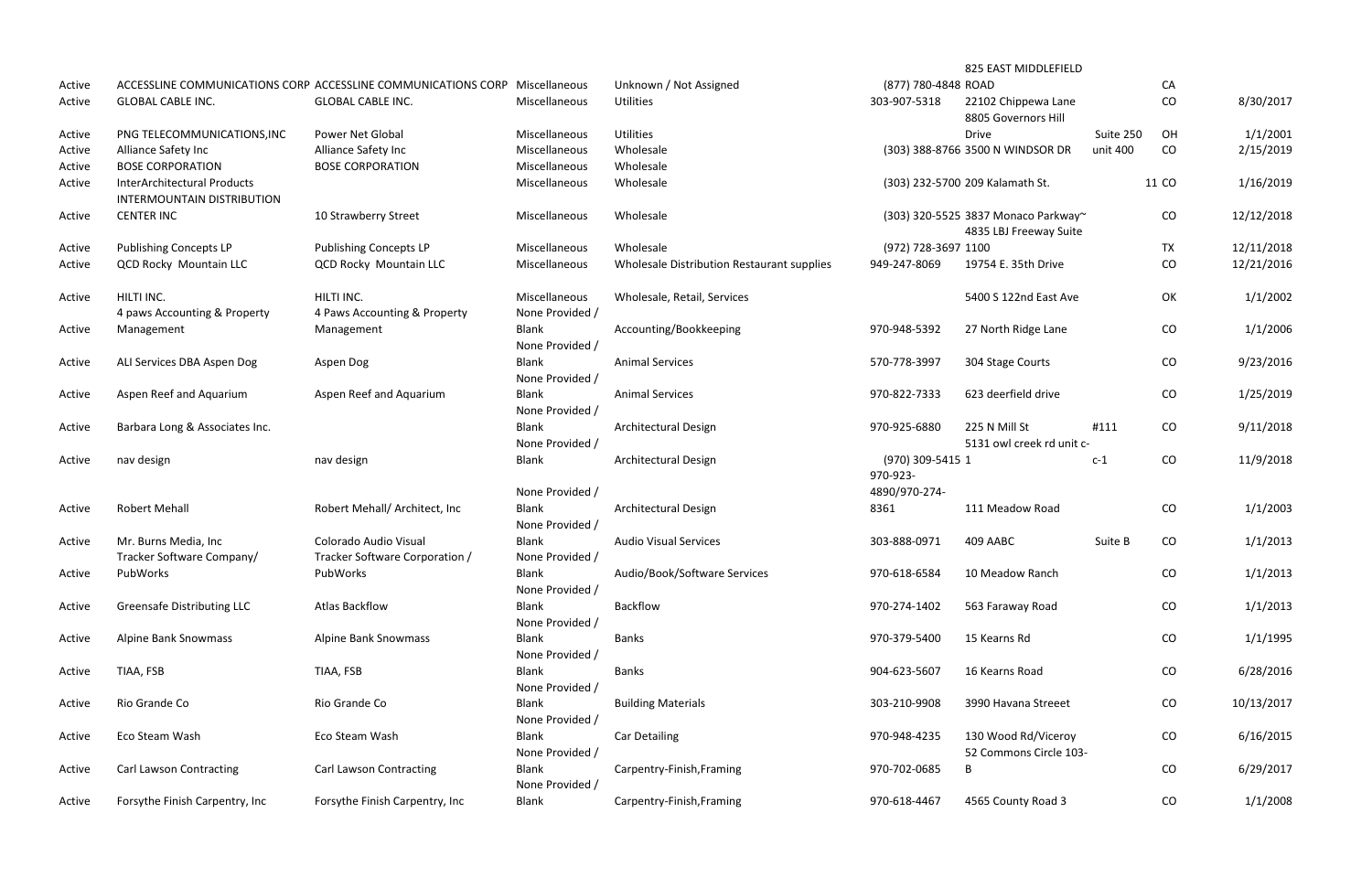|        |                                                                           |                                                                                              | None Provided /                 |                                 |                   |                                            |         |            |            |
|--------|---------------------------------------------------------------------------|----------------------------------------------------------------------------------------------|---------------------------------|---------------------------------|-------------------|--------------------------------------------|---------|------------|------------|
| Active | Snowturtle Construction                                                   |                                                                                              | Blank<br>None Provided /        | Carpentry-Finish, Framing       |                   | (970) 379-9745 9 Chair Mountain Dr         |         | CO         | 9/12/2018  |
| Active | Avalanche Pro Carpet Cleaning<br>Belmont Clean, Inc DBA Belmont           | Avalanche Pro Carpet Cleaning                                                                | Blank<br>None Provided /        | <b>Carpet/Flooring Services</b> | 970-274-0092      | 2191 Graceland Drive                       |         | ${\rm CO}$ | 1/1/2004   |
| Active | Restore<br>Blue Sky Carpet & Upholstery                                   | Belmont Clean DBA: Belmont Restore<br>Blue Sky Carpet & Upholstery Cleaning, None Provided / | Blank                           | Carpet/Flooring Services        | 618-1962          | 3907 Old Lodge                             |         | CO         | 1/1/2005   |
| Active | Cleaning, LLC<br><b>Bluebird Carpet and Upholstery</b>                    | <b>LLC</b><br><b>Bluebird Carpet and Upholstery</b>                                          | Blank<br>None Provided /        | <b>Carpet/Flooring Services</b> | 229-251-4615      | 5171 County Road 154                       |         | CO         | 4/29/2016  |
| Active | Cleaners                                                                  | Cleaners                                                                                     | Blank<br>None Provided /        | <b>Carpet/Flooring Services</b> | 321-543-2288      | 412 Brush Creek Lane                       |         | CO         | 4/29/2016  |
| Active | <b>Eds Carpet Cleaning</b>                                                | <b>Eds Carpet Cleaning</b>                                                                   | Blank<br>None Provided /        | Carpet/Flooring Services        | 970-274-1146      | 401 N Golden Dr.<br>485 Providence Main St |         | CO         | 1/1/2013   |
| Active | Hadco Safety Solutions, LLC                                               | Hadco Safety Solutions, LLC                                                                  | Blank<br>None Provided /        | Carpet/Flooring Services        | (800) 451-5488 NW |                                            | Ste 200 | AL         | 11/1/2018  |
| Active | Sunrise Carpet Cleaning Inc                                               | <b>Sunrise Carpet Cleaning</b>                                                               | Blank<br>None Provided /        | Carpet/Flooring Services        | 970-618-1900      | Meadow Rd                                  |         | CO         | 1/1/1994   |
| Active | The Last Detail, LLC                                                      | The Last Detail, LLC                                                                         | Blank<br>None Provided /        | <b>Carpet/Flooring Services</b> | 970-963-9000      | 16478 Hwy 82                               |         | CO         | 1/1/2005   |
| Active | Camp Smash Box                                                            | Camp Smash Box                                                                               | Blank<br>None Provided /        | <b>Children's Services</b>      | 480-395-2983      | 147 Maple Ridge Lane                       |         | CO         | 12/3/2015  |
| Active | <b>Kidtoons Productions</b>                                               | Kidtoons Productions, Inc                                                                    | Blank<br>None Provided /        | <b>Children's Services</b>      | 970-379-7721      | Snowmass Village                           |         | CO         | 3/3/2015   |
| Active | Little Red Schoolhouse                                                    | Little Red Schoolhouse                                                                       | Blank<br>None Provided /        | <b>Children's Services</b>      | 562-889-5954      | 4598 Owl Creek Road                        |         | CO         | 1/1/1993   |
| Active | <b>ROBERT KEMP</b>                                                        | Snowmass Academy                                                                             | <b>Blank</b><br>None Provided / | <b>Children's Services</b>      |                   | (970) 379-0802 1412 Brush Creek Ln         |         | CO         | 10/18/2018 |
| Active | Snowmass Chapel                                                           | Snowmass Chapel                                                                              | Blank<br>None Provided /        | Church                          |                   | (970) 300-1200 5307 Owl Creek Rd.          |         | CO         | 1/1/2009   |
| Active | 1 Home Care Service                                                       | 1 Home Care Service                                                                          | Blank<br>None Provided /        | <b>Cleaning Service</b>         | 970-379-6113      | 0010 Park Ave. #600                        |         | CO         | 5/23/2014  |
| Active | <b>Girls Cleaning</b>                                                     | <b>Girls Cleaning</b>                                                                        | <b>Blank</b><br>None Provided / | <b>Cleaning Service</b>         | 970-319-5226      | 107 Shotgun Dr.                            |         | CO         | 9/7/2017   |
| Active | <b>Mountain Maids</b>                                                     | <b>Mountain Maids</b>                                                                        | Blank<br>None Provided /        | <b>Cleaning Service</b>         |                   | 6 Mountain Laurel Ct                       |         | CO         | 1/1/2008   |
| Active | Mr. Vac Cleaning and Restoration, Inc Mr. Vac Cleaning & Restoration, Inc |                                                                                              | Blank<br>None Provided /        | <b>Cleaning Service</b>         | 970-309-1278      | 2316 South Glen Ave.                       |         | CO         | 1/1/2005   |
| Active | <b>Quality Domestic Services Inc</b>                                      | <b>Quality Domestic Services Inc</b>                                                         | Blank<br>None Provided /        | <b>Cleaning Service</b>         | 970-987-4677      | 250 County Rd. 127                         | #5      | CO         | 11/20/2017 |
| Active | <b>Calco Concrete Pumping</b>                                             | <b>Calco Concrete Pumping</b>                                                                | Blank<br>None Provided /        | Concrete                        |                   | 908 Mayne Street                           |         | CO         | 6/10/2014  |
| Active | G.F. Woods Construction                                                   |                                                                                              | Blank<br>None Provided /        | <b>Construction Management</b>  |                   | (970) 544-1833 430 E Hyman Ste 1           |         | CO         | 8/20/2018  |
| Active | Lusk Design and Construction Inc<br>Synergy Construction and              | Lusk Design and Construction Inc<br>Synergy Construction and                                 | Blank<br>None Provided /        | <b>Construction Management</b>  | 970-379-9337      | 42 Beaver Court                            |         | CO         | 9/8/2016   |
| Active | Development LLC                                                           | Development LLC                                                                              | Blank                           | <b>Construction Management</b>  |                   | (970) 205-9320 230 Pitkin Mesa Dr          |         | CO         | 10/23/2018 |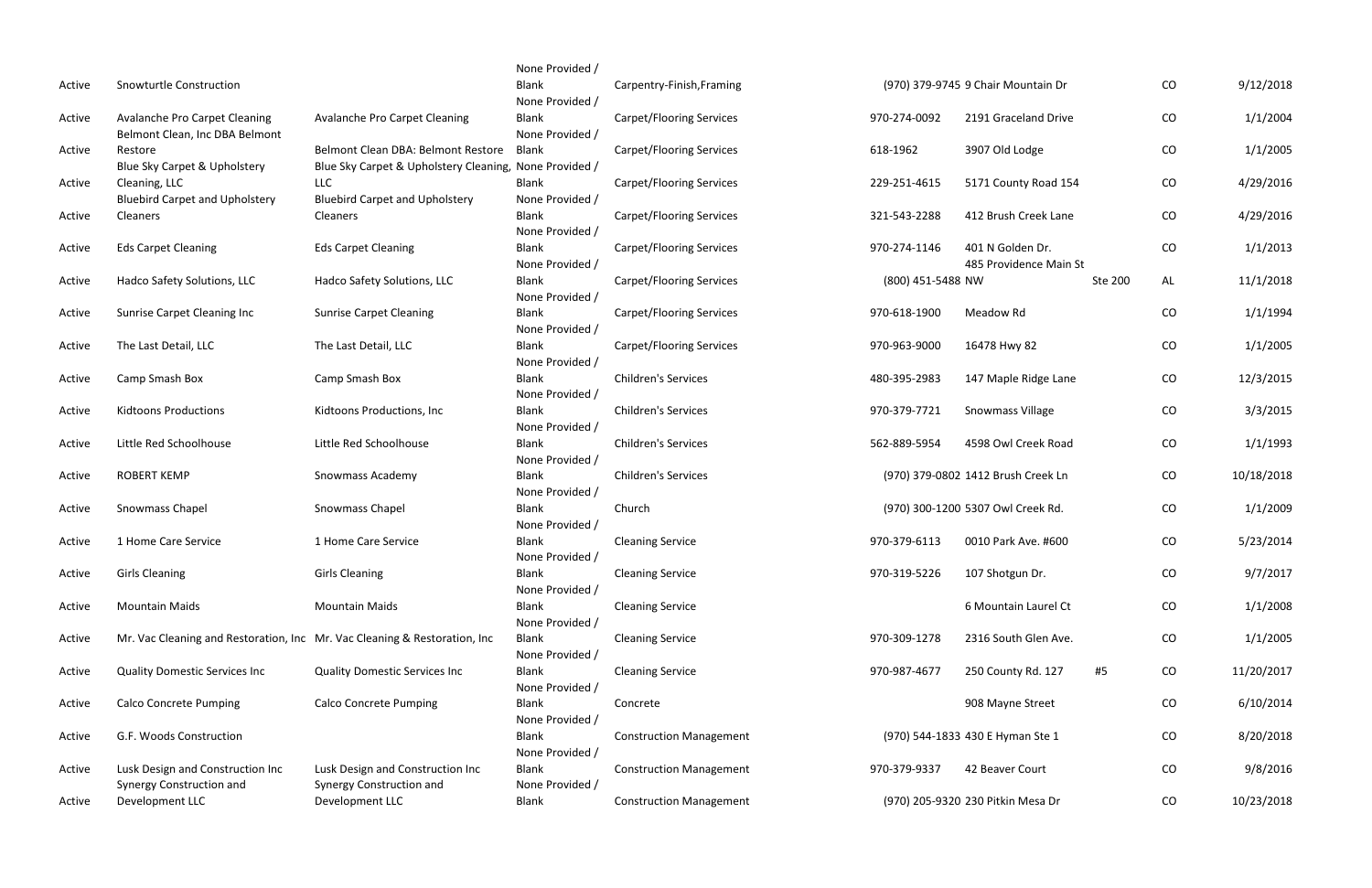|        |                                        |                                       | None Provided / |                                       |              | 4000 brush creek #27,      |           |          |            |
|--------|----------------------------------------|---------------------------------------|-----------------|---------------------------------------|--------------|----------------------------|-----------|----------|------------|
| Active | 1967                                   |                                       | 1967 Blank      | Consulting                            |              | (202) 255-4441 po box 5451 |           | 27 CO    | 11/16/2018 |
|        |                                        |                                       | None Provided / |                                       |              |                            |           |          |            |
| Active | <b>Dunlop Environmental Consulting</b> | Dunlop Environmental Consulting, Inc. | Blank           | Consulting                            | 970-945-4820 | 245 Woodruff Rd.           |           | CO       | 1/1/2003   |
|        |                                        |                                       | None Provided / |                                       |              |                            |           |          |            |
| Active | Milinovic Management Services, Inc     | Milinovic Management Services, Inc.   | <b>Blank</b>    | Consulting                            | 305-794-1267 | 414 Deerfield Dr.          |           | CO       | 1/24/2018  |
|        |                                        |                                       | None Provided / |                                       |              | 141 Snowmass Club          |           |          |            |
| Active | Serbia Management Inc                  | Serbia Management Inc                 | <b>Blank</b>    | Consulting                            | 970-366-2625 | Circle #323                |           | CO       | 1/24/2018  |
|        |                                        |                                       | None Provided / |                                       |              |                            |           |          |            |
| Active | Who is                                 |                                       | <b>Blank</b>    | Consulting & Project/Event Management |              | (425) 239-1661 49 Wood Rd  |           | CO       | 11/20/2018 |
|        |                                        |                                       | None Provided / |                                       |              |                            |           |          |            |
| Active | Aspen Painting, Inc                    | Aspen Painting, Inc                   | Blank           | <b>Contractor Painting</b>            |              | - 101 Founders Place       | Suite 101 | CO       | 1/1/2009   |
|        |                                        |                                       | None Provided / |                                       |              |                            |           |          |            |
| Active | <b>Collins Painting, Inc.</b>          | Collins Painting, INC.                | <b>Blank</b>    | <b>Contractor Painting</b>            | 970-923-4409 | PO BOX 5674                |           | CO       | 1/1/2010   |
|        |                                        |                                       | None Provided / |                                       |              |                            |           |          |            |
| Active | <b>Custom Palette Painting</b>         | <b>Custom Palette Painting</b>        | <b>Blank</b>    | <b>Contractor Painting</b>            | 970-274-0602 | 1070 Village Road          |           | CO       | 11/3/2017  |
|        |                                        |                                       | None Provided / |                                       |              |                            |           |          |            |
| Active | D Bar J Ent. Inc                       | Jewkes Custom Painting                | <b>Blank</b>    | <b>Contractor Painting</b>            | 970-618-0762 | 0051 Assay Hill Ct #7      |           | CO       | 1/1/2001   |
|        |                                        |                                       | None Provided / |                                       |              |                            |           |          |            |
| Active | Forrest Painting, LLC                  | Forrest Painting, LLC                 | <b>Blank</b>    | <b>Contractor Painting</b>            | 970-927-4153 | 155 Park Ave. #111         |           | CO       | 1/1/2003   |
|        | Hayes Brothers Painting-No correct     |                                       | None Provided / |                                       |              | 8033 COUNTY ROAD           |           |          |            |
| Active | <b>Mailing Address</b>                 | <b>HAYES BROTHERS PAINTING</b>        | <b>Blank</b>    | <b>Contractor Painting</b>            |              | #115                       |           | CO       | 6/1/2011   |
|        |                                        |                                       | None Provided / |                                       |              | 39 Boomerang Rd            |           |          |            |
| Active | JB & Friends                           | JB & Friends                          | Blank           | <b>Contractor Painting</b>            |              | #8123                      |           | CO       | 4/23/2014  |
|        |                                        |                                       | None Provided / |                                       |              |                            |           |          |            |
| Active | Paint by Numbers LLC                   | Paint by Numbers LLC                  | <b>Blank</b>    | <b>Contractor Painting</b>            | 970-948-4182 | 1362 Wald Dr.              |           | CO       | 8/22/2017  |
|        |                                        |                                       | None Provided / |                                       |              |                            |           |          |            |
| Active | PCH Painting/Greg Peterson             | PCH Painting/Greg Peterson            | <b>Blank</b>    | <b>Contractor Painting</b>            | 808-756-7286 | 67 Lemond Place            |           | CO       | 9/10/2014  |
|        |                                        |                                       | None Provided / |                                       |              | 5115 Owl Creek Road        |           |          |            |
| Active | <b>Robert Grundy</b>                   | <b>Robert Grundy</b>                  | <b>Blank</b>    | <b>Contractor Painting</b>            | 970-379-5231 | #18                        |           | CO       | 7/15/2014  |
|        |                                        |                                       | None Provided / |                                       |              | 500 Snowmass Club          |           |          |            |
| Active | Snowmass Mountain Painting, Inc.       | <b>Snowmass Mountain Painting Inc</b> | <b>Blank</b>    | <b>Contractor Painting</b>            | 970-379-1005 | Circle                     |           | $\rm CO$ | 1/1/1994   |
|        |                                        |                                       | None Provided / |                                       |              | 65 Mountain Shadow         |           |          |            |
| Active | Village Painters, Inc/Jon Rohrstaff    | Village Painters, Inc.                | <b>Blank</b>    | <b>Contractor Painting</b>            |              | Way                        |           | CO       | 1/1/2005   |
|        |                                        |                                       | None Provided / |                                       |              |                            |           |          |            |
| Active | 7.30 Inc. DBA Western Pipeway          | Western Pipeway                       | <b>Blank</b>    | <b>Contractor Services</b>            | 970-389-3127 | 68 Continental Ct          | B9        | CO       | 4/11/2017  |
|        |                                        |                                       | None Provided / |                                       |              |                            |           |          |            |
| Active | Ajax Roofing                           | Ajax Roofing Company LLC              | <b>Blank</b>    | <b>Contractor Services</b>            | 970-901-1762 | 402 Park Ave               | Unit D    | CO       | 6/17/2014  |
|        |                                        |                                       | None Provided / |                                       |              |                            |           |          |            |
| Active | Alan Duncan Roofing CO                 | Alan Duncan Roofing Company           | <b>Blank</b>    | <b>Contractor Services</b>            | 970-618-6657 | 670 North 16th Street      |           | CO       | 5/23/2014  |
|        |                                        |                                       | None Provided / |                                       |              |                            |           |          |            |
| Active | All In One Company                     | All In One Painting and Reparies      | <b>Blank</b>    | <b>Contractor Services</b>            | 970-379-9722 | 36 Cayote                  |           | CO       | 7/2/2018   |
|        |                                        |                                       | None Provided / |                                       |              |                            |           |          |            |
| Active | Aspen Diggers Inc                      | Aspen Diggers, Inc                    | <b>Blank</b>    | <b>Contractor Services</b>            | 970-963-2157 | 0075 Sopris Ave.           |           | CO       | 1/1/2008   |
|        |                                        |                                       | None Provided / |                                       |              |                            |           |          |            |
| Active | Aspen Tile and Bath Gallery, Inc       | Aspen Tile and Bath Gallery, Inc.     | Blank           | <b>Contractor Services</b>            | 970-379-0911 | 601 Rio Grande Pl. #102    |           | CO       | 1/1/2003   |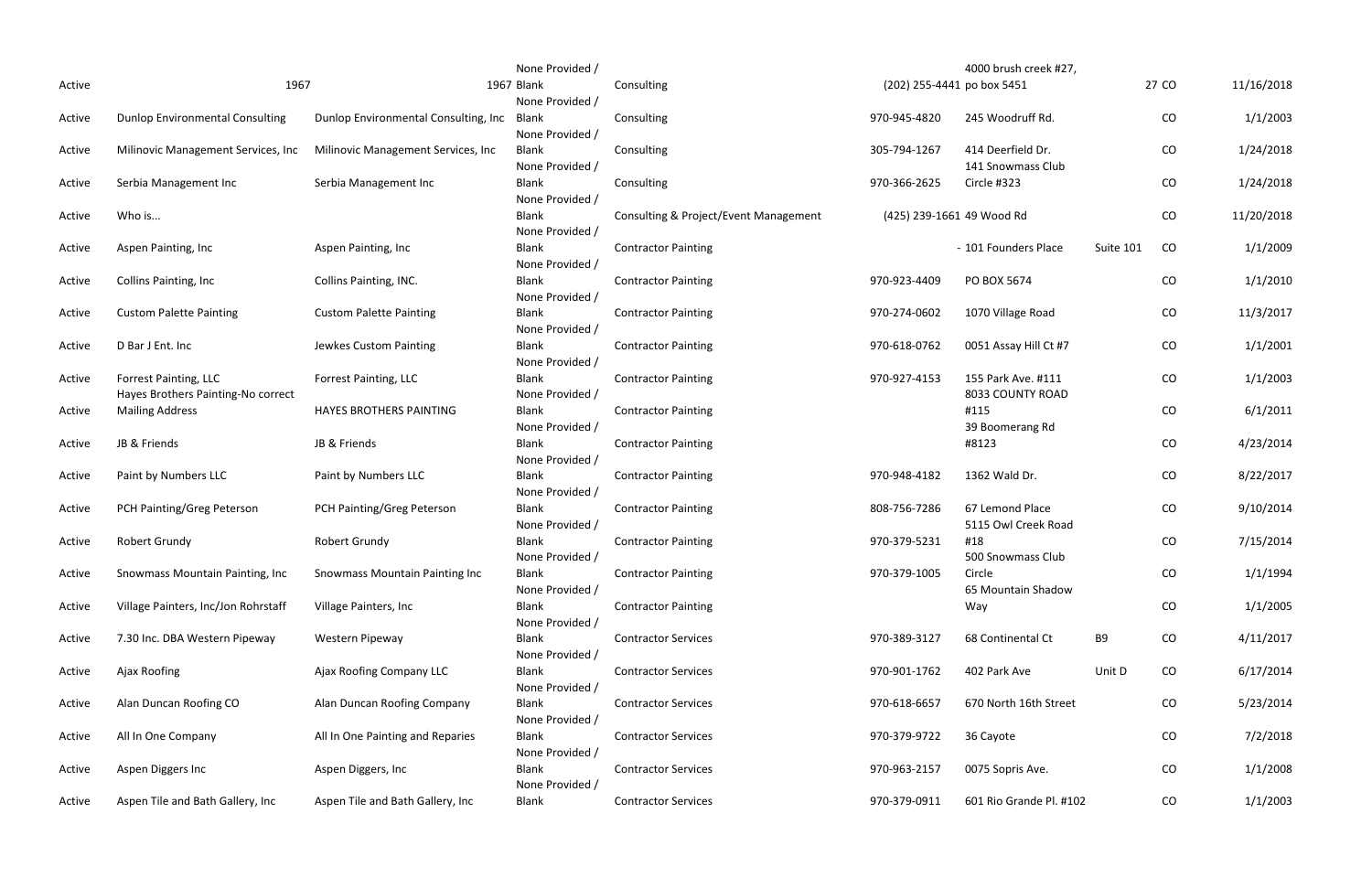|        |                                                                           |                                                                                            | None Provided /                 |                            |              |                                                  |                     |            |
|--------|---------------------------------------------------------------------------|--------------------------------------------------------------------------------------------|---------------------------------|----------------------------|--------------|--------------------------------------------------|---------------------|------------|
| Active | Avalanche Concrete, LLC                                                   | Avalanche Concrete LLC                                                                     | <b>Blank</b><br>None Provided / | <b>Contractor Services</b> | 970-618-3363 | 425 Stagecoach Lane                              | CO                  | 12/12/2014 |
| Active | B & Y Drilling, Inc.                                                      | B & Y Drilling, Inc                                                                        | Blank<br>None Provided /        | <b>Contractor Services</b> | 970-309-0713 | 2310 Airport Road<br>5387 County Rd 154          | CO                  | 1/1/2009   |
| Active | B. U. Construction                                                        | B. U. Construction                                                                         | Blank<br>None Provided /        | <b>Contractor Services</b> |              | #121                                             | CO                  | 4/6/2018   |
| Active | <b>Buglet Solar Electric Installation</b>                                 |                                                                                            | Blank<br>None Provided /        | <b>Contractor Services</b> |              | (303) 903-9119 722 Iowa Street                   | CO                  | 10/15/2018 |
| Active | Clean Lines Drywall and Plaster LLC<br><b>Clearwater Construction</b>     | Clean Lines Drywall and Plaster LLC<br>Clearwater Construction Management, None Provided / | <b>Blank</b>                    | <b>Contractor Services</b> | 970-319-3635 | 3762 Hwy 82<br>Ste 4<br>25 Lower Woodbridge      | CO                  | 7/25/2017  |
| Active | Management, Inc                                                           | Inc                                                                                        | <b>Blank</b><br>None Provided / | <b>Contractor Services</b> | 970-379-3709 | Rd.                                              | CO                  | 1/3/2018   |
| Active | Cody Construction                                                         | <b>Cody Construction</b>                                                                   | Blank<br>None Provided /        | <b>Contractor Services</b> |              | 1217 Pitkin Ave                                  | CO                  | 4/2/2018   |
| Active | Dave Cardiff Construction, Inc.                                           | Dave Cardiff Construction, Inc                                                             | <b>Blank</b><br>None Provided / | <b>Contractor Services</b> | 970-379-4458 | 506 Mesa Verde Ave                               | CO                  | 7/17/2015  |
| Active | E & L Trucking and Excavation, Inc.                                       | E & L Trucking and Excavation, Inc.                                                        | Blank<br>None Provided /        | <b>Contractor Services</b> | 970-309-3057 | 279 Chairbar Road                                | CO                  | 8/4/2015   |
| Active | Eldorado Wall Company, Inc                                                | Eldorado Wall Company, Inc                                                                 | Blank<br>None Provided /        | <b>Contractor Services</b> | 303-447-0512 | 1835 38th Street                                 | CO                  | 4/18/2018  |
| Active | Elevation Roofing, Inc                                                    | Elevation Roofing, Inc                                                                     | <b>Blank</b><br>None Provided / | <b>Contractor Services</b> | 970-618-1489 | 0062 County Road 113                             | <b>BLDGE9</b><br>CO | 9/22/2017  |
| Active | <b>Excavation Services, Inc.</b><br><b>Grand County Roofing and Sheet</b> | <b>Excavation Services, Inc</b>                                                            | Blank<br>None Provided /        | <b>Contractor Services</b> | 970-963-8355 | 226 N 12th Street                                | CO                  | 1/1/2004   |
| Active | Metal                                                                     | The Roofing Company                                                                        | <b>Blank</b><br>None Provided / | <b>Contractor Services</b> | 970-509-9585 | 28 Ten Mile Drive                                | CO                  | 3/16/2016  |
| Active | Gregory K Mullenax Inc.                                                   | Mullenax Roofing and Construction                                                          | Blank<br>None Provided /        | <b>Contractor Services</b> | 970-270-6950 | 2238 Mustang                                     | CO                  | 9/21/2017  |
| Active | HD Construction Aspen, LLC                                                |                                                                                            | <b>Blank</b><br>None Provided / | <b>Contractor Services</b> |              | (970) 379-7110 200 Basalt Center Circle Upstairs | CO                  | 1/27/2019  |
| Active | Horn Brothers Roofing                                                     | Horn Brothers Roofing, Inc                                                                 | <b>Blank</b><br>None Provided / | <b>Contractor Services</b> | 303-274-1111 | 2325 S Jason Street                              | CO                  | 1/1/2005   |
| Active | <b>JBC Construction</b>                                                   | <b>JBC Construction</b>                                                                    | Blank<br>None Provided /        | <b>Contractor Services</b> |              | 62B Northridge Lane                              | CO                  | 3/1/2018   |
| Active | Jensen Roofing                                                            | Jensen Roofing                                                                             | Blank<br>None Provided /        | <b>Contractor Services</b> | 970-876-2450 | 3412 County Rd 331                               | CO                  | 1/1/2009   |
| Active | John Walker Builder                                                       | John Walker Builder                                                                        | <b>Blank</b><br>None Provided / | <b>Contractor Services</b> | 970-379-7598 | 22401 Two Rivers Road<br>0108 Crown Mountian     | CO                  | 7/26/2017  |
| Active | K and W Concrete, Inc<br>Kevin Omang's A/C Cleaning and                   | K and W Concrete, Inc.                                                                     | Blank<br>None Provided /        | <b>Contractor Services</b> | 970-927-9876 | <b>Drive</b>                                     | CO                  | 1/1/2008   |
| Active | Repair                                                                    |                                                                                            | Blank<br>None Provided /        | <b>Contractor Services</b> | 970-773-1724 | 8451 2100 Rd                                     | CO                  | 6/8/2018   |
| Active | Meehan Excavating, LLC                                                    | Meehan Excavating, LLC                                                                     | Blank<br>None Provided /        | <b>Contractor Services</b> | 970-379-3506 | 94 Hooks Lane #10                                | CO                  | 5/30/2017  |
| Active | <b>Okeanos Construction</b>                                               | <b>Okeanos Construction</b>                                                                | Blank                           | <b>Contractor Services</b> | 805-252-9161 | 937 W Hallum Street                              | CO                  | 4/21/2017  |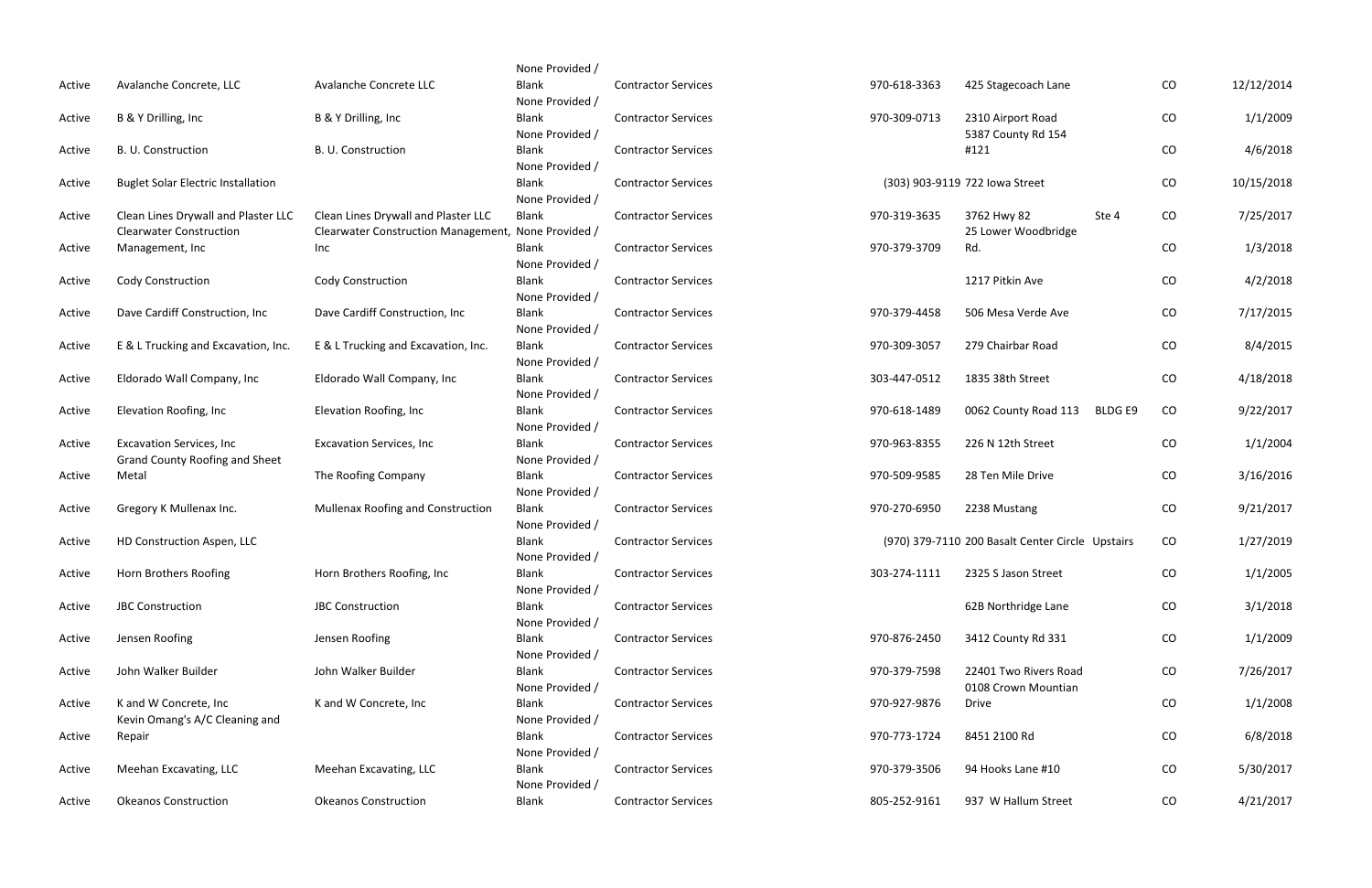|        |                                                           |                                    | None Provided / |                              |              |                                  |      |            |            |
|--------|-----------------------------------------------------------|------------------------------------|-----------------|------------------------------|--------------|----------------------------------|------|------------|------------|
| Active | <b>Paragon Excavating Services</b>                        | <b>Paragon Excavating Services</b> | Blank           | <b>Contractor Services</b>   | 970-309-5630 | 557 Park Ave.                    |      | CO         | 9/13/2016  |
|        |                                                           |                                    | None Provided / |                              |              |                                  |      |            |            |
| Active | Pauley Construction, LLC                                  | Pauley Construction, LLC           | Blank           | <b>Contractor Services</b>   | 623-869-1111 | 2021 W Melinda Lane              |      | AZ         | 12/1/2016  |
|        |                                                           |                                    | None Provided / |                              |              |                                  |      |            |            |
| Active | Professional Excavating LLC                               | <b>Professional Excavating LLC</b> | <b>Blank</b>    | <b>Contractor Services</b>   | 970-618-2872 | 0326 Highway 133                 | #150 | CO         | 7/20/2016  |
|        |                                                           |                                    | None Provided / |                              |              |                                  |      |            |            |
| Active | RMS Concrete, Inc.                                        | RMS Concrete, Inc                  | <b>Blank</b>    | <b>Contractor Services</b>   | 970-945-0887 | 6702 Hwy 82                      |      | CO         | 1/1/2009   |
|        |                                                           |                                    | None Provided / |                              |              | 331 Holland Hill Road            |      |            |            |
| Active | Roofing Envelope Contractors LLC                          | Roofing Envelope Contractors LLC   | Blank           | <b>Contractor Services</b>   | 970-366-6424 | Apt 1                            |      | CO         | 11/16/2017 |
|        |                                                           |                                    | None Provided / |                              |              | 2175 S Jasmine St. Unit          |      |            |            |
| Active | <b>RSDS Contracting, LLC</b>                              | <b>RSDS Contracting, LLC</b>       | Blank           | <b>Contractor Services</b>   |              | 101                              |      | CO         | 3/14/2018  |
|        |                                                           |                                    | None Provided / |                              |              | 401 Sopris Mountain              |      |            |            |
| Active | Sommer Woodworks, LLC                                     | Sommer Woodworks, LLC              | Blank           | <b>Contractor Services</b>   | 970-927-0341 | Road                             |      | ${\rm CO}$ | 9/29/2016  |
|        |                                                           |                                    | None Provided / |                              |              |                                  |      |            |            |
| Active | Southside Commercial Enterprises LLC Alexander Roofing Co |                                    | Blank           | <b>Contractor Services</b>   | 970-927-3647 | 170 Southside Drive              |      | CO         | 1/18/2018  |
|        |                                                           |                                    | None Provided / |                              |              |                                  |      |            |            |
| Active | Stolzfus Drywall, Inc.                                    | Stoltzfus Drywall, Inc             | Blank           | <b>Contractor Services</b>   | 970-945-1591 | 770 Canyon Creek Drive           |      | CO         | 1/1/2006   |
|        |                                                           |                                    | None Provided / |                              |              |                                  |      |            |            |
| Active | Stutsman-Gerbaz, Inc                                      | Stutsman-Gerbaz, Inc               | <b>Blank</b>    | <b>Contractor Services</b>   | 970-923-4379 | 30376 Hwy 82                     |      | ${\rm CO}$ | 1/1/2008   |
|        |                                                           |                                    | None Provided / |                              |              | 1286 Chambers Ave.               |      |            |            |
| Active | Superior Drywall, Inc                                     | Superior Drywall, Inc              | <b>Blank</b>    | <b>Contractor Services</b>   | 970-328-7125 | #200                             |      | CO         | 1/1/2009   |
|        | Sweeney Real Estate & Development,                        | Sweeney Real Estate & Development, | None Provided / |                              |              |                                  |      |            |            |
|        |                                                           |                                    | <b>Blank</b>    | <b>Contractor Services</b>   |              | 41 Danielson Dr                  |      | CO         |            |
| Active | Inc                                                       | Inc                                |                 |                              |              |                                  |      |            | 1/1/2003   |
|        |                                                           |                                    | None Provided / |                              |              |                                  |      |            |            |
| Active | T4 Development LLC                                        | T4 Development LLC                 | Blank           | <b>Contractor Services</b>   |              | 44971 HWY 82                     |      | CO         | 3/26/2018  |
|        |                                                           |                                    | None Provided / |                              |              |                                  |      |            |            |
| Active | TJ Concrete Construction, Inc                             | TJ Concrete Construction           | Blank           | <b>Contractor Services</b>   | 970-963-3305 | 220 N 12th Street                |      | CO         | 1/1/2008   |
|        |                                                           |                                    | None Provided / |                              |              |                                  |      |            |            |
| Active | Umbrella Roofing, Inc                                     | Umbrella Roofing, Inc              | <b>Blank</b>    | <b>Contractor Services</b>   | 970-704-9130 | 20526 Hwy 82                     |      | CO         | 1/1/2010   |
|        |                                                           |                                    | None Provided / |                              |              |                                  |      |            |            |
| Active | Weber Roofing, LLC                                        | Weber Roofing, LLC                 | <b>Blank</b>    | <b>Contractor Services</b>   | 970-309-2185 | 665 Callicotte Ranch Dr.         |      | CO         | 10/31/2014 |
|        |                                                           |                                    | None Provided   |                              |              | 1009 Cattle Creek Ridge          |      |            |            |
| Active | WRW Log Works LLC                                         |                                    | Blank           | <b>Contractor Services</b>   | 970-274-8412 | Rd.                              |      | CO         | 7/20/2018  |
|        |                                                           |                                    | None Provided / |                              |              |                                  |      |            |            |
| Active | Advanced Interiors Inc                                    |                                    | Blank           | Contractor-Subcontractor     |              | (801) 631-4146 2554 W. Custer Rd |      | UT         | 6/22/2018  |
|        |                                                           |                                    | None Provided / |                              |              |                                  |      |            |            |
| Active | RIVERS EDGE ELECTRIC INC                                  |                                    | Blank           | Contractor-Subcontractor     | 970-379-3756 | <b>POB 44</b>                    |      | CO         | 1/17/2019  |
|        |                                                           |                                    | None Provided / |                              |              |                                  |      |            |            |
| Active | S2M Construction Co., Inc                                 | S2M Construction Co., Inc.         | Blank           | Contractor-Subcontractor     | 970-230-1051 | 282 Center Drive                 |      | CO         | 1/1/2008   |
|        |                                                           |                                    | None Provided / |                              |              |                                  |      |            |            |
| Active | T & E Marshall Enterprises Inc.                           | T & E Marshall Enterprises Inc.    | <b>Blank</b>    | Contractor-Subcontractor     |              | 855 Frying Pan Road              |      | CO         | 1/1/2008   |
|        |                                                           |                                    | None Provided / |                              |              |                                  |      |            |            |
| Active | eSopris                                                   |                                    | Blank           | Contractor, Light Commercial | 970-319-8534 | 204 Park Ave                     | 2A   | CO         | 12/10/2018 |
|        |                                                           |                                    | None Provided / |                              |              |                                  |      |            |            |
| Active | <b>JSI</b>                                                | <b>JSI</b>                         | Blank           | Contractor, Light Commercial |              | (970) 948-7917 914 Waters Ave    |      | CO         | 11/21/2018 |
|        |                                                           |                                    |                 |                              |              |                                  |      |            |            |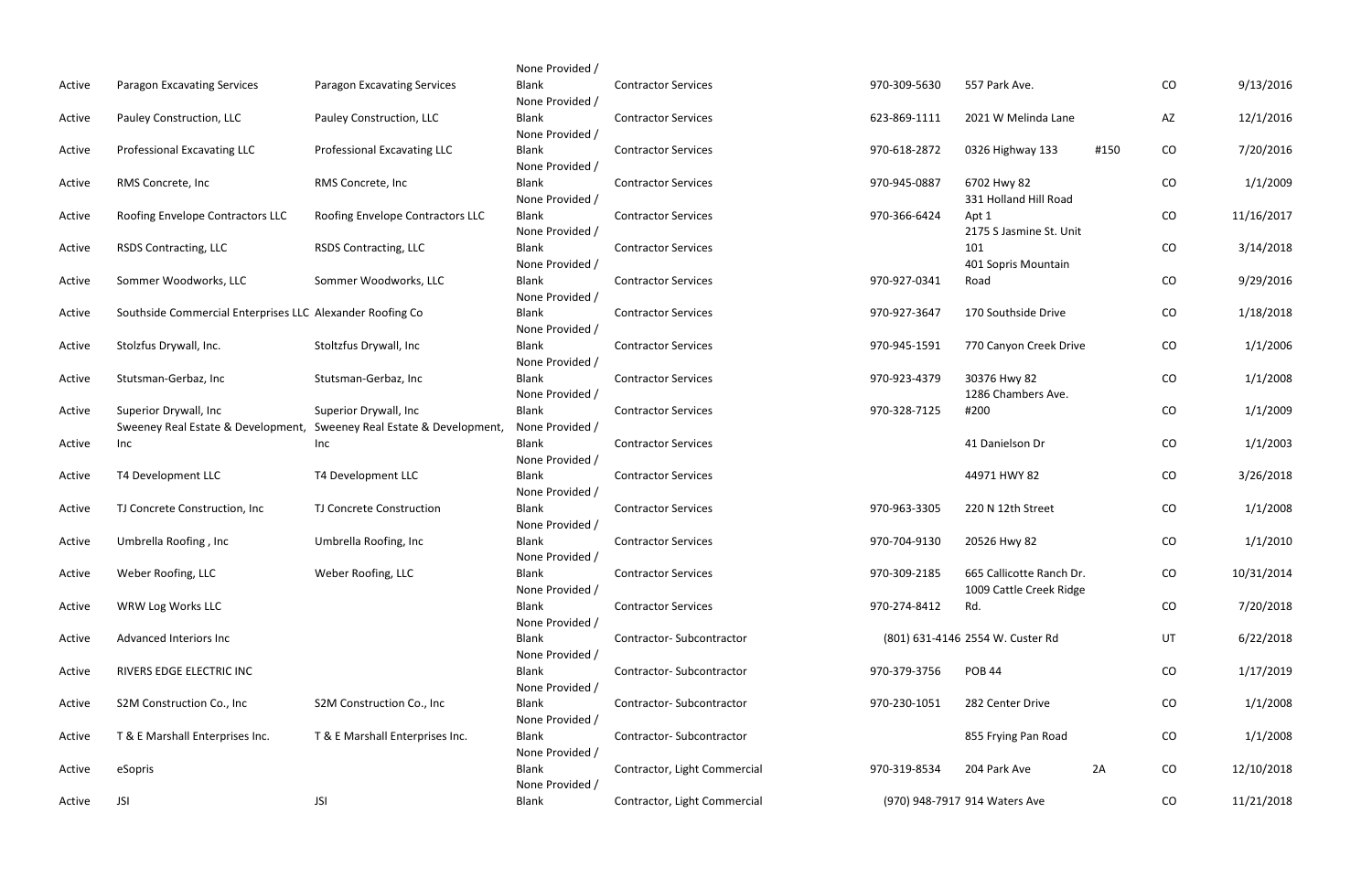| Active | Tom Murphy Construction                | Tom Murphy Construction               |
|--------|----------------------------------------|---------------------------------------|
| Active | <b>Basalt Concrete, LLC</b>            | <b>Basalt Concrete, LLC</b>           |
| Active | AM 2 Inc DBA AM Construction           | <b>AM Construction</b>                |
| Active | <b>AML Construction Inc</b>            | <b>AML Construction Inc</b>           |
| Active | <b>Aspen Preservation Company LLC</b>  | <b>Aspen Preservation Company LLC</b> |
| Active | Avalanche Construction, Inc            | Avalanche Construction Inc            |
| Active | <b>Beck Building Company</b>           | <b>Beck Building Company</b>          |
| Active | Belfor USA Group, Inc                  | <b>Belfor Property Restoration</b>    |
| Active | Blue Sky Builders, LLC                 | Blue Sky Builders, LLC                |
| Active | Crystal Springs Builders, Inc          | Crystal Springs Builders, Inc         |
| Active | David Lambert                          | David Lambert Construction, Inc       |
| Active | DG Construction, Inc                   | DG Construction, Inc                  |
| Active | DM Neuman Construction CO              | DM Neuman Construction CO             |
| Active | Doug Throm Construction, Inc           | Doug Throm Construction, INC          |
| Active | FCI Constructors, Inc                  | FCI Constructors, Inc                 |
| Active | Hansen Construction, Inc               | Hansen Construction, Inc              |
| Active | Harriman Construction, Inc             | Harriman Construction, Inc            |
| Active | Harry Mayer Construction, Inc          | Harry Mayer Construction, Inc         |
| Active | <b>HD Construction Inc</b>             | <b>HD Construction Inc</b>            |
| Active | Hoganwerks, Inc                        | Hoganwerks, Inc                       |
| Active | <b>Hunter Construction Corporation</b> | Hunter Construction Corporation       |
| Active | Janckila Construction Inc              | Janckila Construction Inc             |
| Active | Jim Benson                             | Benson Design and Building            |

| uction          | None Provided /<br><b>Blank</b> | Contractor, Light Commercial |              | (970) 309-9949 313 Deer Trail Ave        |                | CO | 11/16/2018 |
|-----------------|---------------------------------|------------------------------|--------------|------------------------------------------|----------------|----|------------|
|                 | None Provided /<br><b>Blank</b> | Contractor-Foundation        | 970-948-1990 | 0123 Paseo Rd                            |                | CO | 7/2/2018   |
|                 | None Provided /<br><b>Blank</b> | Contractor-Repair/Remodel    | 970-309-7040 | PO BOX 2140                              |                | CO | 11/1/2013  |
|                 | None Provided /                 |                              |              |                                          |                |    |            |
| ٦C              | <b>Blank</b><br>None Provided / | Contractor-Repair/Remodel    | 970-309-7331 | 1247 Holybrook Lande                     |                | CO | 7/27/2016  |
| Company LLC     | <b>Blank</b>                    | Contractor-Repair/Remodel    | 908-907-1600 | 42 Sierra Vista                          |                | CO | 7/20/2016  |
| tion Inc        | None Provided /<br><b>Blank</b> | Contractor-Repair/Remodel    | 970-379-2843 | 19 Pinto Circle                          |                | CO | 1/1/2009   |
| any             | None Provided /<br><b>Blank</b> | Contractor-Repair/Remodel    | 970-949-1800 | 780 Nottingham Road                      |                | CO | 1/1/2009   |
|                 | None Provided /                 |                              |              |                                          |                |    |            |
| toration        | <b>Blank</b><br>None Provided / | Contractor-Repair/Remodel    | 719-337-4936 | 5735 Observation CT                      |                | CO | 1/1/2008   |
| $\mathsf{C}$    | <b>Blank</b>                    | Contractor-Repair/Remodel    | 435-730-6108 | 125 Wayshor Drive                        |                | CO | 7/30/2015  |
| lers, Inc       | None Provided /<br><b>Blank</b> | Contractor-Repair/Remodel    | 970-379-4373 | 1044 Main Street                         |                | CO | 1/1/2008   |
| struction, Inc  | None Provided /<br><b>Blank</b> | Contractor-Repair/Remodel    | 927-5393     | 571 Booth Lane                           |                | CO | 1/1/2011   |
| с               | None Provided /<br><b>Blank</b> | Contractor-Repair/Remodel    | 970-384-2010 | 2550 Highway 82                          | Suite A-200 CO |    | 7/28/2014  |
|                 | None Provided /                 |                              |              |                                          |                |    |            |
| uction CO       | <b>Blank</b><br>None Provided / | Contractor-Repair/Remodel    | 970-945-7502 | 310 19th Street                          |                | CO | 4/8/2016   |
| uction, INC     | <b>Blank</b>                    | Contractor-Repair/Remodel    | 970-379-1550 | 617 W Main Street                        |                | CO | 1/1/2006   |
|                 | None Provided /<br><b>Blank</b> | Contractor-Repair/Remodel    | 970-261-5718 | 3070 1-70 Business loop                  |                | CO | 4/26/2016  |
| n, Inc          | None Provided /<br><b>Blank</b> | Contractor-Repair/Remodel    | 970-920-1558 | 310 AABC                                 |                | CO | 1/1/2008   |
|                 | None Provided /                 |                              |              |                                          |                |    |            |
| ion, Inc        | <b>Blank</b><br>None Provided / | Contractor-Repair/Remodel    | 927-1161     | 280 E Cody Lane<br>23300 Two Rivers Road |                | CO | 1/1/2008   |
| uction, Inc     | <b>Blank</b><br>None Provided / | Contractor-Repair/Remodel    | 970-704-1588 | Unit 32                                  |                | CO | 1/1/2009   |
|                 | <b>Blank</b>                    | Contractor-Repair/Remodel    | 970-618-4178 | 221 Midland Point Rd                     |                | CO | 8/31/2016  |
|                 | None Provided /<br><b>Blank</b> | Contractor-Repair/Remodel    | 970 618 5133 | 210 Harmony Lane                         |                | CO | 1/1/2001   |
|                 | None Provided /                 |                              |              |                                          |                |    |            |
| n Corporation   | <b>Blank</b><br>None Provided / | Contractor-Repair/Remodel    | 970-379-0274 | 1131 C.R. 106                            |                | CO | 1/1/2006   |
| n Inc           | <b>Blank</b><br>None Provided / | Contractor-Repair/Remodel    | 970-963-7239 | 75 Buckskin Drive<br>25 Lower Woodbridge |                | CO | 1/1/2003   |
| <b>Building</b> | <b>Blank</b>                    | Contractor-Repair/Remodel    | 970-379-1615 | Rd                                       | Ste 107        | CO | 1/1/2004   |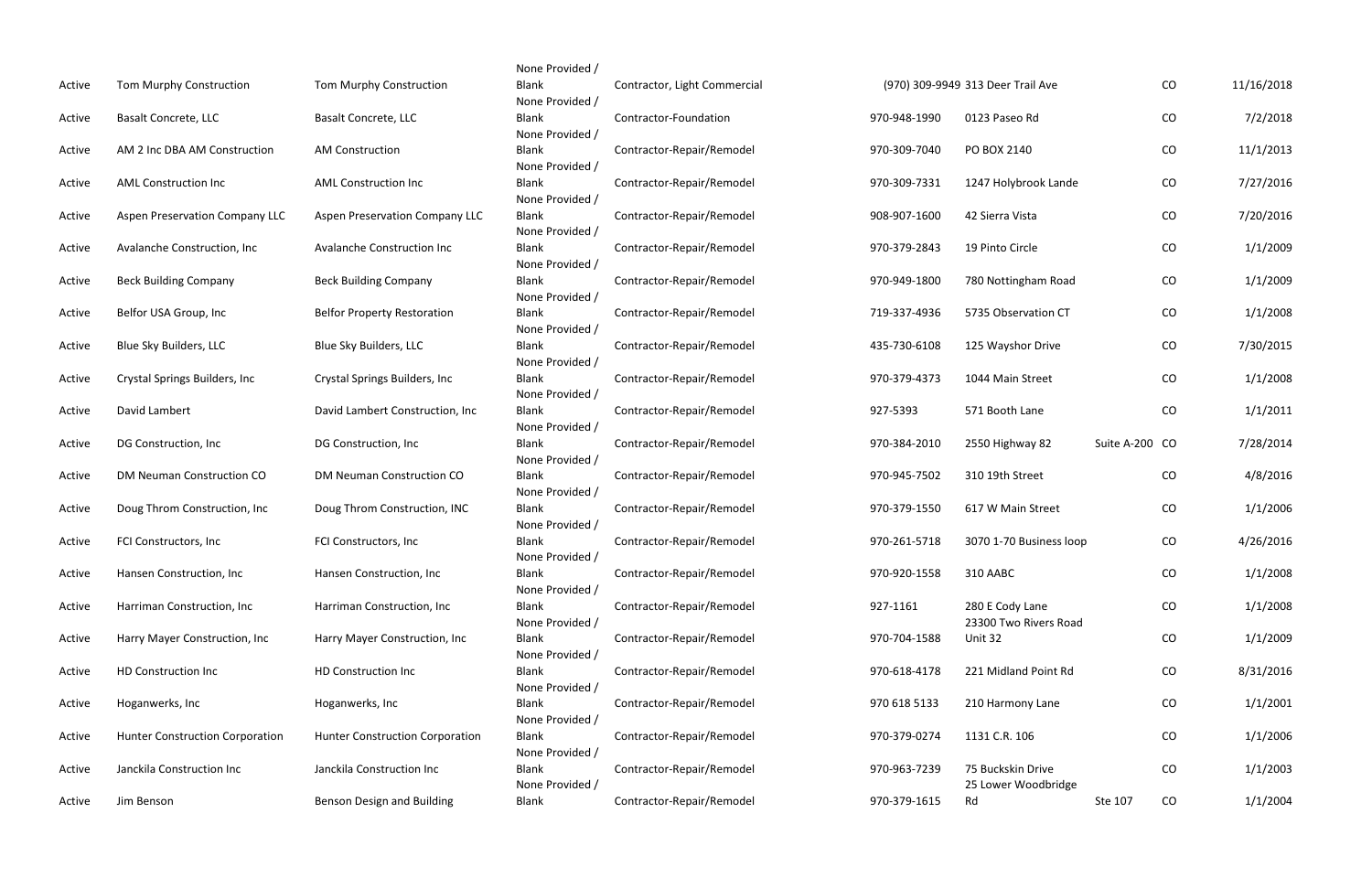| Active | Jim Iglehart Construction                                    | Jim Iglehart Construction                |
|--------|--------------------------------------------------------------|------------------------------------------|
| Active | <b>Kallas Construction</b>                                   | <b>Kallas Construction</b>               |
| Active | Keelty Construction Inc                                      | Keelty Construction, Inc                 |
| Active | Key Elements Construction, Inc                               | Key Elements Construction, Inc.          |
| Active | Kjell Vanghagen                                              | Vanghagen Construction                   |
|        |                                                              |                                          |
| Active | Koru, LTD                                                    | KORU, LTD                                |
| Active | Koski Construction, LLC                                      | Koski Construction, LLC                  |
| Active | Landman-Giacinto Construction Inc                            | Landman-Giacinto Construction, Inc       |
| Active | M.M.8, LLC                                                   | M.M.8, LLC                               |
| Active | Mark Regan                                                   | Regan Construction, Inc                  |
| Active | McDonough Construction, LLC                                  | McDonough Construction, LLC              |
| Active | PCL Construction Services, Inc                               | PCL Construction Services, Inc           |
| Active | Premier Property Mgt, Premier<br>Buildworks, LLC & Landworks | Premier Buildworks, LLC                  |
| Active | R.C. Bindseil Construction Co.                               | R.C. Bindseil Construction CO            |
| Active | RA Nelson LLC                                                | <b>RA Nelson</b>                         |
| Active | Red Eagle Construction                                       | Red Eagle Construction                   |
| Active | <b>Resort Development Building LLC</b>                       | <b>Resort Development Building LLC</b>   |
| Active | <b>RJ Stumpf Construction</b>                                | <b>RJ Stumpf Construction</b>            |
| Active | <b>RN Civil Construction</b>                                 | <b>RN Civil Construction</b>             |
| Active | RUDD Construction, Inc                                       | <b>RUDD Construction</b>                 |
| Active | <b>Schlumberger Construction Company</b>                     | <b>Schlumberger Construction Company</b> |
| Active | Silich Construction, Inc                                     | Silich Construction, Inc                 |
| Active | Smith Bruegger Construction, Inc                             | Smtih Bruegger Construction, Inc         |

| None Provided /                 |                           |               |                                 |        |    |            |
|---------------------------------|---------------------------|---------------|---------------------------------|--------|----|------------|
| <b>Blank</b>                    | Contractor-Repair/Remodel | 970-379-5990  | 617 W. Main Street              |        | CO | 12/24/2014 |
| None Provided /                 |                           |               |                                 |        |    |            |
| <b>Blank</b>                    | Contractor-Repair/Remodel | 970-925-7599  | PO BOX 5364                     |        | CO | 1/1/2009   |
| None Provided /                 |                           |               |                                 |        |    |            |
| <b>Blank</b>                    | Contractor-Repair/Remodel |               | (970) 927-6472 204 Park Ave, 1K |        | CO |            |
| None Provided /                 |                           |               |                                 |        |    |            |
| <b>Blank</b>                    | Contractor-Repair/Remodel | 970-319-2981  | 50A Weant Blvd.                 |        | CO | 3/25/2014  |
| None Provided /                 |                           |               |                                 |        |    |            |
| <b>Blank</b>                    | Contractor-Repair/Remodel | 970-923-4534  | 15 Mustang Circle               |        | CO | 1/1/2008   |
|                                 |                           | 970-319-      |                                 |        |    |            |
| None Provided /                 |                           | 8548/970-948- |                                 |        |    |            |
| <b>Blank</b><br>None Provided / | Contractor-Repair/Remodel | 6543          | 2251 Dolores Way                |        | CO | 1/1/2009   |
| <b>Blank</b>                    | Contractor-Repair/Remodel | 970-274-0944  | 306 Rabbit Road                 |        | CO | 1/1/2012   |
| None Provided /                 |                           |               |                                 |        |    |            |
| <b>Blank</b>                    | Contractor-Repair/Remodel |               | 27 Light Hill Road              |        | CO | 11/17/2014 |
| None Provided /                 |                           |               |                                 |        |    |            |
| <b>Blank</b>                    | Contractor-Repair/Remodel |               | 156 Cliffrose Way               |        | CO | 6/9/2015   |
| None Provided /                 |                           |               | 601 Rio Grande Place            |        |    |            |
| <b>Blank</b>                    | Contractor-Repair/Remodel | 970-923-0010  | #119B                           |        | CO | 1/1/2008   |
| None Provided /                 |                           |               |                                 |        |    |            |
| <b>Blank</b>                    | Contractor-Repair/Remodel | 970-379-9674  | 85 Upper Bullwinkle             |        | CO | 5/3/2016   |
| None Provided /                 |                           |               | 2000 S Colorado Blvd.           |        |    |            |
| <b>Blank</b>                    | Contractor-Repair/Remodel | 303-365-6500  | Ste 2-500                       |        | CO | 1/1/2007   |
| None Provided /                 |                           |               |                                 |        |    |            |
| <b>Blank</b>                    | Contractor-Repair/Remodel | 808-264-6723  | 210 AABC                        | Unit C | CO | 12/4/2017  |
| None Provided /<br><b>Blank</b> | Contractor-Repair/Remodel | 970-948-1928  | 1323 Brush Creek Lane           |        | CO | 1/1/2012   |
| None Provided /                 |                           |               |                                 |        |    |            |
| <b>Blank</b>                    | Contractor-Repair/Remodel |               | - 1000 Dolores Way              |        | CO | 1/1/2008   |
| None Provided /                 |                           |               |                                 |        |    |            |
| <b>Blank</b>                    | Contractor-Repair/Remodel | 970-927-3100  | 517 Horseshoe Drive             |        | CO | 1/1/2008   |
| None Provided /                 |                           |               |                                 |        |    |            |
| <b>Blank</b>                    | Contractor-Repair/Remodel | 970-309-0778  | 99 Elfin Pl.                    |        | CO | 7/20/2017  |
| None Provided /                 |                           |               |                                 |        |    |            |
| <b>Blank</b>                    | Contractor-Repair/Remodel | 970-618-6767  | 210 Garfield Ave.               |        | CO | 1/1/2002   |
| None Provided /                 |                           |               |                                 |        |    |            |
| <b>Blank</b>                    | Contractor-Repair/Remodel | 303-358-4111  | 5975 S Quebec St. #140          |        | CO | 7/25/2017  |
| None Provided /                 |                           |               |                                 |        |    |            |
| <b>Blank</b><br>None Provided / | Contractor-Repair/Remodel | 970-927-9119  | 0132 Park Ave.                  |        | CO | 1/1/2008   |
| <b>Blank</b>                    | Contractor-Repair/Remodel | 970-925-8360  | 314C AABC                       |        | CO | 1/1/2008   |
| None Provided /                 |                           |               |                                 |        |    |            |
| <b>Blank</b>                    | Contractor-Repair/Remodel | 970-379-7153  | 303 AABC Ste J                  |        | CO | 1/1/2008   |
| None Provided /                 |                           |               |                                 |        |    |            |
| <b>Blank</b>                    | Contractor-Repair/Remodel | 970-927-3249  | 47 Elk Range Dr.                |        | CO | 11/17/2014 |
|                                 |                           |               |                                 |        |    |            |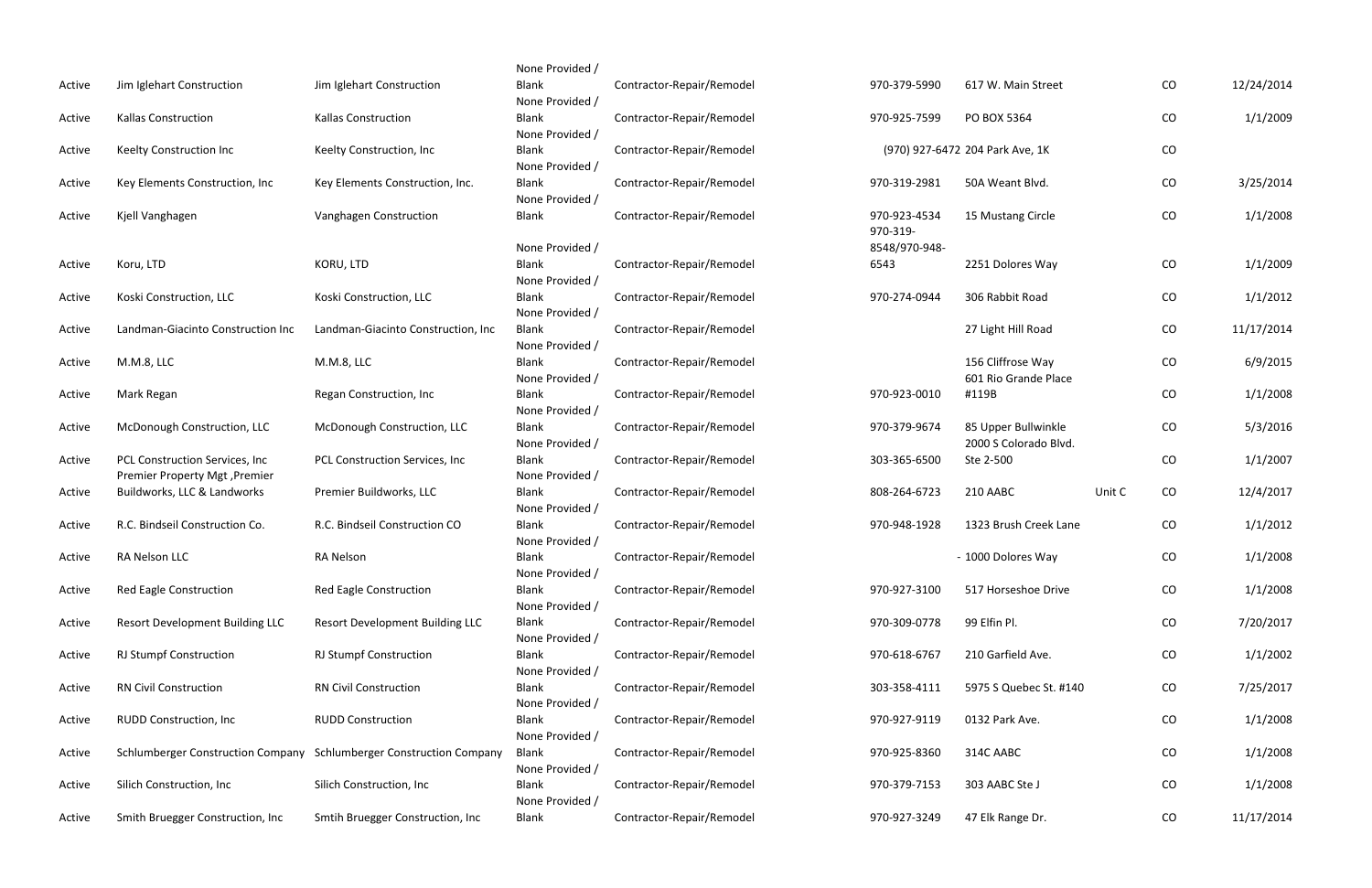| Active | Snowmass Custom Building, Inc.                                              | <b>Snowmass Custom Building</b>                  |  |  |
|--------|-----------------------------------------------------------------------------|--------------------------------------------------|--|--|
| Active | Snowmass Village Builders                                                   | <b>Snowmass Village Builders</b>                 |  |  |
| Active | Structural Associates Co., Inc.                                             | <b>Structrual Associates</b>                     |  |  |
| Active | <b>Thunder Construction</b>                                                 | <b>Thunder Construction, Inc</b>                 |  |  |
| Active | Two Man Crew Inc                                                            | Two Man Crew Inc                                 |  |  |
| Active | Village Design & Remodel                                                    | Village Design & Remodel                         |  |  |
| Active | Vogelhaus Construction, LLC                                                 | Vogelhaus Construction, LLC                      |  |  |
| Active | Wild Wild West Dev. Inc.                                                    | Wild Wild West Dev. Inc. DBA GM<br>Johnson Const |  |  |
| Active | William Baker                                                               | Willaim H Baker Constrction, INC                 |  |  |
| Active | <b>Wolf Gensch Construction</b><br><b>Worthington Construction Services</b> | <b>Wolf Gensch Construction</b>                  |  |  |
| Active | LLC                                                                         | <b>Worthington Construction Services</b>         |  |  |
| Active | <b>Central Payment</b>                                                      | <b>Central Payment</b>                           |  |  |
| Active | Lincare Inc                                                                 | Lincare Inc                                      |  |  |
| Active | Pure Haven LLC                                                              | Pure Haven LLC                                   |  |  |
| Active | <b>Fuudchain LLC</b>                                                        | Fuudchain                                        |  |  |
| Active | Ajax Mountain Electric, Inc                                                 | Ajax Electric                                    |  |  |
| Active | <b>B-Electric LLC</b>                                                       | <b>B-Electric LLC</b>                            |  |  |
| Active | Durgin Electric, LLC                                                        | Durgin Electric                                  |  |  |
| Active | Eaker Electric, LLC                                                         | Eaker Electric, LLC                              |  |  |
| Active | EC Electric, Inc<br><b>Elevator Modernization Code</b>                      | EC Electric, Inc                                 |  |  |
| Active | Compliance                                                                  | <b>EModCC</b>                                    |  |  |
| Active | <b>Encore Electric Inc</b>                                                  | Encore Electric, Inc                             |  |  |
| Active | Euro Electric LLC                                                           | Euro Electric LLC                                |  |  |

| None Provided / |                            |                    |                                   |           |    |            |
|-----------------|----------------------------|--------------------|-----------------------------------|-----------|----|------------|
| <b>Blank</b>    | Contractor-Repair/Remodel  | 970-379-6685       | 141 Rodeo Road                    |           | CO | 1/1/2003   |
| None Provided / |                            |                    |                                   |           |    |            |
| <b>Blank</b>    | Contractor-Repair/Remodel  |                    | 174 Rodeo Road                    |           | CO | 12/31/2017 |
| None Provided / |                            |                    |                                   |           |    |            |
| <b>Blank</b>    | Contractor-Repair/Remodel  | 970-379-5601       | 4185 County Road 154              |           | CO | 1/1/2008   |
| None Provided / |                            |                    |                                   |           |    |            |
| <b>Blank</b>    | Contractor-Repair/Remodel  | 970-379-5823       | PO BOX 4841                       |           | CO | 1/1/2010   |
| None Provided / |                            |                    | 23300 Two Rivers Rd.              |           |    |            |
| <b>Blank</b>    | Contractor-Repair/Remodel  |                    | 30A                               |           | CO | 12/26/2014 |
| None Provided / |                            |                    |                                   |           |    |            |
| <b>Blank</b>    | Contractor-Repair/Remodel  | 970-404-1822       | 1124 Hawkridge Lane               |           | CO | 12/17/2014 |
| None Provided / |                            |                    |                                   |           |    |            |
| <b>Blank</b>    | Contractor-Repair/Remodel  |                    | 12 Alexander Ave.                 |           | CO | 8/4/2016   |
| None Provided / |                            |                    |                                   |           |    |            |
| <b>Blank</b>    | Contractor-Repair/Remodel  | 970-379-3632       | 320 Big Pinon Drive               |           | CO | 6/30/2015  |
| None Provided / |                            |                    |                                   |           |    |            |
| <b>Blank</b>    | Contractor-Repair/Remodel  | 970-379-2272       | 210 AABC Ste MM                   |           | CO | 1/1/2009   |
| None Provided / |                            | 618-4585 cell 379- |                                   |           |    |            |
| <b>Blank</b>    | Contractor-Repair/Remodel  | 2905               | 31 Martingale Lane                |           | CO | 1/1/2003   |
| None Provided / |                            |                    |                                   |           |    |            |
| <b>Blank</b>    | Contractor-Repair/Remodel  |                    | (515) 202-4125 420 Maple Ridge Ln |           | CO | 10/1/2018  |
| None Provided / |                            |                    |                                   |           |    |            |
| <b>Blank</b>    | Data Processing            | 720-235-6760       | 400 Wood Road                     |           | CO | 1/3/2017   |
| None Provided / |                            |                    |                                   |           |    |            |
| <b>Blank</b>    | Delivery Service- non food |                    | (727) 530-7700 2970 Airport Rd    |           | CO | 6/28/2016  |
| None Provided / |                            |                    |                                   |           |    |            |
| <b>Blank</b>    | <b>Direct Sales</b>        | 401-289-2900       | 1 Carding Ln                      |           | OH | 10/4/2016  |
| None Provided / |                            |                    |                                   |           |    |            |
| <b>Blank</b>    | Distributor of products    |                    | (303) 808-2720 49 Elk Ridge Lane  |           | CO |            |
| None Provided / |                            |                    |                                   |           |    |            |
| <b>Blank</b>    | Electrical                 | 970-379-83220      | 210 ABC. Suite D                  |           | CO | 1/1/2008   |
| None Provided / |                            |                    |                                   |           |    |            |
| <b>Blank</b>    | Electrical                 | 970-948-1215       | #2 Aspen Village                  |           | CO | 6/5/2014   |
| None Provided / |                            |                    |                                   |           |    |            |
| <b>Blank</b>    | Electrical                 | 970-704-9423       | 181 N 12th Street                 |           | CO | 1/1/2009   |
| None Provided / |                            |                    |                                   |           |    |            |
| <b>Blank</b>    | Electrical                 | 970-456-5745       | 0972 County Raod 266              |           | CO | 6/8/2015   |
| None Provided / |                            |                    |                                   |           |    |            |
| <b>Blank</b>    | Electrical                 | 970-241-3302       | 2535 West Pinyon Ave.             |           | CO | 1/1/2009   |
| None Provided / |                            |                    |                                   |           |    |            |
| <b>Blank</b>    | Electrical                 |                    | 703 Bull Run                      | Unit 4B   | CO | 10/20/2014 |
| None Provided / |                            |                    | 7125 West Jefferson               |           |    |            |
| <b>Blank</b>    | Electrical                 | 303-934-1234       | Avenue                            | Suite 400 | CO | 1/1/2006   |
| None Provided / |                            |                    |                                   |           |    |            |
| <b>Blank</b>    | Electrical                 | 970-366-8084       | 204 Park Ave Unit 3F              |           | CO | 3/10/2017  |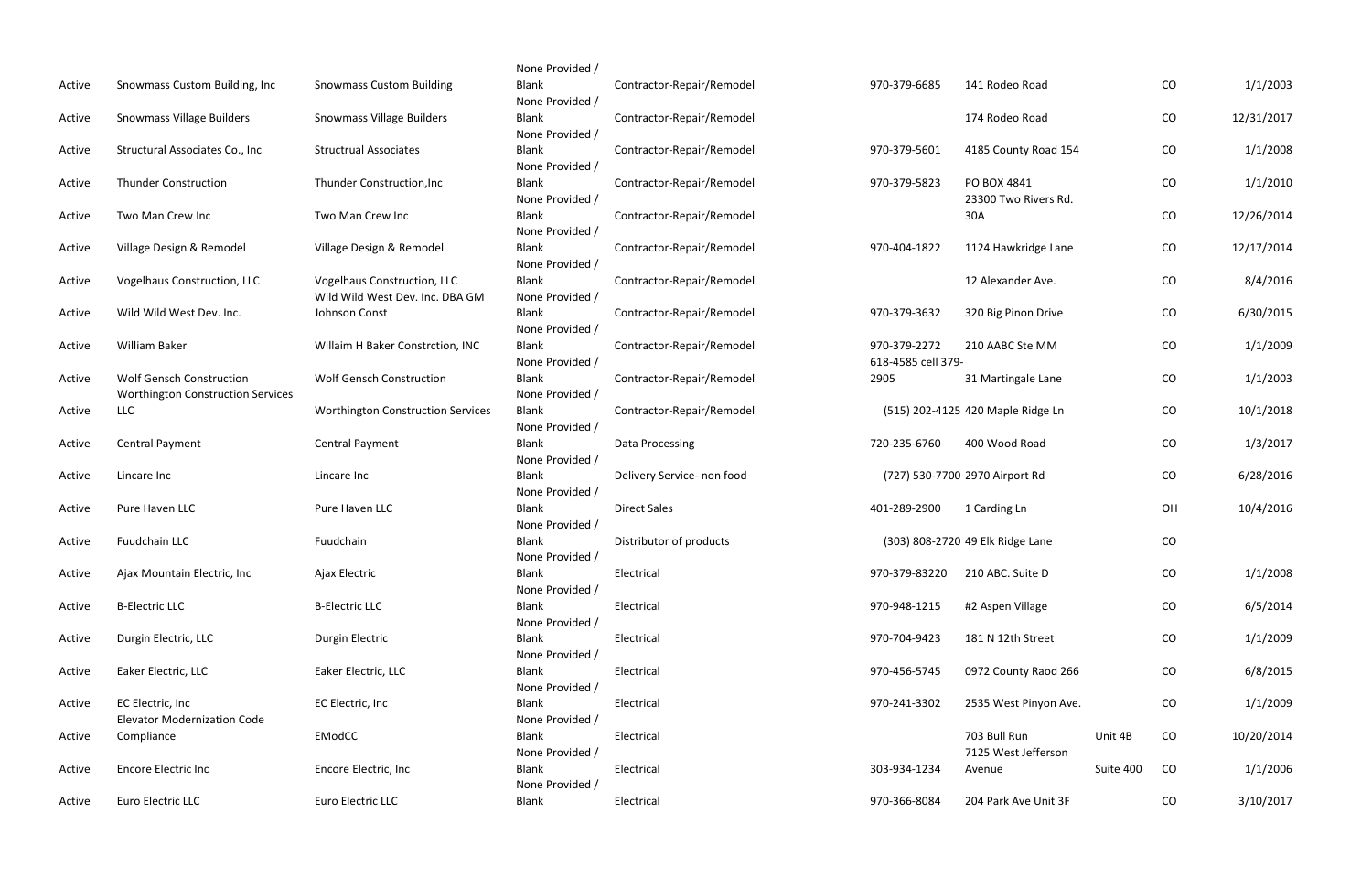| Active | <b>Expert Electric</b>                | <b>Expert Electric</b>                | None Provided /<br>Blank | Electrical                     | 970-309-4229 | 1110 Firethorn Ct                  | ${\rm CO}$      | 1/14/2016  |
|--------|---------------------------------------|---------------------------------------|--------------------------|--------------------------------|--------------|------------------------------------|-----------------|------------|
|        |                                       |                                       | None Provided /          |                                |              |                                    |                 |            |
| Active | Grizzly Electric, Inc                 | Grizzly Electric, Inc                 | Blank                    | Electrical                     | 970-948-1195 | 133 Park Ave #14                   | CO              |            |
|        |                                       |                                       | None Provided /          |                                |              | 23300 Two Rivers Road              |                 |            |
| Active | High Country Electric, Inc            | High Country Electric, Inc.           | Blank                    | Electrical                     | 970-927-9102 | #30                                | CO              | 1/1/2008   |
|        |                                       |                                       | None Provided /          |                                |              |                                    |                 |            |
| Active | I.D. Electric, LLC                    | I.D. Electric, LLC                    | Blank                    | Electrical                     | 970-930-5556 | 534 County Road 294                | $\rm CO$        | 1/1/2009   |
|        |                                       |                                       | None Provided /          |                                |              |                                    |                 |            |
| Active | JM Electric LLC                       | JM Electric LLC                       | Blank                    | Electrical                     | 970-366-9293 | 333 W Main                         | CO              | 12/16/2015 |
|        |                                       |                                       | None Provided /          |                                |              |                                    |                 |            |
| Active | John Reeves                           | Reeves and Sons Electric, LLC         | Blank                    | Electrical                     | 970-876-0545 | 1829 Silver Spur                   | CO              | 1/1/2008   |
|        |                                       |                                       | None Provided /          |                                |              |                                    |                 |            |
| Active | Ludvik Electric                       | Ludvik Electric Company               | Blank                    | Electrical                     | 303-781-9601 | 3900 S Teller                      | CO              | 1/1/2013   |
|        |                                       |                                       | None Provided /          |                                |              |                                    |                 |            |
| Active | Lux Electric                          | Lux Electric                          | Blank                    | Electrical                     | 970-379-1402 | 361 W Orchard Ave.                 | $\rm CO$        | 4/7/2015   |
|        |                                       |                                       | None Provided /          |                                |              |                                    |                 |            |
| Active | Mountaineer Electric Inc              | Mountaineer Electric Inc              | Blank                    | Electrical                     | 970-319-2531 | 1018 CR 294                        | CO              | 6/7/2017   |
|        |                                       |                                       | None Provided /          |                                |              |                                    |                 |            |
| Active | Pine Mountain Electric, Inc.          | Pine Mountain Electric, Inc.          | Blank                    | Electrical                     | 970-618-6375 | 2906 County Road 113               | $\rm CO$        | 1/1/2009   |
|        |                                       |                                       | None Provided /          |                                |              |                                    |                 |            |
| Active | Popish Electric, Inc                  | Popish Electirc, Inc.                 | Blank                    | Electrical                     | 970-925-7595 | 405A AABC                          | CO              | 1/1/2009   |
|        |                                       |                                       | None Provided /          |                                |              |                                    |                 |            |
| Active | <b>Quality Electric &amp; Control</b> | <b>Quality Electric &amp; Control</b> | Blank                    | Electrical                     | 970-434-7600 | 604 321/2 Road                     | CO              | 10/18/2017 |
|        |                                       |                                       | None Provided /          |                                |              |                                    |                 |            |
| Active | <b>RB Electric LLC</b>                | <b>RB Electric LLC</b>                | Blank                    | Electrical                     | 970-379-7625 | 228 Crescent Lane                  | CO              | 3/3/2015   |
|        |                                       |                                       | None Provided /          |                                |              |                                    |                 |            |
| Active | Reliable Electric Design Systems Inc. | DBA Reds Inc.                         | Blank                    | Electrical                     | 970-366-2237 | 760 Mclissa 2A                     | CO              | 3/30/2015  |
|        |                                       |                                       | None Provided /          |                                |              |                                    |                 |            |
| Active | RGH Inc                               | RGH Inc                               | Blank                    | Electrical                     |              | - 1140 Home Ave                    | CO              | 5/23/2017  |
|        |                                       |                                       | None Provided /          |                                |              |                                    |                 |            |
| Active | SDE Inc.                              | David Electric                        | Blank                    | Electrical                     | 970-618-9845 | 2241 Dolores Way                   | $\rm CO$        | 1/1/2009   |
|        |                                       |                                       | None Provided /          |                                |              |                                    |                 |            |
| Active | Solid Wire, Inc                       |                                       | Blank                    | Electrical                     | 970-309-9870 | 396 Meadow Lane                    | CO              | 1/1/2008   |
|        |                                       |                                       | None Provided /          |                                |              |                                    |                 |            |
| Active | <b>Sunwest Electric</b>               | Sunwest Electric                      | Blank                    | Electrical                     | 970-429-8175 | 110 Park Ave.                      | CO              | 1/1/2008   |
|        |                                       |                                       | None Provided /          |                                |              |                                    |                 |            |
| Active | Two Peaks Electrical LLC              | Two Peaks Electrical LLC              | Blank                    | Electrical                     | 970-379-2845 | 337 West Orchard Ave               | CO              | 8/25/2015  |
|        |                                       |                                       | None Provided /          |                                |              |                                    |                 |            |
| Active | <b>Upper Electric</b>                 | <b>Upper Electric</b>                 | Blank                    | Electrical                     | 970-379-5738 | 302 Meadow Rd                      | CO              | 11/24/2014 |
|        |                                       |                                       | None Provided /          |                                |              |                                    |                 |            |
| Active | <b>Otis Elevator Company</b>          | <b>Otis Elevator Company</b>          | Blank                    | <b>Elevator Repair/Sales</b>   | 303-298-9300 | 9750 E EasterAve.                  | Suite 100<br>CO | 5/31/2017  |
|        |                                       |                                       | None Provided /          |                                |              |                                    |                 |            |
| Active | Dash Medical Gloves, Inc.             |                                       | Blank                    | <b>Equipment Sales/Service</b> |              | (407) 260-1011 9635 S. Franklin Dr | WI              | 2/12/2019  |
|        | Teagle Excavating Inc                 |                                       | None Provided /<br>Blank | Excavation                     |              | (970) 379-1644 4050 County Rd 311  | CO              |            |
| Active |                                       |                                       |                          |                                |              |                                    |                 | 10/15/2018 |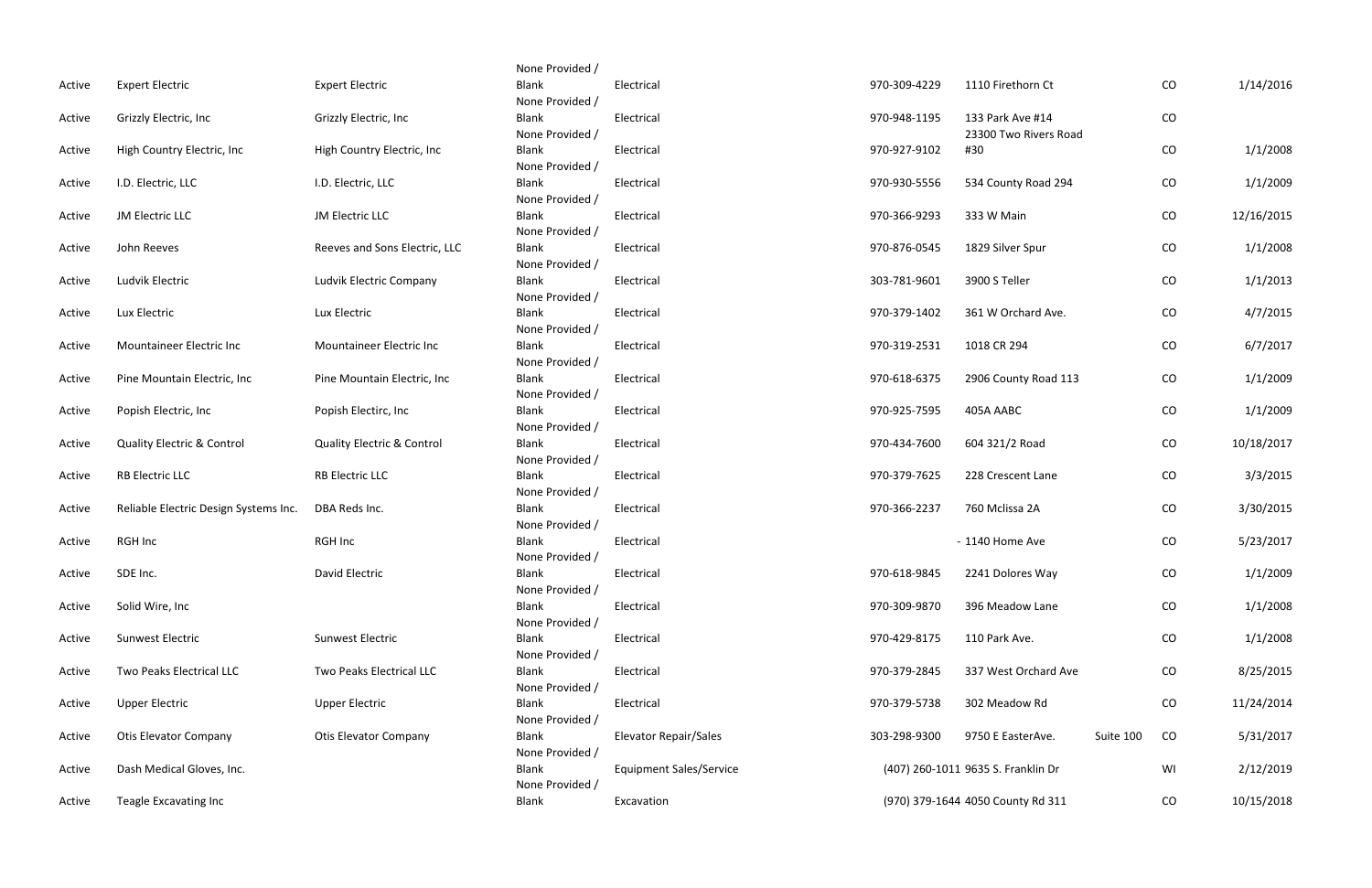| Active | Myer & Co. Architectural Metals         | Myers & Co., Architectural Metals       |
|--------|-----------------------------------------|-----------------------------------------|
| Active | <b>Commercial Specialists, Inc</b>      | <b>Commercial Specialist Inc</b>        |
| Active | Fire Sprinkler Services Inc.            | Fire Sprinkler Services Inc.            |
| Active | Mining Construction Services LLC        | <b>Excel Fire Protection</b>            |
| Active | Flame Out Fire Protection, Inc          | <b>Flame Out Fire Protection</b>        |
| Active | <b>FirePlace Doctors</b>                | <b>Fire Place Doctors</b>               |
| Active | Mike Nemelka                            | Resort Mountain Fireplace               |
| Active | Patrick Murtagh                         | Ute City Fireplaces                     |
| Active | Alan Slack                              | Roaring Firewood                        |
| Active | Aspen Constructors, Inc                 | Aspen Constructors, Inc                 |
| Active | Cyr and Company, Inc                    | Cyr and Company                         |
| Active | <b>GH Phipps Construction Companies</b> | <b>GH Phipps Construction Companies</b> |
| Active | Kaegebein Fine Homebuilding LLC         | Kaegebein Fine Homebuilding LLC         |
| Active | L.P. Williamson Inc                     | L.P. Williamson Inc                     |
| Active | Owner Resource Service, LLC             | Owner Resource Service, LLC             |
| Active | <b>Ridge Runner Construction</b>        |                                         |
| Active | <b>Steeplechase Construction</b>        | <b>Steeplechase Construction</b>        |
| Active | Call Don                                | Call Don                                |
| Active | Jeff Of All Trades, LLC                 |                                         |
| Active | <b>Gould Construction Inc</b>           | <b>Gould Construction Inc</b>           |
| Active | Progressive Skin, LLC                   | Progressive Skin, LLC                   |
| Active | Accurate Insulation of Colorado, LLC    | Accurate Insulation of Colorado, LLC    |
| Active | Advanced Irrigation Systems LLC         |                                         |

| None Provided / |                                        |              |                                        |         |    |            |
|-----------------|----------------------------------------|--------------|----------------------------------------|---------|----|------------|
| <b>Blank</b>    | <b>Fabrication of Structural Steel</b> | 970-927-4761 | 555 Basalt Ave.                        |         | CO | 1/1/2002   |
| None Provided / |                                        |              |                                        |         |    |            |
| <b>Blank</b>    | Fire Alarm Service/Monitoring          | 970-241-0268 | 601 Mulberry Street                    |         | CO | 1/1/2008   |
| None Provided / |                                        |              |                                        |         |    |            |
| Blank           | Fire Sprinkler                         | 970-928-9163 | 0241 Mel Ray Road                      |         | CO | 1/1/2013   |
| None Provided / |                                        |              |                                        |         |    |            |
| <b>Blank</b>    | Fire Sprinkler                         |              | (970) 434-4803 1960 Highway 6 and 50   |         | CO | 1/25/2019  |
| None Provided / |                                        |              |                                        |         |    |            |
| <b>Blank</b>    | <b>Fire Suppression</b>                | 379-4492     | <b>PO BOX 56</b>                       |         | CO | 1/1/2008   |
| None Provided / |                                        |              |                                        |         |    |            |
| <b>Blank</b>    | Fireplaces                             | 970-379-1208 | 1202 Colorado                          |         | CO | 1/1/2011   |
| None Provided / |                                        |              |                                        |         |    |            |
| <b>Blank</b>    | Fireplaces                             | 970-384-2748 | 51241 HWY 6                            | #9      | CO | 1/1/2011   |
| None Provided / |                                        |              | 214 Aspen Airport                      |         |    |            |
| <b>Blank</b>    | Fireplaces                             | 970-319-7642 | <b>Business Center</b>                 |         | CO | 1/1/2010   |
| None Provided / |                                        |              |                                        |         |    |            |
| <b>Blank</b>    | <b>Firewood Distributor</b>            | 970-250-6907 | 3711 G4 Road                           |         | CO | 1/1/2004   |
| None Provided / | <b>General Contractor - Class</b>      |              |                                        |         |    |            |
| <b>Blank</b>    | C/Residential/Homebuilder              | 970-925-7608 | 309 AABC, Unit G                       |         | CO | 1/1/2008   |
| None Provided / | <b>General Contractor - Class</b>      |              |                                        |         |    |            |
| <b>Blank</b>    | C/Residential/Homebuilder              | 970-948-0404 | 211 Deerridge Lane                     |         | CO | 1/30/2018  |
| None Provided / | <b>General Contractor - Class</b>      |              | 5995 Greenwood Plaza                   |         |    |            |
| <b>Blank</b>    | C/Residential/Homebuilder              | 303-389-3713 | Blvd. #100                             |         | CO | 4/21/2017  |
| None Provided / | <b>General Contractor -Class</b>       |              |                                        |         |    |            |
| <b>Blank</b>    | C/Residential/Homebuilder              |              | (970) 510-5797 225 Main Street Ste 301 |         | CO |            |
| None Provided / | <b>General Contractor - Class</b>      |              |                                        |         |    |            |
| <b>Blank</b>    | C/Residential/Homebuilder              | 303-589-4877 | 1789 Linden Dr.                        |         | CO | 7/18/2016  |
| None Provided / | <b>General Contractor -Class</b>       |              |                                        |         |    |            |
| <b>Blank</b>    | C/Residential/Homebuilder              | 970-948-8258 | 0151 Prince Drive                      |         | CO | 8/29/2017  |
| None Provided / | <b>General Contractor - Class</b>      |              |                                        |         |    |            |
| <b>Blank</b>    | C/Residential/Homebuilder              |              | (970) 948-2810 1655 County Road 109    |         | CO | 5/23/2018  |
| None Provided / | <b>General Contractor - Class</b>      |              |                                        |         |    |            |
| <b>Blank</b>    | C/Residential/Homebuilder              | 970-379-6286 | 124 Totterdown Road                    |         | CO | 1/18/2018  |
| None Provided / |                                        |              | 55 Upper Woodbridge                    |         |    |            |
| <b>Blank</b>    | Handyman Carpenter & Repairs           | 970-309-3578 | <b>Rd 24 E</b>                         |         | CO | 8/26/2014  |
| None Provided / |                                        |              |                                        |         |    |            |
| <b>Blank</b>    | Handyman Carpenter & Repairs           | 970-274-6602 | 2309 Acacia                            |         | CO | 10/24/2018 |
| None Provided / |                                        |              |                                        |         |    |            |
| <b>Blank</b>    | Heavy and Highway Contractor           | 970-945-7291 | 6874 Highway 82                        |         | CO | 2/23/2016  |
| None Provided / |                                        |              | 0041 Assay Hill Court                  |         |    |            |
| <b>Blank</b>    | <b>Independent Distributors</b>        |              | #15                                    |         | CO | 2/23/2018  |
| None Provided / |                                        |              |                                        |         |    |            |
| <b>Blank</b>    | <b>Installation Services</b>           | 614-221-3241 | 685 W Gunnison Ave                     | Ste 106 | CO | 1/1/2009   |
| None Provided / |                                        |              |                                        |         |    |            |
| <b>Blank</b>    | <b>Installation Services</b>           |              | (970) 948-8426 9755 County. Rd. 113    |         | CO | 12/6/2018  |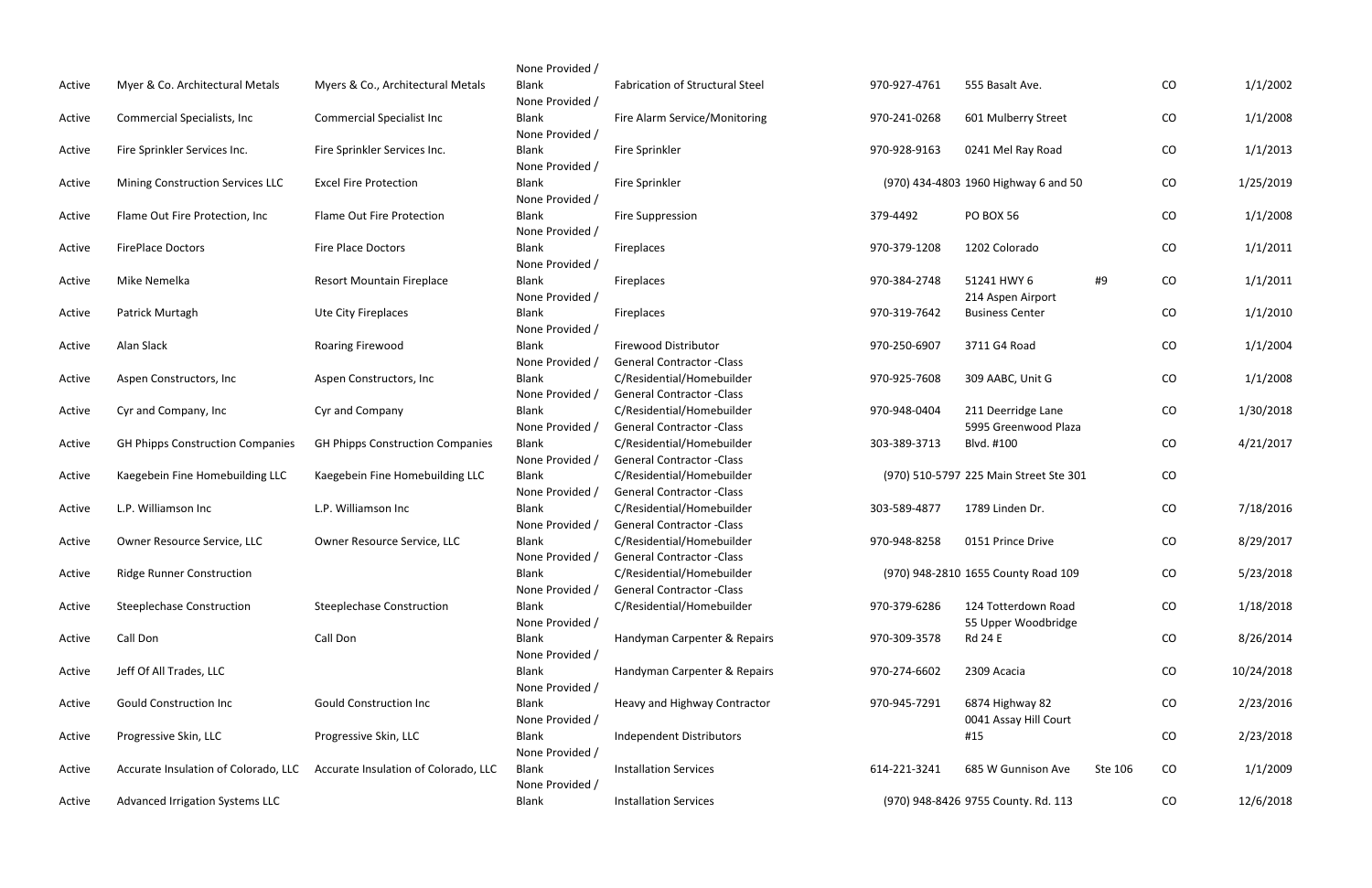| Active | DMI Tecnologies, Inc              | DMI Tecnologies, Inc                 | None Provided /<br><b>Blank</b> | <b>Installation Services</b>         |              | 14900 Grand River Road                 | <b>TX</b>  | 11/23/2015 |
|--------|-----------------------------------|--------------------------------------|---------------------------------|--------------------------------------|--------------|----------------------------------------|------------|------------|
|        |                                   |                                      | None Provided /                 |                                      |              |                                        |            |            |
| Active | Elements of Style, Inc.           | <b>Cathers Home</b>                  | Blank                           | <b>Interior Design</b>               |              | (970) 927-6556 530 Basalt Ave          | $\rm CO$   | 11/27/2018 |
|        |                                   |                                      | None Provided /                 |                                      |              | 35 Lower Woodbridge                    |            |            |
| Active | <b>Storm Designs LTD</b>          | <b>Storm Designs LTD</b>             | <b>Blank</b>                    | <b>Interior Design</b>               |              | <b>Rd. 1C</b>                          | ${\rm CO}$ | 2/23/2018  |
|        |                                   |                                      | None Provided /                 |                                      |              |                                        |            |            |
| Active | Aspen Financial, Inc              | Aspen Financial, Inc                 | Blank                           | <b>Investment Management</b>         | 970-925-8041 | 0041 Assay Hill Ct. #12                | ${\rm CO}$ | 1/1/2007   |
|        | Mitchell and Company LLC          |                                      | None Provided /<br><b>Blank</b> | IT Equipment, Software, and Services |              | (970) 704-9003 2619 Dolores Way        |            |            |
| Active |                                   | Mitchell and Company LLC             | None Provided /                 |                                      |              |                                        | ${\rm CO}$ | 12/3/2018  |
| Active | Aspen Landtrends, Inc             | Aspen Landtrends, Inc                | <b>Blank</b>                    | Landscape Construction               | 970-618-1139 | 104 Wildridge Lane                     | $\rm CO$   | 9/17/2014  |
|        |                                   |                                      | None Provided /                 |                                      |              |                                        |            |            |
| Active | Aspen Tree Service                | Aspen Tree Service                   | <b>Blank</b>                    | Landscape Construction               | 970-963-3070 | 1111 Village Road                      | CO         | 4/12/2018  |
|        |                                   |                                      | None Provided /                 |                                      |              | 1765 Snowmass Creek                    |            |            |
| Active | Binbilla Landscaping, Inc         | Binbilla Landscaping, Inc            | Blank                           | Landscape Construction               | 970-274-1771 | Road                                   | $\rm CO$   | 1/1/2003   |
|        |                                   |                                      | None Provided /                 |                                      |              |                                        |            |            |
| Active | <b>Coslett Landscaping LLC</b>    | Coslett Landscaping, LLC             | <b>Blank</b>                    | Landscape Construction               | 970-274-6123 | 31 Meadow Road                         | ${\rm CO}$ | 1/1/2006   |
|        |                                   |                                      | None Provided /                 |                                      |              |                                        |            |            |
| Active | Daly Property Services, Inc.      | Daly Property Services, Inc.         | Blank                           | Landscape Construction               |              | 35 Park Ave                            | ${\rm CO}$ | 3/14/2017  |
|        |                                   |                                      | None Provided /                 |                                      |              |                                        |            |            |
| Active | Escape Holdings, Inc              | Escape Holdings, Inc                 | Blank                           | Landscape Construction               | 970-920-3700 | 312-E AABC                             | $\rm CO$   | 1/1/2008   |
|        |                                   |                                      | None Provided /                 |                                      |              |                                        |            |            |
| Active | Gardenz, by Sara Tippet           | Gardenz, By Sara Tippet              | Blank                           | Landscape Construction               | N/A          | 324 Deerfield Drive                    | CO         | 1/1/2011   |
|        | Good Earth Landscaping &          | Good Earth Landscaping &             | None Provided /                 |                                      |              |                                        |            |            |
| Active | Maintenance                       | Maintenance                          | <b>Blank</b><br>None Provided / | Landscape Construction               | 970-379-5634 | 1053 Valley Rd                         | $\rm CO$   | 9/28/2016  |
| Active | Greenscape LTD                    | Greenscape LTD                       | <b>Blank</b>                    | Landscape Construction               | 970-274-0095 | 23655 Two Rivers Road                  | CO         | 1/1/2012   |
|        |                                   |                                      | None Provided /                 |                                      |              |                                        |            |            |
| Active | Hanging Valley Irrigation         | Hanging Valley Irrigation            | <b>Blank</b>                    | Landscape Construction               | 970-923-5035 | 1123 Hawkridge Lane                    | CO         | 1/1/1994   |
|        |                                   |                                      | None Provided /                 |                                      |              |                                        |            |            |
| Active | Landscape Workshop Inc            | Landscape Workshop Inc               | <b>Blank</b>                    | Landscape Construction               | 970-963-0950 | 409 Dolores Way                        | ${\rm CO}$ | 11/24/2014 |
|        |                                   |                                      | None Provided /                 |                                      |              |                                        |            |            |
| Active | Mclernon Inc                      | Ajax Lawn Care                       | <b>Blank</b>                    | Landscape Construction               | 970-274-2136 | 15 Bronco Court                        | ${\rm CO}$ | 1/1/2006   |
|        |                                   |                                      | None Provided /                 |                                      |              |                                        |            |            |
| Active | Neils Lunceford, Inc              | Neils Lunceford, Inc                 | <b>Blank</b>                    | Landscape Construction               | 970-468-0340 | 740 Blue River PKWY                    | ${\rm CO}$ | 1/1/2012   |
|        |                                   |                                      | None Provided /                 |                                      |              |                                        |            |            |
| Active | Prima Plant Services, Inc.        | Prima Plant Services, Inc.           | <b>Blank</b>                    | Landscape Construction               | 970-379-6947 | 90 Arlian Road                         | CO         | 1/1/2004   |
|        |                                   |                                      | None Provided /                 |                                      |              |                                        |            |            |
| Active | <b>Riggs and Associates</b>       | Riggs and Associates Design Services | Blank                           | Landscape Construction               | 970-319-0009 | 81 Elk Ridge Lane                      | CO         | 1/1/2006   |
|        | Rocky Mountain Custom Landscapes, | Rocky Mountain Custom Landscapes,    | None Provided /                 |                                      |              |                                        |            |            |
| Active | <b>INC</b>                        | <b>INC</b>                           | Blank<br>None Provided /        | Landscape Construction               | 970-748-8461 | 351 Airpark Dr.<br>5115 Owl Creek Road | CO         | 3/29/2017  |
| Active | Smith Hall Designs                | Smith Hall Designs                   | <b>Blank</b>                    | Landscape Construction               | 970-379-5546 | #15                                    | ${\rm CO}$ | 1/1/2007   |
|        |                                   |                                      | None Provided /                 |                                      |              |                                        |            |            |
| Active | The Runaway Shovel, Inc           | The Runaway Shovel, Inc              | <b>Blank</b>                    | Landscape Construction               | 970-379-8216 | 30875 Hwy 82                           | CO         | 1/1/2004   |
|        |                                   |                                      |                                 |                                      |              |                                        |            |            |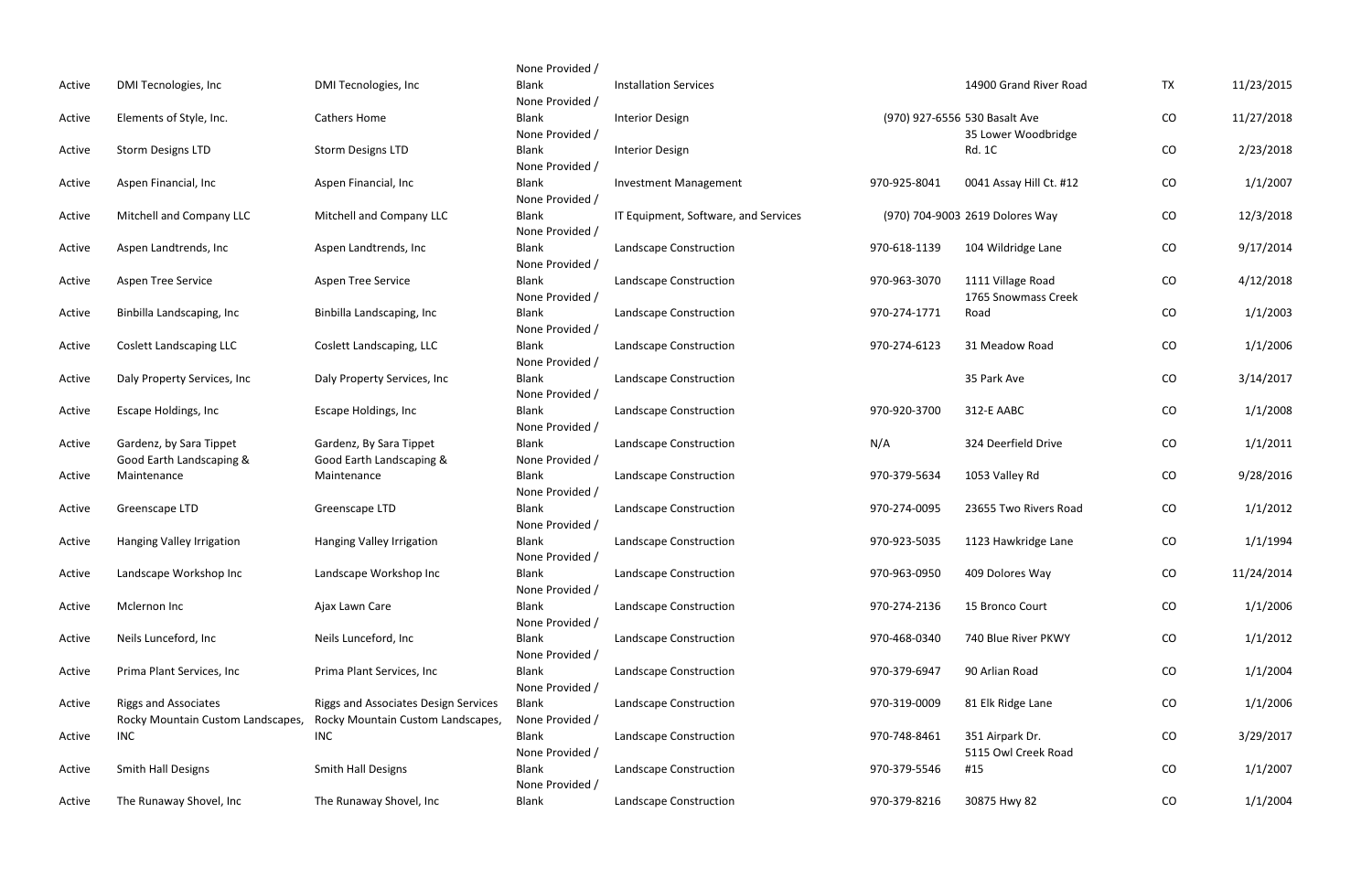|        |                                    |                                                                        | None Provided /                 |                                                 |               |                                  |                 |           |           |
|--------|------------------------------------|------------------------------------------------------------------------|---------------------------------|-------------------------------------------------|---------------|----------------------------------|-----------------|-----------|-----------|
| Active | Thumbs Up Properties, LLC          | Thumbs Up Landscaping                                                  | <b>Blank</b><br>None Provided / | Landscape Construction                          |               | 303 Oak Lane                     |                 | CO        | 6/20/2017 |
| Active | Ute City Landworks                 | Ute City Landworks                                                     | <b>Blank</b>                    | Landscape Construction                          |               | 2755 Lower River Road            |                 | CO        | 6/7/2017  |
|        |                                    |                                                                        | None Provided /                 |                                                 |               |                                  |                 |           |           |
| Active | Belinski Tree Care, Inc            |                                                                        | <b>Blank</b>                    | Landscaping                                     | 970-379-1861  | 319 AABC                         | Unit W          | CO        | 7/17/2018 |
| Active | Luu Brothers Cleaner Express       | Luu Brothers Cleaner Express                                           | None Provided /<br><b>Blank</b> | Laundry Service & Supplies                      | 970-618-9928  | Snowmass Center                  |                 | CO        | 1/1/1993  |
|        |                                    |                                                                        | None Provided /                 |                                                 |               |                                  |                 |           |           |
| Active | Heather W Kenny, Esq               | Heather W Kenny, Esq                                                   | <b>Blank</b>                    | Law Firm                                        | 212-554-5260  | 147 Maple Ridge Lane             |                 | CO        | 9/11/2015 |
|        |                                    |                                                                        | None Provided /                 |                                                 |               |                                  |                 |           |           |
| Active | Ryan Kalamaya Law, LLC             | Kalamaya Law, LLC                                                      | <b>Blank</b>                    | Law Firm                                        | 970-812-3437  | 99B North Ridge Lane             |                 | CO        | 9/29/2015 |
|        |                                    |                                                                        | None Provided /                 |                                                 |               | ONE DELL WAY MS-RR1-             |                 |           |           |
| Active | DFS-SPV, LLC                       | DELL FINANCIAL SERVICE-SPV, LLC                                        | Blank                           | Leasing                                         |               | 35                               |                 | <b>TX</b> | 1/1/2003  |
|        |                                    |                                                                        | None Provided /                 |                                                 |               |                                  |                 |           |           |
| Active | Engage Coworking Snowmass, LLC     |                                                                        | <b>Blank</b>                    | Leasing                                         |               | (970) 273-3100 45 Village Square |                 | CO        | 1/29/2019 |
|        | Mercedes-Benz Financial Services   | Mercedes-Benz Financial Services USA<br>LLC                            | None Provided /<br>Blank        |                                                 |               | 36455 Corporate Drive            |                 |           | 1/1/2007  |
| Active | USA, LLC                           |                                                                        | None Provided /                 | Leasing                                         |               |                                  |                 | MI        |           |
| Active | Zions Credit Corporation           | Zions Credit Corporation                                               | <b>Blank</b>                    | Leasing                                         | 801-844-7461  | 310 S Main Street                |                 | UT        | 1/1/2009  |
|        |                                    |                                                                        | None Provided /                 |                                                 |               |                                  |                 |           |           |
| Active | PECZUH PRINTING COMPANY            | PECZUH PRINTING                                                        | <b>Blank</b>                    | Manufacturer                                    |               | (435) 637-0256 2497B POWER ROAD  |                 | CO        | 11/9/2018 |
|        |                                    |                                                                        | None Provided /                 | Marketing Serv. for annual planned giving print |               |                                  |                 |           |           |
| Active | The Stelter Company                | The Stelter Company                                                    | <b>Blank</b>                    | materials, web hosting                          | 515-278-5253  | 10435 New York Ave               |                 | IA        | 3/29/2016 |
|        |                                    |                                                                        | None Provided /                 |                                                 |               |                                  |                 |           |           |
| Active | Gallegos Masonry, Inc              | Gallegos Masonry, Inc                                                  | <b>Blank</b>                    | Masonry                                         | 970-926-3737  | 0100 Yacht Club Dr               |                 | CO        | 1/1/2007  |
|        |                                    |                                                                        | None Provided /                 |                                                 |               |                                  |                 |           |           |
| Active | <b>Suarez Masonry LLC</b>          | <b>Suarez Masonry LLC</b>                                              | <b>Blank</b>                    | Masonry                                         | 970-948-9126  | 386 W Main                       | <b>Unit 102</b> | CO        | 1/1/2009  |
|        |                                    |                                                                        | None Provided /                 |                                                 |               |                                  |                 |           |           |
| Active | 2H Mechanical LLC                  | 2H Mechanical LLC                                                      | <b>Blank</b>                    | Mechanical                                      | 970-778-4560  | 757 Valley Ct.                   |                 | CO        | 6/1/2011  |
|        |                                    |                                                                        | None Provided /                 |                                                 |               |                                  |                 |           |           |
| Active |                                    | Commercial Design Engineering, Ltd Commercial Design Engineering, Ltd. | <b>Blank</b>                    | Mechanical                                      | 719-390-1826  | 2710 Delta Place                 |                 | CO        | 1/1/2007  |
| Active | <b>H&amp;C Mechanical</b>          |                                                                        | None Provided /<br><b>Blank</b> | Mechanical                                      | 970-230-2718  | 160 Blackhawk Dr.                |                 | CO        | 5/24/2018 |
|        |                                    |                                                                        | None Provided /                 |                                                 |               |                                  |                 |           |           |
| Active | <b>Kuck Mechanical Contractors</b> | <b>Kuck Mechanical Contractors</b>                                     | Blank                           | Mechanical                                      | 970-461-3553  | 365 W 67th Street                |                 | CO        | 1/1/2012  |
|        |                                    |                                                                        | None Provided /                 |                                                 |               |                                  |                 |           |           |
| Active | <b>Precision Mechanical Inc</b>    | <b>Precision Mechanical Inc</b>                                        | Blank                           | Mechanical                                      | 970-945-1441  | 241 County Road 167              |                 | CO        | 1/1/2008  |
|        |                                    |                                                                        |                                 |                                                 | 303-785-      |                                  |                 |           |           |
|        |                                    |                                                                        | None Provided /                 |                                                 | 6764/303-355- |                                  |                 |           |           |
| Active | RK Mechanical, Inc                 | RK Mechanical, Inc                                                     | <b>Blank</b>                    | Mechanical                                      | 9696          | 3800 Xanthia Street              |                 | CO        | 1/1/2003  |
|        |                                    |                                                                        | None Provided /                 |                                                 |               |                                  |                 |           |           |
| Active | Dr. Michael Check                  | Dr. Michael Check                                                      | <b>Blank</b>                    | <b>Medical Office</b>                           | 720-938-7575  | Suite 23                         | Daly Lane       | CO        | 1/1/2003  |
|        |                                    |                                                                        | None Provided /                 |                                                 |               |                                  |                 |           |           |
| Active | Snowmass Clinic/ AVH               | Snowmass Clinic/ AVH                                                   | Blank                           | <b>Medical Office</b>                           | 970-544-1434  | 105 Daly Lane                    |                 | CO        | 1/1/2004  |
|        | <b>FASEB</b>                       |                                                                        | None Provided /                 |                                                 |               | 9650 Rockville Pike              |                 |           | 4/12/2017 |
| Active |                                    | <b>FASEB</b>                                                           | Blank                           | Non-Profit                                      |               |                                  |                 | MD        |           |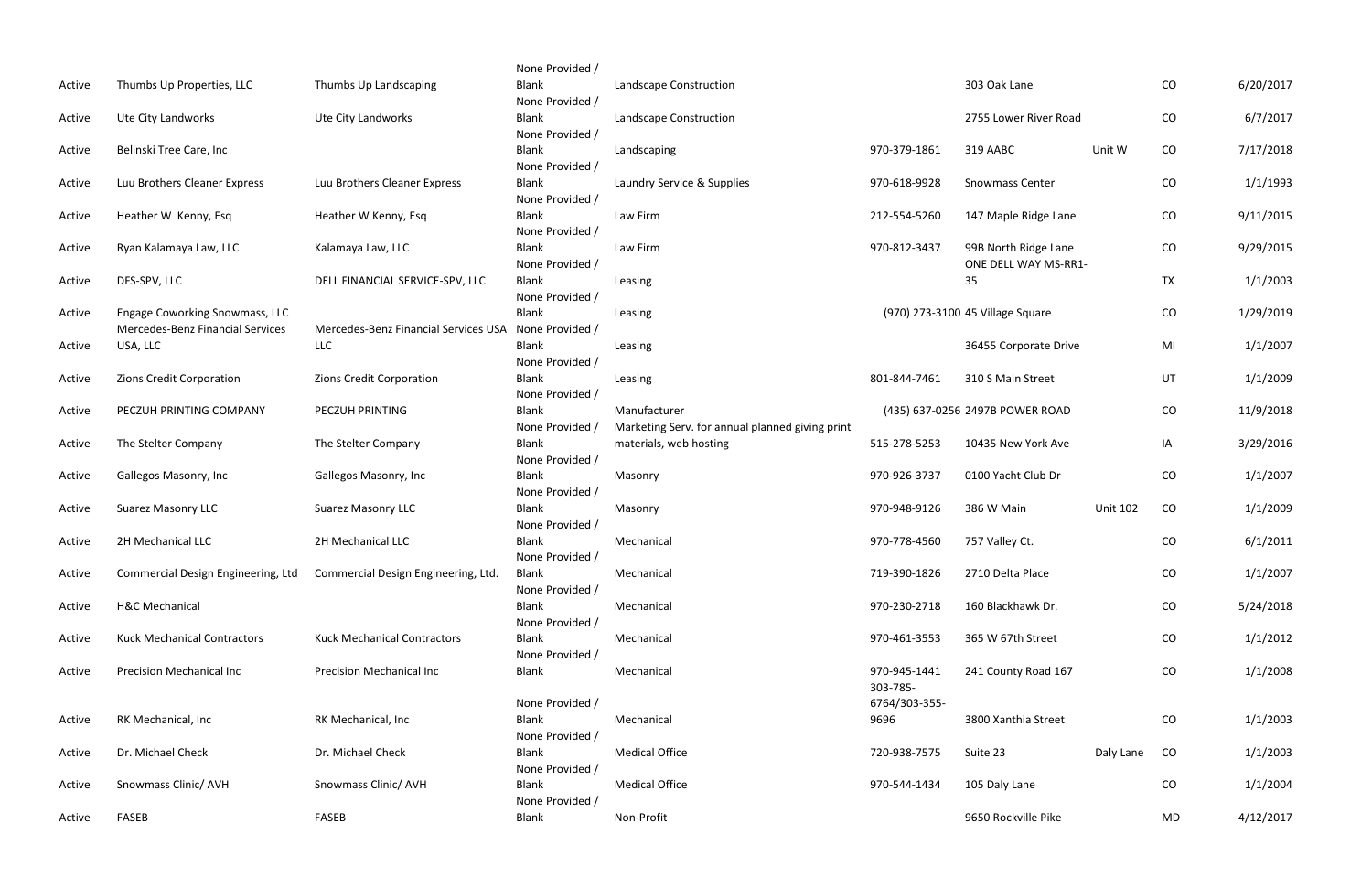|        |                                                |                                                                         | None Provided /          |                                        |              |                        |          |            |            |
|--------|------------------------------------------------|-------------------------------------------------------------------------|--------------------------|----------------------------------------|--------------|------------------------|----------|------------|------------|
| Active | Aspen Alpine Guides                            | Aspen Alpine Guides                                                     | <b>Blank</b>             | <b>Outdoor Sport Activities</b>        | 970-925-6618 | 1280 Ute Ave. #3       |          | ${\rm CO}$ | 3/26/2018  |
|        |                                                |                                                                         | None Provided /          |                                        |              | Top of Sams Knob-      |          |            |            |
| Active | Aspen Paragliding, Inc                         | Aspen Paragliding, Inc                                                  | <b>Blank</b>             | <b>Outdoor Sport Activities</b>        | 970-379-6975 | Snowmass Mountain      |          | CO         | 11/27/2017 |
|        |                                                |                                                                         | None Provided /          |                                        |              |                        |          |            |            |
| Active | <b>GCG Skating</b>                             | Figure Skating Coach/ Hockey                                            | <b>Blank</b>             | <b>Outdoor Sport Activities</b>        | 970-379-6611 | 40 Southard Station Rd |          | ${\rm CO}$ | 10/31/2018 |
|        |                                                |                                                                         | None Provided /          |                                        |              |                        |          |            |            |
| Active | TRI & TRI Coaching LLC                         | TRI & TRI Coaching                                                      | <b>Blank</b>             | <b>Outdoor Sport Activities</b>        | 914-414-7260 | 221 Meadow Ranch Rd.   |          | CO         | 1/2/2019   |
|        |                                                |                                                                         | None Provided /          |                                        |              |                        |          |            |            |
| Active | Frontier Paving, Inc                           | Frontier Paving, Inc                                                    | <b>Blank</b>             | <b>Paving Services</b>                 | 970-625-2224 | 854 Bedrock Lane       |          | CO         |            |
|        |                                                |                                                                         | None Provided /          |                                        |              |                        |          |            |            |
| Active | Grand River Construction Co.                   | <b>Grand River Construction</b>                                         | <b>Blank</b>             | <b>Paving Services</b>                 | 970-379-6100 | 817 Colorado Ave       | #101     | CO         | 1/1/2003   |
|        |                                                |                                                                         | None Provided /          |                                        |              |                        |          |            |            |
| Active | A-1 Heating and Cooling, Inc                   | A-1 Heating and Cooling, Inc                                            | <b>Blank</b>             | Plumbing/Heating/Mechanical/HVAC/Solar | 970-625-2136 | 2342 Airport Road      |          | CO         | 6/15/2017  |
|        |                                                |                                                                         | None Provided /          |                                        |              |                        |          |            |            |
| Active | ABCD Soderberg, LLC                            | <b>ABCD Soderberg</b>                                                   | Blank                    | Plumbing/Heating/Mechanical/HVAC/Solar | 970-618-1291 | PO Box 7894            |          | CO         | 11/1/2016  |
|        |                                                |                                                                         | None Provided /          |                                        |              |                        |          |            |            |
| Active | Artaz Heating-Plumbing, Inc                    | Artaz Heating-Plumbing, Inc                                             | <b>Blank</b>             | Plumbing/Heating/Mechanical/HVAC/Solar |              | 1020 Palmer Ave.       |          | ${\rm CO}$ | 9/5/2014   |
|        |                                                |                                                                         | None Provided /          |                                        |              |                        |          |            |            |
| Active | Aspen Solar Inc.                               | Aspen Solar, Inc.                                                       | <b>Blank</b>             | Plumbing/Heating/Mechanical/HVAC/Solar | 970-925-3659 | 29 Exhibition Lane     |          | CO         | 1/1/2009   |
|        |                                                |                                                                         | None Provided /          |                                        |              |                        |          |            |            |
| Active | Aussie Plumbing and Heating Inc                | Aussie Plumbing and Heating Inc                                         | <b>Blank</b>             | Plumbing/Heating/Mechanical/HVAC/Solar | 970-948-1887 | 391 Green Meadow Dr    |          | CO         | 1/17/2017  |
|        |                                                |                                                                         | None Provided /          |                                        |              |                        |          |            |            |
| Active | <b>Boyer Plumbing and Heating</b>              | Boyer Plumbing and Heating                                              | <b>Blank</b>             | Plumbing/Heating/Mechanical/HVAC/Solar | 970-328-3877 | 235 Howard Street      |          | CO         | 1/1/2009   |
|        |                                                |                                                                         | None Provided /          |                                        |              |                        |          |            |            |
| Active | Canyon Plumbing and Heating, Corp              | Canyon Plumbing and Heating, Corp                                       | <b>Blank</b>             | Plumbing/Heating/Mechanical/HVAC/Solar | 970-456-2864 | 1429 Airport Road      |          | ${\rm CO}$ | 9/14/2015  |
|        | Clear Waters Plumbing and Heating,             | Clear Waters Plumbing and Heating,                                      | None Provided /          |                                        |              |                        |          |            |            |
| Active | <b>LLC</b>                                     | <b>LLC</b>                                                              | <b>Blank</b>             | Plumbing/Heating/Mechanical/HVAC/Solar | 970-456-9956 | 336 West Orchard Ave   |          | CO         | 5/3/2016   |
|        | Climate Control Company of                     | Climate Control Company of Glenwood None Provided /                     |                          |                                        |              |                        |          |            |            |
| Active | <b>Glenwood Springs</b>                        | Springs                                                                 | <b>Blank</b>             | Plumbing/Heating/Mechanical/HVAC/Solar | 970-945-2326 | 1537 County Road 130   |          | CO         | 1/1/2008   |
|        |                                                |                                                                         | None Provided /          |                                        |              |                        |          |            |            |
| Active | <b>Conditioned Air Corporation</b>             | <b>Conditioned Air Corporation</b>                                      | <b>Blank</b>             | Plumbing/Heating/Mechanical/HVAC/Solar | 303-901-1448 | 735 Park Street        | Unit H   | CO         | 5/3/2017   |
|        |                                                |                                                                         | None Provided /          |                                        |              |                        |          |            |            |
| Active |                                                | Copperhead Plumbing and Heating Inc Copperhead Plumbing and Heating Inc | Blank                    | Plumbing/Heating/Mechanical/HVAC/Solar |              | 171 Easy Street        |          | CO         | 6/13/2017  |
|        | Crystal Valley Plumbing and Heating,           | Crystal Valley Plumbing and Heating,                                    | None Provided /          |                                        |              |                        |          |            |            |
| Active | Inc.                                           | Inc.                                                                    | <b>Blank</b>             | Plumbing/Heating/Mechanical/HVAC/Solar | 970-947-1251 | 0495 CR 167            |          | CO         | 1/1/2009   |
|        |                                                |                                                                         | None Provided /          |                                        |              |                        |          |            |            |
| Active | D & D Plumbing                                 | D & D Plumbing                                                          | Blank                    | Plumbing/Heating/Mechanical/HVAC/Solar |              | 105 Grand Ave.         |          | CO         | 3/9/2018   |
|        |                                                |                                                                         | None Provided /          | Plumbing/Heating/Mechanical/HVAC/Solar |              |                        |          |            |            |
| Active | <b>Garrett Hansen Plumbing</b>                 | <b>Garrett Hansen Plumbing</b>                                          | <b>Blank</b>             |                                        | 970-618-1241 | 175 Big Horn Lane      |          | CO         | 9/18/2017  |
|        |                                                |                                                                         | None Provided /          |                                        |              |                        |          |            |            |
| Active | Haps Heating and Plumbing Specialists Haps Inc |                                                                         | Blank<br>None Provided / | Plumbing/Heating/Mechanical/HVAC/Solar | 970-366-7617 | 7420 Hwy 82 #C         |          | CO         | 1/1/2008   |
|        | Harlan Plumbing & Heating                      | Harlan Plumbing & Heating                                               | Blank                    | Plumbing/Heating/Mechanical/HVAC/Solar | 970-379-2859 | 1110 Linda Ave         |          | CO         | 8/24/2017  |
| Active |                                                |                                                                         | None Provided /          |                                        |              |                        |          |            |            |
| Active | Integrity Plumbing and Heating                 | Integrity Plumbing & Heating                                            | Blank                    | Plumbing/Heating/Mechanical/HVAC/Solar | 970-309-1215 | 1676 County Road 100   | Bldg O-2 | CO         | 1/1/2003   |
|        |                                                |                                                                         |                          |                                        |              |                        |          |            |            |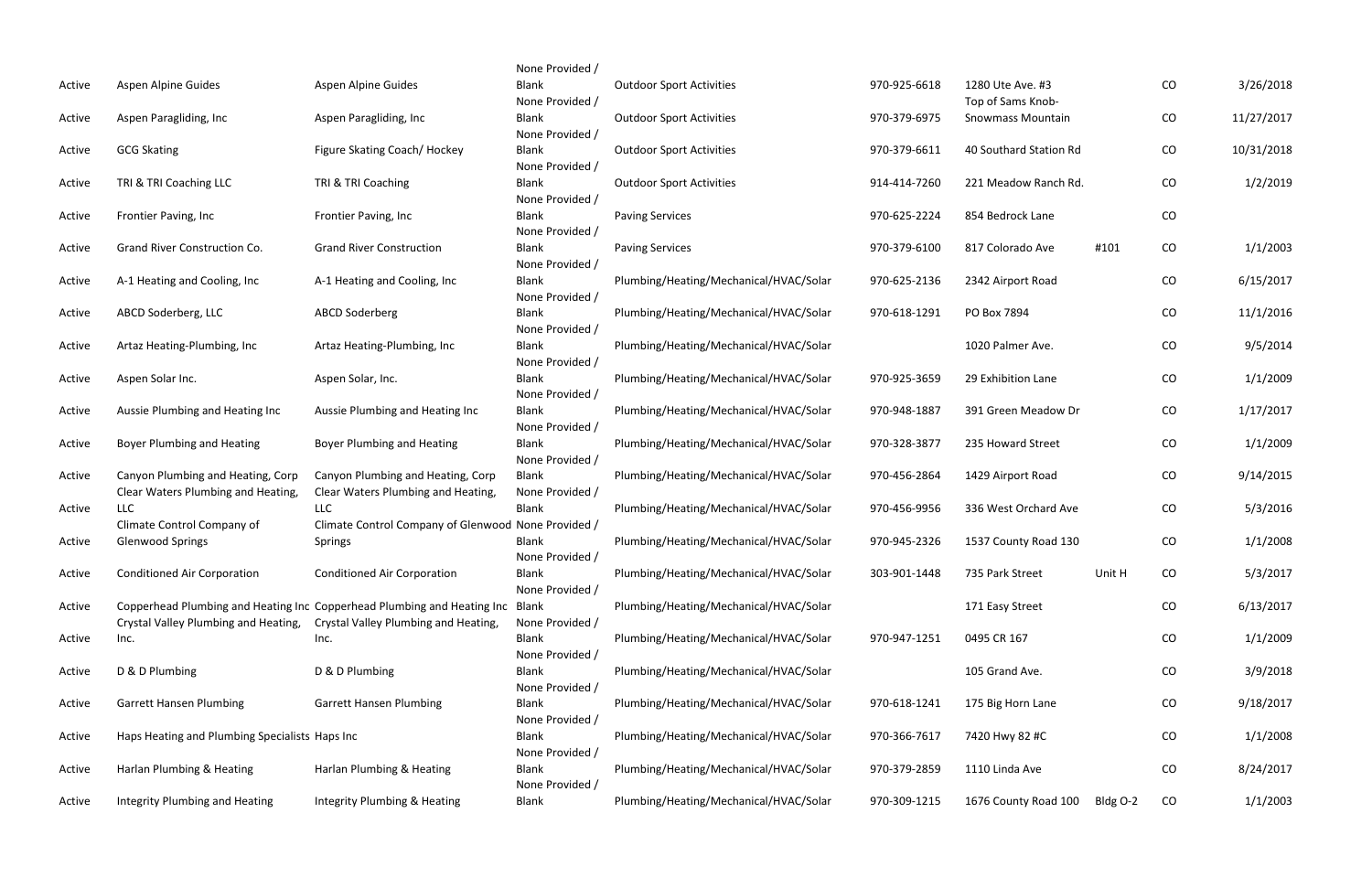|        |                                       |                                                                       | None Provided /                 |                                        |                                             |                           | Unit 1, Ste    |            |            |
|--------|---------------------------------------|-----------------------------------------------------------------------|---------------------------------|----------------------------------------|---------------------------------------------|---------------------------|----------------|------------|------------|
| Active | Jim Houg Plumbing and Heating, Inc    | Jim Houg Plumbing and Heating, Inc                                    | Blank<br>None Provided /        | Plumbing/Heating/Mechanical/HVAC/Solar | 970-379-0962                                | 386 Main Street           | 101            | CO         | 10/19/2016 |
| Active | Joe's Mechanical Service LLC          | Joe's Mechanical Service                                              | <b>Blank</b><br>None Provided / | Plumbing/Heating/Mechanical/HVAC/Solar | 970-948-4296                                | 540 Ridge Road            |                | CO         | 5/2/2018   |
| Active | Mauldin Plumbing and Heating          | Mauldin Plumbing and Heating, Inc.                                    | Blank<br>None Provided /        | Plumbing/Heating/Mechanical/HVAC/Solar | 970-384-2036                                | 2550 Hwy 82               | <b>B108</b>    | CO         | 1/1/2008   |
| Active | Mels Plumbing and Heating Inc.        | Mels Plumbing and Heating Inc.                                        | Blank<br>None Provided /        | Plumbing/Heating/Mechanical/HVAC/Solar | 970-984-0699                                | 872 Clubhouse Dr.         |                | CO         | 1/1/2002   |
| Active | Peak Plumbing and Heating LLC         | Peak Plumbing and Heating LLC                                         | <b>Blank</b><br>None Provided / | Plumbing/Heating/Mechanical/HVAC/Solar |                                             | 602 Rambling Rd           |                | CO         | 6/8/2015   |
| Active | Prolific Water Systems, LLC           | Prolific Water Systems, LLC                                           | Blank<br>None Provided /        | Plumbing/Heating/Mechanical/HVAC/Solar | 970-379-6735                                | 542 Orchard Ave.          |                | CO         | 10/31/2017 |
| Active | R&R HVAC, LLC                         | R&R HVAC, LLC                                                         | <b>Blank</b><br>None Provided / | Plumbing/Heating/Mechanical/HVAC/Solar | 970-710-0979                                | 314 Truscott Place        |                | CO         | 2/27/2017  |
| Active | Reigles Mechanical LLC                | Reigles Mechanical LLC                                                | <b>Blank</b><br>None Provided / | Plumbing/Heating/Mechanical/HVAC/Solar | 970-261-9751                                | 704 23 2/10 Road          |                | CO         | 2/12/2018  |
| Active | <b>Reliant Plumbing &amp; Heating</b> | <b>Reliant Plumbing and Heating</b>                                   | <b>Blank</b><br>None Provided / | Plumbing/Heating/Mechanical/HVAC/Solar | 970-945-5545                                | 3113 Sopris Ave           |                | CO         | 1/1/2008   |
| Active | <b>RL Mechanical LLC</b>              | RL Mechanical LLC                                                     | <b>Blank</b><br>None Provided / | Plumbing/Heating/Mechanical/HVAC/Solar | 970-379-2144                                | 2450 County Road 250      |                | ${\rm CO}$ | 11/3/2017  |
| Active | <b>Skyline Mechanical</b>             | Skyline Mechanical Inc                                                | <b>Blank</b><br>None Provided / | Plumbing/Heating/Mechanical/HVAC/Solar | 970-524-6809                                | 16 Alpine Ranch Rd        |                | CO         | 9/23/2014  |
| Active | Solar Flair Thermal Systems           |                                                                       | <b>Blank</b><br>None Provided / | Plumbing/Heating/Mechanical/HVAC/Solar | 970-618-1768                                | 687 Colorado Avenue       |                | ${\rm CO}$ | 8/20/2018  |
| Active | <b>Strait Mechanical LLC</b>          | <b>Strait Mechanical LLC</b>                                          | <b>Blank</b><br>None Provided / | Plumbing/Heating/Mechanical/HVAC/Solar | 970-342-1410                                | 1000 35th Street          |                | CO         | 2/6/2018   |
| Active | Superior Plumbing & Heating, LLC      |                                                                       | <b>Blank</b><br>None Provided / | Plumbing/Heating/Mechanical/HVAC/Solar | (970) 309-2714 PO BOX 1616<br>945-2580/379- |                           |                | CO         | 10/15/2018 |
| Active | Top Gun Plumbing and Heating Inc      | Top Gun Plumbing and Heating, Inc.                                    | Blank                           | Plumbing/Heating/Mechanical/HVAC/Solar | 5781<br>303-228-                            | 3429 S Grand Ave.         |                | CO         | 1/1/2008   |
| Active | Trane U.S. Inc                        | Trane                                                                 | None Provided /<br><b>Blank</b> | Plumbing/Heating/Mechanical/HVAC/Solar | 3300/970-242-<br>4361                       | 445 Bryant Street         | Unit 5         | CO         | 1/1/2013   |
| Active | AAA Mountain Waterproofing, LLC       | AAA Mountain Waterproofing, LLC                                       | None Provided /<br><b>Blank</b> | <b>Professional Services</b>           | 970-985-0502                                | 1779 Airport Road         | Unit A         | CO         | 7/20/2017  |
| Active |                                       | AAA Waterproofing Front Range, LLC AAA Waterproofing Front Range, LLC | None Provided /<br>Blank        | <b>Professional Services</b>           | 303-295-7333                                | 11575 Wadsworth Blvd.     |                | CO         | 5/14/2014  |
| Active | Aligned Insight                       | <b>Humanetic Consulting</b>                                           | None Provided /<br><b>Blank</b> | <b>Professional Services</b>           | 970-618-2806                                | 16 Kearns Rd.             | Suite 201-4 CO |            | 1/1/2011   |
| Active | Ann Larson                            | Massage by Ann Larson                                                 | None Provided /<br><b>Blank</b> | <b>Professional Services</b>           | 970-923-2655                                | 1223 Brush Creek Lane     |                | CO         | 1/1/1994   |
| Active | Art 8000                              | <b>SITACO</b>                                                         | None Provided /<br><b>Blank</b> | <b>Professional Services</b>           | 970-377-3289                                | PO BOX 2680               |                | CO         | 5/23/2017  |
| Active | Aspen Pro Cycling, LLC                | Aspen Pro Cycling                                                     | None Provided /<br><b>Blank</b> | <b>Professional Services</b>           | 970-404-0949                                | 55 Aspen Village          |                | CO         | 4/20/2018  |
| Active | Bently Tr LLC                         | <b>Bently Tr</b>                                                      | None Provided /<br><b>Blank</b> | <b>Professional Services</b>           | 508-237-2197                                | 35 Lower Woodbridge<br>Rd |                | CO         | 10/11/2016 |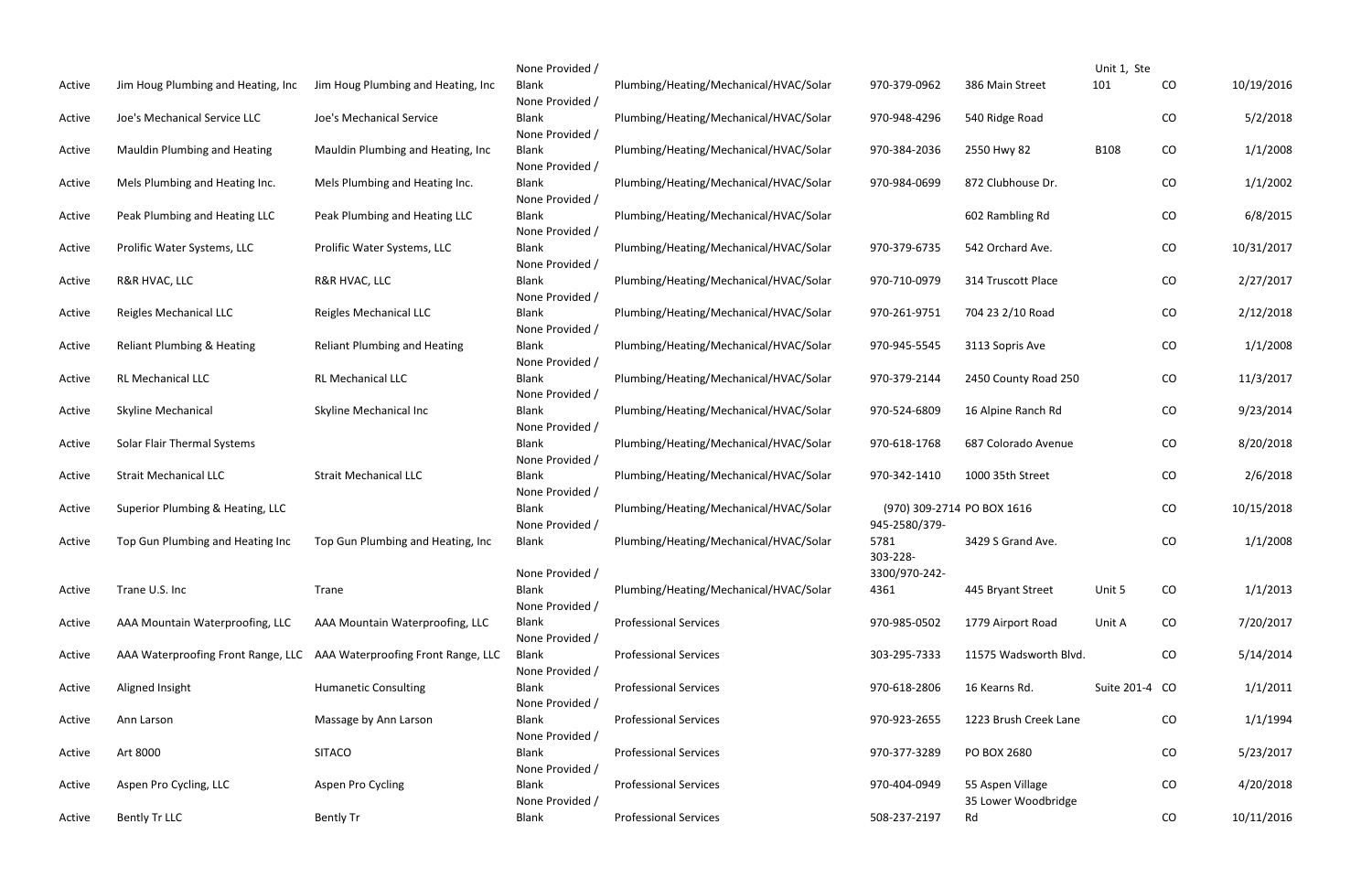|        |                                                      |                                                                | None Provided /                 |                              |              | 35 Lower Woodbridge                        |          |            |            |
|--------|------------------------------------------------------|----------------------------------------------------------------|---------------------------------|------------------------------|--------------|--------------------------------------------|----------|------------|------------|
| Active | <b>Big Jig Entertainment</b>                         | Big Jig Entertainment LLC                                      | <b>Blank</b><br>None Provided / | <b>Professional Services</b> | 970-948-0960 | #149                                       |          | CO         | 1/1/2007   |
| Active | <b>Bill Boineau</b>                                  | <b>Boineau Computer Services</b>                               | <b>Blank</b><br>None Provided / | <b>Professional Services</b> | 970-948-7670 | 0027 Divide Drive                          |          | CO         | 1/1/2010   |
| Active | <b>Blue Earth Herbalism LLC</b>                      |                                                                | <b>Blank</b><br>None Provided / | <b>Professional Services</b> | 530-715-0843 | 536 Oak Ridge Rd                           |          | CO         | 12/12/2018 |
| Active | Brio Limo LLC                                        | <b>Brio Limo LLC</b>                                           | <b>Blank</b><br>None Provided / | <b>Professional Services</b> | 970-366-6393 | 058 Grouse Lane                            | Unit F-1 | CO         | 1/1/2012   |
| Active | Bud's Signs and Neon, Inc.                           | <b>Bud's Signs</b>                                             | <b>Blank</b><br>None Provided / | <b>Professional Services</b> |              | 1040 Pitkin Avenue<br>35 Lower Woodbridge  |          | ${\rm CO}$ | 7/6/2016   |
| Active | C2 Photography                                       | C2 Photography                                                 | <b>Blank</b><br>None Provided / | <b>Professional Services</b> | 970-379-4704 | Rd<br>202 Meadow Ranch                     | E120     | CO         | 3/14/2017  |
| Active | Camber Inc                                           | Camber Inc                                                     | <b>Blank</b><br>None Provided / | <b>Professional Services</b> |              | Road                                       |          | CO         | 12/31/2017 |
| Active | Capital Wildlife Solutions, Inc.                     |                                                                | <b>Blank</b><br>None Provided / | <b>Professional Services</b> |              | (970) 355-0250 2533 East Ave               |          | CO         | 10/19/2018 |
| Active | Charthouse Learning Corp.                            | Charthouse Learning Corp.                                      | <b>Blank</b><br>None Provided / | <b>Professional Services</b> | 952-882-7337 | 221 S River Ridge Circle                   |          | <b>MN</b>  | 6/11/2014  |
| Active | Chaufferguson-Sam Ferguson                           | Chaufferguson                                                  | <b>Blank</b><br>None Provided / | <b>Professional Services</b> | 970-618-3273 | 767 Faraway Rd.                            |          | CO         | 11/11/2016 |
| Active | Crystal Clean Windows, INC                           | Crystal Clean Windows, INC<br>Defenders, Inc. DBA Protect Your | <b>Blank</b><br>None Provided / | <b>Professional Services</b> | 970-948-7213 | 1279 Wald Drive<br>3750 Priority Way S.    |          | ${\rm CO}$ | 1/1/2009   |
| Active | Defender Holdings Inc                                | Home                                                           | <b>Blank</b><br>None Provided / | <b>Professional Services</b> | 317-957-3810 | <b>Drive</b>                               | Ste 200  | IN         | 1/1/2007   |
| Active | DIAMOND KIP'S, INC                                   | ALPINE VALLEY SERVICES                                         | <b>Blank</b><br>None Provided / | <b>Professional Services</b> |              | <b>402 WIDGET STREET</b>                   |          | CO         | 6/21/2005  |
| Active | Dugan Management Services Inc                        | Dugan Management Service Inc                                   | <b>Blank</b><br>None Provided / | <b>Professional Services</b> | 970-618-4113 | 922 Hawkridge Lane<br>5115 Owl Creek Road  |          | CO         | 12/5/2014  |
| Active | DYAD Architects, LLC                                 | DYAD Architects, LLC                                           | <b>Blank</b><br>None Provided / | <b>Professional Services</b> | 970-309-7507 | #11                                        |          | CO         | 7/26/2017  |
| Active | Earth-Wise Horticultural, Inc                        | Earth-Wise Horticultural, Inc                                  | <b>Blank</b><br>None Provided / | <b>Professional Services</b> | 970-928-8480 | 1539 Donegan Road<br>25747 Cougar Mountain |          | CO         | 1/1/2010   |
| Active | Eco-RX Inc<br><b>ECOS Environmental and Disaster</b> | Eco-RX Inc<br><b>ECOS Environmental &amp; Disaster</b>         | <b>Blank</b><br>None Provided / | <b>Professional Services</b> | 970-433-5850 | Rd.                                        |          | CO         | 3/26/2018  |
| Active | Restoration, Inc.<br>Elevate Personal & Private Chef | Restoration, Inc<br>Elevate Personal & Private Chef            | <b>Blank</b><br>None Provided / | <b>Professional Services</b> | 970-945-4407 | 6690 Hwy 82<br>52 Commons Circle           |          | CO         | 1/1/2008   |
| Active | Services                                             | Services                                                       | <b>Blank</b><br>None Provided / | <b>Professional Services</b> | 970-710-1105 | #301<br>1292 Medicine Bow                  |          | CO         | 4/2/2015   |
| Active | <b>Elston Snowplowing</b>                            | <b>Elston Snowplowing</b>                                      | <b>Blank</b><br>None Provided / | <b>Professional Services</b> | 970-379-3072 | Road                                       |          | CO         | 1/1/2007   |
| Active | <b>EUROPEAN MARBLE &amp; GRANITE</b>                 | EUROPEAN MARBLE & GRANITE                                      | <b>Blank</b><br>None Provided / | <b>Professional Services</b> | 801-974-0333 | 2575 SOUTH 600 WEST                        |          | UT         | 1/1/2011   |
| Active | F & M Architects, LLC                                | F & M Architects, LLC                                          | <b>Blank</b><br>None Provided / | <b>Professional Services</b> | 970-319-1490 | 15 Kearns Road                             | Ste D    | CO         | 1/30/2015  |
| Active | First Executive Services, LLC                        | <b>First Line Security</b>                                     | <b>Blank</b>                    | <b>Professional Services</b> | 970-379-4486 | 19 Lariat Rd                               |          | CO         | 8/22/2017  |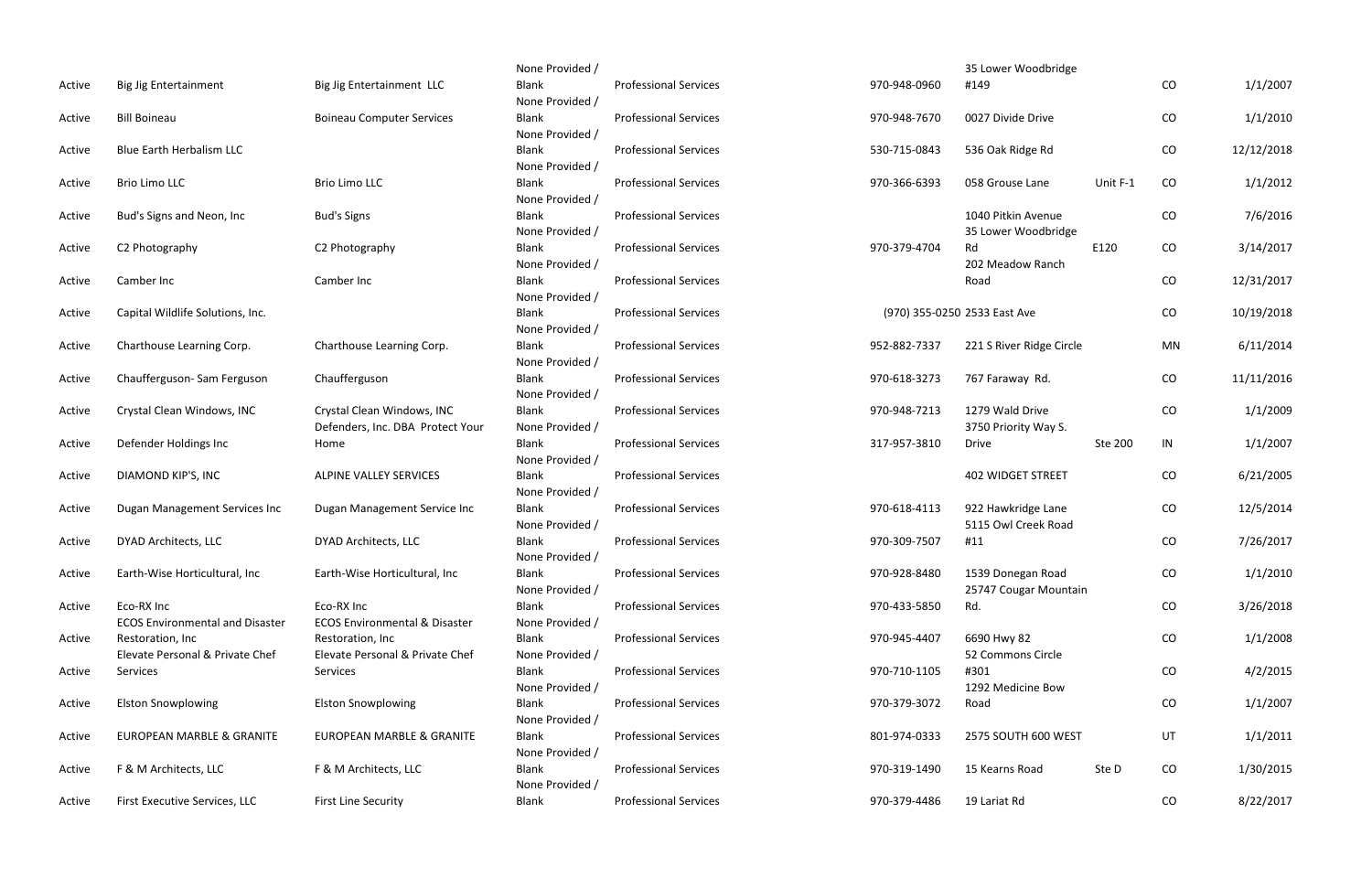|        |                                    |                                    | None Provided /                 |                              |              | 154 Meadow Ranch     |          |          |           |
|--------|------------------------------------|------------------------------------|---------------------------------|------------------------------|--------------|----------------------|----------|----------|-----------|
| Active | Four Seasons Yoga and Wellness LLC | Erica Berens Yoga                  | Blank                           | <b>Professional Services</b> | 970-319-8832 | <b>Drive</b>         |          | CO       | 1/1/2007  |
|        |                                    |                                    | None Provided /                 |                              |              |                      |          |          |           |
| Active | Hawk Eye LLC                       | Hawk Eye LLC                       | Blank                           | <b>Professional Services</b> | 970-618-2656 | 4841 County Road 154 |          | $\rm CO$ | 7/20/2017 |
|        |                                    |                                    | None Provided /                 |                              |              |                      |          |          |           |
| Active | Hy-Mountain Transportation         | High Mountain Taxi                 | Blank                           | <b>Professional Services</b> | 970-925-8294 | 214B AABC            |          | CO       | 1/1/2000  |
|        |                                    |                                    | None Provided /                 |                              |              |                      |          |          |           |
| Active | <b>Impressions Design</b>          | <b>Impressions Design</b>          | Blank                           | <b>Professional Services</b> | 970-319-6500 | 1113 Hawkridge Lane  |          | CO       | 1/1/2010  |
|        |                                    |                                    | None Provided /                 |                              |              |                      |          |          |           |
| Active | <b>INCFOLIO</b>                    | Incfolio                           | Blank                           | <b>Professional Services</b> | 970-923-4030 | 921 Hawkridge Lane   |          | CO       | 1/1/2003  |
|        |                                    |                                    | None Provided /                 |                              |              |                      |          |          |           |
| Active | Integrated Building Services, LLC  | Integrated Building Services, LLC  | Blank                           | <b>Professional Services</b> | 818-419-9636 | 100 Elbert lane      |          | CO       | 5/17/2017 |
|        |                                    |                                    | None Provided /                 |                              |              |                      |          |          |           |
| Active | Janette McKechnie Massage Therapy  | Janette McKechnie Massage Therapy  | <b>Blank</b>                    | <b>Professional Services</b> | 970-948-1110 | 233 Brush Creek Lane |          | CO       | 2/7/2018  |
|        |                                    |                                    | None Provided /                 |                              |              |                      |          |          |           |
| Active | <b>KMJ Elevated Innovations</b>    | <b>KMJ Elevated Innovations</b>    | Blank                           | <b>Professional Services</b> | 732-735-0276 | 058 Grouse Lane      | Unit F-3 | CO       | 1/1/2009  |
|        |                                    |                                    | None Provided /                 |                              |              |                      |          |          |           |
| Active | Kristin Koehlers LLC               | Kristin Koehlers LLC               | Blank                           | <b>Professional Services</b> | 913-302-0900 | 35 Campground Lane   |          | CO       | 2/8/2016  |
|        |                                    |                                    | None Provided /                 |                              |              |                      |          |          |           |
| Active | Lee Ann Vold Massage               | Lee Ann Vold Massage               | <b>Blank</b><br>None Provided / | <b>Professional Services</b> | 970-948-8301 | 191 Stallion Circle  |          | CO       | 4/20/2010 |
| Active | Lotus RMD, LLC as Appropriate      | Barnett Davis II, ESQ. Consulting  | Blank                           | <b>Professional Services</b> | 310-731-3063 | 60 Fall Lane #5      |          | CO       | 9/11/2017 |
|        |                                    |                                    | None Provided /                 |                              |              |                      |          |          |           |
| Active | Lynn Waldorf, LLC                  | Lynn Waldorf, LLC                  | Blank                           | <b>Professional Services</b> |              | 71 View Ridge Lane   |          | CO       | 1/10/2018 |
|        |                                    |                                    | None Provided /                 |                              |              | 309 Meadowview Lane  |          |          |           |
| Active | <b>Maley Building Corp</b>         | Maley Building Corp                | Blank                           | <b>Professional Services</b> | 970-309-7155 | #B                   |          | CO       | 6/24/2015 |
|        |                                    |                                    | None Provided /                 |                              |              |                      |          |          |           |
| Active | Marolt, LLP                        | Marolt, LLP                        | Blank                           | <b>Professional Services</b> | 970-618-4025 | 48 Pinto Circle      |          | CO       | 6/17/2014 |
|        |                                    |                                    | None Provided /                 |                              |              | 5115 Owl Creek Road  |          |          |           |
| Active | <b>MAV Consulting</b>              | <b>MAV Consulting</b>              | <b>Blank</b>                    | <b>Professional Services</b> | 970-319-2145 | #17                  |          | CO       | 9/28/2016 |
|        |                                    |                                    | None Provided /                 |                              |              |                      |          |          |           |
| Active | Melissa Resutko LLC                | Melissa Resutko LLC                | <b>Blank</b>                    | <b>Professional Services</b> | 412-527-2411 | 124 Deerfield Dr.    |          | CO       | 9/7/2016  |
|        |                                    |                                    | None Provided /                 |                              |              |                      |          |          |           |
| Active | Merrick McLaughlin Water           | Merrick Mclaughlin Water           | Blank                           | <b>Professional Services</b> | 303-964-3333 | 5115 Owl Creek Road  | #9       | CO       | 1/1/2007  |
|        |                                    |                                    | None Provided /                 |                              |              |                      |          |          |           |
| Active | <b>Michael Manchester</b>          | <b>Manchester Architects</b>       | Blank                           | <b>Professional Services</b> | 970-923-4411 | 16 Kearns Road       |          | $\rm CO$ | 1/1/1999  |
|        |                                    |                                    | None Provided /                 |                              |              |                      |          |          |           |
| Active | MMD, Incorporated                  | MMD, Incorporated                  | Blank                           | <b>Professional Services</b> | 970-923-9660 | 171 Stallion Circle  |          | CO       | 1/1/2006  |
|        |                                    |                                    | None Provided /                 |                              |              |                      |          |          |           |
| Active | <b>Mobile Muscle Therapeutics</b>  | <b>Mobile Muscle Therapeutics</b>  | Blank                           | <b>Professional Services</b> | 970-948-2735 | PO BOX 5584          |          | $\rm CO$ | 1/1/2006  |
|        |                                    |                                    | None Provided /                 |                              |              |                      |          |          |           |
| Active | Monoco Signs, Inc                  | Monoco Signs, Inc                  | Blank                           | <b>Professional Services</b> | 303-601-4885 | 199 Monares Lane     |          | CO       | 2/7/2018  |
|        |                                    |                                    | None Provided /                 |                              |              |                      |          |          |           |
| Active | Mountain Roll-Offs, Inc            | Mountain Waste & Recycling         | Blank                           | <b>Professional Services</b> | 970-319-8193 | 1058 County Road 100 |          | CO       | 1/1/2011  |
|        |                                    |                                    | None Provided /                 |                              |              |                      |          |          |           |
| Active | <b>Mountain Transportation LLC</b> | <b>Mountain Transportation LLC</b> | Blank                           | <b>Professional Services</b> | 904-480-1824 | 498 Meadow Road      |          | CO       | 2/3/2017  |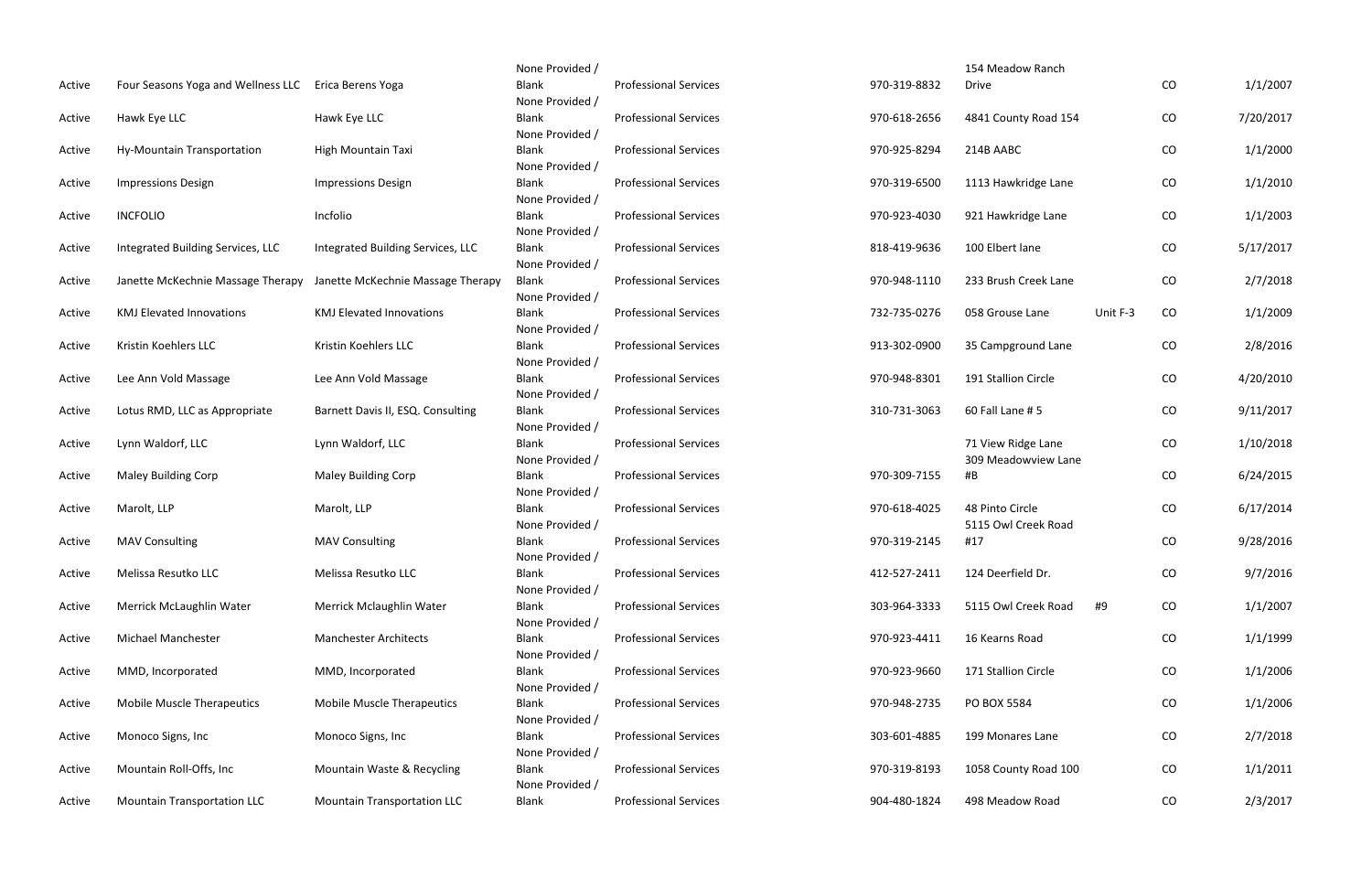|        |                                    |                                                        | None Provided /                                    |                              |              |                                                           |                   |           |            |
|--------|------------------------------------|--------------------------------------------------------|----------------------------------------------------|------------------------------|--------------|-----------------------------------------------------------|-------------------|-----------|------------|
| Active | <b>Mountain Travel Logistics</b>   | <b>Mountain Travel Logistics</b>                       | <b>Blank</b><br>None Provided /                    | <b>Professional Services</b> |              | 511 Pass Go Lane                                          |                   | CO        | 12/31/2017 |
| Active | Peak Advisory Group                | Peak Advisory Group                                    | Blank<br>None Provided /                           | <b>Professional Services</b> | 970-618-3271 | 218 Stallion Circle                                       |                   | CO        | 6/23/2016  |
| Active | Pika Designs Snowmass LLC          | Pika Designs Snowmass                                  | <b>Blank</b><br>None Provided /                    | <b>Professional Services</b> | 970-379-8879 | 1213 Brush Creek Lane                                     |                   | CO        | 1/30/2015  |
| Active | PILATES THE FIRST STEP LLC         | PILATES THE FIRST STEP LLC                             | <b>Blank</b><br>None Provided /                    | <b>Professional Services</b> |              | 1215 Faraway Road                                         |                   | CO        | 1/1/2003   |
| Active | Pixelmixel                         | Pixelmixel                                             | <b>Blank</b><br>None Provided /                    | <b>Professional Services</b> | 970-379-9810 | 285 Stallion Circle                                       |                   | CO        | 1/1/2007   |
| Active | Powder Mountain Ranch              | Powder Mountain Ranch                                  | <b>Blank</b>                                       | <b>Professional Services</b> | 206-459-2448 | 860 CR 121                                                |                   | CO        | 1/11/2017  |
| Active | Roaring Fork Interiorscapes        | Roaring Fork Interiorscapes                            | None Provided /<br><b>Blank</b><br>None Provided / | <b>Professional Services</b> | 970-384-2979 | 35 Lower Woodbridge<br>Road #137                          |                   | CO        | 1/1/2012   |
| Active | <b>Roaring Fork Rooter</b>         | Mike Jenrette Services LLC<br>Rocky Mountain Gutters & | <b>Blank</b><br>None Provided /                    | <b>Professional Services</b> | 970-456-6005 | 16 Kearns Rd. Ste 201-A                                   |                   | CO        | 9/22/2016  |
| Active | <b>Rocky Mountain Gutters</b>      | Maintenance, Inc                                       | <b>Blank</b><br>None Provided /                    | <b>Professional Services</b> | 970-945-8048 | 318 20th Street                                           |                   | CO        | 1/1/2009   |
| Active | Safe Streets USA, LLC              | Safe Streets USA, LLC                                  | <b>Blank</b><br>None Provided /                    | <b>Professional Services</b> | 480-339-1252 | 7900 E Union Ave                                          | <b>Suite 1100</b> | <b>CO</b> | 4/11/2017  |
| Active | Saga City Media                    | Aspen SoJourner                                        | Blank<br>None Provided /                           | <b>Professional Services</b> | 970-925-7809 | 411 E Main Street                                         |                   | CO        | 1/1/2011   |
| Active | Service Somm, LLC                  | Service Somm, LLC                                      | <b>Blank</b><br>None Provided /                    | <b>Professional Services</b> | 970-309-7120 | 1424 Brush Creek Lane                                     |                   | CO        | 1/1/2012   |
| Active | Silver City Inspections, LLC       | Silver City Inspections, LLC                           | <b>Blank</b><br>None Provided /                    | <b>Professional Services</b> |              | - 73 Wood Road #1100                                      |                   | CO        | 7/19/2017  |
| Active | <b>SMV Accounting</b>              | <b>SMV Accounting</b>                                  | <b>Blank</b><br>None Provided /                    | <b>Professional Services</b> | 619-517-1983 | PO Box 5722<br>5115 Owl Creek Road                        |                   | CO        | 9/1/2015   |
| Active | Snowmass Info Tech                 | Snowmass InfoTech                                      | <b>Blank</b><br>None Provided /                    | <b>Professional Services</b> | 970-309-2407 | #21                                                       |                   | CO        | 1/1/2010   |
| Active | <b>Sparhawk Consulting</b>         | <b>Sparhawk Consulting</b>                             | <b>Blank</b>                                       | <b>Professional Services</b> | 330-808-3572 | 1325 Hawk Ridge Lane                                      |                   | CO        | 1/1/2001   |
| Active | <b>Sustainably Green Solutions</b> | <b>Sustainably Green Solutions</b>                     | None Provided /<br><b>Blank</b><br>None Provided / | <b>Professional Services</b> | 415-717-4159 | 35 Lower Woodbridge<br>Rd. Bld 154<br>5115 Owl Creek Road |                   | CO        | 4/21/2017  |
| Active | Terri Grob Bookkeeping, Inc        | Terri Grob Bookkeeping, Inc                            | <b>Blank</b><br>None Provided /                    | <b>Professional Services</b> | 379-1377     | #12                                                       |                   | CO        | 1/1/2002   |
| Active | The Twelfthman                     | The Twelfthman                                         | Blank<br>None Provided /                           | <b>Professional Services</b> | 970-710-1267 | 802 Brush Creek Lane<br>192 Meadow Ranch                  |                   | CO        | 12/12/2017 |
| Active | <b>Triple Worlds Productions</b>   | Triple Worlds Productions LLC                          | <b>Blank</b><br>None Provided /                    | <b>Professional Services</b> | 970-379-4906 | Road                                                      |                   | CO        | 1/1/2008   |
| Active | Vogele LLC                         | Vogele LLC                                             | <b>Blank</b><br>None Provided /                    | <b>Professional Services</b> | 970-923-0332 | 61 Oak Ridge Lane<br>35 Lower Woodbridge                  |                   | CO        | 4/5/2017   |
| Active | <b>Woodbridge Partners LLC</b>     | Canine Club                                            | Blank                                              | <b>Professional Services</b> | 970-306-3784 | Rd                                                        | 107B              | CO        |            |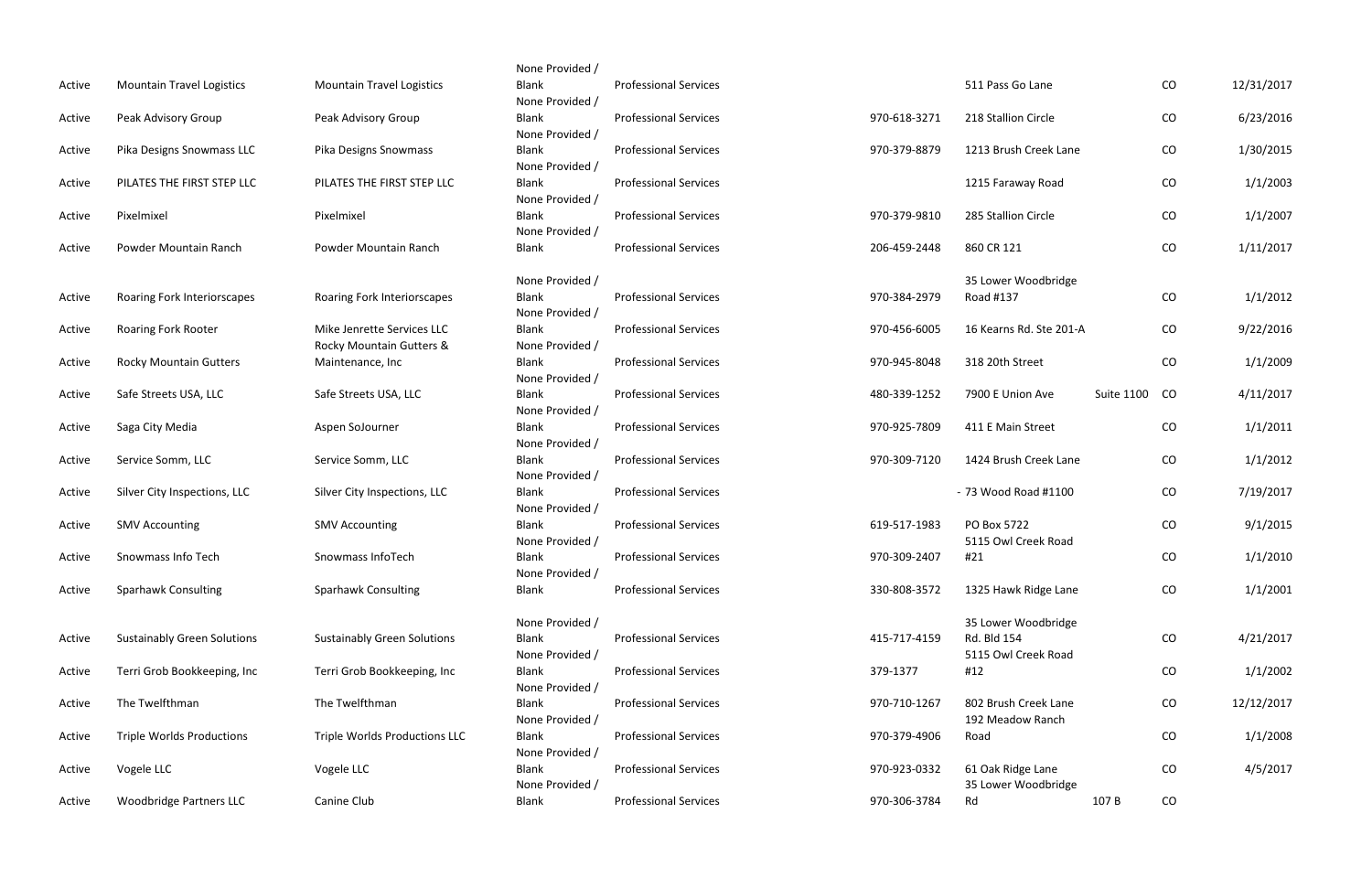|        |                                               |                                                                      | None Provided /                 |                                      |              |                                         |              |            |            |
|--------|-----------------------------------------------|----------------------------------------------------------------------|---------------------------------|--------------------------------------|--------------|-----------------------------------------|--------------|------------|------------|
| Active | X-Rite Incorporated                           | X-Rite Incorporated                                                  | <b>Blank</b><br>None Provided / | <b>Professional Services</b>         | 616-803-2133 | 4300 44th Street                        | <b>SE</b>    | MI         | 2/4/2015   |
| Active | Zone 1 Wildfire, LLC                          | Zone 1 Wildfire, LLC                                                 | Blank<br>None Provided /        | <b>Professional Services</b>         |              | 1013 Lauren Lane<br>35 Lower Woodbridge |              | CO         | 6/15/2016  |
| Active | Zubrod Consulting, LLC                        | <b>Zubrod Consulting LLC</b>                                         | Blank                           | <b>Professional Services</b>         |              | #194                                    |              | ${\rm CO}$ | 12/31/2017 |
| Active | Lux Aspen Ltd.                                | 10th Mountain Home Services LLC                                      | None Provided /<br>Blank        | <b>Property Management/Rental</b>    | 970 920 2210 | 557 North Mill St                       |              | CO         | 12/4/2015  |
| Active | The Romero Group, LLC                         | The Romero Group                                                     | None Provided /<br>Blank        | <b>Property Management/Rental</b>    | 970-273-3100 | 208 Midland Ave                         |              | CO         | 6/13/2018  |
| Active | Arias Estate Management, LLC                  |                                                                      | None Provided /<br>Blank        | Property Mangement/Maint-No Rentals  |              | (970) 718-2872 26 Commons Circle        | $1 - 211$    | CO         | 7/16/2018  |
| Active | Erickson Home Services and<br>Management, Inc | Erickson Home Services &<br>Management, Inc                          | None Provided /<br>Blank        | Property Mangement/Maint-No Rentals  | 970-945-9185 | 931 Red Mountain Drive                  |              | CO         | 1/1/2002   |
| Active | Evans Propterty Management, LLC               | Evans Propterty Management, LLC                                      | None Provided /<br>Blank        | Property Mangement/Maint-No Rentals  | 970-379-7938 | 972 East Hopkins Ave.                   |              | CO         | 12/21/2017 |
| Active | Faraway Housing, LLC                          |                                                                      | None Provided /<br>Blank        | Property Mangement/Maint-No Rentals  | 970-948-2963 | Assay Hill                              |              | CO         | 9/12/2018  |
| Active | <b>Gregory Olsky</b>                          | <b>Gregory Olsky</b>                                                 | None Provided /<br>Blank        | Property Mangement/Maint-No Rentals  |              | 0041 Assay Hill Court<br>#15            |              | CO         | 2/22/2019  |
| Active | P & P Property Maintenance                    | P and P Property Maintence                                           | None Provided /<br>Blank        | Property Mangement/Maint-No Rentals  | 970-319-2852 | 395 Valley Road                         |              | CO         | 1/30/2015  |
| Active | Trailhead Property Management, Inc            | <b>Trailhead Property Mgmt. Inc</b>                                  | None Provided /<br>Blank        | Property Mangement/Maint-No Rentals  | 970-379-9959 | 110 Katydid Lane                        |              | CO         | 4/23/2014  |
| Active | <b>Turnkey Properties, LLC</b>                | Turnkey Properties, LLC                                              | None Provided /<br>Blank        | Property Mangement/Maint-No Rentals  | 970-315-2852 | 151 Stallion Circle                     |              | CO         | 8/28/2017  |
| Active | James Brock, Jr.                              | Brock Real Estate, Inc                                               | None Provided /<br>Blank        | Real Esate Sales only                | 805-444-6659 | 141 Snowmass Club<br>Circle #332        |              | CO         | 1/1/2003   |
| Active | Rocky Zone LLC                                | Rocky Zone LLC                                                       | None Provided /<br>Blank        | Real Esate Sales only                | 970-429-4206 | 61 Timber Ridge Lane                    |              | CO         | 7/6/2015   |
| Active | Romero Group Realty, LLC                      | <b>Romero Group Realty</b>                                           | None Provided /<br>Blank        | Real Esate Sales only                | 970-273-3100 | 208 Midland Ave                         |              | $\rm CO$   | 6/13/2018  |
| Active | Snowstar, Inc                                 | <b>Berksire Hathaway HomeServices-</b><br><b>Aspen Snowmass Prop</b> | None Provided /<br>Blank        | Real Esate Sales only                | 970-274-0594 | 17 Kearns Road                          |              | $\rm CO$   | 1/1/1989   |
| Active | Snowmass Mall Investment Group,<br><b>LLC</b> | Snowmass Mall Investment Group, LLC Blank                            | None Provided /                 | <b>Real Estate Sales and Rentals</b> | 970-273-3100 | 45 Village Square                       | <b>BC-11</b> | CO         | 6/13/2018  |
| Active | Smittys Air                                   |                                                                      | None Provided /<br>Blank        | <b>Refrigeration and Heating</b>     |              | (970) 274-1652 509 W. Princeton Cir     |              | CO         | 12/3/2018  |
| Active | Western Refrigeration and Heating             | Western Refrigeration and Heating                                    | None Provided /<br>Blank        | Refrigeration and Heating            | 970-927-3873 | 175 Southside                           |              | CO         | 1/1/2010   |
| Active | Cognical Inc                                  | Zibby                                                                | None Provided /<br>Blank        | Rent to Own                          | 518-339-3415 | 151 W 25th Street                       | 9th Floor    | <b>NY</b>  | 11/6/2017  |
| Active | <b>Alpenglow Rentals</b>                      | <b>Alpenglow Rentals</b>                                             | None Provided /<br>Blank        | Rentals/Service                      |              | Snowmass Center                         |              | CO         | 5/1/2015   |
| Active | Fuel Aspen Snowmass, Inc                      | Stripped                                                             | None Provided /<br>Blank        | Restaurant                           | 970-309-9588 | 1422 Brush Creek Lane                   |              | CO         | 1/1/2010   |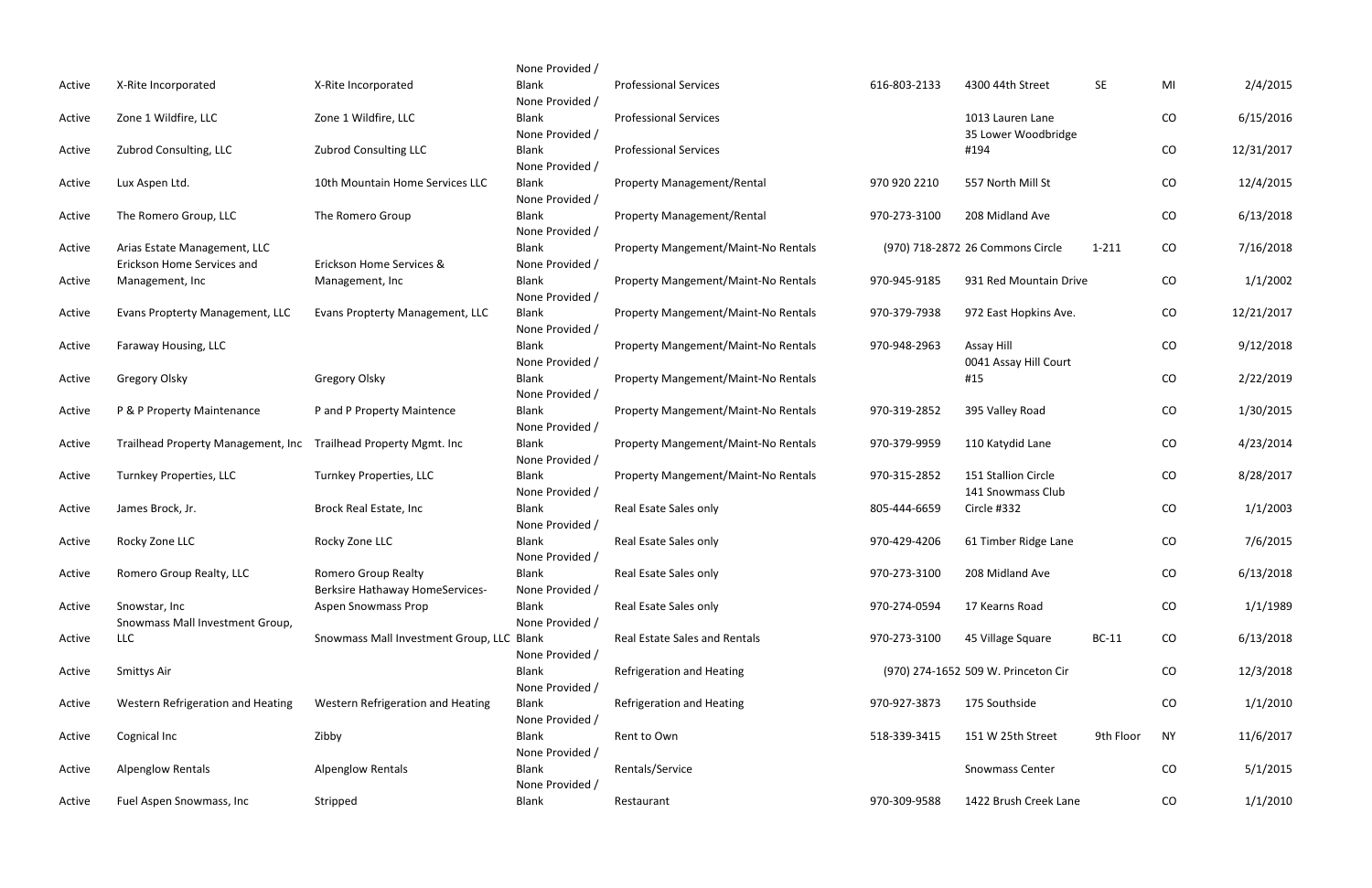|        |                                           |                                      | None Provided / |                               |                        | 0239 Snowmass Club                   |                  |           |           |
|--------|-------------------------------------------|--------------------------------------|-----------------|-------------------------------|------------------------|--------------------------------------|------------------|-----------|-----------|
| Active | <b>Nellys Ventrues LLC</b>                | The Black Saddle Bar and Grille      | <b>Blank</b>    | Restaurant                    | 970-948-6514           | Circle                               |                  | CO        | 1/22/2018 |
|        |                                           |                                      | None Provided / |                               |                        |                                      |                  |           |           |
| Active | Apres LTD                                 | Apres LTD                            | <b>Blank</b>    | <b>Retail Sales</b>           | 303-888-2077           | 816 Hawk Ridge Lane                  |                  | CO        | 1/1/2012  |
|        |                                           |                                      | None Provided / |                               |                        |                                      |                  |           |           |
| Active | <b>Cambro Manufacturing Company</b>       | <b>Cambro Manufacturing Company</b>  | <b>Blank</b>    | <b>Retail Sales</b>           |                        | - 5801 Skylab Rd                     |                  | CA        | 1/31/2018 |
|        |                                           |                                      | None Provided / |                               |                        | 730 BALDWIN PARK                     |                  |           |           |
| Active | <b>CYBERPOWER INC</b>                     | CYBERPOWERPC                         | <b>Blank</b>    | <b>Retail Sales</b>           | (626) 813-7730 BLVD    |                                      |                  | CA        | 2/6/2019  |
|        |                                           |                                      | None Provided / |                               |                        | 18000 Devonshire                     |                  |           |           |
| Active | Mini Med Distribution Corp                | MiniMed Distribution Corp            | <b>Blank</b>    | <b>Retail Sales</b>           | 763-505-2721           | Street                               |                  | CA        | 1/1/2005  |
|        |                                           |                                      | None Provided / |                               |                        |                                      |                  |           |           |
| Active | PerfectVision Manufacturing, Inc.         | PerfectVision Manufacturing, Inc     | <b>Blank</b>    | <b>Retail Sales</b>           | 501-955-0033           | 16101 La Grande Dr                   |                  | AZ        | 3/19/2014 |
|        |                                           |                                      | None Provided / |                               |                        | Attn:Tax Dept. PO Box                |                  |           |           |
| Active | Sally Beauty Supply, LLC 9689             | Sally Beauty Supply, LLC             | <b>Blank</b>    | <b>Retail Sales</b>           | 940-297-3428           | 90220                                |                  | <b>TX</b> | 5/10/2016 |
|        |                                           |                                      | None Provided / |                               |                        |                                      |                  |           |           |
| Active | Thotics Inc                               | Thotics, Inc                         | <b>Blank</b>    | <b>Retail Sales</b>           | 970-618-2530           | 105 Village Square                   |                  | CO        | 1/1/1994  |
|        |                                           |                                      | None Provided / |                               |                        |                                      |                  |           |           |
| Active | EBSCO Industries, Inc                     | EBSCO Industries, Inc                | <b>Blank</b>    | Sales & Service               | 205-995-1562           | 5724 HWY 280 E                       |                  | AL        | 8/25/2015 |
|        |                                           |                                      | None Provided / |                               |                        | 2441 Warrenville Rd.                 |                  |           |           |
| Active | <b>Glory Global Solutions Inc</b>         | Glory Global Solutions, Inc.         | <b>Blank</b>    | Sales & Service               | 920-262-3305           | Ste 100                              |                  | IL.       | 1/1/2013  |
|        |                                           |                                      | None Provided / |                               |                        |                                      |                  |           |           |
| Active | Pacific Sheet Metal, Inc                  | Pacific Sheet Metal, Inc.            | <b>Blank</b>    | Sales & Service               | 970-963-6563           | 0786 Industry Way                    |                  | CO        | 1/1/2002  |
|        |                                           |                                      | None Provided / |                               |                        |                                      |                  |           |           |
| Active | <b>VSE Electrical/Vision Security LLC</b> | VSE Electrical / Vision Security LLC | <b>Blank</b>    | Security                      | 970-963-4043           | 3710 HWY 82 #3                       |                  | CO        | 1/1/2009  |
|        |                                           |                                      | None Provided / |                               |                        | 35 Upper Woodbridge                  |                  |           |           |
| Active | Julie Hill                                | Julie Hill                           | <b>Blank</b>    | Short-Term Rental             |                        | Road                                 | Unit 11 A        | CO        | 3/13/2018 |
|        |                                           |                                      | None Provided / |                               |                        |                                      |                  |           |           |
| Active | Michele M Clements                        | Michele M Clements- Airbnb Rental    | <b>Blank</b>    | Short-Term Rental             | 713-882-3500           | 1026 Sinclair Road                   |                  | CO        | 1/9/2017  |
|        |                                           |                                      | None Provided / |                               |                        |                                      |                  |           |           |
| Active | R1 Holdings, LLC                          | R1 Holdings, LLC                     | <b>Blank</b>    | Short-Term Rental             |                        | 400 Wood Road                        | <b>Unit 3108</b> | CO        | 2/23/2018 |
|        |                                           |                                      | None Provided / |                               |                        |                                      |                  |           |           |
| Active | Utopian LVH, Inc                          | Utopian LVH, Inc-172 DeerRidge Lane  | <b>Blank</b>    | Short-Term Rental             |                        | 172 Deer Ridge Lane                  |                  | CO        | 3/11/2015 |
|        |                                           |                                      | None Provided / |                               |                        |                                      |                  |           |           |
| Active | Marquez Maintenance LLC                   | <b>Marquez Maintenance</b>           | <b>Blank</b>    | Snow Removal                  | 970-710-2221           | 1283 Snowbunny Lane                  |                  | CO        | 7/12/2018 |
|        |                                           |                                      | None Provided / |                               |                        | 0021 Assay Hill Court                |                  |           |           |
| Active | N. Metzger Consulting LLC                 | N. Metzger Consulting, LLC           | <b>Blank</b>    | <b>Special Event Planning</b> | 507-993-0887           | #115                                 |                  | CO        | 2/3/2015  |
|        |                                           |                                      | None Provided / |                               |                        |                                      |                  |           |           |
| Active | The Sideways Group                        |                                      | Blank           | <b>Special Event Planning</b> |                        | (970) 948-2869 0041 Assay Hill Court |                  | CO        | 1/1/2008  |
|        |                                           |                                      | None Provided / |                               |                        | 16035 Table Mountain                 |                  |           |           |
| Active | Centerline Solutions, LLC                 | Centerline Solutions, LLC            | <b>Blank</b>    | Telecommunications            | (303) 993-3293 Parkway |                                      |                  | CO        | 5/22/2015 |
|        |                                           |                                      | None Provided / |                               |                        | 4111 S Natches Ct Unit               |                  |           |           |
| Active | DAS Integrators, LLC                      | DAS Integrators, LLC                 | <b>Blank</b>    | Telecommunications            |                        | G                                    |                  | CO        | 3/26/2018 |
|        |                                           |                                      | None Provided / |                               |                        |                                      |                  |           |           |
| Active | <b>EASTEX TOWER, LLC</b>                  | Eastex Tower, LLC                    | <b>Blank</b>    | Telecommunications            | 719-6328822            | 7345 Templeton Gap Rd                |                  | CO        | 8/20/2014 |
|        |                                           |                                      | None Provided / |                               |                        |                                      |                  |           |           |
| Active | <b>Waste Management</b>                   | Waste Management                     | <b>Blank</b>    | <b>Trash Service</b>          | 970-384-6219           | 0062 County Road 113 #L              |                  | CO        | 1/1/2007  |
|        |                                           |                                      |                 |                               |                        |                                      |                  |           |           |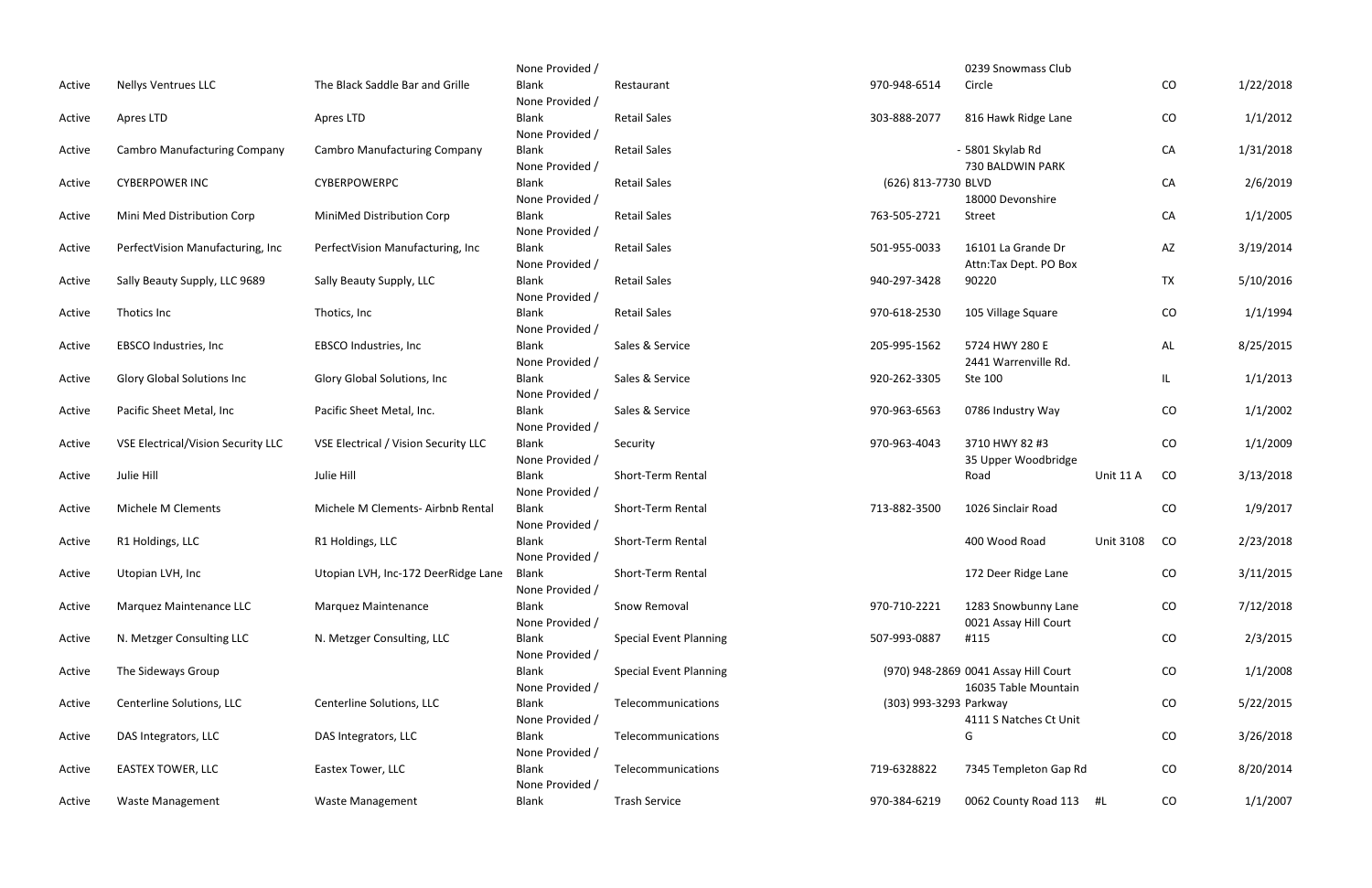|                  |                                                   |                                              | None Provided /            |                            |                              |                                                       |          |       |                        |
|------------------|---------------------------------------------------|----------------------------------------------|----------------------------|----------------------------|------------------------------|-------------------------------------------------------|----------|-------|------------------------|
| Active           | LANGE FAMILY PROPERTIES LLC                       | Lange Family Properties LLC                  | <b>Blank</b>               | Unknown / Not Assigned     |                              | (917) 520-5252 0229 Faraway Road                      |          | 23 FL | 9/6/2018               |
|                  |                                                   |                                              | None Provided /            |                            |                              |                                                       |          |       |                        |
| Active           | Ferrellgas, L.P.                                  | Ferrellgass L.P.                             | Blank                      | <b>Utilities</b>           | 816-792-1600                 | 204 Park Ave                                          |          | CO    | 1/1/2011               |
|                  |                                                   |                                              | None Provided /<br>Blank   |                            | 651-686-1667                 | 1031 Mendota Heights<br>Rd.                           |          | MN    | 2/6/2017               |
| Active           | Patterson Veterinary Supply Inc                   | Patterson Veterinary Supply Inc              | None Provided /            | <b>Veterinary Supplies</b> |                              | 80 SW 8th Street Suite                                |          |       |                        |
| Active           | Amatheon Animal Health LLC                        |                                              | <b>Blank</b>               | Wholesale                  | (844) 696-4667 2660          |                                                       |          | FL.   | 10/29/2018             |
|                  |                                                   |                                              | None Provided /            |                            |                              |                                                       |          |       |                        |
| Active           | Core & Main, LP                                   | Core & Main, LP                              | <b>Blank</b>               | Wholesale                  | 317-596-3260                 | 1830 Craig Park Court                                 |          | MO    | 1/1/2010               |
|                  |                                                   |                                              | None Provided /            |                            |                              |                                                       |          |       |                        |
| Active           | <b>Mountain Primal Meat CO</b>                    | <b>Mountain Primal Meat CO</b>               | <b>Blank</b>               | Wholesale                  | 970-927-6762                 | 2542 Emma Road                                        |          | CO    | 6/14/2017              |
|                  |                                                   |                                              | None Provided /            |                            |                              |                                                       |          |       |                        |
| Active           | Globetrotteradventures.com                        | JPs Professional Window cleaning             | Blank                      | <b>Window Cleaning</b>     | (1970) 274-2047 7949 Hwy 133 |                                                       |          | CO    | 12/18/2018             |
|                  |                                                   |                                              |                            |                            |                              |                                                       |          |       |                        |
| Active           | ACCOMMODATING CATERERS                            | ACCOMMODATING CATERERS                       | Restaurants                | Catering                   | 970-379-8963                 | 211 Woody Creek Plaza                                 |          | CO    | 1/1/1998               |
| Active           | <b>CONUNDRUM CATERING</b>                         | <b>CONUNDRUM CATERING</b>                    | Restaurants                | Catering                   | 970-544-6407                 | 700 E Bleeker Street                                  |          | CO    | 1/1/2012               |
| Active           | Maria Peterson                                    | <b>Maria Peterson Catering</b>               | Restaurants                | Catering                   | 808-990-0435                 | 67 Lemond Place                                       |          | CO    | 9/12/2018              |
|                  |                                                   |                                              |                            |                            |                              |                                                       |          |       |                        |
| Active           | <b>SNOWMASS CATERING</b>                          | <b>LA PINATA</b>                             | Restaurants                | Catering                   | 970-618-0303                 | 1233 Brush Creek Lane                                 |          | CO    | 1/1/1993               |
| Active           | WESTIN SNOWMASS - THE VUE                         | THE VUE                                      | Restaurants                | Lodging                    | 970-471-0299                 | 100 Elbert lane                                       |          | CO    | 6/30/2011              |
| Active           | ASPEN WHOLESALE BAKERY INC.                       | ASPEN CATERERS AND PARTY RENTALS Restaurants |                            | Rentals/Service            | 970-925-1207                 | 300 AABC                                              |          | CO    | 1/1/2008               |
|                  | ASPEN SKIING COMPANY - Elk Camp                   |                                              |                            |                            |                              | 001.9 E Snowmass                                      |          |       |                        |
| Active           | Cafe                                              | <b>ELK CAMP CAFE</b>                         | Restaurants                | Restaurant                 | 970-300-7164                 | Summer Rd                                             |          | CO    | 4/6/2012               |
|                  |                                                   |                                              |                            |                            |                              |                                                       |          |       |                        |
| Active           | ASPEN SKIING COMPANY - LYNN BRIT LYNN BRIT        |                                              | Restaurants                | Restaurant                 | 970-300-7164                 | <b>Thornton Road</b>                                  |          | CO    | 10/31/1998             |
|                  | ASPEN SKIING COMPANY - SAMS                       |                                              |                            |                            |                              | Top of Sams Knob- US                                  |          |       |                        |
| Active           | SMOKEHOUSE                                        | <b>SAMS SMOKEHOUSE</b>                       | Restaurants                | Restaurant                 | 970-300-7164                 | <b>Forest Service</b>                                 |          | CO    | 10/22/2007             |
|                  | ASPEN SKIING COMPANY - SPIDER                     |                                              |                            |                            |                              | <b>Snowmass Mountian-</b>                             |          |       |                        |
| Active           | SABICH RACE ARENA                                 | SPIDER SABICH RACE ARENA                     | Restaurants                | Restaurant                 | 970-319-6593                 | <b>US Forest Service</b>                              |          | CO    | 10/30/2001             |
|                  | ASPEN SKIING COMPANY - TWO                        |                                              |                            |                            |                              |                                                       |          |       |                        |
| Active           | <b>CREEKS CAFE</b>                                | <b>TWO CREEKS CAFE</b>                       | Restaurants                | Restaurant                 | 831-229-4316                 | 31 Slope Side Drive                                   |          | CO    | 10/31/1995             |
|                  |                                                   |                                              |                            |                            |                              | 21 Burnt Mountain                                     |          |       |                        |
| Active           | ASPEN SKIING COMPANY - Ullrhof                    | ULLRHOF RESTAURANT                           | Restaurants                | Restaurant                 | 970-309-5108                 | Circle                                                |          | CO    | 9/2/2009               |
|                  | ASPEN SKIING COMPANY - UP FOR                     |                                              |                            |                            |                              |                                                       | Snowmass |       |                        |
| Active           | PIZZA                                             | <b>UP FOR PIZZA</b>                          | Restaurants                | Restaurant                 | 970-210-3518                 | Big Burn Lift 4                                       | Mountain | CO    | 10/31/1994             |
| Active<br>Active | <b>BIG HOSS GRILL</b>                             | <b>BIG HOSS GRILL</b>                        | Restaurants<br>Restaurants | Restaurant<br>Restaurant   | 970-274-2122                 | 45 Village Mall #10<br>(720) 329-9842 2430 S Glen Ave |          | CO    | 9/18/2006<br>9/10/2018 |
|                  | ColoraDough LLC<br>EAST WEST PARTNERS INC. - BASE |                                              |                            |                            |                              |                                                       |          | CO    |                        |
| Active           | VILLAGE CONFERENCE CENTER                         | <b>BASE VILLAGE CONFERENCE CENTER</b>        | Restaurants                | Restaurant                 |                              | 110 Carriage Way                                      |          | CO    | 12/19/2016             |
|                  |                                                   |                                              |                            |                            |                              |                                                       |          |       |                        |
| Active           | EAST WEST PARTNERS INC. - CAFE V                  | <b>CAFE V - VICEROY</b>                      | Restaurants                | Restaurant                 |                              |                                                       |          |       |                        |
|                  | <b>EAST WEST PARTNERS INC. - NEST</b>             |                                              |                            |                            |                              |                                                       |          |       |                        |
| Active           | POOL CAFE                                         | NEST POOL CAFE AT THE VICEROY                | Restaurants                | Restaurant                 |                              |                                                       |          |       | 1/27/2017              |
|                  | <b>EAST WEST PARTNERS INC. - Toro</b>             |                                              |                            |                            |                              |                                                       |          |       |                        |
| Active           | DINING ROOM AT VICEROY                            | 8K DINING ROOM AT THE VICEROY                | Restaurants                | Restaurant                 |                              |                                                       |          |       |                        |
|                  |                                                   |                                              |                            |                            |                              |                                                       |          |       |                        |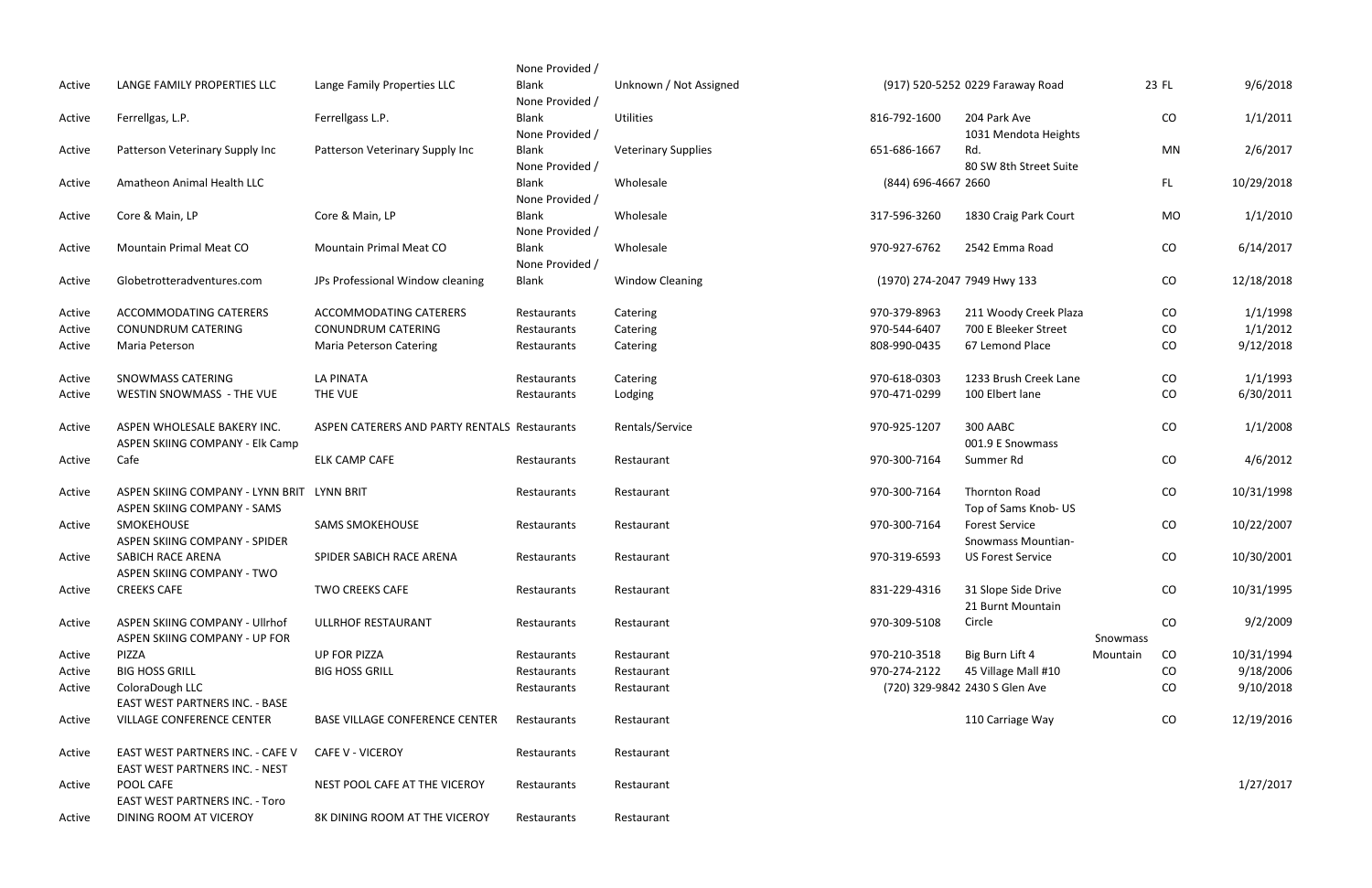|        |                                                          | EAST WEST PARTNERS INC. - VICEROY CATERING & ROOM SERVICE AT THE |             |            |              |                              |                   |           |            |
|--------|----------------------------------------------------------|------------------------------------------------------------------|-------------|------------|--------------|------------------------------|-------------------|-----------|------------|
| Active | <b>CATERING &amp; ROOM SERVICE</b>                       | <b>VICEROY</b>                                                   | Restaurants | Restaurant |              |                              |                   |           |            |
| Active | Grub Thai LLC                                            |                                                                  | Restaurants | Restaurant | 970-366-2148 | 11 Snowmass Mall             |                   | CO        | 11/27/2018 |
| Active | HIGH ALPINE RESTAURANT                                   | HIGH ALPINE RESTAURANT                                           | Restaurants | Restaurant | 970-379-1681 | <b>SEC1 T10 R86W</b>         |                   | CO        | 11/8/1995  |
| Active | IL POGGIO RESTAURANT                                     | IL POGGIO RESTAURANT - SLL, LTD                                  | Restaurants | Restaurant | 970-925-4016 | 45 Village Mall Unit 20      |                   | CO        | 10/22/1993 |
| Active | KRABLOONIK RESTAURANT, INC.                              | <b>KRABLOONIK INC.</b>                                           | Restaurants | Restaurant | 970-923-3953 | 4250 Divide Road             |                   | CO        | 12/10/1994 |
|        |                                                          |                                                                  |             |            |              | 75 Wood Rd Unit 110 &        |                   |           |            |
| Active | LIQUIDATED LLC                                           | <b>BASE CAMP BAR</b>                                             | Restaurants | Restaurant | 970-618-4113 | 1200                         |                   | CO        | 1/20/2010  |
| Active | <b>LITTLE MAMMOTH</b>                                    | LITTLE MAMMOTH                                                   | Restaurants | Restaurant | 305-794-1267 | 315 Gateway Building         |                   | CO        | 9/8/2015   |
|        | Martin Raul Meineri- Francescas                          |                                                                  |             |            |              |                              |                   |           |            |
| Active | Empanadas LLC                                            | Francescas Empanadas LLC                                         | Restaurants | Restaurant | 970-456-7781 | 105 Daly Lane                |                   | CO        | 12/18/2017 |
| Active | PASTORES TASTE OF PHILLY""                               | <b>PASTORES TASTE OF PHILLY""</b>                                | Restaurants | Restaurant | 970-923-2917 | <b>Snowmass Village Mall</b> |                   | CO        | 1/1/2003   |
|        |                                                          |                                                                  |             |            |              | 100 Elbert Lane Unit M-      |                   |           |            |
| Active | PATCHES OHOULLIHAN INC.                                  | NEW BELGIUM RANGER STATION                                       | Restaurants | Restaurant | 401-263-5704 | 1151                         |                   | CO        | 8/6/2012   |
| Active | REFUEL SNOWMASS, LLC                                     | REFUEL SNOWMASS, LLC                                             | Restaurants | Restaurant | 970-274-2122 | 45 Village Sq. #216          |                   | <b>CO</b> | 6/8/2015   |
| Active | ROARING FORK COLLECTIVE                                  | SAKE                                                             | Restaurants | Restaurant | 970-618-4113 | 110 Carriage Way             | <b>Unit 3101</b>  | CO        | 10/14/2016 |
| Active | SLOW GROOVIN BBQ SNOWMASS                                | SLOW GROOVIN BBQ SNOWMASS                                        | Restaurants | Restaurant | 970-948-8576 | 67 Elbert Lane               |                   | CO        | 12/5/2016  |
| Active | SNOWMASS CULINARY GROUP<br>Snowmass Western Heritage     | STATE 38                                                         | Restaurants | Restaurant | 970-618-4113 | 110 Carriage Way             | <b>Suite 3106</b> | CO        | 11/7/2017  |
| Active | Association                                              | Snowmass Western Heritage                                        | Restaurants | Restaurant | 970-923-6632 | 2735 Brush Creek Road        |                   | CO        | 9/8/2011   |
| Active | STONEBRIDGE INN ASSOCIATION                              | THE ARTISAN                                                      | Restaurants | Restaurant | 970-485-1688 | 300 Carriage Way             |                   | CO        | 10/17/1995 |
| Active | SV Liquor License LLC                                    | Little Bar                                                       | Restaurants | Restaurant | 970-924-6102 | 49 Wood Road                 |                   | CO        | 8/23/2018  |
|        |                                                          | VENGA VENGA CANTINA & TEQUILA                                    |             |            |              |                              |                   |           |            |
| Active | TACOS OF SNOWMASS LLC                                    | <b>BAR</b>                                                       | Restaurants | Restaurant | 970-923-7777 | 105 Daly Lane                |                   | CO        | 10/26/2010 |
| Active | <b>TASTERS</b>                                           | TASTERS RESTAURANT INC.                                          | Restaurants | Restaurant | 970-618-6797 | 16 Kearns Road               |                   | CO        | 10/31/2001 |
| Active | Tenpin, LLC                                              | Snowmass Lanes and Lounge                                        | Restaurants | Restaurant | 773-712-3508 | 105 Daly Lane                |                   | CO        | 6/18/2018  |
| Active | The Crepe Shack                                          | The Crepe Shack                                                  | Restaurants | Restaurant |              | (970) 544-4862 61 Wood Road  |                   | CO        | 10/26/2018 |
|        |                                                          |                                                                  |             |            |              | 45 Village Square Unit       |                   |           |            |
| Active | THE STEW POT                                             | THE STEW POT                                                     | Restaurants | Restaurant | 970-923-2263 | 62                           |                   | CO        | 2/15/1999  |
| Active | TLC RESTAURANT CO LLC                                    | THE EDGE RESATURANT & BAR                                        | Restaurants | Restaurant | 970-923-4000 | 690 Carriage Way Unit A      |                   | CO        | 12/14/2011 |
| Active | VILLAGE BARN, LLC                                        | <b>SLICE</b>                                                     | Restaurants | Restaurant | 970-618-4113 | 69 Wood Road Ste 1210        |                   | CO        | 11/12/2012 |
|        |                                                          |                                                                  |             |            |              | 16 Kearns Road Suite         |                   |           |            |
| Active | <b>VILLAGE TAVERN</b><br><b>WESTIN SNOWMASS - BAR AT</b> | <b>MOUNTAIN BAYOU</b>                                            | Restaurants | Restaurant | 970-319-2662 | 103                          |                   | CO        | 10/14/2011 |
| Active | <b>WILDWOOD</b>                                          | <b>BAR AT WILDWOOD</b>                                           | Restaurants | Restaurant |              |                              |                   |           | 6/30/2011  |
| Active | <b>WESTIN SNOWMASS - SNOWMASS</b><br><b>KITCHEN</b>      | <b>SNOWMASS KITCHEN</b>                                          | Restaurants | Restaurant |              |                              |                   |           |            |
| Active | <b>WESTIN SNOWMASS - STARBUCKS</b>                       | <b>STARBUCKS</b>                                                 | Restaurants | Restaurant |              |                              |                   |           | 6/30/2011  |
|        |                                                          |                                                                  |             |            |              | 315 Gateway Center           |                   |           |            |
| Active | ZANES TAVERN/AVALON WEST LLC                             | ZANES                                                            | Restaurants | Restaurant | 970-379-2522 | Unit 10                      |                   | CO        | 12/14/1999 |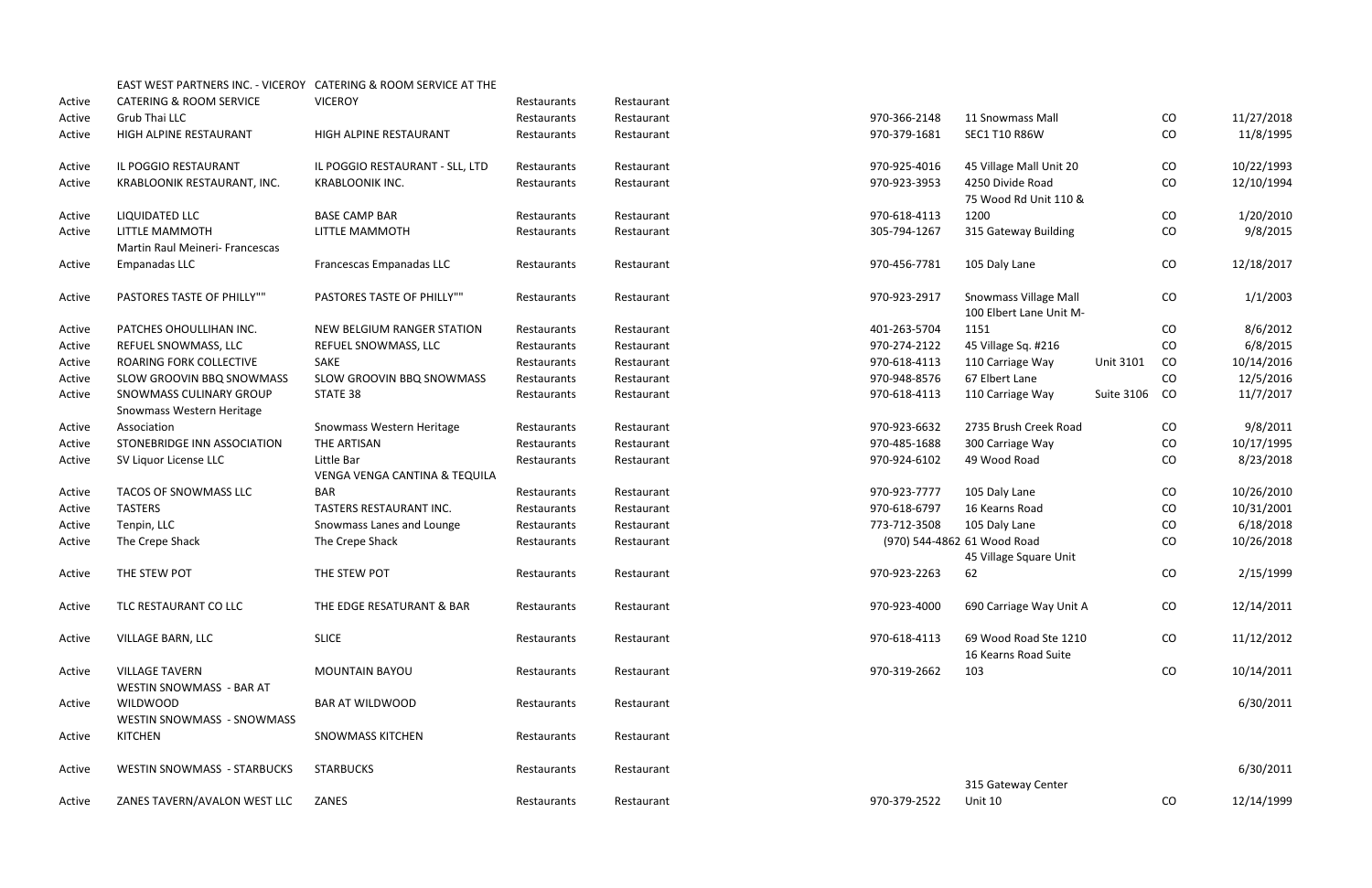|        | ASPEN SKIING COMPANY - Skico          | SKICO VENDING MACHINES / OFFSITE                                 |                        |                                 |                    |                                     |           |            |            |
|--------|---------------------------------------|------------------------------------------------------------------|------------------------|---------------------------------|--------------------|-------------------------------------|-----------|------------|------------|
| Active | <b>Vending Machines</b>               | CATERING                                                         | Restaurants<br>Retail- | <b>Retail Sales</b>             |                    |                                     |           | CO         | 3/28/2018  |
|        |                                       |                                                                  | Construction           |                                 |                    | 505 Huntmar Park Drive              |           |            |            |
| Active | Beacon Sales Acquisition, Inc.        | Beacon Sales Acquisition, Inc.                                   | related                | <b>Building Materials</b>       | (571) 306-7516 300 |                                     |           | VA         | 12/21/2018 |
|        |                                       |                                                                  | Retail-                |                                 |                    |                                     |           |            |            |
|        |                                       |                                                                  | Construction           |                                 |                    | 7800 Highway 82, Unit               |           |            |            |
| Active | Designer Door Hardware, LLC           |                                                                  | related                | <b>Building Materials</b>       | (970) 947-9900 202 |                                     |           | ${\rm CO}$ | 1/29/2019  |
|        |                                       |                                                                  | Retail-                |                                 |                    |                                     |           |            |            |
|        |                                       |                                                                  | Construction           |                                 |                    |                                     |           |            |            |
| Active | Lincoln Cabinets, Inc.                |                                                                  | related                | <b>Building Materials</b>       | 970 464 0467       | 3810 N. River Rd.                   |           | ${\rm CO}$ | 6/20/2018  |
|        |                                       |                                                                  | Retail-                |                                 |                    |                                     |           |            |            |
|        |                                       |                                                                  | Construction           |                                 |                    | 7595 Technology Way                 |           |            |            |
| Active | PROBUILD COMPANY LLC                  | PROBUILD COMPANY LLC                                             | related                | <b>Building Materials</b>       | 303-262-9667       | Ste 500                             |           | ${\rm CO}$ | 1/1/2011   |
|        |                                       |                                                                  | Retail-                |                                 |                    |                                     |           |            |            |
|        |                                       |                                                                  | Construction           |                                 |                    |                                     |           |            |            |
| Active | Rocky Mountain Stone Supply Inc.      |                                                                  | related                | <b>Building Materials</b>       |                    | (970) 618-7017 401 Tree Farm Dr     |           | ${\rm CO}$ | 11/16/2018 |
|        |                                       |                                                                  | Retail-                |                                 |                    |                                     |           |            |            |
|        |                                       |                                                                  | Construction           |                                 |                    |                                     |           |            |            |
| Active | <b>VALLEY LUMBER COMPANY</b>          | VALLEY LUMBER COMPANY                                            | related                | <b>Building Materials</b>       | 970-927-3146       | 0055 Sunset Drive                   |           | ${\rm CO}$ | 1/1/2003   |
|        |                                       |                                                                  | Retail-                |                                 |                    |                                     |           |            |            |
|        |                                       |                                                                  | Construction           |                                 |                    |                                     |           |            |            |
| Active | H.T. Holdings of Colorado LLC         | <b>Standard Interiors of Colorado</b>                            | related                | <b>Carpet/Flooring Services</b> | 303-985-8880       | 1390 W. Evans Ave                   | 2F        | ${\rm CO}$ | 9/18/2018  |
|        |                                       |                                                                  | Retail-                |                                 |                    |                                     |           |            |            |
|        |                                       |                                                                  | Construction           |                                 |                    |                                     |           |            |            |
| Active | <b>Colorado Specialties</b>           | Snyder Equipment                                                 | related                | <b>Construction Management</b>  |                    | (303) 595-9627 9305 Northfield Blvd |           | CO         | 7/11/2018  |
|        |                                       |                                                                  | Retail-                |                                 |                    |                                     |           |            |            |
|        | <b>Mountain Wireless Construction</b> |                                                                  | Construction           |                                 |                    |                                     |           | ${\rm CO}$ |            |
| Active |                                       |                                                                  | related<br>Retail-     | <b>Construction Management</b>  |                    | (303) 343-6544 927 Salida Way       |           |            | 8/21/2018  |
|        |                                       |                                                                  | Construction           |                                 |                    |                                     |           |            |            |
| Active | American Fabricators, Inc             | American Fabricators, Inc.                                       | related                | <b>Contractor Services</b>      | 303-296-6223       | 10290 E 106th Ave                   |           | CO         | 1/1/2007   |
|        |                                       |                                                                  | Retail-                |                                 |                    |                                     |           |            |            |
|        |                                       |                                                                  | Construction           |                                 |                    |                                     |           |            |            |
| Active | PARAGON SYSTEMS INTEGRATION           | PARAGON SYSTEMS INTEGRATION                                      | related                | <b>Contractor Services</b>      |                    | 601 Rio Grande Place                | Suite 101 | CO         | 1/8/2016   |
|        |                                       |                                                                  | Retail-                |                                 |                    |                                     |           |            |            |
|        |                                       |                                                                  | Construction           |                                 |                    |                                     |           |            |            |
| Active |                                       | WESTERN SLOPE IRON & SUPPLY INC  WESTERN SLOPE IRON & SUPPLY INC | related                | <b>Contractor Services</b>      | 970-243-9770       | 670 23 Road                         |           | CO         | 3/14/2017  |
|        |                                       |                                                                  | Retail-                |                                 |                    |                                     |           |            |            |
|        |                                       |                                                                  | Construction           |                                 |                    |                                     |           |            |            |
| Active | Berry Companies, Inc                  | <b>Bobcat of the Rockies</b>                                     | related                | Contractor-Subcontractor        | 316-858-8158       | <b>PO BOX 829</b>                   |           | KS         | 12/21/2016 |
|        |                                       |                                                                  | Retail-                |                                 |                    |                                     |           |            |            |
|        |                                       |                                                                  | Construction           |                                 |                    |                                     |           |            |            |
| Active | Edge Construction Specialties, Inc    |                                                                  | related                | Contractor-Subcontractor        | 3037825633 x5      | 5717 West 6th Ave                   |           | CO         | 10/9/2018  |
|        |                                       |                                                                  | Retail-                |                                 |                    |                                     |           |            |            |
|        |                                       |                                                                  | Construction           |                                 |                    |                                     |           |            |            |
| Active | LUCKY DOG CONSTRUCTION, INC.          | LUCKY DOG CONSTRUCTION, INC.                                     | related                | Contractor-Subcontractor        |                    |                                     |           |            |            |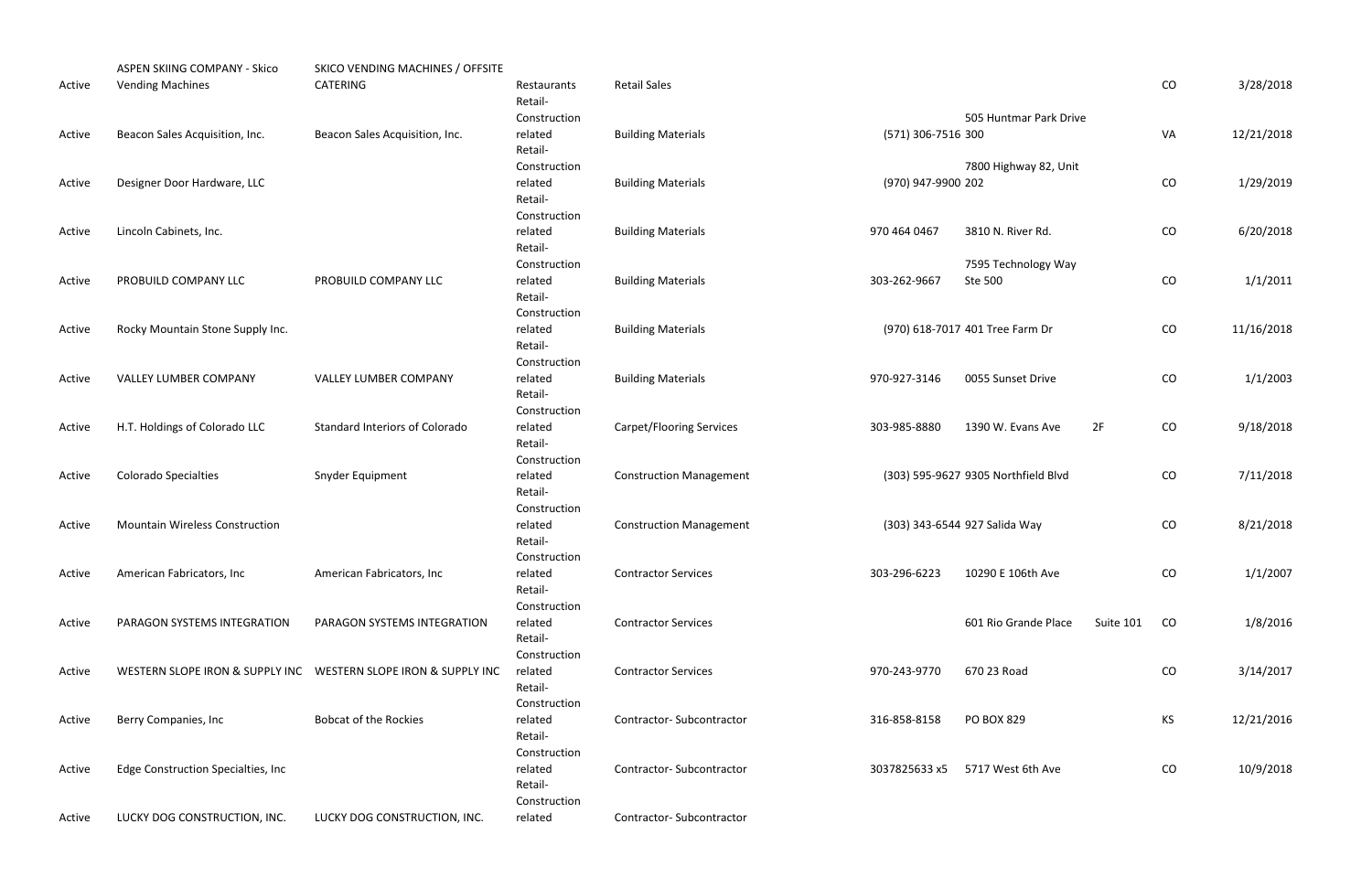| Active | POWERS PRODUCTS CO.             | POWERS ARCHITECTURAL PRODUCTS    | Retail-<br>Construction<br>related<br>Retail- | <b>Contractor-Subcontractor</b>        | 303-791-1010               | 2695 W. 3rd Ave        |                 | CO        | 7/20/2018  |
|--------|---------------------------------|----------------------------------|-----------------------------------------------|----------------------------------------|----------------------------|------------------------|-----------------|-----------|------------|
| Active | <b>3FORM INC.</b>               | <b>3FORM INC.</b>                | Construction<br>related<br>Retail-            | Contractor-Repair/Remodel              | 801-649-2500               | 2300 S. 2300 W.        |                 | UT        | 3/21/2014  |
| Active | <b>EVT Construction LLC</b>     | <b>EVT Construction LLC</b>      | Construction<br>related<br>Retail-            | Contractor-Repair/Remodel              | 970-456-3485               | 250 Carriage Way #103  |                 | CO        | 8/8/2016   |
| Active | <b>Haselden Constrction LLC</b> | <b>Haselden Construction LLC</b> | Construction<br>related<br>Retail-            | Contractor-Repair/Remodel              | 303-728-3853               | 6950 S Potomac Street  |                 | CO        | 1/1/2008   |
| Active | SNOWMASS KITCHEN CENTER         | SNOWMASS KITCHEN CENTER          | Construction<br>related<br>Retail-            | Contractor-Repair/Remodel              | (970) 927-6735 PO Box 4464 |                        |                 | CO        | 1/1/2002   |
| Active | Colorado Doorways, Inc.         |                                  | Construction<br>related<br>Retail-            | Distributor of products                | 303-291-0900               | 5151 Bannock St.       | <b>Unit #17</b> | CO        | 11/16/2018 |
| Active | 5 Elements Electric LLC         |                                  | Construction<br>related<br>Retail-            | Electrical                             | 970-963-7244               | 200 Ute Trail          |                 | CO        | 10/2/2018  |
| Active | CONSOLIDATED ELECTRICAL DIST.   | CONSOLIDATED ELECTRICAL DIST.    | Construction<br>related<br>Retail-            | Electrical                             | 972-582-5444               | 1920 Westridge Drive   |                 | <b>TX</b> | 1/1/2001   |
| Active | ELECTRICAL OUTFITTERS, INC      | ELECTRICAL OUTFITTERS, INC       | Construction<br>related<br>Retail-            | Electrical                             |                            | 1500 A Devereux Road   |                 | CO        | 1/1/2009   |
| Active | LITTELL ELECTRIC, INC.          | LITTELL ELECTRIC, INC.           | Construction<br>related<br>Retail-            | Electrical                             |                            | 7800 Hwy 82            | Ste 203         | CO        | 1/1/2009   |
| Active | QED, Inc                        | QED, Inc                         | Construction<br>related<br>Retail-            | Electrical                             | 303-825-5011               | 1661 W 3rd Ave.        |                 | CO        | 4/12/2018  |
| Active | Reliance Electric, Inc.         | <b>Reliance Electric</b>         | Construction<br>related<br>Retail-            | Electrical                             | 435-874-1250               | 1065 W Utah Ave.       |                 | UT        | 7/20/2017  |
| Active | Y Electric, Inc.                |                                  | Construction<br>related<br>Retail-            | Electrical                             | (970) 927-3437 10 Park Ave |                        |                 | 500 CO    | 1/23/2019  |
| Active | GENERAL SUPPLY & SERVICES, INC. | GENERAL SUPPLY & SERVICES, INC.  | Construction<br>related<br>Retail-            | <b>Equipment Repair Services</b>       | 952-944-5800               | 11311 Hampshire Ave. S |                 | MN        | 4/6/2016   |
| Active | Rocky Mountain Rebar and Lumber | Nimthor, Inc.dba H&H bolt        | Construction<br>related                       | <b>Fabrication of Structural Steel</b> | 970-874-8001               | 686 Industrial Blvd.   |                 | CO        | 4/5/2017   |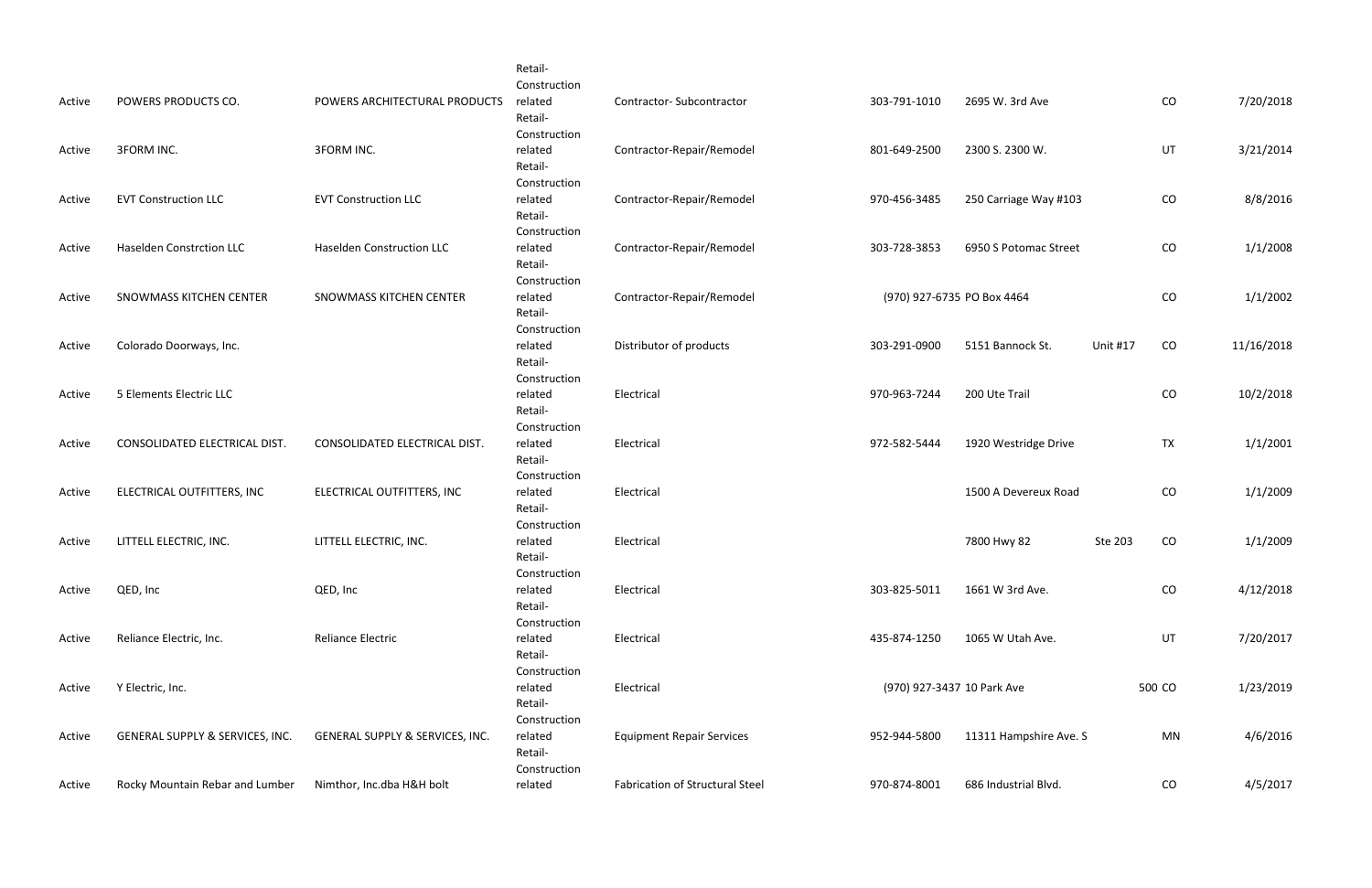|        |                                         |                                         | Retail-<br>Construction            |                                            |              |                                  |         |            |            |
|--------|-----------------------------------------|-----------------------------------------|------------------------------------|--------------------------------------------|--------------|----------------------------------|---------|------------|------------|
| Active | Rolling Plains Construction, INC        | Rolling Plains Construction, INC        | related<br>Retail-                 | <b>Fire Resistive Construction</b>         |              | (303) 659-7861 12331 N Peoria    |         | CO         | 7/3/2014   |
|        |                                         |                                         | Construction                       | <b>General Contractor -Class</b>           |              |                                  |         |            |            |
| Active | ELAM CONSTRUCTION INC                   | ELAM CONSTRUCTION INC                   | related<br>Retail-                 | C/Residential/Homebuilder                  |              | 556 Struthers Avenue             |         | CO         | 1/1/2003   |
| Active | Bay Industries Inc.                     | Bay Insulation of Colorado              | Construction<br>related<br>Retail- | Insulation                                 | 920-406-4000 | 14200 E 33rd Pl.                 |         | CO         | 10/19/2018 |
| Active | Alisberg Parker Architects              |                                         | Construction<br>related            | Interior Design & Construction             | 516-773-4000 | 1061 Two Creeks Dr               |         | ${\rm CO}$ | 10/31/2018 |
|        |                                         |                                         | Retail-<br>Construction            |                                            |              | 227 Midland Ave. Unit C-         |         |            |            |
| Active | MOUNTAIN YARD, LLC                      | MOUNTAIN YARD, LLC                      | related<br>Retail-<br>Construction | Landscape Construction                     | 970-274-8636 | -5                               |         | CO         | 5/5/2016   |
| Active | <b>Twisted Tree Landscape</b>           | Twisted Tree Landscape & Dsgn           | related<br>Retail-                 | Landscape Construction                     |              | 24505 Hwy 82                     |         | CO         | 1/1/2003   |
| Active | EDWARDS BUILDING CENTER, INC.           | EDWARDS BUILDING CENTER, INC.           | Construction<br>related<br>Retail- | Lumber and Hardware Sales                  | 970-926-3381 | 33636 Hwy 6                      |         | CO         | 4/18/2017  |
| Active | OLDCASTLE INFRASTRUCTURE                |                                         | Construction<br>related<br>Retail- | Manufacture-delivery into Snowmass Village | 253-876-2625 | 1002 15TH ST SW                  |         | 110 WA     | 12/6/2018  |
| Active | <b>KPS Global LLC</b>                   | <b>KPS Global LLC</b>                   | Construction<br>related<br>Retail- | Manufacturer                               | 682-317-5297 | 4201 N Beach Street              |         | <b>TX</b>  | 4/18/2017  |
| Active | AJAX MECHANICAL SVC INC.                | AJAX MECHANICAL SVC INC.                | Construction<br>related<br>Retail- | Mechanical                                 |              |                                  |         |            |            |
| Active | LASSITER ELECTRIC INC.                  | LASSITER ELECTRIC INC.                  | Construction<br>related<br>Retail- | Mechanical                                 |              | 204 Park Avenue.                 | Unit 11 | CO         | 6/19/2009  |
| Active | MC MECHANICAL                           | MC MECHANICAL LLC                       | Construction<br>related<br>Retail- | Mechanical                                 |              | 112 Easy Street                  |         | ${\rm CO}$ | 9/11/2015  |
| Active | 10TH MOUNTAIN PLUMBING<br>SERVICES, LLC | 10TH MOUNTAIN PLUMBING<br>SERVICES, LLC | Construction<br>related<br>Retail- | Plumbing/Heating/Mechanical/HVAC/Solar     |              | (970) 927-0633 204 Park Avenue   | Unit 1G | CO         | 1/1/2009   |
| Active | A&R Plumbing LLC                        | Plumbing, Heating contractor            | Construction<br>related<br>Retail- | Plumbing/Heating/Mechanical/HVAC/Solar     |              | (970) 987-3921 111 Current Drive |         | CO         | 1/28/2019  |
| Active | ASPEN PLUMBING & MECH                   | ASPEN PLUMBING & MECH                   | Construction<br>related            | Plumbing/Heating/Mechanical/HVAC/Solar     |              | 111 AABC Ste. B                  |         | CO         | 1/1/2012   |
|        |                                         |                                         |                                    |                                            |              |                                  |         |            |            |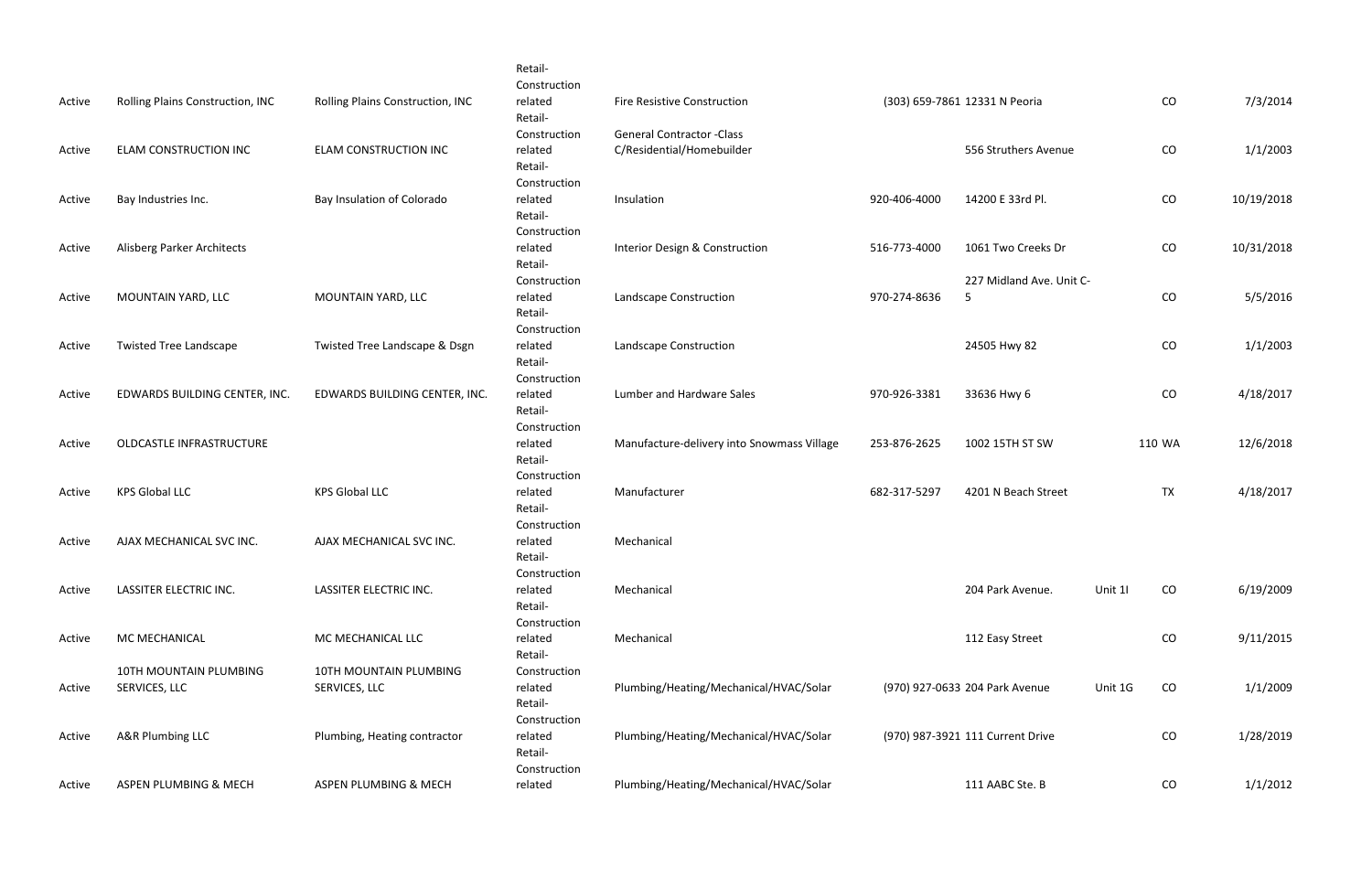|        | BISHOP PLUMBING AND HEATING,             |                                                                | Retail-<br>Construction                            |                                        |              |                                |          |           |            |
|--------|------------------------------------------|----------------------------------------------------------------|----------------------------------------------------|----------------------------------------|--------------|--------------------------------|----------|-----------|------------|
| Active | INC.                                     | BISHOP PLUMBING AND HEATING, INC. related                      | Retail-<br>Construction                            | Plumbing/Heating/Mechanical/HVAC/Solar |              | 5080 County Road 154           |          | CO        | 1/1/2005   |
| Active | BROHN PLUMBING & HEATING, INC.           | BROHN PLUMBING & HEATING, INC.                                 | related<br>Retail-<br>Construction                 | Plumbing/Heating/Mechanical/HVAC/Solar |              |                                |          |           |            |
| Active | Cheney Plumbing and Heating, Inc.        | Cheney Plumbing and Heating, Inc                               | related<br>Retail-<br>Construction                 | Plumbing/Heating/Mechanical/HVAC/Solar | 970-963-0275 | 1121 Village Road              | Unit A   | CO        | 1/1/2008   |
| Active | HIGH MARK MECHANICAL, LLC                | HIGH MARK MECHANICAL, LLC                                      | related<br>Retail-<br>Construction                 | Plumbing/Heating/Mechanical/HVAC/Solar |              | 9496 County Rd 335             |          | CO        | 1/1/2016   |
| Active | SINCLAIR PLUMBING AND HEATING            | SINCLAIR PLUMBING AND HEATING                                  | related<br>Retail-<br>Construction                 | Plumbing/Heating/Mechanical/HVAC/Solar |              | 0049 Larkspur Drive            |          | CO        | 9/10/2015  |
| Active | <b>VALLEY HEATING SERVICE</b>            | <b>VALLEY HEATING SERVICE</b>                                  | related<br>Retail-<br>Construction                 | Plumbing/Heating/Mechanical/HVAC/Solar |              | 550 E Sopris Drive             |          | CO        | 1/1/2003   |
| Active |                                          | WEBBER PLUMBING & HEATING, LLC  WEBBER PLUMBING & HEATING, LLC | related<br>Retail-<br>Construction                 | Plumbing/Heating/Mechanical/HVAC/Solar |              | 258 E Capital Ct               |          | CO        | 5/23/2014  |
| Active | <b>Young Services</b>                    | <b>Young Services</b>                                          | related<br>Retail-<br>Construction                 | Plumbing/Heating/Mechanical/HVAC/Solar | 970-384-2271 | 3766 Hwy 82                    |          | CO        | 1/1/2010   |
| Active | BISHOP LIFTING PRODUCTS INC.             | BISHOP LIFTING PRODUCTS INC.                                   | related<br>Retail-<br>Construction                 | <b>Products and Supplies</b>           | 713-512-1707 | 125 McCarty St. Bldg 1         |          | <b>TX</b> | 7/6/2017   |
| Active | The Design Center                        |                                                                | related<br>Retail-<br>Construction                 | <b>Products and Supplies</b>           | 970-300-2025 | 5030 County Road 154           |          | CO        | 11/27/2018 |
| Active | <b>EPIC CUSTOM GLASS</b>                 | <b>EPIC CUSTOM GLASS</b>                                       | related<br>Retail-<br>Construction                 | <b>Professional Services</b>           |              | 3501 Grand Ave. #3             |          | CO        | 1/1/2010   |
| Active | MIDWEST STEEL WORKS                      | MIDWEST STEEL WORKS                                            | related<br>Retail-                                 | <b>Professional Services</b>           |              |                                |          |           |            |
| Active | PIPELINE SUPPLY & SERVICE                | PSS COMPANIES                                                  | Construction<br>related<br>Retail-                 | Resale                                 | 713-741-8125 | 2656 SOUTH LOOP<br><b>WEST</b> | STE. 600 | TX        | 8/9/2018   |
| Active | ALAN - BRADLEY WINDOWS AND<br>DOORS INC. | ALAN - BRADLEY WINDOWS AND<br>DOORS INC.                       | Construction<br>related<br>Retail-<br>Construction | <b>Retail Sales</b>                    | 970-524-2201 | 801 Chambers Ave               |          | CO        | 8/25/2016  |
| Active | DAL-TILE DISTRIBUTION INC.               | DAL-TILE DISTRIBUTION INC.                                     | related                                            | <b>Retail Sales</b>                    |              | Dal-Tile                       |          | GA        | 2/6/2017   |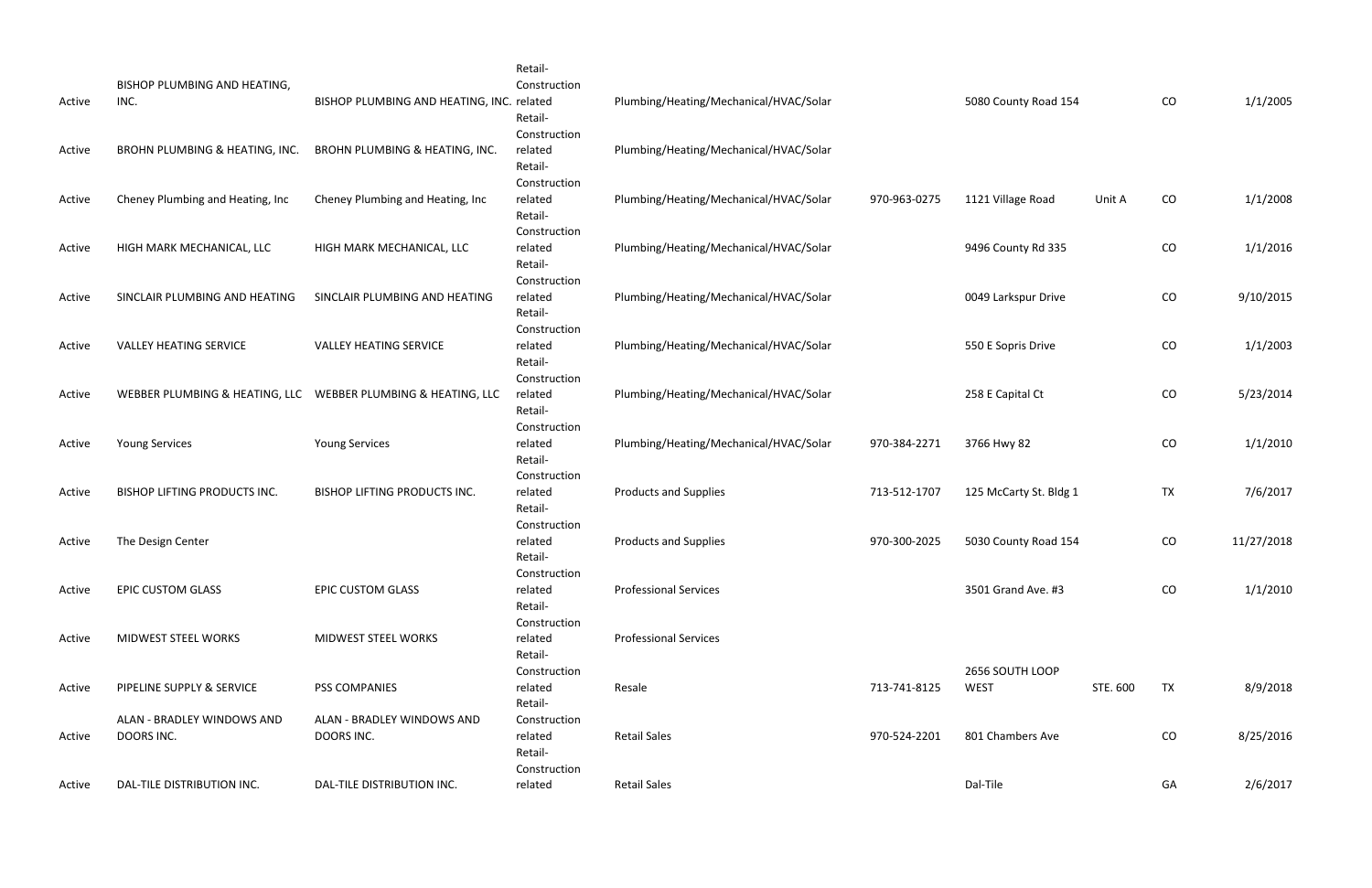| Active | PELLA WINDOWS & DOORS, INC.                                   | PELLA WINDOWS & DOORS, INC.                                       | Retail-<br>Construction<br>related<br>Retail-      | <b>Retail Sales</b>           | 303-371-3750 | 4200 Carson Street                 |           | CO         | 1/1/2008   |
|--------|---------------------------------------------------------------|-------------------------------------------------------------------|----------------------------------------------------|-------------------------------|--------------|------------------------------------|-----------|------------|------------|
| Active | <b>Roaring Fork Building Specialties</b>                      | Roaring Fork Building Specialties                                 | Construction<br>related<br>Retail-                 | <b>Retail Sales</b>           |              | (970) 927-9847 40 Sunset Drive     | Suite 2   | CO         | 1/8/2019   |
| Active | The Sherwin-Williams Company                                  | Sherwin-Williams HQ                                               | Construction<br>related<br>Retail-                 | <b>Retail Sales</b>           |              | (216) 566-2577 101 W Prospect Ave  |           | OH         | 1/18/2019  |
| Active | Acorn Stairlifts, Inc.                                        | Acorn Stairlifts, Inc.                                            | Construction<br>related<br>Retail-                 | Sales & Service               |              | 7001 Lake Ellenor Dr               |           | FL.        | 3/30/2018  |
| Active | <b>AJAX SUPPLY</b>                                            | <b>AJAX SUPPLY</b>                                                | Construction<br>related<br>Retail-                 | Unknown / Not Assigned        |              |                                    |           |            |            |
| Active | FORTERRA PRECAST CONCEPTS LLC                                 | FORTERRA PRECAST CONCEPTS LLC                                     | Construction<br>related<br>Retail-                 | Unknown / Not Assigned        |              | 9405 Alton Court                   |           | ${\rm CO}$ | 11/22/2016 |
| Active | <b>GENERAL PARTS LLC</b>                                      | <b>GENERAL PARTS LLC</b>                                          | Construction<br>related<br>Retail-                 | Wholesale                     | 972-308-9802 | 14951 Dallas Parkway               |           | <b>TX</b>  | 5/1/2015   |
| Active | <b>GULFSIDE SUPPLY</b>                                        | <b>GULFEAGLE SUPPLY</b>                                           | Construction<br>related<br>Retail-                 | Wholesale                     | 303-288-8475 | 509 Airpark Drive                  |           | CO         | 1/1/2005   |
| Active | HD SUPPLY CONSTRUCTION, LTD.                                  | HD SUPPLY CONSTRUCTION, LTD.                                      | Construction<br>related<br>Retail-<br>Construction | Wholesale                     | 407-841-4755 | 501 W CHURCH STREET                |           | FL.        | 9/26/2008  |
| Active |                                                               | HD SUPPLY FACILITIES MAINTENANCE HD SUPPLY FACILITIES MAINTENANCE | related<br>Retail-<br>Construction                 | Wholesale                     | 407-841-4755 | 501 W CHURCH ST                    |           | <b>FL</b>  | 9/28/2012  |
| Active | PIONEER MATERIALS WEST SLOPE                                  | PIONEER MATERIALS WEST SLOPE                                      | related<br>Retail-<br>Construction                 | Wholesale                     | 970-376-4364 | 7271 So Eagle                      |           | CO         | 1/1/2003   |
| Active | Sika Corporation                                              | Sika Corporation                                                  | related<br>Retail-<br>Construction                 | Wholesale                     | 781-332-3238 | 201 Polito Avenue                  |           | CO         | 4/30/2018  |
| Active | THE LOEB ELECTRIC COMPANY<br>Jamie Rooney/ Basalt Kitchen and | THE LOEB ELECTRIC COMPANY                                         | related<br>Retail-<br>Construction                 | Wholesale                     | 614-421-3328 | 1800 E Fifth Ave.                  |           | OH         | 11/27/2017 |
| Active | Bath, LLC                                                     | Basalt Kitchen and Bath, LLC                                      | related                                            |                               |              | (970) 279-5164 371 Southside Drive | Suite 102 | CO         | 1/1/2013   |
| Active | <b>Kristen's Creations</b>                                    |                                                                   | <b>Special Events</b>                              | <b>Retail Sales</b>           | 970-987-1170 | 102 Maple Street                   |           | CO         | 6/13/2018  |
| Active | SV Building 6 Development, LLC                                | The Collective Snowmass                                           | <b>Special Events</b>                              | <b>Special Event Planning</b> |              | (970) 924-6081 49 Wood Road        |           | CO         | 10/26/2018 |
| Active | THE VILLAGE TART, LLC                                         | THE VILLAGE TART, LLC                                             | <b>Special Events</b>                              | Special Event Vendor License  | 970-618-6495 | PO BOX 7016                        |           | CO         | 8/4/2017   |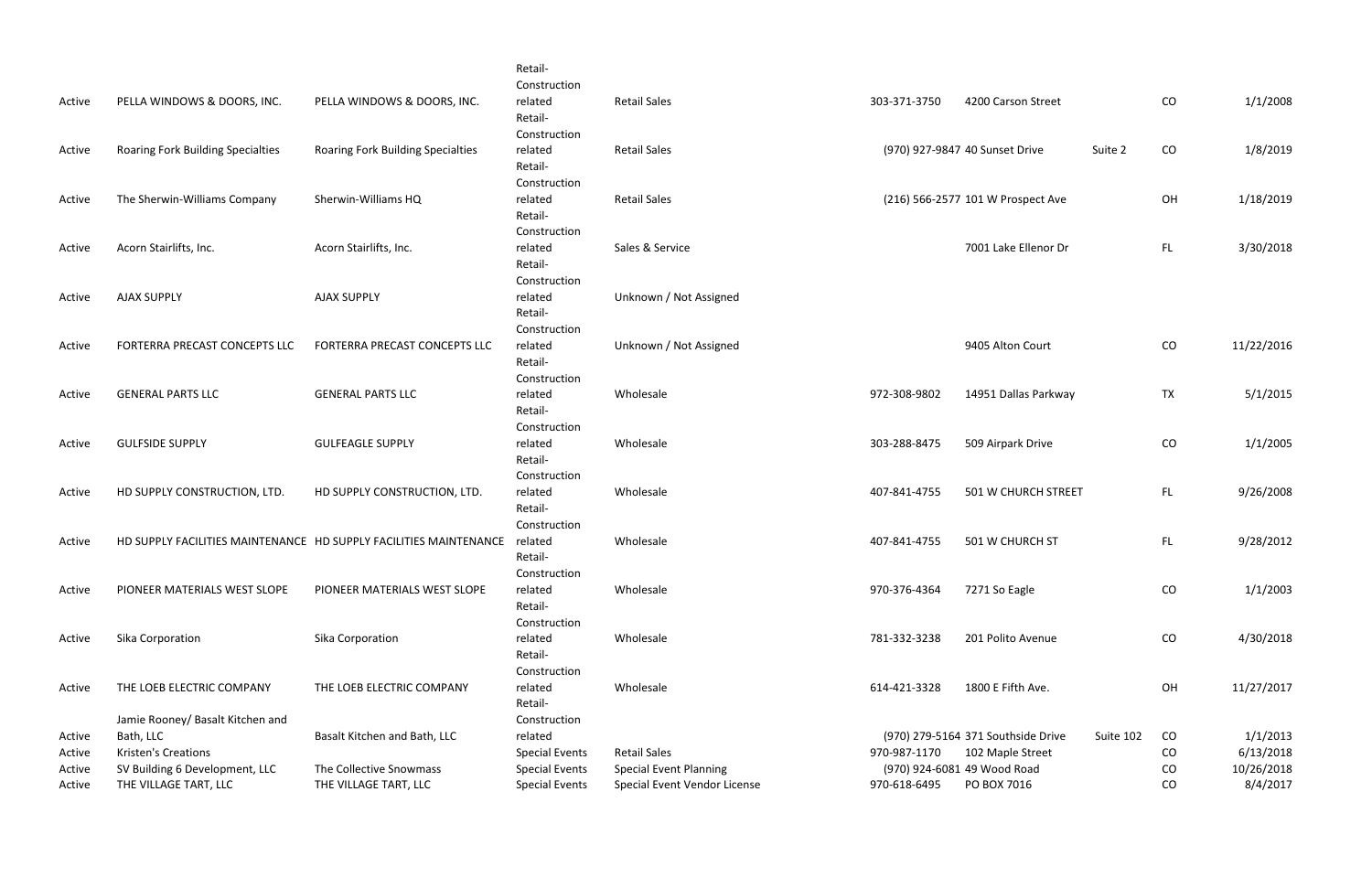|        |                                  |                                   | Sports<br>Equipment/Clothi       |                                 |                |                             |          |            |           |
|--------|----------------------------------|-----------------------------------|----------------------------------|---------------------------------|----------------|-----------------------------|----------|------------|-----------|
| Active | UTE MOUNTAINEER                  | UTE MOUNTAINEER LTD.              | ng<br>Sports                     | Cross Country Ski Center        | 970-925-2849   | <b>Snowmass Golf Course</b> |          | CO         | 1/1/2003  |
|        | ASPEN SKIING COMPANY - BEGINNERS |                                   | Equipment/Clothi                 |                                 |                |                             |          |            |           |
| Active | <b>MAGIC</b>                     | <b>BEGINNERS MAGIC</b>            | ng<br>Sports                     | <b>Outdoor Sport Activities</b> |                |                             |          |            | 3/28/2018 |
|        | ASPEN SKIING COMPANY - BEGINNERS |                                   | Equipment/Clothi                 |                                 |                |                             |          |            |           |
| Active | MAGIC - ELK CAMP                 | <b>BEGINNERS MAGIC - ELK CAMP</b> | ng<br>Sports                     | Rental/Sales                    | 970-300-7164   | 69 Wood Road                |          | CO         | 1/1/2012  |
|        | ASPEN SKIING COMPANY - D&E       |                                   | Equipment/Clothi                 |                                 |                | 45 Village Square Unit      |          |            |           |
| Active | Snowboards                       | D&E SNOWBOARDS                    | ng<br>Sports                     | Rental/Sales                    | 970-300-7164   | 36                          |          | CO         | 1/1/1995  |
|        | ASPEN SKIING COMPANY - Four      |                                   | Equipment/Clothi                 |                                 |                |                             |          |            |           |
| Active | Mountain Sports - 2 Creeks       | FOUR MOUNTAIN SPORTS - 2 CREEKS   | ng<br>Sports                     | Rental/Sales                    | 970-300-7164   | 31 Slope Side Drive         |          | CO         | 1/1/2001  |
|        | ASPEN SKIING COMPANY - FOUR      |                                   | Equipment/Clothi                 |                                 |                |                             |          |            |           |
| Active | <b>MOUNTAIN SPORTS - VICEROY</b> | FOUR MOUNTAIN SPORTS - VICEROY    | ng<br>Sports                     | Rental/Sales                    | 970-618-4698   | 130 Wood Road               |          | CO         | 1/1/2010  |
|        | Aspen Skiing Company - Four      | Four Mountain Sports Base Village | Equipment/Clothi                 |                                 |                |                             |          |            |           |
| Active | Mountain Sports Base Village     | Retail                            | ng<br>Sports<br>Equipment/Clothi | Rental/Sales                    | (970) 300-7158 | 69 Carriage Way             |          | CO         | 1/1/2006  |
| Active | <b>ASPEN SPORTS</b>              | ASPEN SPORTS BASE VILLAGE         | ng<br>Sports                     | Rental/Sales                    | 612-207-4555   | 90 CARRIAGE WAY             |          | CO         | 1/1/1999  |
|        |                                  |                                   | Equipment/Clothi                 |                                 |                |                             |          |            |           |
| Active | <b>ASPEN SPORTS</b>              | <b>ASPEN SPORTS MALL</b>          | ng<br>Sports                     | Rental/Sales                    | 303-2700338    | 105 Village Mall            | Unit 70  | CO         | 1/1/1998  |
|        |                                  |                                   | Equipment/Clothi                 |                                 |                |                             |          |            |           |
| Active | <b>CHRISTY SPORTS</b>            | <b>CHRISTY SPORTS</b>             | ng<br>Sports<br>Equipment/Clothi | Rental/Sales                    | 303-237-6321   | 50 Village Square           | Snowmass | CO         | 1/1/2009  |
| Active | <b>GENE TAYLORS SPORTSMEN</b>    | <b>GENE TAYLORS SPORTSMEN</b>     | ng                               | Rental/Sales                    | 970-216-4671   | Bldg 54                     | Mall     | CO         | 1/1/1993  |
|        |                                  | <b>INCLINE SKI SHOP - INCLINE</b> | Sports<br>Equipment/Clothi       |                                 |                |                             |          |            |           |
| Active | <b>INCLINE SKI SHOP</b>          | MANAGEMENT                        |                                  | Rental/Sales                    | 970-306-3153   | #1 Snowmass Mall            |          | CO         | 1/1/1993  |
|        |                                  |                                   | ng<br>Sports<br>Equipment/Clothi |                                 |                |                             |          |            |           |
| Active | PERFORMANCE SKI, INC.            | PERFORMANCE SKI, INC.             | ng<br>Sports                     | Rental/Sales                    | 970-922-0697   | 2A-5 Base Village           |          | CO         | 1/1/2008  |
|        | RWT COMPANY ASPEN, LLC - SKI &   |                                   | Equipment/Clothi                 |                                 |                |                             |          |            |           |
| Active | <b>BIKE BUTLERS</b>              | Ski Butlers Aspen                 | ng<br>Sports                     | Rental/Sales                    |                | 5115 Owl Creek Road         |          | ${\rm CO}$ | 9/18/2017 |
|        |                                  |                                   | Equipment/Clothi                 |                                 |                | 8 Snowmass Village          |          |            |           |
| Active | <b>SIDEWINDER SPORTS</b>         | SIDEWINDER SPORTS                 | ng                               | Rental/Sales                    | 970-618-0343   | Mall                        |          | CO         | 1/1/2007  |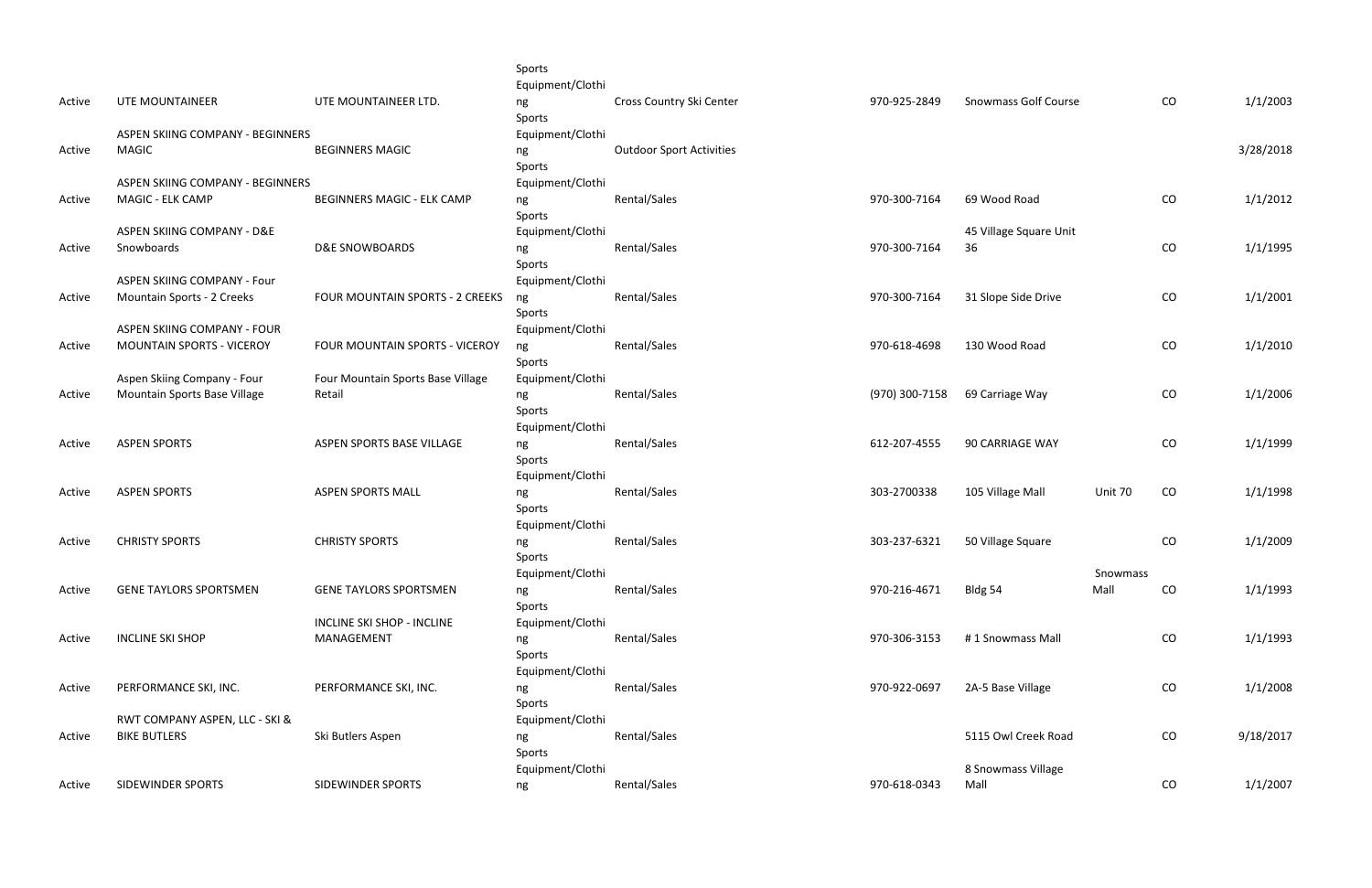|        |                                                      |                                                                           | Sports                        |                                      |                              |                                   |               |           |                      |
|--------|------------------------------------------------------|---------------------------------------------------------------------------|-------------------------------|--------------------------------------|------------------------------|-----------------------------------|---------------|-----------|----------------------|
|        |                                                      |                                                                           | Equipment/Clothi              |                                      |                              |                                   |               |           |                      |
| Active | <b>SNOWMASS SPORTS</b>                               | <b>SNOWMASS SPORTS</b>                                                    | ng                            | Rental/Sales                         | 970-379-1853                 | 100 Elbert Lane M 108             |               | CO        | 1/1/1994             |
|        |                                                      |                                                                           | Sports                        |                                      |                              |                                   |               |           |                      |
|        | SPECIALTY SPORTS VENTURE, LLC -                      |                                                                           | Equipment/Clothi              |                                      |                              |                                   |               |           |                      |
| Active | <b>RENTSKIS GOLD</b>                                 | <b>RENTSKIS GOLD</b>                                                      | ng                            | Rental/Sales                         | 708-280-8900                 | 100 Elbert Lane                   | Unit M113 CO  |           | 1/1/2014             |
|        |                                                      |                                                                           | Sports                        |                                      |                              |                                   |               |           |                      |
|        |                                                      |                                                                           | Equipment/Clothi              |                                      |                              |                                   |               |           |                      |
| Active | SUNSET SKI & SAIL INC                                | <b>SUNSET SKI &amp; SAIL INC</b>                                          | ng                            | Rental/Sales                         | 719-964-1920                 | 65 Village Square                 |               | CO        | 1/1/2010             |
|        |                                                      |                                                                           | Sports                        |                                      |                              |                                   |               |           |                      |
|        | SPECIALTY SPORTS VENTURE, LLC -                      |                                                                           | Equipment/Clothi              |                                      |                              |                                   |               |           |                      |
| Active | <b>ASPEN SPORTS VALET</b>                            | <b>ASPEN SPORTS VALET</b>                                                 | ng                            | Rentals/Service                      | 612-207-4555                 | Snowmass Village                  |               | CO        | 1/1/2013             |
|        |                                                      |                                                                           | Sports                        |                                      |                              |                                   |               |           |                      |
|        | Aspen Skiing Company - Four                          | Four Mountain Sports- Base Village                                        | Equipment/Clothi              |                                      |                              |                                   |               |           |                      |
| Active | <b>Mountain Sports</b>                               | <b>Rental Shop</b>                                                        | ng                            | <b>Retail Sales</b>                  | (970) 923-1220               | 61 Wood Road                      |               | CO        | 11/2/2018            |
|        |                                                      |                                                                           | Sports                        |                                      |                              |                                   |               |           |                      |
|        |                                                      |                                                                           | Equipment/Clothi              |                                      |                              |                                   |               |           |                      |
| Active | DOOR TO DOOR BY CHRISTY SPORTS D2D BY CHRISTY SPORTS |                                                                           | ng                            | <b>Retail Sales</b>                  |                              |                                   |               |           |                      |
|        |                                                      |                                                                           | Sports                        |                                      |                              |                                   |               |           |                      |
|        |                                                      |                                                                           | Equipment/Clothi              |                                      |                              |                                   |               |           |                      |
| Active | <b>GORSUCH LTD.</b>                                  | <b>GORSUCH LTD.</b>                                                       | ng                            | <b>Retail Sales</b>                  | 970-923-9673                 | 49 Village Square                 |               | CO        | 1/1/2011             |
|        |                                                      |                                                                           | Sports                        |                                      |                              |                                   |               |           |                      |
|        | SPECIALTY SPORTS VENTURE, LLC -                      |                                                                           | Equipment/Clothi              |                                      |                              |                                   |               |           |                      |
| Active | THE NORTH FACE                                       | THE NORTH FACE                                                            | ng                            | <b>Retail Sales</b>                  | 612-207-4555                 | 100 Elbert lane                   |               | CO        | 5/1/2014             |
|        |                                                      |                                                                           | Sports                        |                                      |                              |                                   |               |           |                      |
|        | SPECIALTY SPORTS VENTURES. LLC -                     |                                                                           | Equipment/Clothi              |                                      |                              |                                   |               |           |                      |
| Active | PATAGONIA                                            | PATAGONIA                                                                 | ng                            | <b>Retail Sales</b>                  | 612-207-4555                 | 100 Elbert lane                   |               | $\rm CO$  | 12/1/2012            |
| Active | AMERIGAS PROPANE, LP                                 | AMERIGAS PROPANE, LP                                                      | Utilities                     | Delivery Service- non food           | 970-963-3113                 | 0888 HWY 133                      |               | CO        | 1/1/2011             |
|        |                                                      |                                                                           |                               |                                      |                              |                                   |               |           |                      |
| Active |                                                      | COMCAST BROADBAND SECURITY, LLC COMCAST BROADBAND SECURITY, LLC Utilities |                               | <b>Professional Services</b>         | 215-286-7557                 | 1701 J.F.K. Boulevard             | 32nd Floor PA |           | 1/1/2012             |
| Active | VERIZON BUSINESS PURCHASES LLC                       | <b>VERIZON BUSINES PURCHASES LLC</b>                                      | Utilities                     | <b>Professional Services</b>         | 908-559-3117                 | 1 Verizon Way                     |               | <b>NJ</b> | 2/14/2017            |
| Active | <b>CCATT LLC</b>                                     |                                                                           | Utilities                     | Real Estate Sales and Rentals        | 724-416-9205                 | Watson Divide Road                |               | CO        | 2/5/2019             |
|        |                                                      |                                                                           |                               |                                      |                              |                                   |               |           |                      |
| Active | <b>Global Signal Acquisitions III LLC</b>            |                                                                           | Utilities                     | <b>Real Estate Sales and Rentals</b> | 724-416-9205                 | 2375 Brush Creek Road             |               | CO        | 2/5/2019             |
|        |                                                      |                                                                           |                               |                                      |                              |                                   |               |           |                      |
| Active | COMMNET CELLULAR INC.                                | COLORADO RSA NO.3 LMT PARTNER                                             | Utilities                     | <b>Retail Sales</b>                  | 303-229-2187                 | 1 Verizon Way                     |               | NJ        | 2/8/2016             |
| Active | VERIZON WIRELESS (VAW) LLC                           | VERIZON WIRELESS (VAW) LLC                                                | Utilities                     | <b>Retail Sales</b>                  | 303-229-2187                 | One Verizon Way                   |               | NJ        | 1/1/2004             |
|        |                                                      |                                                                           |                               |                                      |                              |                                   |               |           |                      |
| Active | VERIZON WIRELESS NETWORK PROC.                       | VERIZON WIRELESS NETWORK PROC.                                            | <b>Utilities</b>              | <b>Retail Sales</b>                  | 303-229-2187                 | One Verizon Way                   |               | <b>NJ</b> | 1/1/2002             |
| Active | Comcast of Colorado IX, LLC                          |                                                                           | <b>Utilities</b>              | Sales & Service                      | 215-286-7940                 | 1701 JFK Blvd, FL 32              |               | PA        | 1/31/2019            |
| Active | DIRECTV, LLC<br><b>DISH NETWORK</b>                  | DIRECTV, LLC C/O AT&T<br><b>DISH NETWORK LLC</b>                          | <b>Utilities</b><br>Utilities | Service<br>Service                   | 310-964-2131<br>720-514-5336 | c/o AT&T<br>PO BOX 6623           |               | FL        | 1/1/2012<br>1/1/2004 |
| Active |                                                      |                                                                           |                               |                                      |                              |                                   |               | CO        |                      |
| Active | DISHNET SATELLITE BROADBAND LLC                      | DISHNET SATELLITE BROADBAND LLC                                           | <b>Utilities</b>              | Service                              | 720-514-5336                 | 9601 S Meridian Blvd.             |               | CO        | 1/1/2013             |
| Active | SLING TV LLC                                         | <b>DISH DIGITAL LLC</b>                                                   | Utilities                     | Streaming TV Programming and movies  | 720-514-5336                 | 9601 S Meridian Blvd              |               | CO        | 10/6/2014            |
| Active | Access Point, Inc.                                   | Access Point, Inc.                                                        | Utilities                     | Telecommunications                   |                              | (407) 260-1011 242 Rangeline Road |               | FL.       | 11/30/2018           |
|        |                                                      |                                                                           |                               |                                      |                              |                                   |               |           |                      |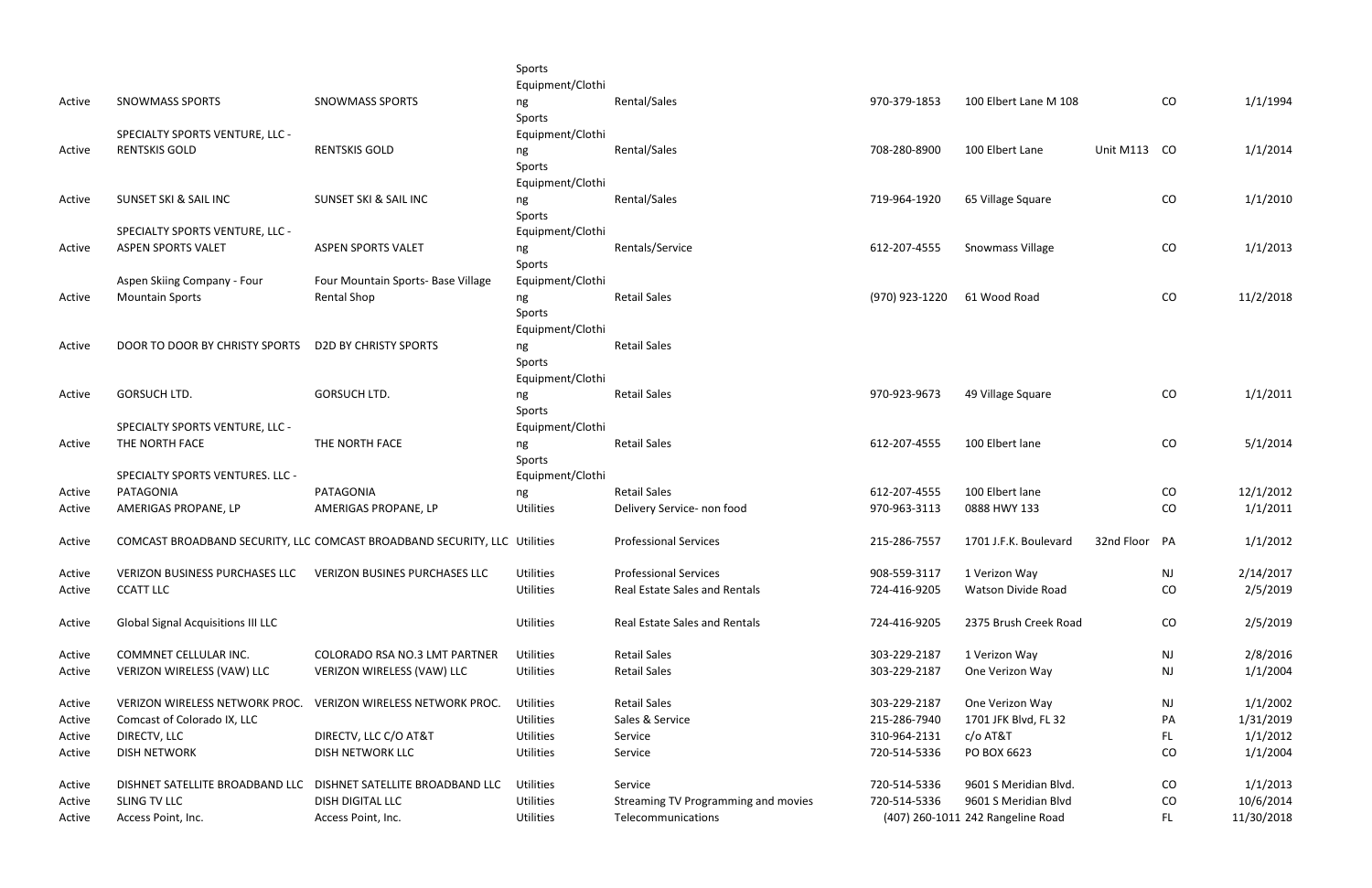| Active | AT&T Corp                          | AT&T Corp                                                                 | <b>Utilities</b> | Telecommunications     | 561-775-4430    | 11760 US Highway 1                 |                  | FL.       | 1/1/2009   |
|--------|------------------------------------|---------------------------------------------------------------------------|------------------|------------------------|-----------------|------------------------------------|------------------|-----------|------------|
| Active | AT&T MOBILITY SUPPLY, LLC          | AT&T MOBILITY SUPPLY, LLC                                                 | <b>Utilities</b> | Telecommunications     | 561-775-4232    | 11760 US Hwy One                   | Suite 600        | FL.       | 4/23/2014  |
|        | CENTURYLINK COMMUNICATIONS,        |                                                                           |                  |                        |                 |                                    |                  |           |            |
| Active | <b>LLC</b>                         | QWest                                                                     | <b>Utilities</b> | Telecommunications     |                 |                                    |                  |           |            |
|        | <b>COMCAST BUSINESS</b>            | <b>COMCAST BUSINESS</b>                                                   |                  |                        |                 |                                    |                  |           |            |
| Active | COMMUNICATIONS, LLC                | COMMUNICATIONS, LLC                                                       | <b>Utilities</b> | Telecommunications     | 215-286-7557    | 1701 JFK Blvd. FL 32               |                  | PA        | 2/6/2017   |
|        |                                    |                                                                           |                  |                        |                 | 1701 John F Kennedy                |                  |           |            |
| Active | COMCAST IP PHONE II, LLC           | COMCAST IP PHONE II, LLC                                                  | <b>Utilities</b> | Telecommunications     | 215-586-7940    | Blvd.                              | Floor 32         | PA        | 9/27/2016  |
| Active | Comcast OTRI, LLC                  |                                                                           | <b>Utilities</b> | Telecommunications     | 215-286-7940    | 1701 JFK Blvd. Fl 32               |                  | PA        | 5/22/2018  |
|        |                                    |                                                                           |                  |                        |                 |                                    |                  |           |            |
| Active | <b>CONSUMER CELLULAR</b>           | <b>CONSUMER CELLULAR</b>                                                  | <b>Utilities</b> | Telecommunications     |                 | 7204 SW Durham Road                | Suite 300        | OR        | 1/1/2012   |
| Active | DISHNET WIRELINE, LLC              | DISHNET WIRELINE, LLC                                                     | <b>Utilities</b> | Telecommunications     | 720-514-5336    | PO BOX 6623                        |                  | CO        | 1/1/2012   |
|        |                                    |                                                                           |                  |                        |                 | 100 Newport Avenue                 |                  |           |            |
| Active |                                    | GRANITE TELECOMMUNICATIONS, LLC GRANITE TELECOMMUNICATIONS, LLC Utilities |                  | Telecommunications     | 617-837-4332    | Extension                          |                  | MA        | 6/26/2014  |
| Active | <b>MATRIX TELECOM</b>              | <b>MATRIX TELECOM</b>                                                     | <b>Utilities</b> | Telecommunications     |                 | (407) 260-1011 242 Rangeline Road  |                  | FL.       | 12/21/2018 |
|        | <b>MCI Communications Services</b> |                                                                           |                  |                        |                 |                                    |                  |           |            |
| Active |                                    | <b>MCI Communications Services</b>                                        | <b>Utilities</b> | Telecommunications     | 630-857-2100    | One Verizon Way                    |                  | <b>NJ</b> | 1/1/2011   |
|        |                                    |                                                                           |                  |                        |                 |                                    |                  |           |            |
|        | MCI METRO ACCESS TRANSMISSION      | MCI METRO ACCESS TRANSMISSION                                             |                  |                        |                 |                                    |                  |           |            |
| Active | SERVICES CORPORATION               | SERVICES CORPORATION                                                      | <b>Utilities</b> | Telecommunications     |                 | 1 Verizon Way                      |                  | <b>NJ</b> | 1/1/2011   |
|        |                                    |                                                                           |                  |                        |                 | 4001 N Rodney Parham               |                  |           |            |
| Active |                                    | McLeod USA TELECOMMUNICATIONS MCLEOD USA TELECOMMUNICATIONS Utilities     |                  | Telecommunications     | 501-478-5196    | Road                               |                  | AR        | 1/1/2010   |
| Active | NEW CINGULAR WIRELESS PCS LLC      | NEW CINGULAR WIRELESS PCS LLC                                             | <b>Utilities</b> | Telecommunications     | 561-775-4232    | 11760 US Highway 1                 |                  | FL.       | 1/1/2007   |
| Active | <b>Qwest Corporation</b>           | <b>Qwest Corporation</b>                                                  | <b>Utilities</b> | Telecommunications     | 303-992-0752    | 931 14th Street                    | <b>STE 1000A</b> | <b>CO</b> | 1/1/1998   |
| Active | <b>RingCentral Inc</b>             | <b>RingCentral Inc</b>                                                    | <b>Utilities</b> | Telecommunications     |                 | 20 Davis Dr.                       |                  | CA        | 4/2/2018   |
|        |                                    |                                                                           |                  |                        | 303-227-0986 xt |                                    |                  |           |            |
| Active | Sage Telecommunications Corp       | Sage Telecommunications Corp.                                             | <b>Utilities</b> | Telecommunications     | 237             | 6700 Race Street                   |                  | CO        | 1/1/2008   |
|        |                                    |                                                                           |                  |                        |                 |                                    |                  |           |            |
| Active | SECURUS TECHNOLOGIES, INC          | Evercom System Inc.                                                       | <b>Utilities</b> | Telecommunications     |                 | 4000 International Pkwy            |                  | <b>TX</b> | 1/1/2002   |
| Active | Spok, Inc                          | Spok                                                                      | <b>Utilities</b> | Telecommunications     | 434-985-1124    | 6850 Versar Center                 | Suite 420        | VA        | 1/1/2002   |
|        | SPRINT COMMUNICATIONS              |                                                                           |                  |                        |                 |                                    |                  |           |            |
| Active | COMPANY                            | SPRINT COMMUNICATIONS COMPANY Utilities                                   |                  | Telecommunications     | 913-315-5770    | 6200 Sprint Parkway                | 2BTTX            | KS        | 1/1/2003   |
| Active | Sprint PCS/Sprint Spectrum LP      | Sprint PCS/Sprint Spectrum LP                                             | <b>Utilities</b> | Telecommunications     | 913-315-5770    | 6200 Sprint Parkway                | 2BTTX            | KS        | 1/1/1999   |
|        |                                    |                                                                           |                  |                        |                 |                                    |                  |           |            |
| Active |                                    | T-MOBILE RESOURCES CORPORATION T-MOBILE RESOURCES CORPORATION             | Utilities        | Telecommunications     |                 |                                    |                  |           |            |
| Active | <b>T-MOBILE WEST LLC</b>           | <b>T-MOBILE WEST LLC</b>                                                  | <b>Utilities</b> | Telecommunications     |                 |                                    |                  |           |            |
|        | VIASAT, INC.                       | VIASAT, INC.                                                              | <b>Utilities</b> | Telecommunications     | 720-493-6134    | 6155 El Camino Real                |                  | CA        | 1/1/2013   |
| Active |                                    |                                                                           |                  |                        |                 |                                    |                  |           |            |
| Active | VIRGIN MOBILE USA, LP              | VIRGIN MOBILE USA, LP                                                     | Utilities        | Telecommunications     | 913-315-5800    | 6200 Sprint Pkwy                   | 2BTTX            | KS        | 1/1/2011   |
| Active | Vonage Business Inc.               | Vonage Business Inc.                                                      | <b>Utilities</b> | Telecommunications     |                 | (919) 695-0404 23 Main Street      |                  | CO        |            |
| Active | Wyco Field Services, LLC           |                                                                           | <b>Utilities</b> | Telecommunications     |                 | (303) 954-0284 3980 Quebec St      |                  | 210 CO    | 9/6/2018   |
| Active | DISH NETWORK SERVICE LLC           | DISH NETWORK SERVICE LLC                                                  | Utilities        | Unknown / Not Assigned |                 |                                    |                  |           |            |
| Active | <b>GENERAL ELECTRIC COMPANY</b>    | <b>GENERAL ELECTRIC COMPANY</b>                                           | <b>Utilities</b> | Unknown / Not Assigned |                 |                                    |                  |           |            |
|        | <b>MOUNTAIN RESORT</b>             | <b>MOUNTAIN RESORT</b>                                                    |                  |                        |                 |                                    |                  |           |            |
| Active | COMMUNICATION                      | COMMUNICATION - MRC, INC.                                                 | Utilities        | Unknown / Not Assigned |                 |                                    |                  |           |            |
| Active | READY WIRELESS, LLC                | READY WIRELESS, LLC                                                       | Utilities        | Unknown / Not Assigned | 678-389-4611    | 1595 PEACHTREE PKWY STE 204-337 GA |                  |           |            |
| Active | BLACK HILLS GAS DISTRIBUTION, LLC  | SOURCEGAS DISTRIBUTION LLC                                                | <b>Utilities</b> | <b>Utilities</b>       | 605-721-2110    | 7001 Mt. Rushmore Rd               |                  | SD        | 1/1/2002   |
|        |                                    |                                                                           |                  |                        |                 |                                    |                  |           |            |